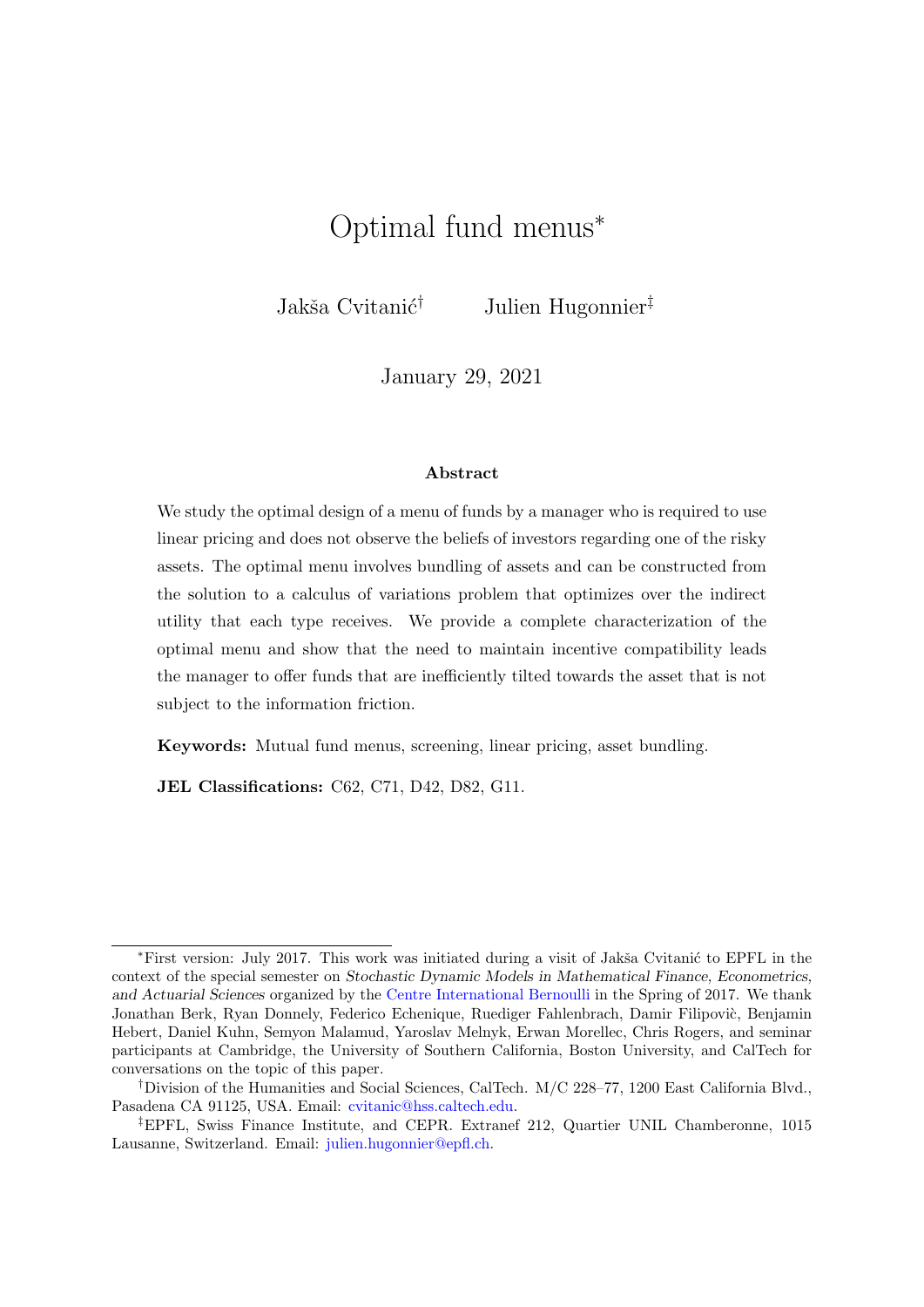# 1 Introduction

One of the salient characteristics of the mutual fund industry is the proliferation of products that results from the fact that each investment firm offers a large number of funds that often overlap significantly.<sup>[1](#page-1-0)</sup> In this paper, we propose a novel, information based theory of mutual fund families that explains this proliferation. Our reasoning is simple. Consider a firm that provides investment services to a population of heterogenous investors and assume that the manager of the firm knows the distribution of investors' characteristics but does not observe the individual type of each investor and thus faces an adverse selection problem. In such a setting the manager needs to design its offering to screen investors and we claim that under a linear pricing constraint, the optimal strategy is to offer a menu of combinations of the risky assets—i.e. funds—constructed to be differentially attractive to different types of investors.

To illustrate this mechanism we consider a static model with one riskless asset and two risky assets. The market is populated by a risk neutral investment firm/manager and a continuum of mean-variance investors who can only access the risky assets through the firm. Investors agree on the variances of returns as well as on the expected return of the first asset but differ in their beliefs regarding the expected return on the second asset. The interpretation of this assumption is that the first risky asset represents a *familiar* investment vehicle such a broad domestic index about which information is freely available and widespread, whereas the second risky asset represents a less familiar asset such as a foreign index about which information is less easily gathered.

The manager of the firm knows the distribution of investor beliefs, but does not observe the type of each individual investor. As in a screening model with multiple goods (see, e.g., [Wilson](#page-69-0) [\(1993\)](#page-69-0) and [Armstrong](#page-66-0) [\(1996\)](#page-66-0)) the manager is allowed to offer combinations of assets and a corresponding pricing scheme, but we depart from the canonical screening setting in two important ways to take into account the specificities of the mutual fund market. First, we allow investors to combine the funds offered by the manager subject to a no-short selling constraint. Second, we follow the U.S. regulation of investment advisors by requiring the manager to use a linear pricing rule that specifies the fees on each fund as a fraction of assets under management.[2](#page-1-1) Absent this constraint the

<span id="page-1-0"></span><sup>&</sup>lt;sup>1</sup>[Morningstar](#page-68-0) [\(2018\)](#page-68-0) reports that the 150 largest U.S. fund families jointly offer 7,687 funds of which 4,706 are equity funds, and that the average number of funds offered by a given family in that group is equal to 51 with some sponsors, such as Fidelity, offering more than 400 different funds.

<span id="page-1-1"></span><sup>2</sup>The 1970 Amendment to the Investment Advisors Act of 1940 allows managers of mutual funds listed in the U.S. to use performance fees only if they are symmetric around a benchmark. As a result, the vast majority of funds in US use linear schedules known as fraction-of-fund fees. For example, [Das](#page-67-0) [and Sundaram](#page-67-0) [\(1998\)](#page-67-0) report that as of 1998 only 1.4% of funds used performance fees.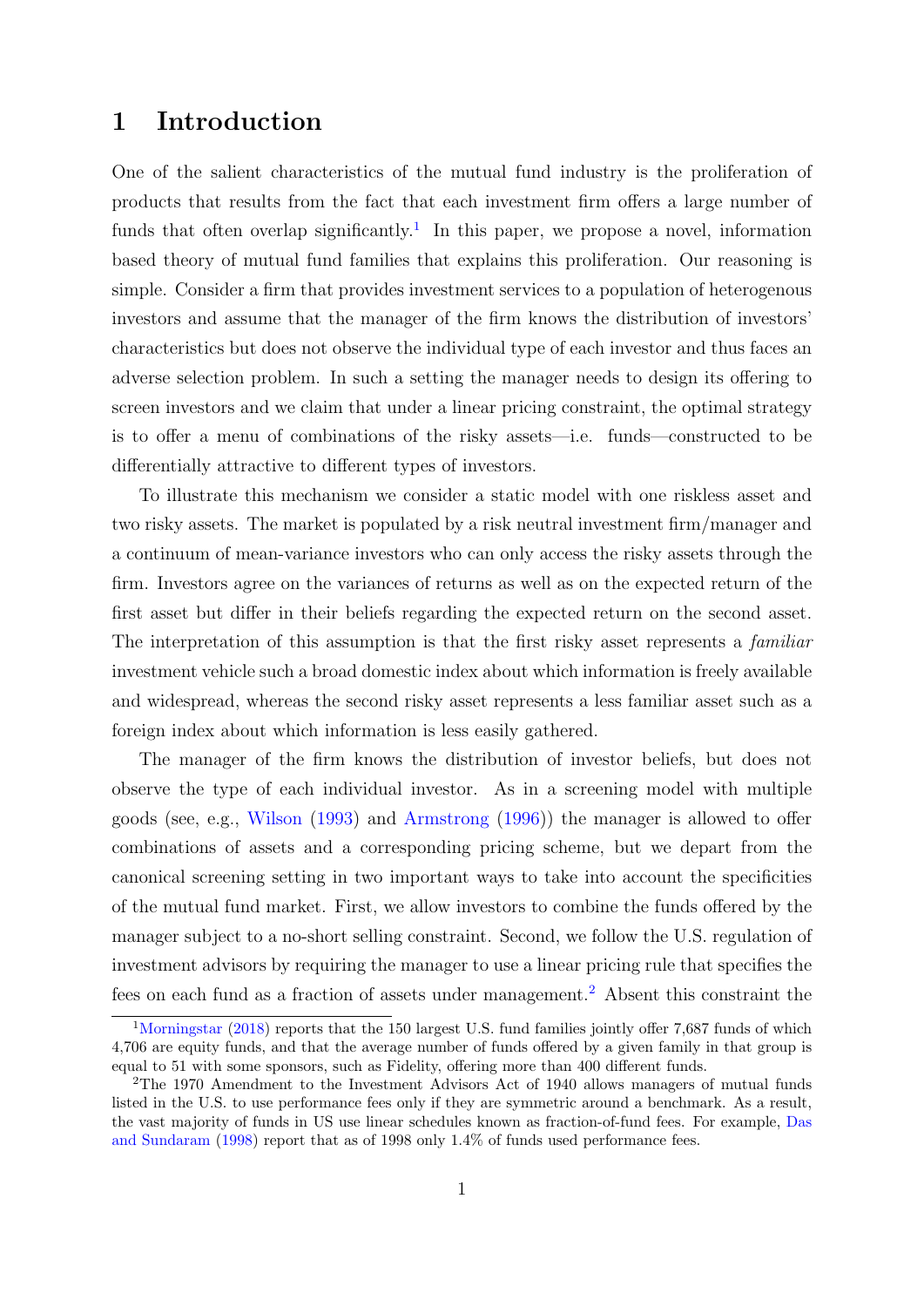<span id="page-2-1"></span>well-known screening solution applies and the optimal strategy is to let investors trade the risky assets separately subject to a linear fee for the familiar asset and a nonlinear pricing scheme with quantity discounts for the non-familiar asset.<sup>[3](#page-2-0)</sup> On the contrary, if pricing is required to be linear then the only way to screen investors is to bundle assets into funds that each deliver a specific exposure to the risk factors, and one of our main contributions is to show how tho construct the optimal fund menu.

The solution method we develop consists in three steps. First, we establish that a version of the revelation principle holds in our model. This allows us to restrict the manager to menus in which funds are indexed by investor types and which have the property that each investor finds it optimal to invest only in the fund targeted to his type. In the second step we show that this incentive compatibility constraint can be reduced to a family of differential inequalities and use this formulation to establish that the optimal menu can be characterized in terms of the solution to a constrained calculus of variations problem. In the third and last step we provide a complete analysis of the Euler-Lagrange equations associated with this problem and use the unique solution to these equations to explicitly construct the optimal menu.

The analysis of the optimal menu allows us to study the combined effect of the information and pricing frictions at play in our model. Consider first the impact of the linear pricing constraint when taking as given the information friction. We show that linear pricing reduces the amount of fees collected by the manager, increases the participation of investors as well as their aggregate welfare, and even results in strict Pareto improvements for all investors if the information friction is not too intense. Therefore, our results provide a justification for regulations, such as the 1970 Amendment to the Investment Advisors Act, that restrict the price setting ability of investment firms. Imposing linear pricing prevents the manager from using prices to discriminate among investors and instead leads him to rely on bundling as a screening device. Specifically, we show that the familiar asset is part of the menu— because it is not affected by the information friction— but that it is never optimal to offer the two assets separately. Our findings therefore contribute to the literature on asset bundling (see, e.g., [Adams and](#page-66-1) [Yellen](#page-66-1) [\(1976\)](#page-66-1), [Spence](#page-68-1) [\(1980\)](#page-68-1), and [McAfee et al.](#page-68-2) [\(1989\)](#page-68-2)) by providing conditions under which linear pricing makes mixed bundling optimal.

Consider next the impact of the information friction taking the linear pricing constraint as given. We show that given linear pricing and complete information it is also

<span id="page-2-0"></span><sup>3</sup>See for example [Mussa and Rosen](#page-68-3) [\(1978\)](#page-68-3), and [Wilson](#page-69-0) [\(1993\)](#page-69-0) or [Laffont and Martimort](#page-68-4) [\(2009\)](#page-68-4) for a textbook treatment. An explicit derivation of the optimal nonlinear pricing scheme in the setting of our mutual fund model is provided in Appendix [A.2.](#page-31-0)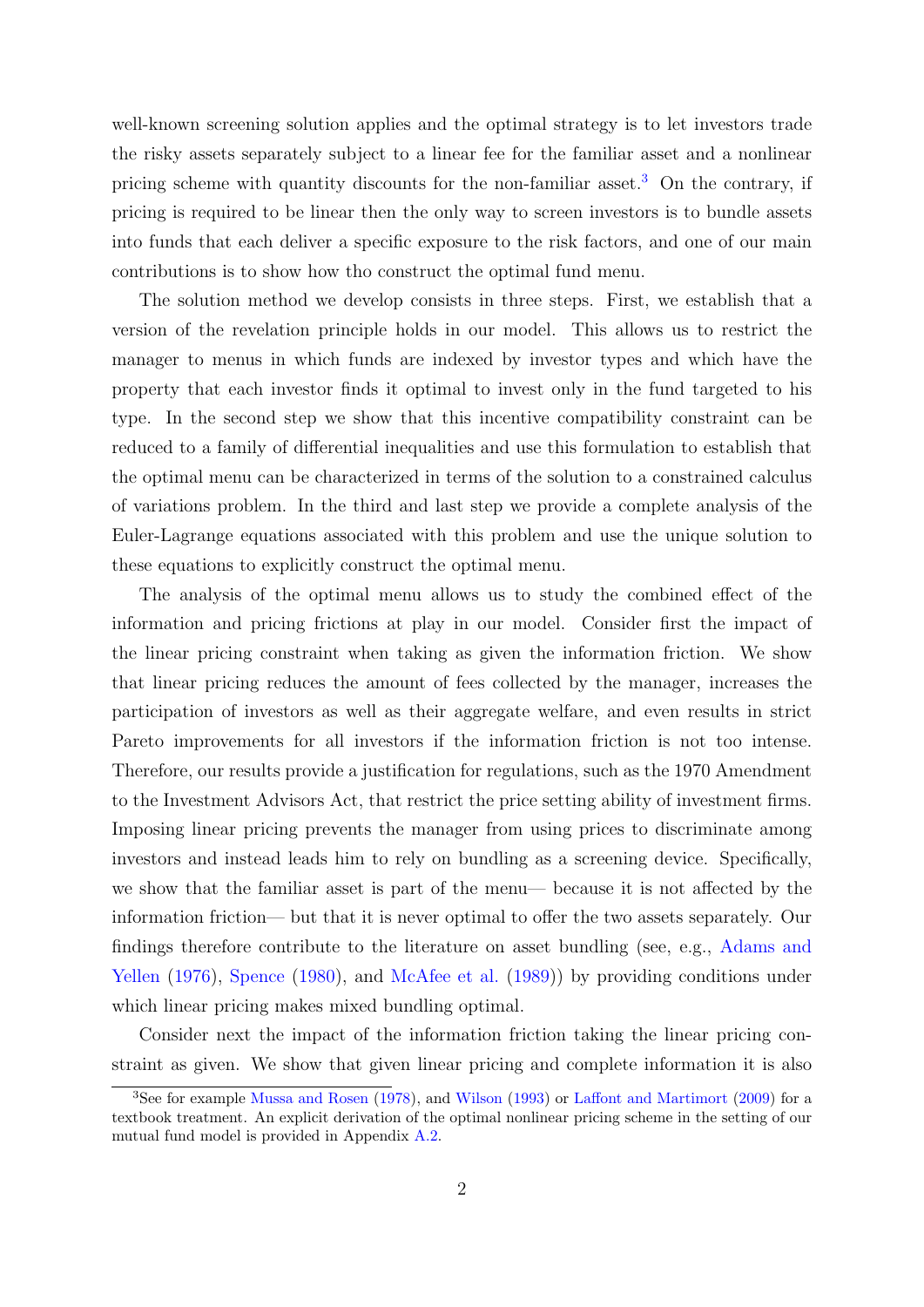<span id="page-3-1"></span>optimal to offer a menu of funds. Comparing this menu to the optimal menu of the asymmetric information case allows to elicit the effects of the information friction. In particular, we show that the need to maintain incentive compatibility leads the manager to propose funds that are more titled towards the familiar asset than those he would have offered under complete information. Our theory of fund families thus provides an alternative, information-based explanation for the well-known home bias according to which investors tend to over-investment in domestic/familiar assets.<sup>[4](#page-3-0)</sup> To provide intuition for this result, we show that, if the full information menu was offered in the asymmetric information case, investors would have an incentive to underreport their beliefs to benefit from the better conditions offered to more pessimistic investors. To prevent this from happening the manager needs to make the funds that target more pessimistic investors less attractive to more optimistic investors, and this is achieved by increasing the share of the familiar asset in all the funds.

Our base case includes a single investment firm that faces a population of investors, as would be the case when considering the provision of retirement accounts to the employees of a company. To introduce a form of competition we study an extension in which investors can also access the familiar asset through an outside fund at some exogenous fee rate. We show that three cases may occur. If the exogenous fee rate is higher than the fee rate the manager would have offerred for the familiar asset absent competition, then the outside fund is dominated. If the outside rate is lower than the optimal rate but still sufficiently high then competition leads the manager to exclude a fringe of pessimistic investors from the non-familiar asset market. Despite this exclusion, all investors benefit from the presence of the outside fund because its lower fee rate more than compensates for the lack of exposure to the non-familiar asset. As the outside fee rate decreases, investors become less willing to acquire exposure to the familiar asset otherwise than through the outside fund. This makes it harder for the manager to screen by bundling, and we show that there is a threshold below which the optimal strategy is to unbundle the assets. In this case, the optimal menu still excludes a fringe of pessimistic investors but can be implemented by offering the familiar asset at the market fee rate and the non-familiar asset at a constant fee rate that we determine in closed form.

While the tractability of our model rests on stark assumptions we believe that the qualitative message of our paper is likely to remain valid in other settings. Instead of differing in their beliefs, investors could well differ along one or more other important

<span id="page-3-0"></span><sup>&</sup>lt;sup>4</sup>See [Cooper](#page-67-1) [\(2013\)](#page-67-1) for a survey of the literature on the home bias and [Hau and Rey](#page-67-2) [\(2008\)](#page-67-2) for a study of the home bias at the mutual fund level.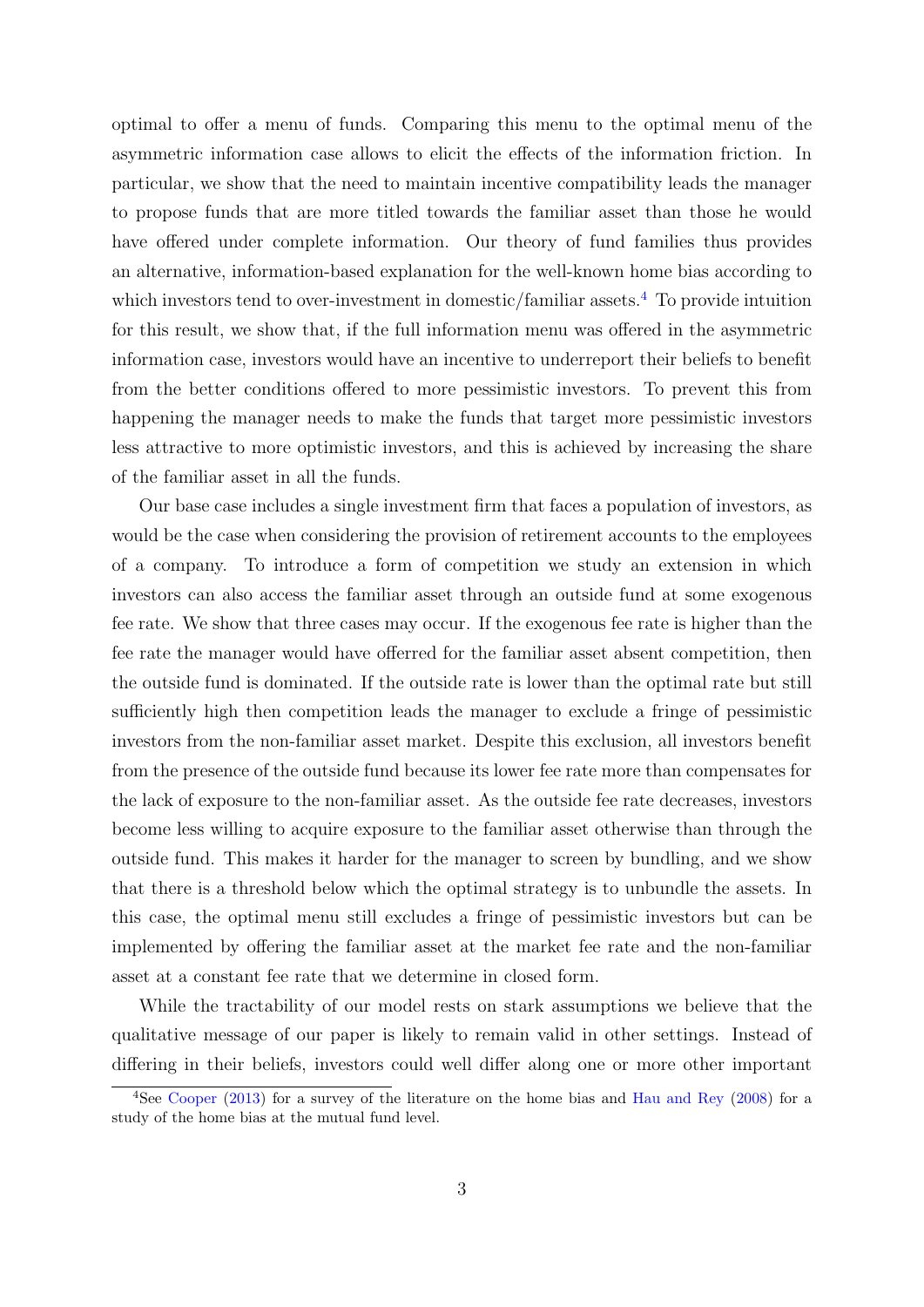<span id="page-4-0"></span>dimension such as risk aversion, initial endowments, the assets they are willing to hold, or the risks they are exposed to. Furthermore, preferences need not be quadratic and there may exist more than two risky assets. These important extensions make the model less tractable because they lead to multidimensional screening problems (see, e.g., [Rochet and](#page-68-5) Choné  $(1998)$ ) but we believe that our solution method and the mechanism we highlight would play a important role in the solution. In particular, it is likely that linear pricing would still lead to asset bundling as a screening device.

Our paper relates to a large theoretical literature on delegated portfolio management. [Hugonnier and Kaniel](#page-67-3) [\(2010\)](#page-67-3) study a model close to ours but in which the fund manager faces a single investor about whom he has full information. [Breton et al.](#page-67-4) [\(2010\)](#page-67-4) extend the model of [Hugonnier and Kaniel](#page-67-3) [\(2010\)](#page-67-3) to the case where two managers compete and show that competition does not benefit investors because, in equilibrium, the funds offered by the two managers are colinear. In our model we take as given that the pricing of funds must be linear. By contrast, [Admati and Pfleiderer](#page-66-2) [\(1997\)](#page-66-2), [Carpenter](#page-67-5) [\(2000\)](#page-67-5), [Das and](#page-67-6) [Sundaram](#page-67-6) [\(2002\)](#page-67-6), [Basak et al.](#page-67-7) [\(2007\)](#page-67-7), [Cuoco and Kaniel](#page-67-8) [\(2011\)](#page-67-8), and [Basak and Pavlova](#page-66-3) [\(2013\)](#page-66-3) study the effects of different exogenous fee structures on allocations, social welfare, risk-taking, market efficiency, and asset prices, while [Bhattacharya and Pfleiderer](#page-67-9) [\(1985\)](#page-67-9), [Ou-Yang](#page-68-6) [\(2003\)](#page-68-6), [Dybvig et al.](#page-67-10) [\(2010\)](#page-67-10), and Cvitanić and Xing [\(2018\)](#page-67-11) among others, adopt an optimal contracting perspective in which investors control the compensation of the fund manager. Our model focuses on the design of an optimal fund menu in a static setting where the customer base is fixed. Therefore, it abstracts from some important dynamic considerations such as learning about managerial skill and its implications for the relation between past performance and fund flows. Examples of papers that examine the impact of investors' learning about managerial skills and/or technology include [Lynch](#page-68-7) [and Musto](#page-68-7) [\(2003\)](#page-68-7), [Dangl et al.](#page-67-12) [\(2008\)](#page-67-12), [Carlin and Manso](#page-67-13) [\(2011\)](#page-67-13), [Pastor and Stambaugh](#page-68-8) [\(2012\)](#page-68-8), and [Brown and Wu](#page-67-14) [\(2016\)](#page-67-14) among others.

There are a few papers that model fund families. [Mamaysky and Spiegel](#page-68-9) [\(2002\)](#page-68-9) propose a model that explains the existence of many different fund families, while we focus on why there are many funds inside one family. In their model, each investment company gathers information that is specific and offers portfolios aimed at the subset of the population to which that information is most useful. In our model, the funds inside a given family adapt to the beliefs among its population of investors, but our finding are not necessarily at odds with those of [Mamaysky and Spiegel](#page-68-9) [\(2002\)](#page-68-9). In particular, they empirically document that when an investment firm introduces a new fund, it typically uses a strategy that places this fund in a different Morningstar category than its existing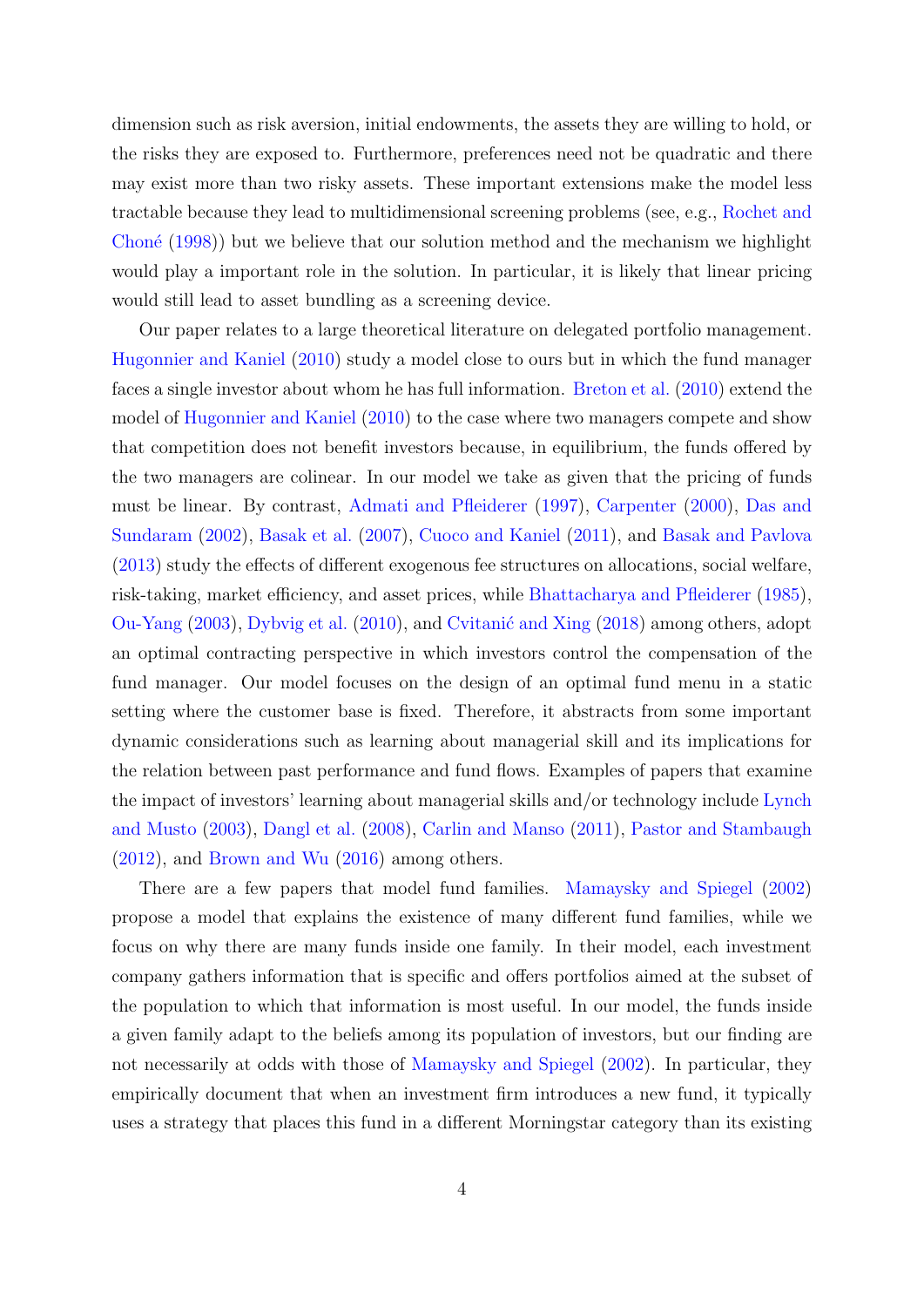<span id="page-5-0"></span>ones, which is in line with the fact that in our model a new fund would only be introduced following a change in the customer base. Our findings are also in agreement with [Gruber](#page-67-15) [\(1996\)](#page-67-15), [Khorana and Servaes](#page-67-16) [\(2012\)](#page-67-16), and [Massa](#page-68-10) [\(2000\)](#page-68-10) who show both empirically and theoretically that product differentiation is an effective strategy for investment firms to maximize revenues. In recent work [Brown and Wu](#page-67-14) [\(2016\)](#page-67-14) follows the approach of [Berk](#page-67-17) [and Green](#page-67-17) [\(2004\)](#page-67-17) to develop a continuous-time model in which the performance of the funds offered by a sponsor carries information about the common skills and ressources shared across the whole family, while [Berk et al.](#page-67-18) [\(2017\)](#page-67-18) propose a model of an investment firm that allocates its investors' capital to a population of heterogenous fund managers who can each add value to the firm subject to decreasing returns to scale.

Our paper also contributes to the industrial organization literature on screening and asset bundling, see for example [Adams and Yellen](#page-66-1) [\(1976\)](#page-66-1), [Spence](#page-68-1) [\(1980\)](#page-68-1), [McAfee et al.](#page-68-2) [\(1989\)](#page-68-2), [Wilson](#page-69-0) [\(1993\)](#page-69-0), [Armstrong](#page-66-0) [\(1996\)](#page-66-0), and [Stole](#page-68-11) [\(2001\)](#page-68-11) among others. In particular, our paper can be seen as multiple goods extension of the model of [Mussa and Rosen](#page-68-3) [\(1978\)](#page-68-3) in which the monopolist is required to use linear pricing. Because of this constraint, the monopolist cannot resort to nonlinear pricing as a mean of discriminating among his customers. Instead, she will use product bundling and our contribution is to show how the optimal menu of linearly priced bundles can be constructed. In a related contribution [Rothschild](#page-68-12) [\(2015\)](#page-68-12) also considers a screening problem with linear pricing, but his graphical analysis is limited to qualitative properties of the optimum. To the best of our knowledge, this paper is the first to analytically derive a solution to a screeni ng problem with multiple goods and a linear pricing constraint.

The remainder of the paper is organized as follows. In Section [2](#page-6-0) we present the model. In Section [3](#page-9-0) we show how the design of an optimal fund menu can be reduced to the solution of a calculus of variations problem and provide a complete description of the optimal fund menu. In Section [4](#page-14-0) we analyze the most salient properties of the optimal menu. Finally, in Section [5](#page-22-0) we extend the base case model to allow investors a direct access to an outside fund that offers the familiar asset. Section [6](#page-28-0) concludes. Appendix [A](#page-31-1) derives the solution to our model in three important benchmark cases: the frictionless case where investors can freely access all assets, the asymmetric information case where the manager is allowed to use any pricing scheme, and the full information case where he is required to use linear pricing. Appendices [B](#page-34-0) and [C](#page-54-0) gather all the proofs.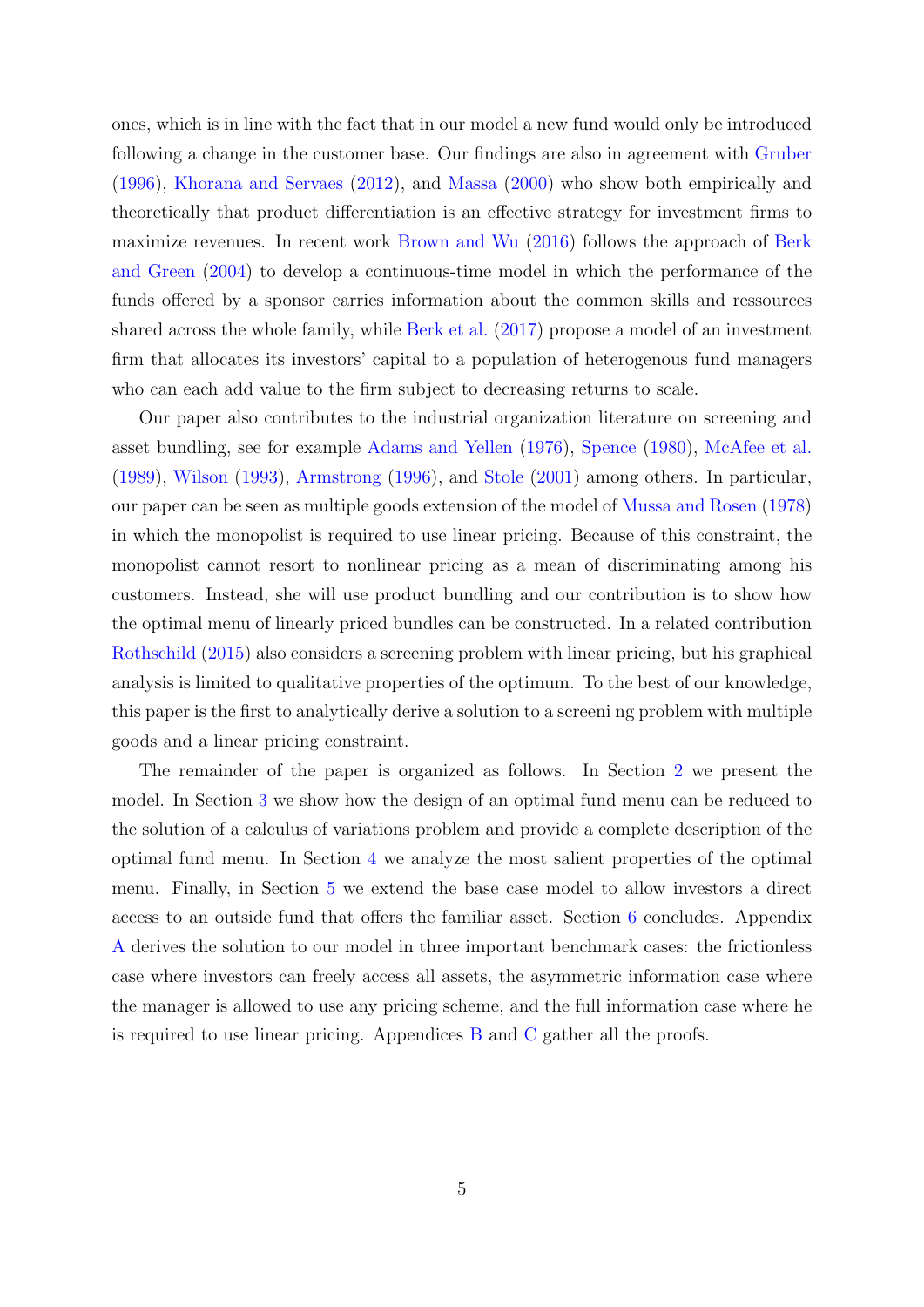# <span id="page-6-0"></span>2 The model

We consider a static model of a financial market that consists in three assets: A riskless asset with gross return  $r$  and two risky assets whose gross *excess* returns are given by a vector  $\varepsilon \in \mathbb{R}^2$  of independent random variables with unit variances. We interpret the first risky asset as representing a widely familiar asset, such as a broad domestic market index, about which investors have homogenous beliefs and the second one as being a less familiar asset about which investors have dispersed beliefs.

The market is populated by a single risk-neutral investment manager and a unit measure of risk-averse investors. All market participants agree that returns have unit variances and that the expected gross excess return on the familiar asset, or equivalently its risk premium, is given by  $\xi$  for some constant  $\xi > 0$ , but investors differ in their beliefs regarding the expected return on the other asset. Specifically, we assume that each investor is associated with a type  $\theta \in \Theta := [0, \theta_H]$  that represents her perception of the expected gross excess return on the non-familiar asset. Each investor knows her own type but the only information available to the manager is that the investors' types are uniformly distributed over Θ.

Investors have initial wealth  $w_0$  and mean-variance preferences over terminal wealth. Specifically, we assume that the utility that an investor of type  $\theta \in \Theta$  derives from terminal wealth  $w_1$  is given by

$$
u(\theta, w_1) := E_{\theta}[w_1] - rw_0 - \frac{a}{2}var_{\theta}[w_1]
$$

where  $a > 0$  captures the investors' risk-aversion, and the subscript indicates that the computation of the mean and variance is performed under the probability measure  $P_{\theta}$ associated with the investor's beliefs.<sup>[5](#page-6-1)</sup> Investors can trade the riskless asset but can only access the risky assets through the manager. $6$  In line with the regulation of investment advisors we assume that the manager can only use linear price schedules that charge investors a constant fraction of the initial investment. Accordingly, a fund is specified by a pair  $(\gamma, \phi)$  where  $\gamma \in \mathbb{R}_+$  is the fee that the manager collects at the terminal time per dollar invested in the fund and  $\phi \in \mathbb{R}^2$  represents the amounts invested in the two risky

<span id="page-6-1"></span><sup>&</sup>lt;sup>5</sup>The subtraction of the constant term  $rw_0$  in the definition of the investors' preferences is without loss of generality since investors have homogenous initial wealth and allows to simplify many expressions throughout the text and appendix.

<span id="page-6-2"></span><sup>&</sup>lt;sup>6</sup>The fact that investors have to go through the manager to access the risky assets may be due to transaction and/or informational costs. For example, one may think that investors form their beliefs about the non-familiar asset using information provided as part of the on-boarding process and that this information would not be otherwise available to investors.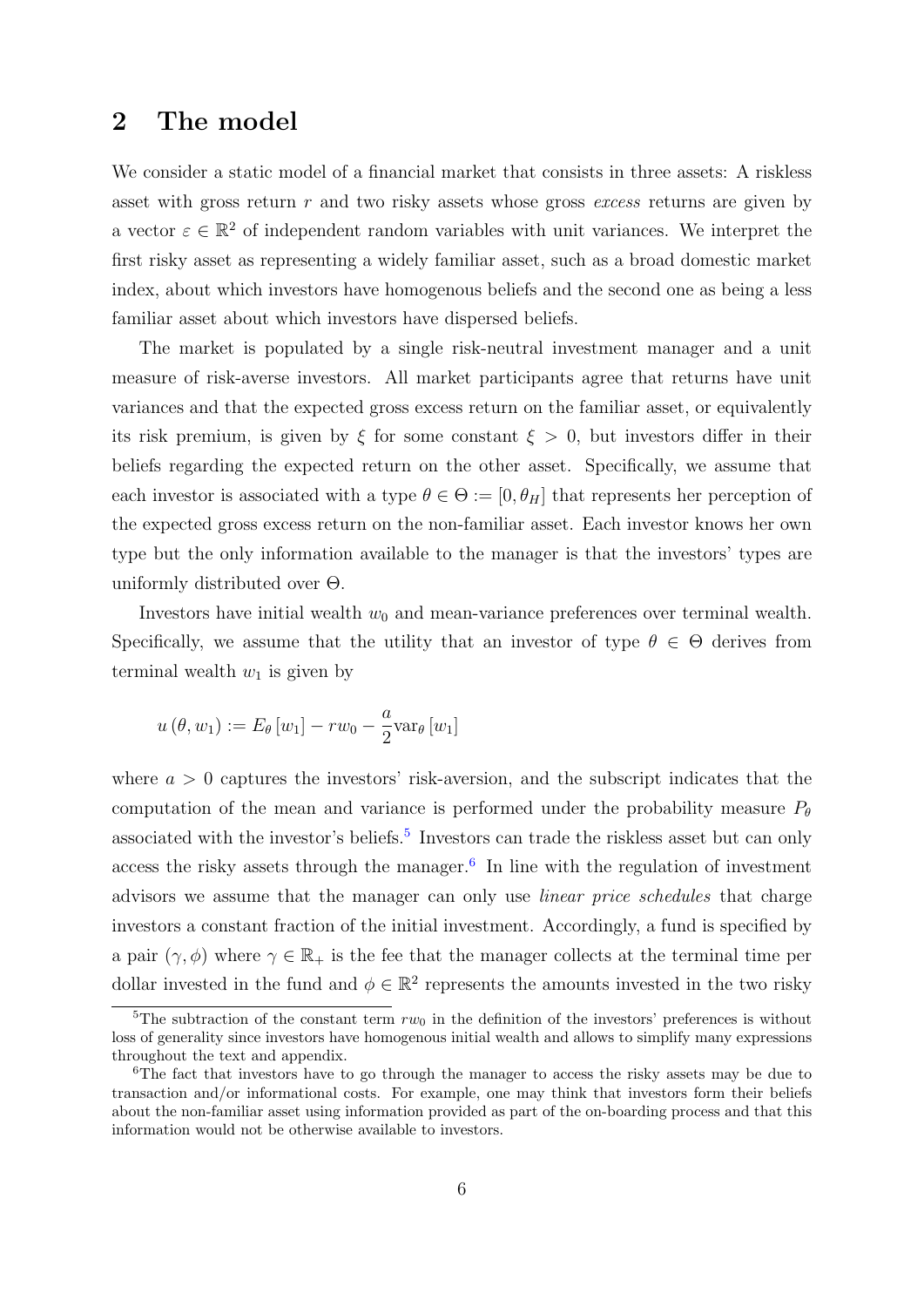<span id="page-7-4"></span>assets per dollar of assets under management. When offered, each such pair gives rise to a composite risky asset that investors can allocate capital to and which provides a gross excess return given by

$$
\mathcal{R}(\gamma,\phi) := \phi^{\top} \varepsilon - \gamma \equiv \sum_{i=1}^{2} \phi_i \varepsilon_i - \gamma
$$

Because the pricing of funds is constrained to be linear, the manager cannot rely on quantity discounts to screen investors as he would in the standard model of monopoly pricing under asymmetric information.<sup>[7](#page-7-0)</sup> Instead, he will exploit the fact that investors have different preferences for the risky assets by offering a menu of linearly priced funds that represent different combinations of exposures to these assets.

**Definition 1** A fund menu is a collection  $\mathbf{m} = (\gamma, \phi, \mathcal{M})$  where M is a set that indexes the funds and  $(\gamma, \phi) : \mathcal{M} \to \mathbb{R}_+ \times \mathbb{R}^2$  are functions that represent the fee rate and the vector of loadings of the funds on the risky assets.

Let **m** be a given menu. In addition to linear pricing, another key feature of our model compared to a standard screening environment is that investors are not constrained to pick a single fund and can in fact combine funds to achieve their preferred exposure subject to a no short selling constraint. We capture this *non exclusivity* by taking the space  $\mu_+(\mathcal{M})$  of nonnegative measures on M as the action set of investors and associate to each element  $q$  of this set the terminal wealth given by

<span id="page-7-3"></span>
$$
w_1(q, \mathbf{m}) := rw_0 + \int_{\mathcal{M}} \mathcal{R}(\gamma(m), \phi(m)) q(dm).
$$
 (1)

The optimization problem of an investor of type  $\theta \in \Theta$  who takes the fund menu m as given is then defined by

<span id="page-7-2"></span>
$$
v_i(\theta, \mathbf{m}) := \sup_{q \in \mu_+(\mathcal{M})} u(\theta, w_1(q, \mathbf{m}))
$$
\n(2)

and the aggregation of individual portfolio decisions generates a total amount of management fees given by

<span id="page-7-1"></span>
$$
v_m(\mathbf{m}) := \frac{1}{\theta_H} \int_{\Theta \times \mathcal{M}} \gamma(m) q^*(dm; \theta, \mathbf{m}) \, d\theta \tag{3}
$$

<span id="page-7-0"></span><sup>7</sup>See for example [Mussa and Rosen](#page-68-3) [\(1978\)](#page-68-3) and [Laffont and Martimort](#page-68-4) [\(2009\)](#page-68-4) for a textbook treatment. A derivation of the optimal nonlinear pricing scheme in the setting of our delegated portfolio management model is provided in Appendix [A.2.](#page-31-0)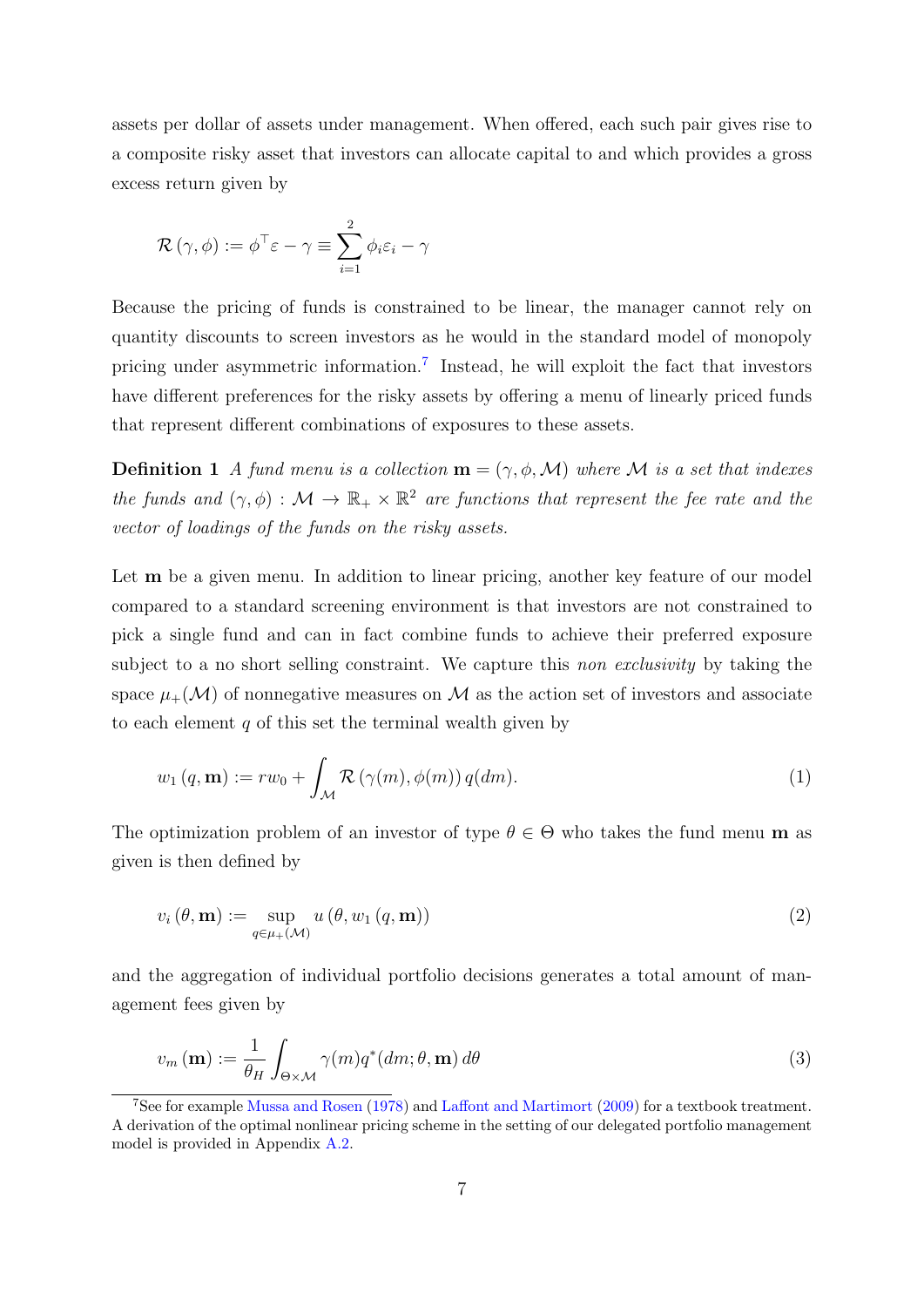where the measure  $q^*(\cdot;\theta, \mathbf{m})$  is the best response of an investor of type  $\theta \in \Theta$  to the menu **m**. In accordance with the above definitions, a menu **m**<sup>\*</sup> is optimal if it maximizes the total amount of fees in [\(3\)](#page-7-1).

Remark 1 (Fund composition and leverage) We do not require the fund loadings  $\phi_1$  and  $\phi_2$  to be positive or to sum up to one. As a result, the funds offered by the manager may in principle include short risky asset positions as well as long or short positions in the riskless asset. We show below that this assumption is without loss of generality. In particular, the offered funds are never short in any of the risky assets and, since linearly priced funds are defined up to constant, there always exist an all-equity implementation of the optimal menu in which none of the funds invest in the riskless asset.

Remark 2 (Investor leverage) Investors are not allowed to short the funds offered by the manager but we do not impose any constraint on the total amount  $q(\mathcal{M})$  that each investor allocates to the funds. In particular, investors in our model can borrow at the risk free rate if their preferred portfolio is such that  $q(\mathcal{M}) \geq w_0$ . This assumption may seem counterfactual but is without loss of generality if leverred funds are allowed since any borrowing can then be done through the funds. Even if the funds cannot use leverage this assumption still remains without loss of generality as long as the investors' initial wealth  $w_0$  and/or risk aversion a is large enough since our preference specification implies that the capital optimality invested in risky assets is independent of initial wealth and inversely proportional to risk aversion.

Remark 3 (Specification of returns) The assumption that returns are independent and have unit variance simplifies the presentation of the results but does not entail any loss in generality as long as leverred funds are allowed. Indeed, a direct calculation shows that in our model investing through a fund  $(\gamma, \psi)$  in two correlated risky assets with non unit variances is equivalent to investing in two uncorrelated risky assets with unit variances through the adjusted fund defined by

$$
(\gamma, \phi) = \left(\gamma, \begin{bmatrix} \sigma_1 & \rho \sigma_1 \\ 0 & \sigma_2 \sqrt{1 - \rho^2} \end{bmatrix} \psi\right)
$$

where the constants  $\sigma_1, \sigma_2 > 0$  and  $\rho \in [-1, 1]$  denote, respectively, the standard deviations of asset returns and their correlation coefficient.

Remark 4 (Performance fees) Under specific conditions the 1970 Amendment to the Investment Advisors Act of 1940 also allows the use of performance fees provided that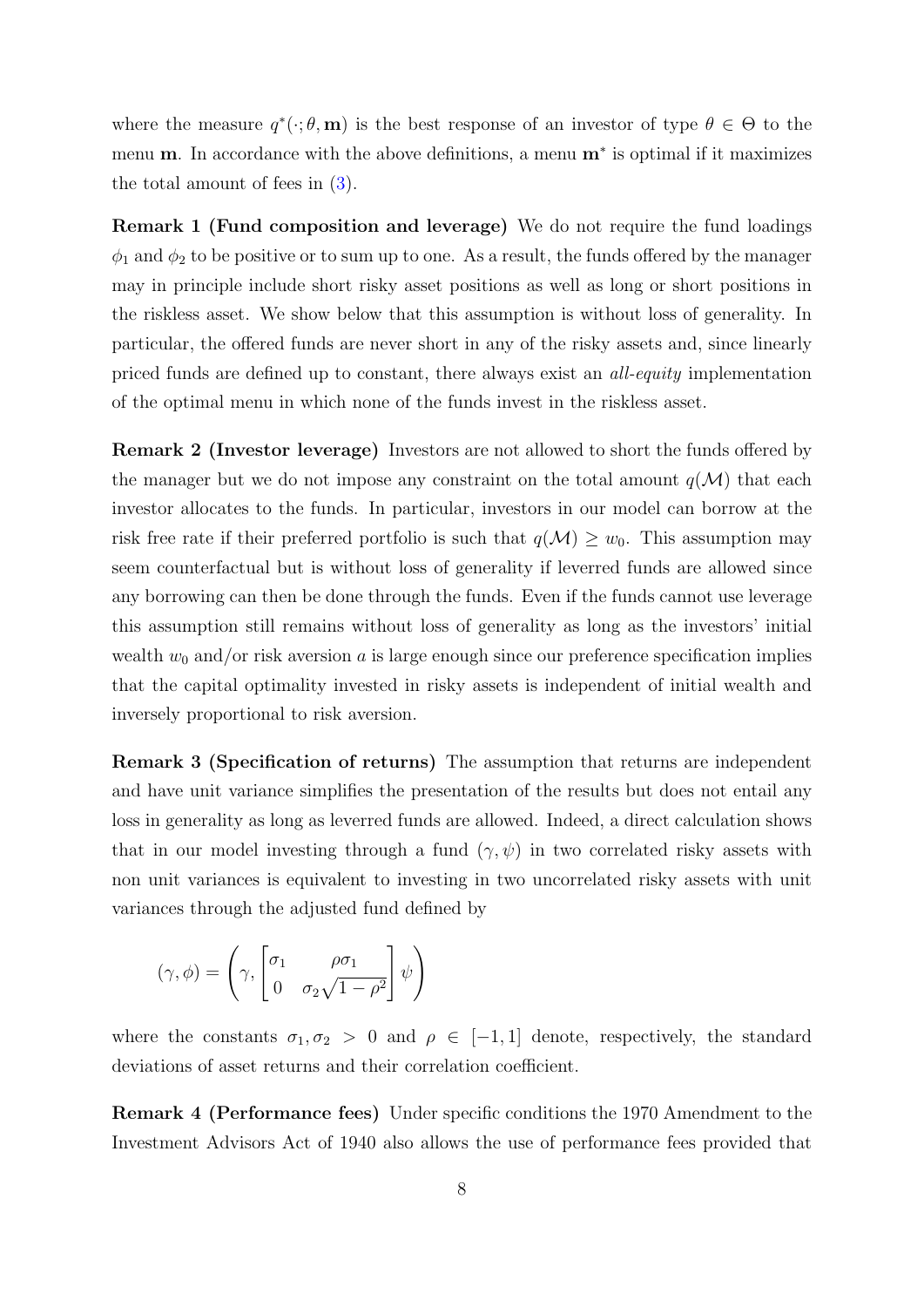they are symmetric around a benchmark. In our model the imposition of a symmetric performance fee on a fund  $\phi(m)$  would correspondant to charging

<span id="page-9-2"></span>
$$
\gamma(m) + \delta(m) \left(\phi(m) - b(m)\right)^{\top} \varepsilon \tag{4}
$$

per dollar initially invested in the fund where  $b(m)$  represents a benchmark portfolio and  $(\gamma(m), \delta(m))$  are nonnegative constants. Our main model does not include the possibility of such fees but this restriction is without loss of generality. Indeed, we show in Appendix [B.4](#page-54-1) that in our setting it is not optimal for the manager to use such fees.

# <span id="page-9-0"></span>3 Solution

# 3.1 The revelation principle

Let  $\xi(\theta) := (\xi, \theta)^{\top}$  be the vector of expected gross excess returns (i.e., risk premia) perceived by an investor of type  $\theta \in \Theta$  and denote by

$$
\pi(\theta,\phi) := \operatorname*{argmax}_{q \in \mathbb{R}_+} u(\theta, rw_0 + q\mathcal{R}(1,\phi)) = \frac{1}{a||\phi||^2} (\phi^\top \xi(\theta) - 1)_+
$$

the amount that this investor would optimally invest in the fund  $(1, \phi)$  when allocating his wealth between the riskless asset and that fund. Our first result is a version of the revelation principle which shows that the manager can restrict her attention to the set of menus such that funds are indexed by types, fee rates are normalized to one, and each investor finds it optimal to only invest in the fund targeted to his type.

<span id="page-9-1"></span>**Proposition 1** Given any menu  $\overline{m}$ , there exists a menu  $m = (\gamma, \phi, \mathcal{M})$  such that:

1.  $M = \Theta$ : 2.  $\gamma(\theta) = 1$  for all  $\theta \in \Theta$ ; 3.  $q^*(\sigma;\theta,\mathbf{m}) = \mathbf{1}_{\{\theta \in \sigma\}} \pi(\theta, \phi(\theta))$  for all  $\theta \in \Theta$  and  $\sigma \subseteq \Theta$ . 4.  $v_m(\mathbf{m}) = v_m(\overline{\mathbf{m}});$ 5.  $v_i(\theta, \mathbf{m}) = v_i(x, \overline{\mathbf{m}})$  for all  $\theta \in \Theta$ .

Property 3 is the analogue in our setting of the *incentive compatibility constraint* in classical screening problems. Properties 4 and 5 mean that the manager and the investors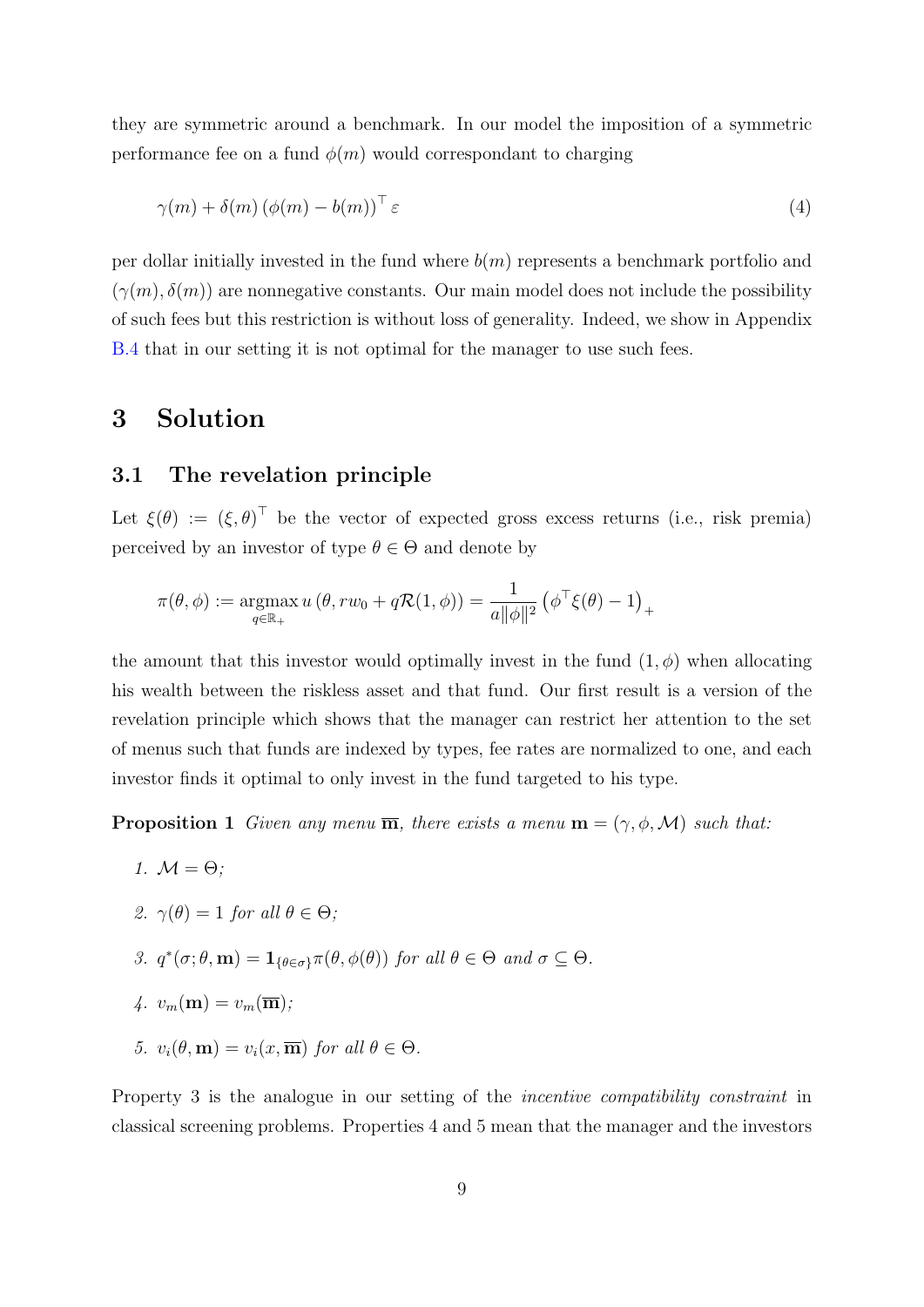are indifferent between the original menu and the new menu which satisfies properties 1 to 3. The normalization of the fee is without loss of generality because funds are only defined up a multiplication constant. In the context of our model this normalization serves two purposes: It reduces the choice of the manager to that of a fund loading function  $\phi: \Theta \to \mathbb{R}^2$  and allows to easily compare the funds in a given menu by comparing the risk exposures that they offer.

Our next result provides a variational characterization of incentive compatibility that will be instrumental in our construction of the optimal fund menu.

<span id="page-10-1"></span>**Proposition 2** A loading function  $\phi : \Theta \to \mathbb{R}^2$  is incentive compatible if and only if

<span id="page-10-0"></span>
$$
\phi(\theta')^{\top}\xi(\theta) - 1 - \frac{\phi(\theta)^{\top}\phi(\theta')}{\|\phi(\theta)\|^2} \left(\phi(\theta)^{\top}\xi(\theta) - 1\right)_+ \le 0
$$
\n
$$
\tag{5}
$$

for all  $(\theta, \theta') \in \Theta^2$ .

To understand the result assume that the manager offers a loading function  $\phi$ . If an investor of type  $\theta \in \Theta$  perceives that the risk premium

$$
E_{\theta}\left[\mathcal{R}\left(1,\phi(\theta)\right)\right]=\phi(\theta)^{\top}\xi(\theta)-1
$$

on the fund targeted to him is nonpositive, then [\(5\)](#page-10-0) requires that this investor also perceives all the other funds in the menu as offering negative risk premia and, thus, finds it optimal to only invest in the riskless asset. On the other hand, if the investor perceives that the risk premium on the fund targeted to him is strictly positive, then [\(5\)](#page-10-0) requires that, for any  $\theta' \in \Theta$ , the alpha

$$
\alpha(\theta, \theta') := E_{\theta} \left[ \mathcal{R}(1, \phi(\theta')) \right] - \frac{\text{cov}_{\theta} \left[ \mathcal{R}(1, \phi(\theta)), \mathcal{R}(1, \phi(\theta')) \right]}{\text{var}_{\theta} \left[ \mathcal{R}(1, \phi(\theta)) \right]} E_{\theta} \left[ \mathcal{R}(1, \phi(\theta)) \right]
$$

$$
= (\phi(\theta')^{\top} \xi(\theta) - 1) - \frac{\phi(\theta)^{\top} \phi(\theta')}{\|\phi(\theta)\|^2} (\phi(\theta)^{\top} \xi(\theta) - 1)
$$

of fund  $(1, \phi(\theta))$  relative to fund  $(1, \phi(\theta))$  be negative, so that including any other fund in his portfolio does not improve his risk-adjusted performance.

To elicit the nature of the information friction it is useful to briefly consider the first best case in which the manager knows the type of each investor, but is still required to use linear pricing. In this case, we show in Appendix [A.3](#page-33-0) that it is optimal to offer investors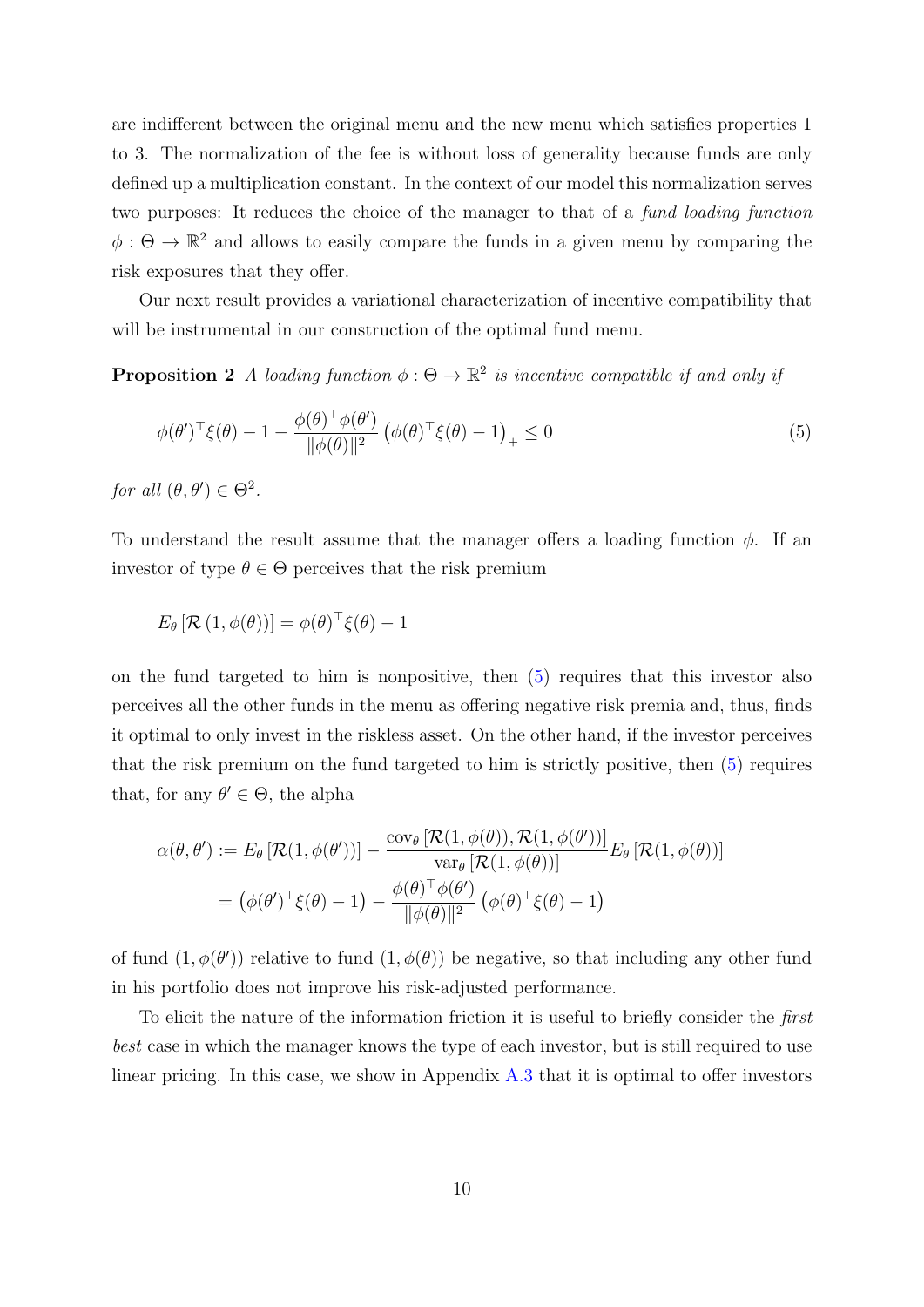<span id="page-11-2"></span>of type  $\theta \in \Theta$  a single fund with loading function

$$
\phi^{\circ}(\theta) = \frac{2\xi(\theta)}{\|\xi(\theta)\|^2}
$$

and fee rate equal to one. Substituting this loading function into the incentive compatibility condition [\(5\)](#page-10-0) shows that

$$
\phi^{\circ}(\theta')^{\top}\xi(\theta) - 1 - \frac{\phi^{\circ}(\theta)^{\top}\phi^{\circ}(\theta')}{\|\phi^{\circ}(\theta)\|^2} (\phi^{\circ}(\theta)^{\top}\xi(\theta) - 1) = \frac{\theta'(\theta - \theta')}{\|\xi(\theta')\|^2}
$$

is nonnegative for any pair  $(\theta, \theta') \in \Theta^2$  such that  $\theta' \leq \theta$ . This shows that the first best fund menu is not incentive compatible and reveals that the adverse selection problem facing the manager is that, when offered the first best menu, any given investor has an incentive to pretend to be less optimistic than he really is.

## <span id="page-11-1"></span>3.2 The relaxed problem

Propositions [1](#page-9-1) and [2](#page-10-1) imply that the manager's optimization problem reduces to the maximization of the integral

$$
I(\phi) := (1/\theta_H) \int_{\Theta} \pi (\theta, \phi(\theta)) d\theta
$$

over the set  $\Phi_0$  of fund loading functions that satisfy [\(5\)](#page-10-0). To solve this problem we further restrict the manager's choice set by imposing the technical requirement that the fund loading function belongs to the intersection  $\Phi := \Phi_0 \cap AC(\Theta; \mathbb{R}^2)$  of  $\Phi_0$  with the space of absolutely continuous functions on  $\Theta$  with values in  $\mathbb{R}^2$ . The optimization problem that we consider is therefore given by

<span id="page-11-0"></span>
$$
M := \sup_{\phi \in \Phi} I(\phi). \tag{P}
$$

The main difficulty in solving this problem arises from the fact that [\(5\)](#page-10-0) cannot be dealt with using standard techniques because it involves the values of the unknown vector valued function at all points of the type space. To overcome this difficulty, we follow the first order approach (see, e.g., [Mirrlees](#page-68-13) [\(1971\)](#page-68-13), [Rochet](#page-68-14) [\(1987\)](#page-68-14), and Rochet and Choné [\(1998\)](#page-68-5)), which exploits the first order condition induced by the incentive compatibility constraint to show that, instead of optimizing over loading functions, the manager can optimize over the indirect utility  $v(\theta)$  and marginal utility  $\dot{v}(\theta)$  that her menu of funds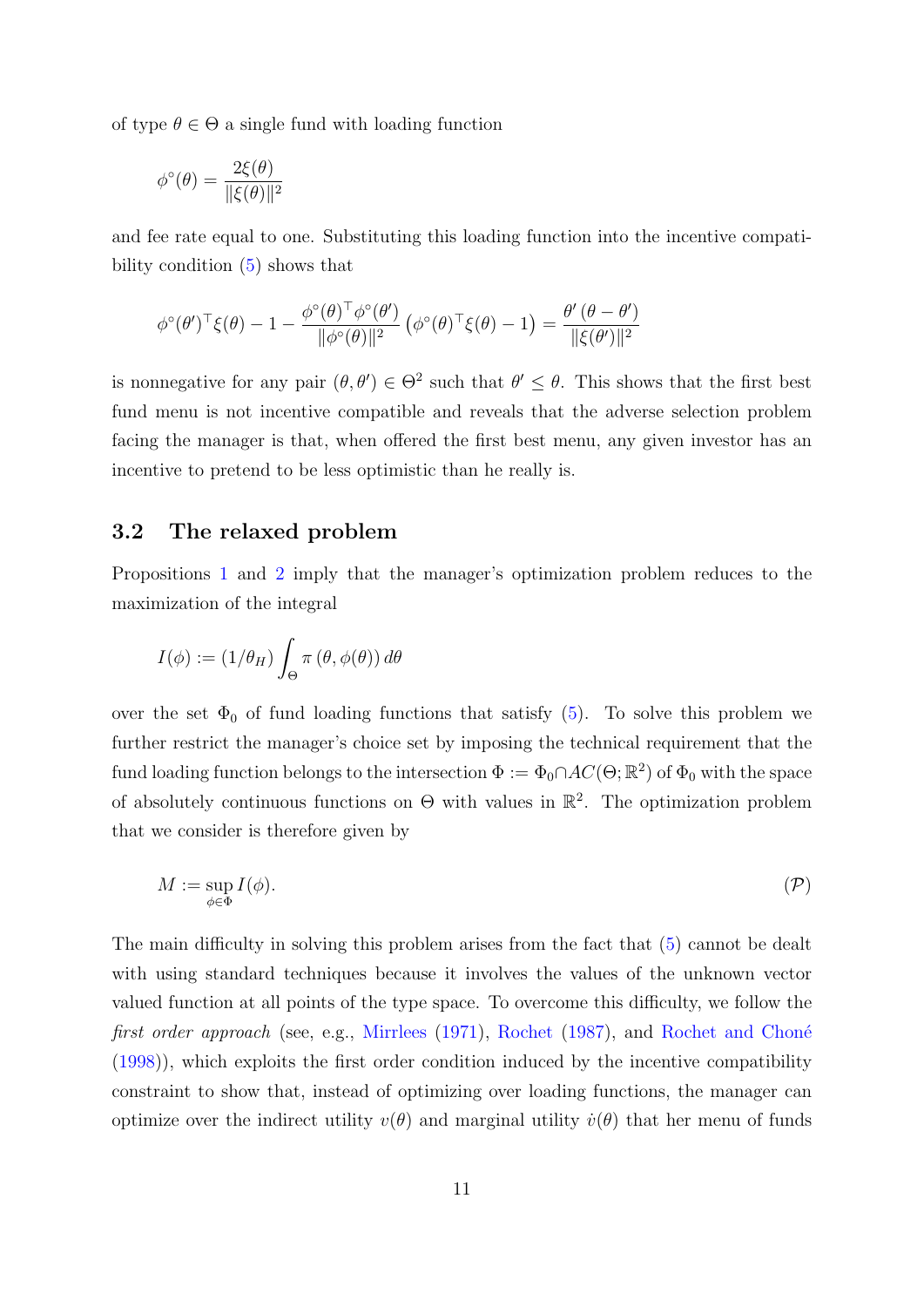<span id="page-12-5"></span>delivers to each type of investor.

Our first result in this direction relates incentive compatible loading functions to the indirect utility functions they induce.

<span id="page-12-3"></span>**Lemma 1** Assume that  $\phi \in \Phi$  is incentive compatible. Then the indirect utility function defined by [\(17\)](#page-22-1) and [\(18\)](#page-22-2) belongs to the space  $AC(\Theta;\mathbb{R})$ . Furthermore,

<span id="page-12-1"></span><span id="page-12-0"></span>
$$
2v(\theta) \geq [\dot{v}(\theta)]^2,\tag{6}
$$

and the corresponding optimal investment can be expressed as

$$
\pi(\theta, \phi(\theta)) = F(\theta, v(\theta), \dot{v}(\theta)) := \frac{1}{a} \left( \theta \dot{v}(\theta) - 2v(\theta) + \xi \sqrt{2v(\theta) - [\dot{v}(\theta)]^2} \right)
$$
(7)

for almost every type  $\theta \in \Theta$ .

Let  $\phi \in \Phi$  be an incentive compatible fund loading function. Relying on the above lemma we have that the total amount of fees generated by the investors' best responses to the corresponding menu is given by

$$
\theta_H I(\phi) = \int_{\Theta} \pi(\theta, \phi(\theta)) d\theta = \int_{\Theta} F(\theta, v(\theta), \dot{v}(\theta)) d\theta
$$

where v is the indirect utility function associated to  $\phi$  through [\(7\)](#page-12-0). It follows that the manager's value function satisfies

<span id="page-12-2"></span>
$$
\theta_H M = \sup_{\phi \in \Phi} (\theta_H I(\phi)) \le V := \sup_{v \in V} \int_{\Theta} F(\theta, v(\theta), \dot{v}(\theta)) d\theta \tag{R}
$$

where V denotes the set of functions  $v \in AC(\Theta;\mathbb{R})$  that satisfy [\(6\)](#page-12-1). Following the usual terminology of screening models, we refer to  $(\mathcal{R})$  $(\mathcal{R})$  $(\mathcal{R})$  as the *relaxed problem* because it only takes into account the first order condition induced by the incentive compatibility constraint. Our goal will be to show that at the optimum of the relaxed problem this first order condition is sufficient for incentive compatibility so that the solution to  $(\mathcal{P})$  $(\mathcal{P})$  $(\mathcal{P})$ can be constructed from the solution to  $(\mathcal{R})$  $(\mathcal{R})$  $(\mathcal{R})$ .

The relaxed problem  $(\mathcal{R})$  $(\mathcal{R})$  $(\mathcal{R})$  is a scalar calculus of variations problem that can be solved using standard techniques (see, e.g., [Mesterton-Gibbons](#page-68-15) [\(2009\)](#page-68-15)). Specifically, using subscripts to denote partial derivatives, we have that a necessary condition for optimality is given by the Euler Lagrange equation

<span id="page-12-4"></span>
$$
F_{v(\theta)}(\theta, v(\theta), \dot{v}(\theta)) - \frac{d}{d\theta} F_{\dot{v}(\theta)}(\theta, v(\theta), \dot{v}(\theta)) = 0, \qquad \theta \in \Theta,
$$
\n(8)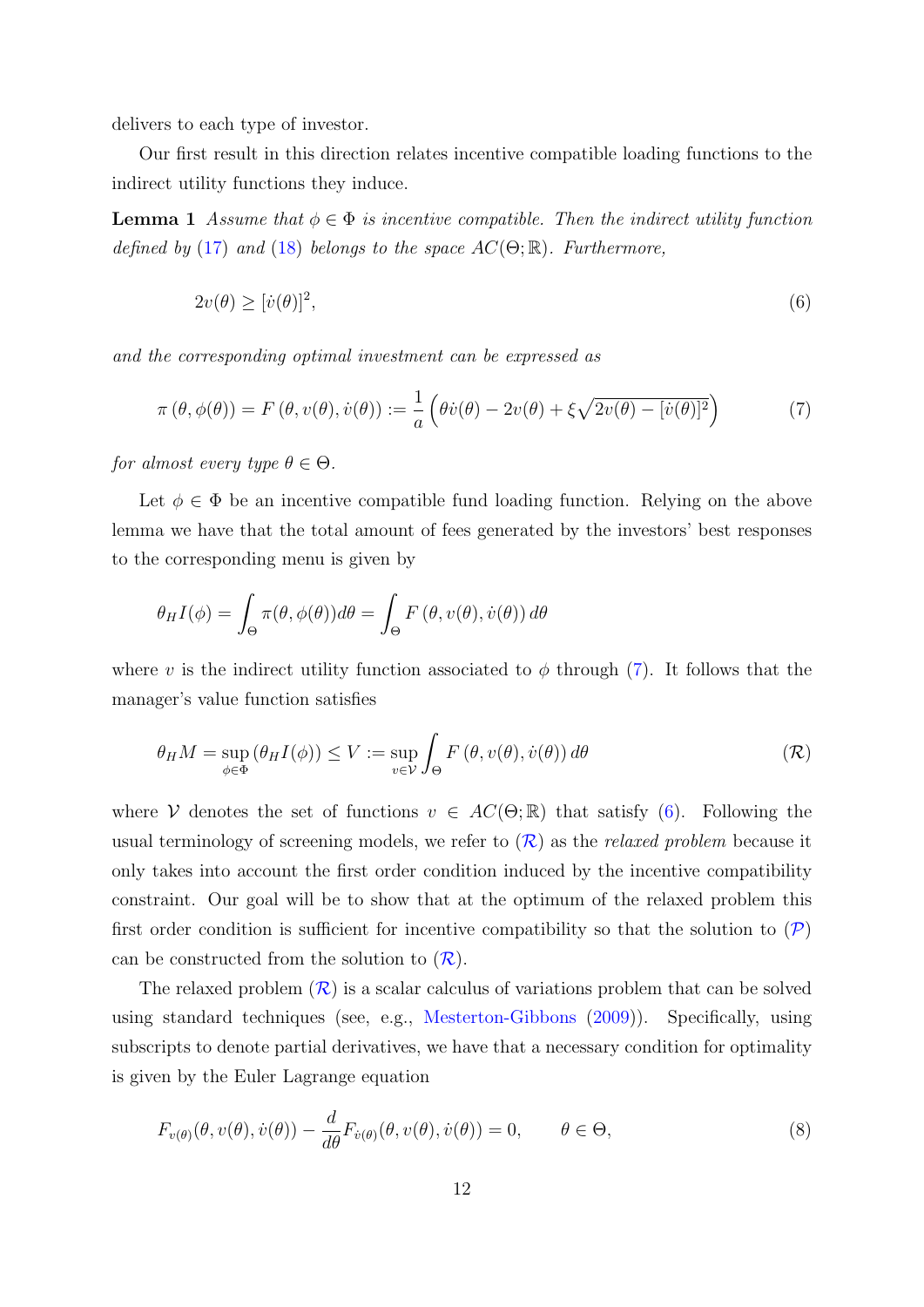and, because the boundary values of  $v$  are free, this second order differential equation should be solved subject to the boundary conditions

$$
F_{\dot{v}(\theta)}(\theta, v(\theta), \dot{v}(\theta)) = 0, \qquad \theta \in \{0, \theta_H\}.
$$

Calculating the derivatives involved in these expressions and simplifying the result leads to the boundary value problem

<span id="page-13-0"></span>
$$
v(\theta)(1+\ddot{v}(\theta)) - [\dot{v}(\theta)]^2 = \frac{3}{2\xi} (2v(\theta) - [\dot{v}(\theta)]^2)^{\frac{3}{2}}, \qquad \theta \in \Theta
$$
\n(9)

subject to

$$
\dot{v}(0) = 0,\tag{10}
$$

<span id="page-13-2"></span><span id="page-13-1"></span>
$$
\theta_H = \xi \dot{v}(\theta_H) \left( 2v(\theta_H) - [\dot{v}(\theta_H)]^2 \right)^{-\frac{1}{2}}.
$$
\n(11)

Our next result establishes the existence of a unique solution to this problem and verifies that it attains the supremum in the relaxed problem.

<span id="page-13-3"></span>**Proposition 3** There exists a unique solution  $v^* \in C^2(\Theta; \mathbb{R})$  to the boundary value problem defined by  $(9)$ ,  $(10)$  and  $(11)$ . This solution is strictly increasing, strictly convex, and attains the supremum in the relaxed problem.

### <span id="page-13-5"></span>3.3 The optimal fund menu

By definition we have that the value of the relaxed problem  $(\mathcal{R})$  $(\mathcal{R})$  $(\mathcal{R})$  gives an upper bound on the value of the manager's problem  $(\mathcal{P})$  $(\mathcal{P})$  $(\mathcal{P})$ . To show that these values coincide, and thus characterize the optimal menu, we need to construct a loading function  $\phi^* \in \Phi$  that delivers to each investor the indirect utility prescribed for his type by the solution to the relaxed problem. The following theorem provides such a construction.

<span id="page-13-4"></span>**Theorem 1** Denote by  $v^* \in C^2(\Theta;\mathbb{R})$  $v^* \in C^2(\Theta;\mathbb{R})$  $v^* \in C^2(\Theta;\mathbb{R})$  the solution to the relaxed problem  $(\mathcal{R})$  as defined in Proposition [3.](#page-13-3) Then,

<span id="page-13-6"></span>
$$
F^*(\theta) := F(\theta, v^*(\theta), \dot{v}^*(\theta)) > 0, \qquad \theta \in \Theta,
$$
\n
$$
(12)
$$

and the loading function defined by

$$
\phi^*(\theta) := \frac{1}{aF^*(\theta)} \left( \sqrt{2v^*(\theta) - \dot{v}^*(\theta)^2}, \dot{v}^*(\theta) \right)^{\top}
$$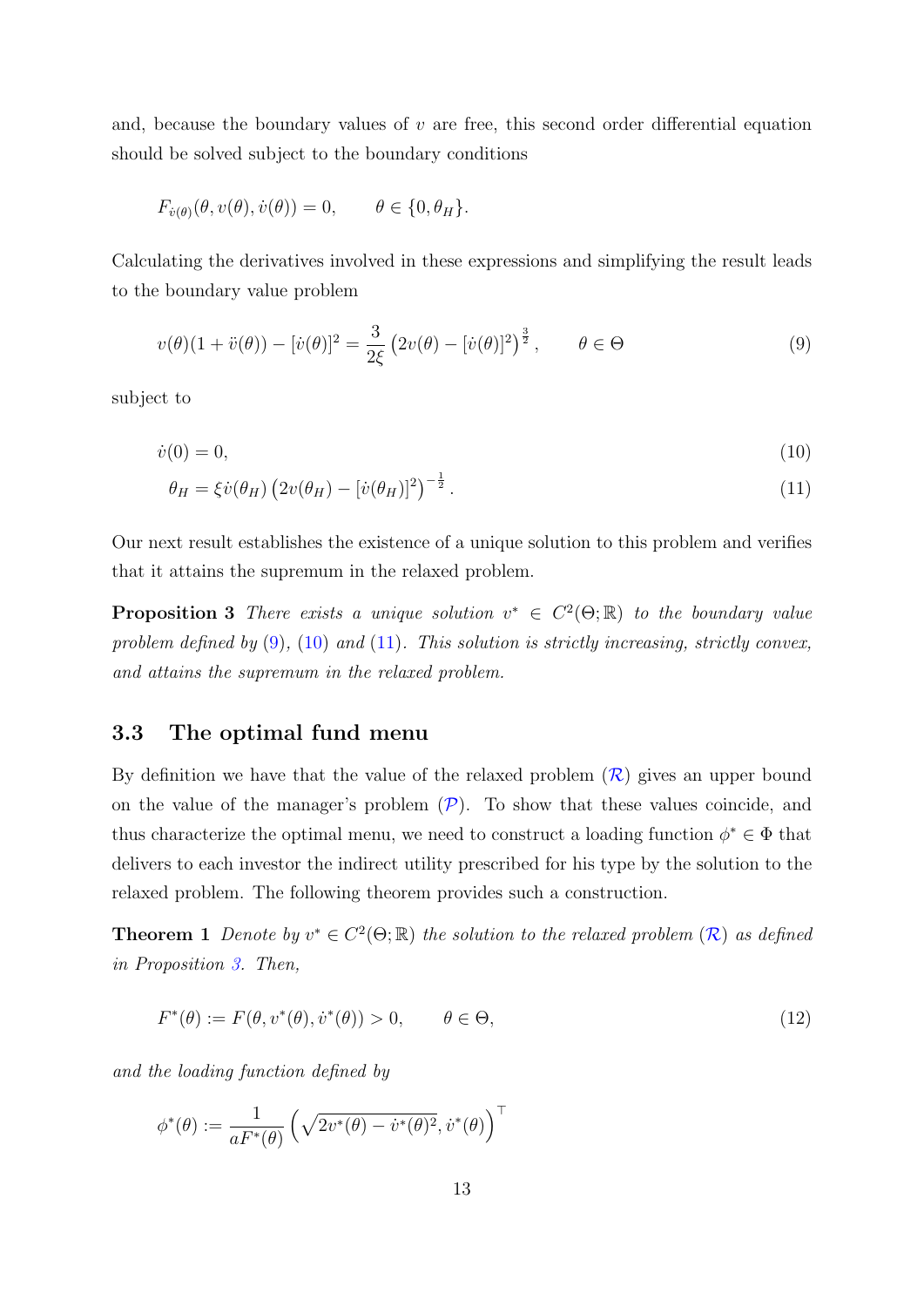<span id="page-14-3"></span>attains the supremum in  $(P)$  $(P)$  $(P)$ . In particular, every investor allocate a strictly positive amount in the fund targeted to his type.

Our last result in this section provides basic comparative statics for the optimal fund menu and the amount of fees that the manager receives from each type of investor.

<span id="page-14-1"></span>**Proposition 4** The function  $\phi_1^*(\theta)$  is decreasing in  $\theta$  while the functions  $F^*(\theta)$  and  $\phi_2^*(\theta)$ are increasing.

The proposition shows that the funds in the optimal menu become more tilted towards the non-familiar asset as  $\theta$  increases and that the manager receives more fees from more optimistic investors. These results are intuitive. Indeed, investors with higher  $\theta$  are more interested in the non-familiar asset. Knowing this, the manager gradually tilts the exposure of his funds towards the non-familiar risk to extract more fees from more optimistic investors. To guarantee that investors do not have any incentive to deviate from the fund targeted to them, the manager needs to provide more optimistic investors with a disproportionately larger indirect utility than less optimistic investors. This is why the indirect utility function  $v^*(\theta)$  induced by the optimal menu is not only strictly increasing, but also strictly convex in the investor's type.

Remark 5 Theorem [1](#page-13-4) also characterisation the unique stationary optimal fund menu in a dynamic model with iid normal returns and CARA investors who do not update their beliefs. The assumption that investors do not learn seems somewhat stark in a dynamic setting but may be justified if the proportion of investors with the same beliefs remains constant over time even if the investors do change beliefs at the individual level, or if the manager keeps changing the features of the funds to roll back the learning of investors as in the obfuscation model of [Carlin and Manso](#page-67-13) [\(2011\)](#page-67-13).

# <span id="page-14-0"></span>4 Analysis

### 4.1 Comparative statics

The comparative statics of equilibrium outcomes with respect to the risk premium  $\xi$  of the familiar asset and the range  $\theta_H$  of perceived risk premia on the non-familiar asset are a lot more difficult to derive analytically. As shown by the following lemma, a notable exception concerns the manager's welfare.

<span id="page-14-2"></span>Proposition 5 The manager always prefers to face more optimistic investors in the sense that his value function M is increasing in both  $\xi$  and  $\theta_H$ .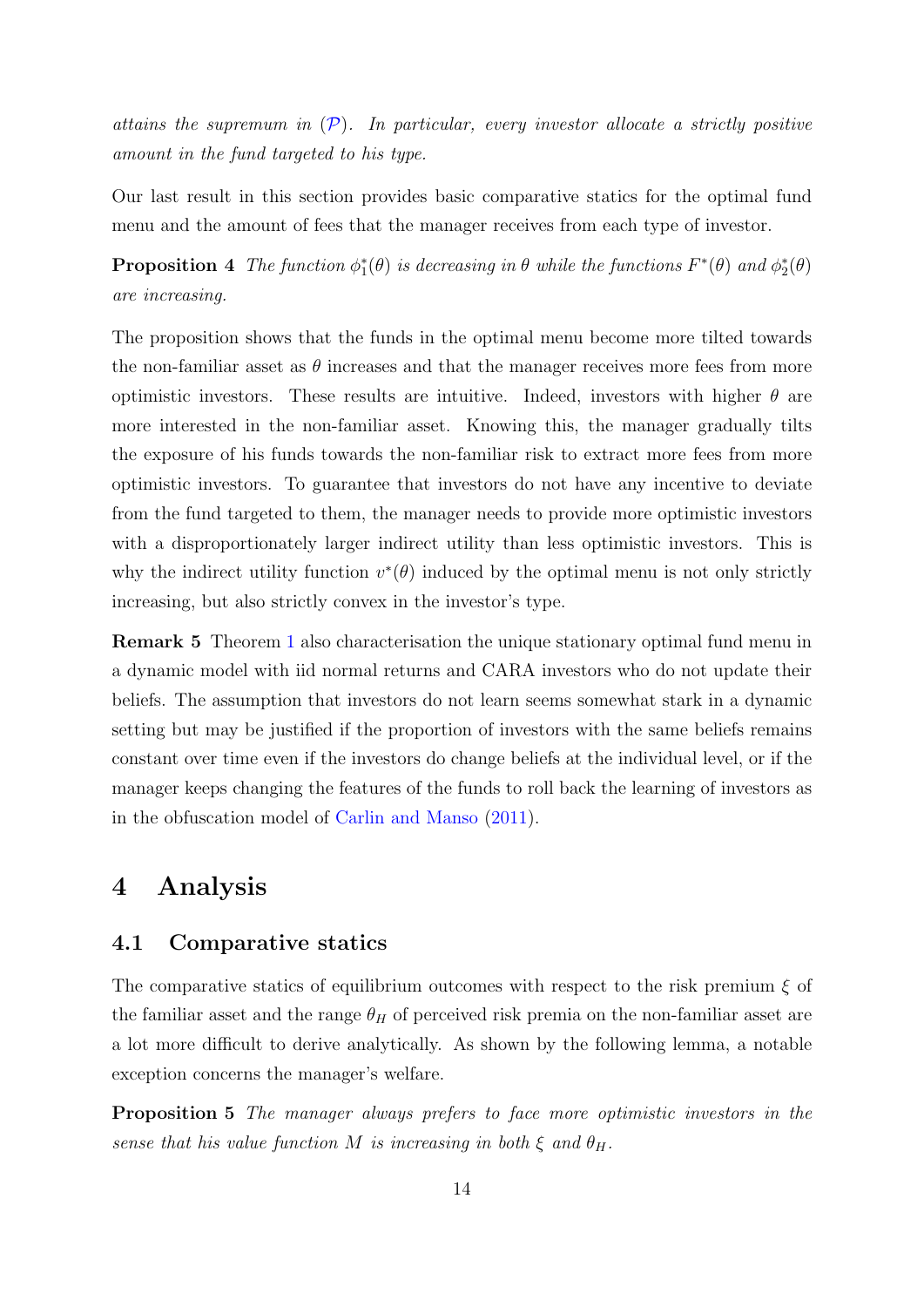<span id="page-15-0"></span>The mechanism behind the above result is clear: As  $\xi$  or  $\theta_H$  increase investors become more eager to invest in the risky assets and thus are willing to pay the manager a larger amount to get access to those assets through the funds.

The right panel of Figure [1](#page-16-0) shows that the indirect utility of investors depends positively on the risk premium  $\xi$  of the familiar asset and negatively on the range  $\theta_H$ of perceived risk premia on the non-familiar asset. The first result is partly due to the fact that an increase in  $\xi$  implies a reduction in the relative importance of the information friction and, thus, leads to a welfare increase. To understand the second result recall that, in order to satisfy the incentive compatibility constraint, the manager has to make sure that no investor has an incentive to under-report his type by switching to a fund that is targeted to less optimistic investors. Now fix an arbitrary type  $\theta \in \Theta$ . As the upper bound of the type space increases, the investors whose type are larger than  $\theta$  and who have to be deterred from under-reporting their type as  $\theta$ , become more optimistic on average. To prevent these investors from under-reporting the manager then needs to modify the menu to worsen the conditions he offers to investors of type  $\theta$  and this explains why investors benefit from being part of a narrower customer base.

The left panel of Figure [1](#page-16-0) illustrates the effect of a change in the range  $\theta_H$  of perceived risk premia on the indirect utility of an investor who stands at a given percentile. As shown in the right panel, an increase in  $\theta_H$  leads to a decrease in the utility of all investors. However, another effect comes into play when considering an investor at a given percentile because, as  $\theta_H$  increases, the type and hence the indirect utility of investors at a given percentile also increase. As shown by the left panel of the figure, the first effect dominates at low percentiles while the second dominates at higher percentiles.

### 4.2 Impact of the information friction

To elicit the impact of the information friction on the optimal menu and the welfare of the players, we now compare the outcomes of the model to those of the benchmark case where the manager knows the type of each individual investor but remains subject to a linear pricing constraint. The results in Appendix [A.3](#page-33-0) show that in this case the optimal fund loading function  $\phi^{\circ}(\theta)$ , the optimal strategy  $q^{\circ}(\theta)$  of investors of type  $\theta$ , and their indirect utility  $v^{\circ}(\theta)$  are given by

$$
(\phi^{\circ}(\theta), q^{\circ}(\theta), v^{\circ}(\theta)) = \left(\frac{2\xi(\theta)}{\|\xi(\theta)\|^2}, \frac{\|\xi(\theta)\|^2}{4a}, \frac{\|\xi(\theta)\|^2}{8}\right).
$$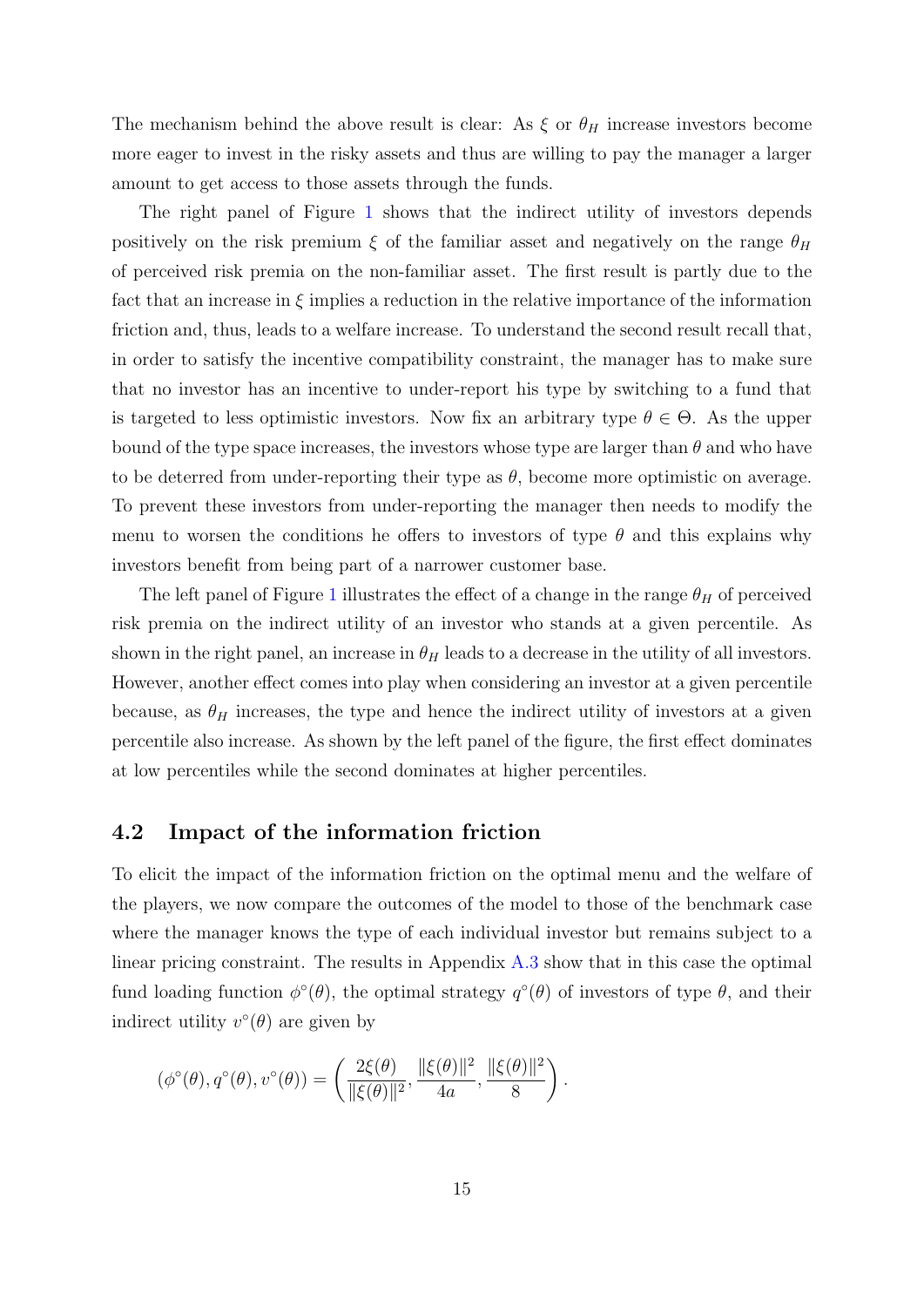<span id="page-16-3"></span><span id="page-16-0"></span>

Figure 1: Effect of  $\xi$  and  $\theta_H$  on the indirect utility of investors. The solid curve plots the investor's indirect utility as a function of his type (right) and his percentile in the distribution of types (left). The dashed curves illustrate how this utility changes when the range of perceived risk premia increases from  $\theta_H$  to  $\theta_H + \Delta$  while the dash-dotted curve indicates how it changes when the risk premium of the familiar asset increases.

Our first result compares the risk exposures offered by the manager to a given type of investor the two models.

### <span id="page-16-2"></span>Proposition 6 The function

<span id="page-16-1"></span>
$$
\Delta(\theta) := \frac{\phi_2^{\circ}(\theta)}{\phi_1^{\circ}(\theta)} - \frac{\phi_2^{\ast}(\theta)}{\phi_1^{\ast}(\theta)} = \frac{\theta}{\xi} - \frac{\dot{v}^{\ast}(\theta)}{g^{\ast}(\theta)}
$$
(13)

is nonnegative for all  $\theta \in \Theta$  and such that  $\Delta(0) = \Delta(\theta_H) = 0$ .

The proposition shows that the lack of information regarding the beliefs of investors for the non-familiar asset leads the manager to offer funds that are more tilted towards the familiar asset than in the first best. This means that to achieve a given exposure in the non-familiar asset, a given investor needs to take a larger position in the familiar asset than he would have in the first best, and the manager uses the eagerness of investors to do so as a screening device. Our model thus provides a potential explanation for the fact that many fund managers are perceived as being either home-biased, because their funds are too geared towards familiar assets. Intuitively, the strength of this bias should be driven by the intensity of the information friction. Therefore, one expects that  $\Delta(\theta)$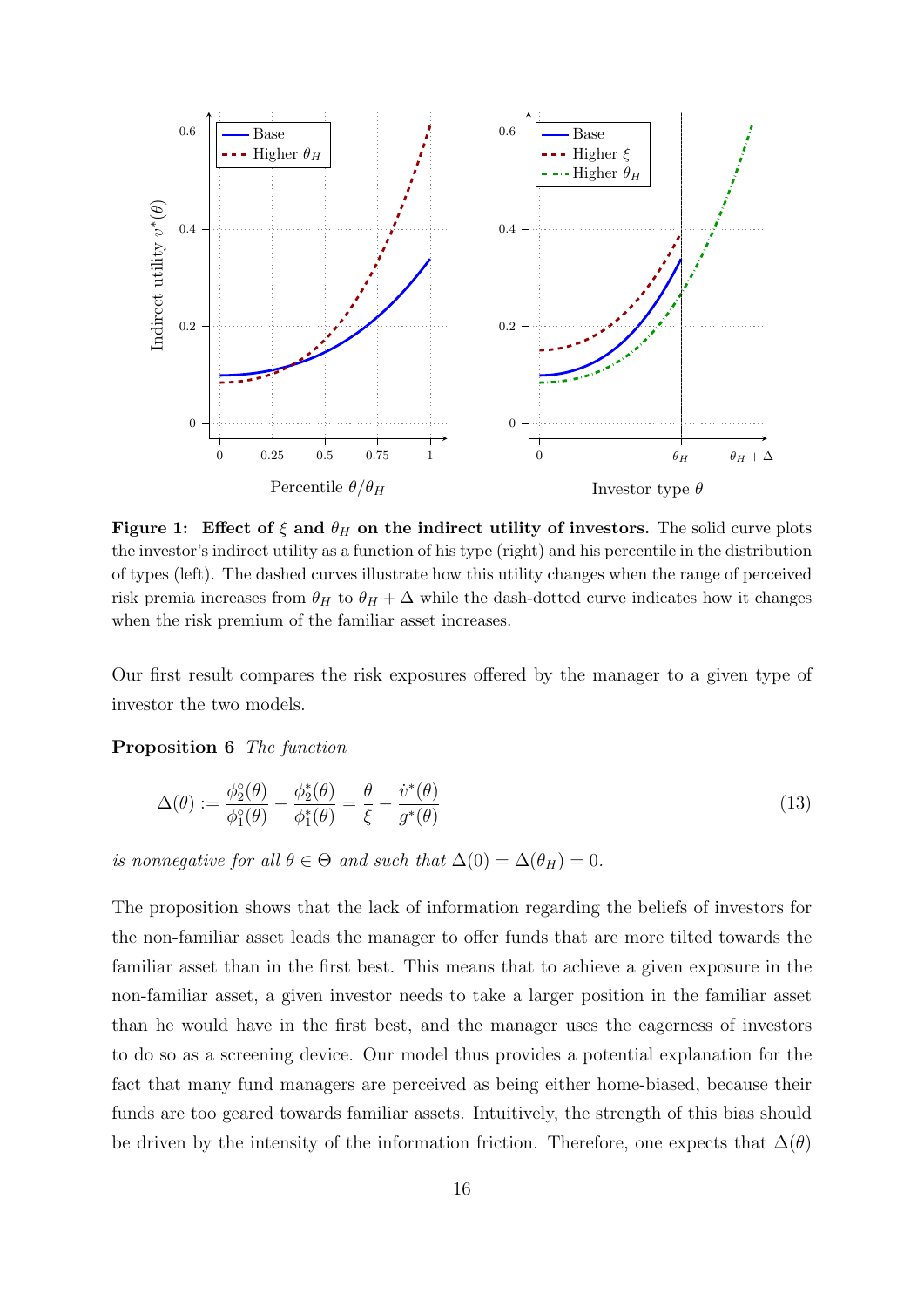<span id="page-17-0"></span>

Figure 2: Relative difference in risk exposures compared to the first best. The solid curves plots the function  $\Delta(\theta)$  defined in [\(13\)](#page-16-1) at the base parameter values  $\xi = \theta_H = 1$ . The dashed curves illustrate the impact of a decrease in either  $\theta_H$  (left) or  $\xi$  (right) while the dash-dotted curves illustrate the impact of an increase in these same parameters.

should increase for all types as  $\theta_H/\xi$  increases, and Figure [2](#page-17-0) confirms that this is indeed the case.

The inverse U-shape of  $\Delta(\theta)$  that is apparent in both panels of Figure [2](#page-17-0) is the result of two conflicting effects. On the one hand, the fact that more optimistic investors demand more of the non-familiar asset prompts the manager to intensify the distortions as  $\theta$ increases to deter these more optimistic investors from underreporting their type. On the other hand, as  $\theta$  increases, the mass of investors who might be tempted to underreport their type as being equal to  $\theta$  becomes smaller and this implies that fewer distortions are needed to maintain incentive compatibility.

The second part of Proposition [6](#page-16-2) shows that the risk exposures offered to the most pessimistic and most optimistic investors are the same as in the first best. However, this does not imply that these investors select the same allocation or receive the same utility as in the first best because, even though the risk exposures they are offered are the same, the prices that the manager demands for them are different.

<span id="page-17-1"></span>Our next result provides a detailed comparison of the portfolio allocations and indirect utilities of investors in the two models.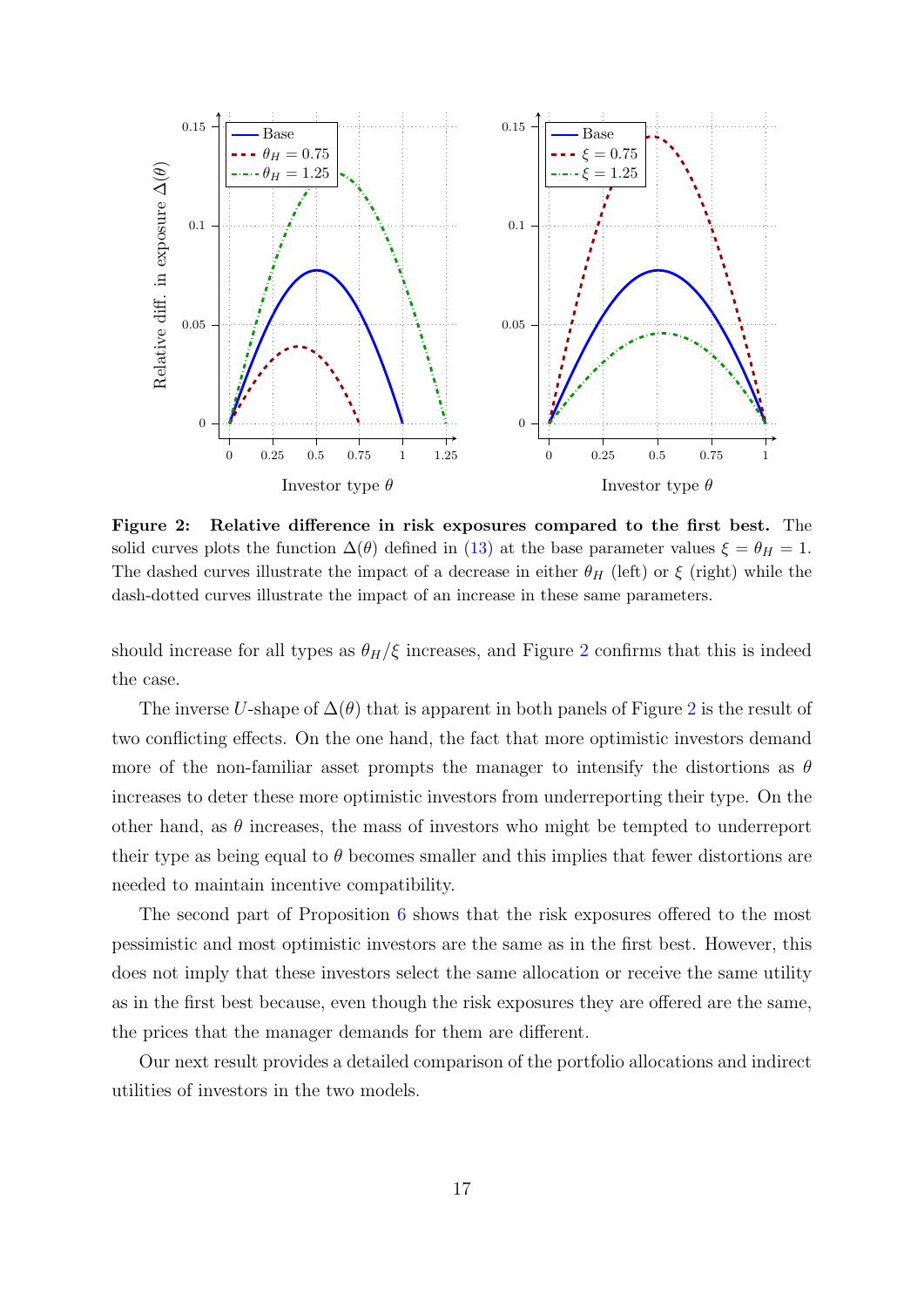**Proposition 7** There are types  $\theta_1 \leq \overline{\theta} \leq \theta_2$  such that

$$
\{\theta \in \Theta : v^*(\theta) \le v^{\circ}(\theta)\} = [0, \overline{\theta}],
$$
  

$$
\{\theta \in \Theta : \pi(\theta, \phi^*(\theta))\phi_k^*(\theta) \le q^{\circ}(\theta)\phi_k^{\circ}(\theta)\} = [0, \theta_k], \qquad k \in \{1, 2\}.
$$

The proposition shows that types below  $\theta_1$  invest less in both risky assets than in the first best case and suffer a utility loss, that types above  $\theta_2$  invest more in both risky assets than in the first best case and receive a utility gain, and that intermediate types in  $[\theta_1, \theta_2]$  invest more in the familiar asset and less in the non-familiar asset than in the first best case. To understand these results, start by considering very low types. Since such investors lie at the bottom of the distribution the manager needs to deter almost all other investors from pooling with them. To do so he must offer them high prices and it naturally follows that such investors end up investing less in both assets and suffer a significant utility loss. More optimistic investors are offered better terms that lead them to invest more and to increase their exposure to the non-familiar asset. However, the discussion following Proposition [6](#page-16-2) shows that their exposure to the familiar asset will increase at a faster rate which explains why intermediate types invest more in the familiar asset and less in the non-familiar asset. Finally, as we approach the right tail of the distribution the terms that are being offered to investors are so good that they invest more in both assets, and their indirect utility exceeds that of the first best.

When moving from the full information case to the asymmetric information case the manager naturally suffers a decrease in utility since he now has less information. As  $\theta_H$ increases, investors become more optimistic on average and thus more eager to trade the non familiar asset. Therefore, the information friction becomes more intense and we thus the manager's utility loss to increase as a function of  $\theta_H$ . Similarly, as the risk premium of the familiar asset increases the information friction becomes less intense because investors now tend to care more for the familiar asset and, as a result, we expect the manager's utility loss to decrease as a function of  $\xi$ . Figure [3](#page-19-0) numerically confirms that these natural properties holds at the optimum of our model.

## 4.3 Impact of the linear pricing constraint

To analyze the impact of the linear pricing constraint we now compare the outcomes of our model to those of a model in which the manager is unconstrained in his choice of the pricing scheme. We show in [A](#page-31-1)ppendix  $\Lambda$  that in this case the optimal pricing strategy is to offer a fixed cost equal to  $\xi^2/(2a)$  for unlimited access to the familiar asset and a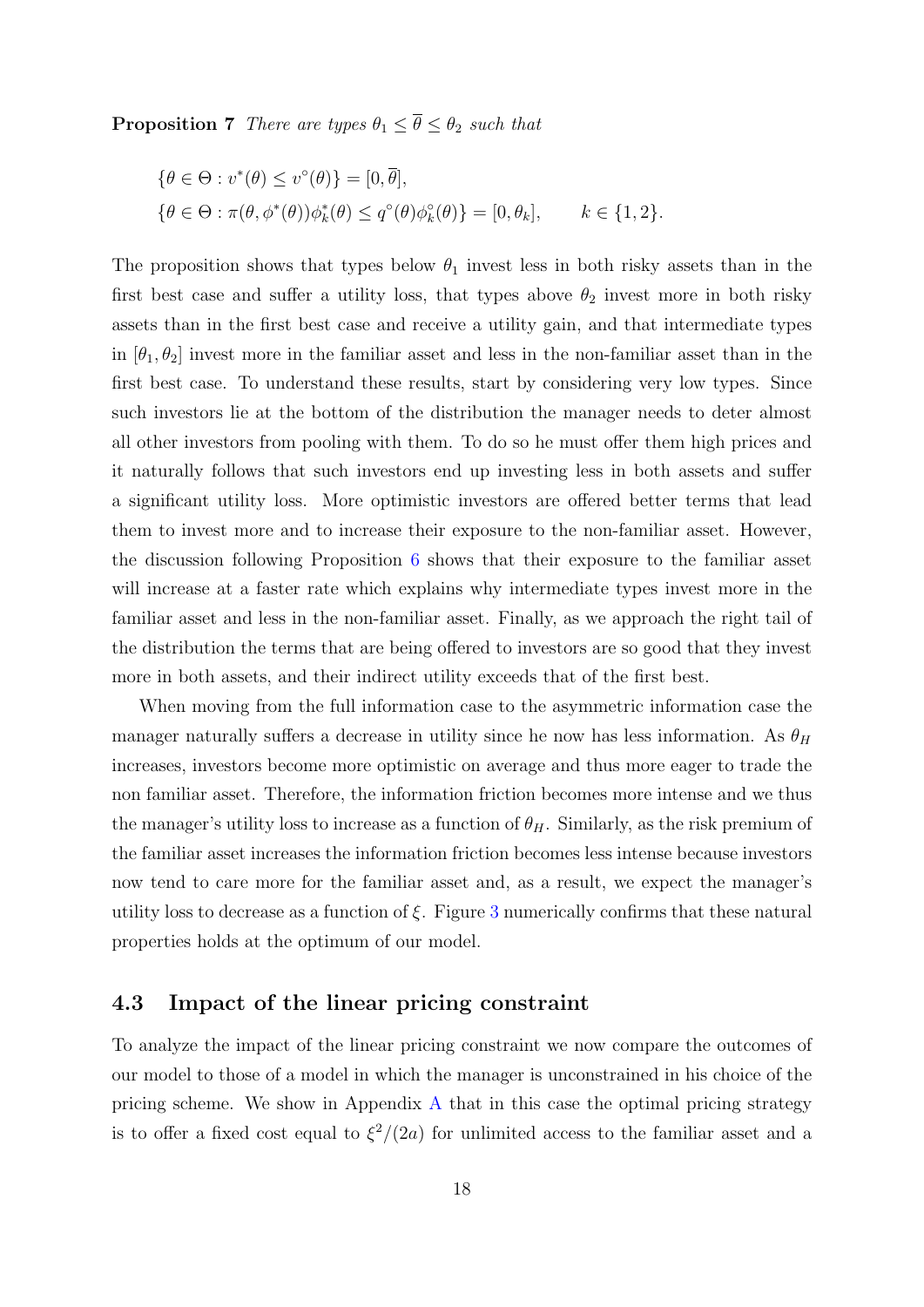<span id="page-19-0"></span>

Figure 3: Manager's utility loss compared to the first best. The solid curves plot the relative utility loss of the manager as a function of the risk premium of the familiar asset and the range of perceived risk premia on the non-familiar asset. In each panel the dashed and dash-dotted curves illustrate the effect of a change in either the risk premium  $\xi$  of the familiar asset (right) or the range of investor types  $\theta_H$  (left). The base case parameters used to construct this figure are  $\xi = \theta_H = 1$ .

quantity-dependent unit price given by

<span id="page-19-1"></span>
$$
\hat{P}(q) := \frac{1}{2}\theta_H - \frac{a}{4}q.\tag{14}
$$

for trading the non-familiar asset. In response to this menu an investor of type  $\theta \in \Theta$ demands  $\hat{q}_1(\theta) = \xi/a$  units of the familiar asset and  $\hat{q}_2(\theta) = (2\theta - \theta_H)_+ / a$  units of the non-familiar asset so that his expected utility is given by

$$
\hat{v}(\theta) := u\left(\theta, rw_0 + \hat{q}(\theta)^{\top} \varepsilon - \frac{\xi^2}{2a} - \hat{q}_2(\theta)\hat{P}(\hat{q}_2(\theta))\right) = \left(\theta - \frac{\theta_H}{2}\right)_+^2.
$$

Comparing this solution to that of our model reveals two major differences. First, with nonlinear pricing investors of type  $\theta = 0$  who only care about the familiar asset get zero utility which means that, in contrast to the linear pricing case, the manager is able to extract the whole surplus generated by investments in the familiar asset. This is intuitive. Indeed, because it is common knowledge that investors have identical preferences regarding the familiar asset, the manager knows exactly how many units each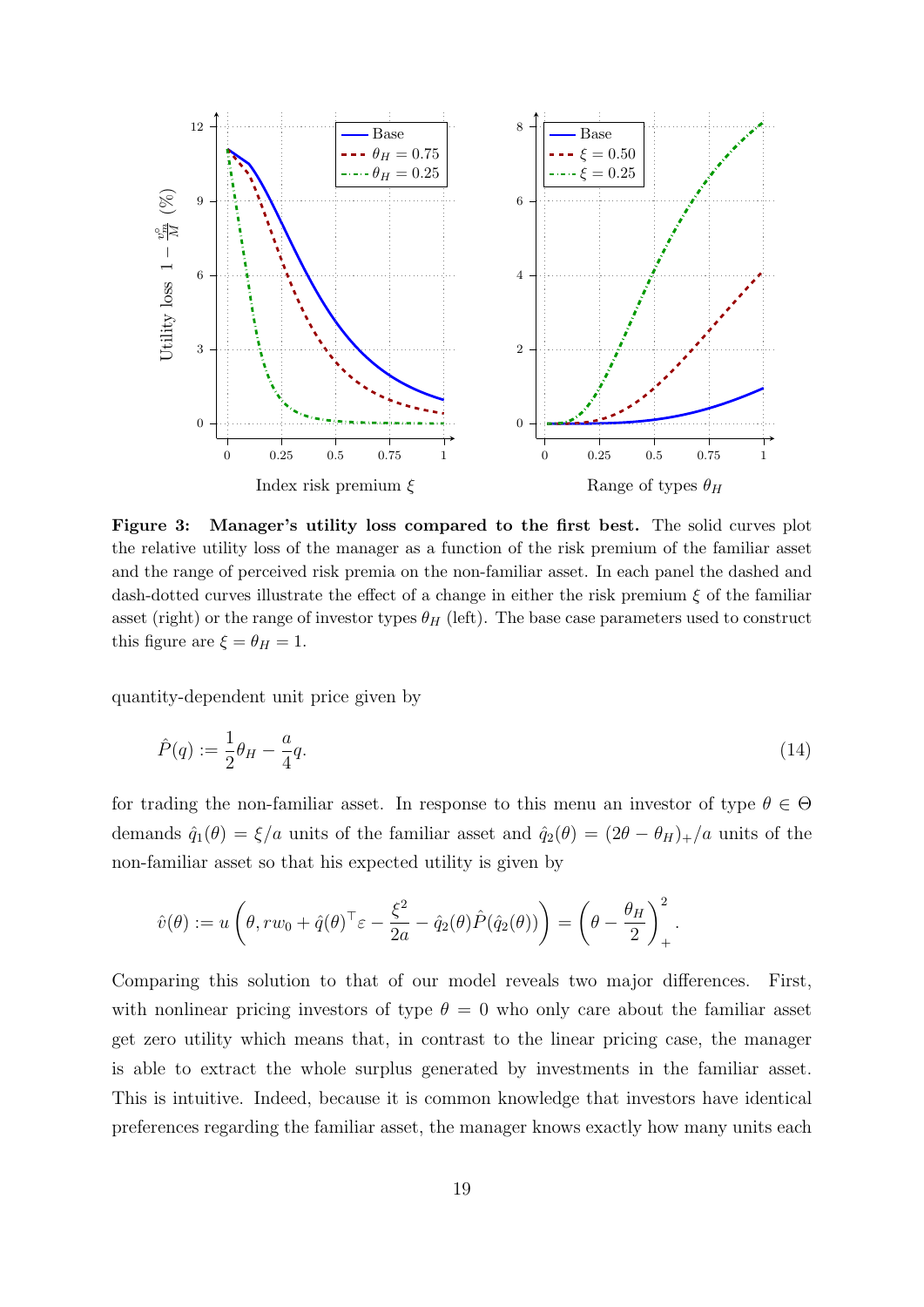<span id="page-20-0"></span>

Figure 4: Utility gain from linear pricing. This figures plots the relative difference between the indirect utility of investors in the main model and their indirect utility in the model where the manager can use nonlinear pricing. The solid curve represents gain from linear pricing in the base case where  $\xi = \theta_H = 1$  while the dashed and dash-dotted curves illustrate the impact of a gradual decrease in the familiar asset risk premium.

investor would want to acquire and thus can set his fixed price so as to extract the full surplus generated by this investment.

Second, and more importantly, nonlinear pricing makes it optimal for the manager to exclude investors who are less optimistic than average from the non-familiar asset market. By contrast, under linear pricing the optimal menu is such that all investors hold the two risky assets and receive a strictly positive utility. This suggests that linear pricing improves the aggregate welfare of investors and may even result in individual gains for all investors if the benefit from recovering part of the surplus associated with the familiar asset is sufficient to offset the forgone quantity discounts implied by [\(14\)](#page-19-1) on the non-familiar asset. These intuitive properties seem difficult to establish analytically. However, all our numerical simulations confirm that linear pricing indeed improves the aggregate welfare of investors and Figure [4](#page-20-0) illustrates that it may even lead to strict Pareto improvements when the ratio  $\theta_H/\xi$  that measures the intensity of the information friction is low enough.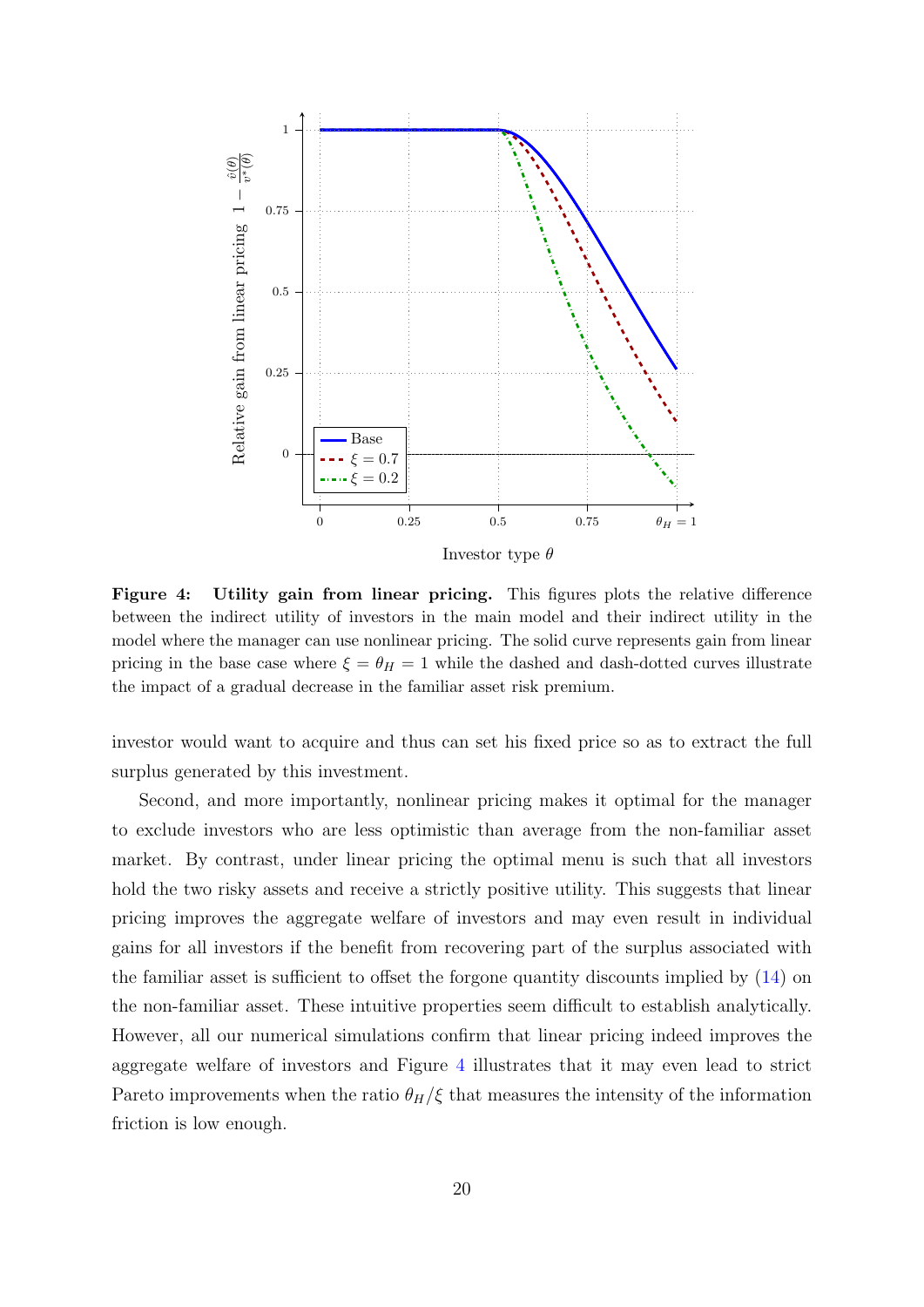### <span id="page-21-2"></span>4.4 The optimality of bundling

The normalization that we adopted in Proposition [1](#page-9-1) implies that funds differ only in their exposure to the risky assets. This normalization is convenient for the derivation of the optimal menu but, in some cases, it may be more natural to instead normalize the funds in such a way that the optimal menu only includes all-equity funds that do not invest in the riskless asset. With this alternative normalization the fund that targets investors of type  $\theta \in \Theta$  is given by

$$
(\gamma_{AE}(\theta), \phi_{AE}(\theta)) := \frac{[1, \phi^*(\theta)]}{\phi_1^*(\theta) + \phi_2^*(\theta)} = \frac{1}{\dot{v}^*(\theta) + g^*(\theta)} \left[ a F^*(\theta), \begin{pmatrix} g^*(\theta) \\ \dot{v}^*(\theta) \end{pmatrix} \right],
$$

where we have set

$$
g^*(\theta) := \sqrt{2v^*(\theta) - [v^*(\theta)]^2},
$$

In particular, since  $\dot{v}^*(0) = 0$  by Theorem [1,](#page-13-4) we have  $\phi_{AE}(0) = (1,0)^\top$  so that the familiar asset is offered in the optimal menu with a fee rate given by

<span id="page-21-1"></span>
$$
\gamma_1^* := \frac{a F^*(0)}{g^*(0)} = \xi - \sqrt{2v^*(0)} \in \left[\frac{1}{3}, \frac{2}{3}\right] \xi,\tag{15}
$$

where the inclusion follows from the fact that, as we show in Appendix [3.3,](#page-13-5) the indirect utility of the most pessimistic investor lies in the interval  $\left[\frac{1}{18}, \frac{2}{9}\right]$  $\frac{2}{9}$ ] $\xi^2$ .

This shows that the requirement of linear pricing leads the manager to engage in what [Adams and Yellen](#page-66-1) [\(1976\)](#page-66-1) refer to as mixed bundling — the familiar asset is available both separately and in packages. Note, however, that it is never optimal to also offer the nonfamiliar asset separately because under a linear pricing constraint the most effective way for him to screen investors is to bundle. Indeed, if the manager decides not to bundle, then the best he can do is to offer assets separately with fee rates

<span id="page-21-0"></span>
$$
(\hat{\gamma}_1, \hat{\gamma}_2) := \underset{\gamma \in \mathbb{R}_+^2}{\text{argmax}} \left\{ \gamma_1 \left( \xi - \gamma_1 \right)_+ + \int_0^{\theta_H} \gamma_2 \left( \theta - \gamma_2 \right)_+ \frac{d\theta}{\theta_H} \right\} = \left( \frac{\xi}{2}, \frac{\theta_H}{3} \right). \tag{16}
$$

This pricing strategy in turn generates

$$
M_0 := \hat{\gamma}_1 (\xi - \hat{\gamma}_1)_+ + \frac{1}{\theta_H} \int_0^{\theta_H} \hat{\gamma}_2 (\theta - \hat{\gamma}_2)_+ d\theta = \frac{1}{4} \xi^2 + \frac{2}{27} \theta_H^2
$$

in management fees and our next result confirms that this quantity is strictly lower than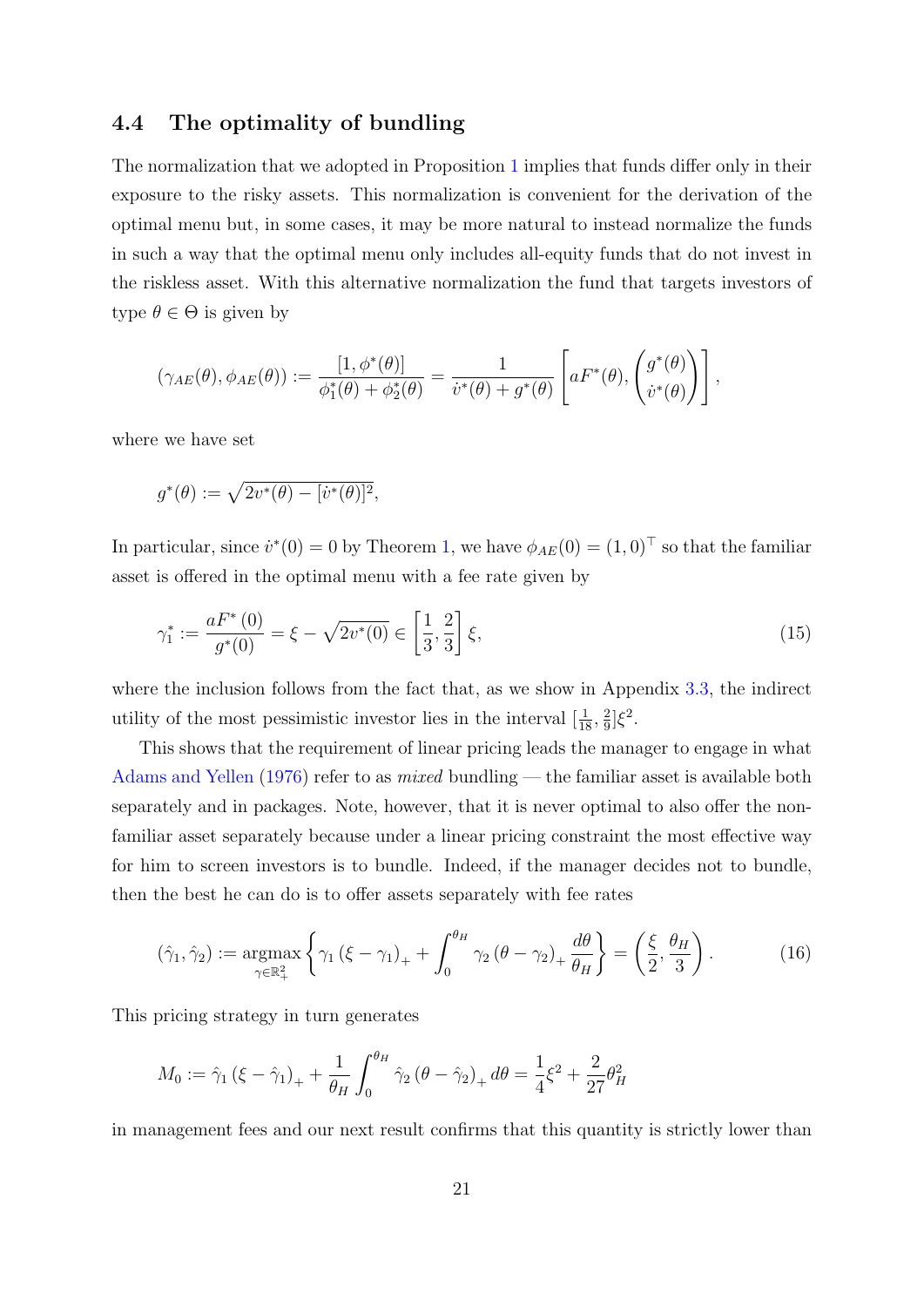<span id="page-22-3"></span>the amount of fees generated by the optimal fund menu.

**Lemma 2** It is never optimal for the manager to unbundle the assets, that is  $M_0 < M$ .

# 4.5 Exclusivity of funds

Consider now the exclusive case in which each investor can allocate capital to at most one fund. Given a menu satisfying properties 1 and 2 of Proposition [1,](#page-9-1) the optimal strategy of an investor of type  $\theta \in \Theta$  who optimally allocates his wealth between fund  $(1, \phi(\theta'))$ and the riskless asset is given by

$$
\underset{q \in \mathbb{R}_+}{\operatorname{argmax}} u(\theta, rw_0 + q\mathcal{R}(1,\phi(\theta'))) = \pi(\theta,\phi(\theta'))
$$

and delivers him the indirect utility

<span id="page-22-1"></span>
$$
v(\theta, \theta') := u(\theta, rw_0 + \pi(\theta, \phi(\theta')) \mathcal{R}(1, \phi(\theta'))) = \frac{1}{2} \left( \frac{\phi(\theta')^{\top} \xi(\theta) - 1}{\|\phi(\theta')\|} \right)_+^2.
$$
 (17)

Under exclusivity, incentive compatibility only requires that each investor finds it optimal to pick the fund targeted to him in the sense that

<span id="page-22-2"></span>
$$
v(\theta) = v(\theta, \theta) = \sup_{\theta' \in \Theta} v(\theta, \theta'), \qquad \theta \in \Theta.
$$
 (18)

The Cauchy-Schwartz inequality guarantees that this condition is weaker than its non exclusive counterpart in [\(5\)](#page-10-0) so that the manager cannot do worse when the investors are forced to commit to a single fund. However, since

$$
\left. \frac{d\upsilon(\theta,\theta')}{d\theta'} \right|_{\theta'=\theta} = \pi(\theta,\phi(\theta)) \left. \frac{d\alpha(\theta,\theta')}{d\theta'} \right|_{\theta'=\theta}
$$

we have that the first order conditions induced by those two constraints coincide and it follows that the same menu is optimal under either constraint. As we will see below in Section [5.3](#page-26-0) this result no longer holds when investors can directly access the familiar asset at a sufficiently low cost.

# <span id="page-22-0"></span>5 Direct investment in the familiar asset

In our main model investors can only access the risky assets through the manager. We now relax this assumption by allowing them to directly access the familiar asset via an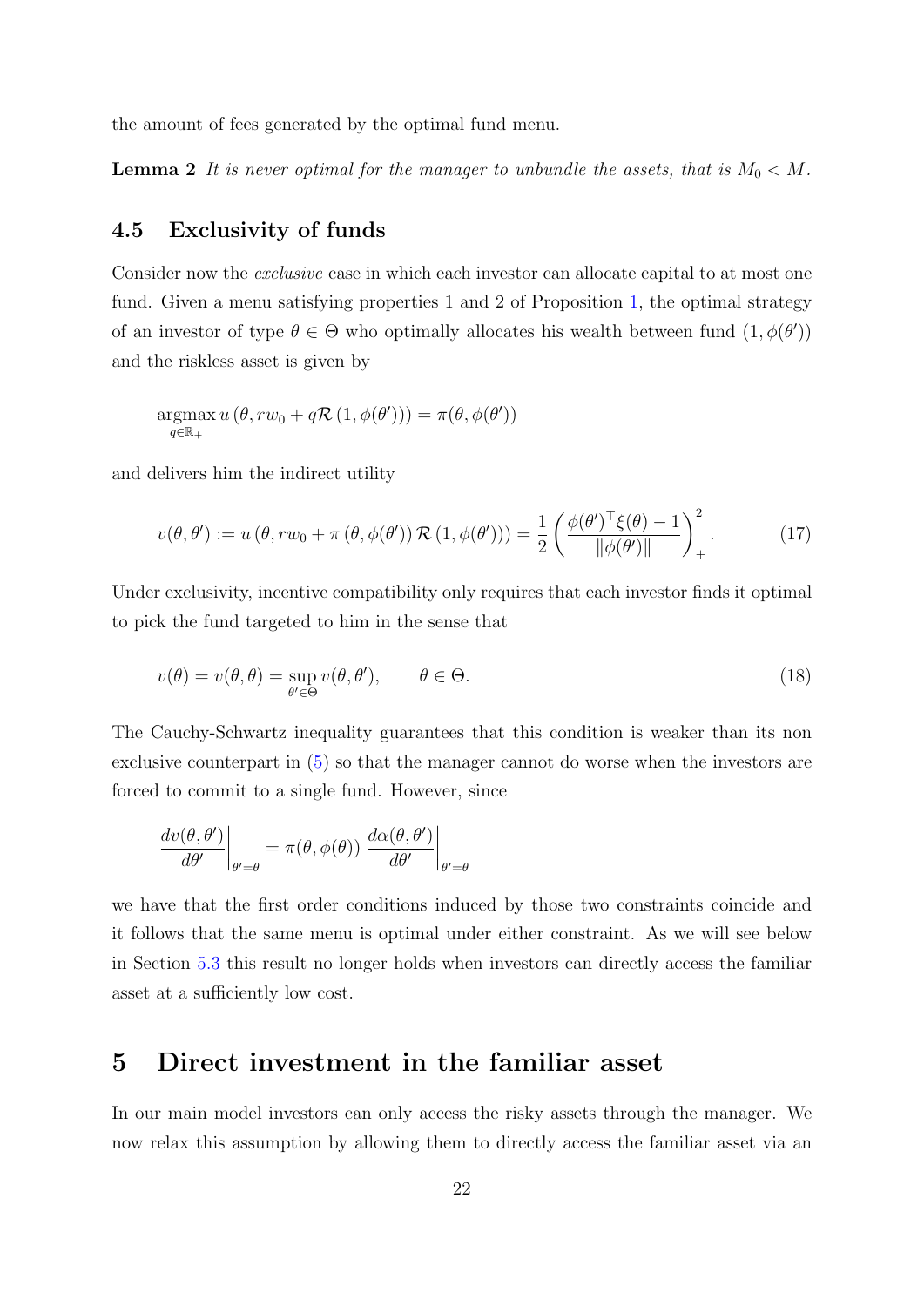outside fund that charges an exogenous fee.[8](#page-23-0)

### 5.1 Formulation

Assume that investors can allocate capital to the riskless asset, the manager's funds, and an outside fund with net excess return  $\mathcal{R}_1 := \varepsilon_1 - \gamma_1$  for some  $\gamma_1 \in [0,\xi)$ . In this case the investors' budget constraint is

$$
w_1 (q, n, \mathbf{m}) := rw_0 + \int_M \mathcal{R}(\gamma(m), \phi(m)) q(dm) + n\mathcal{R}_1.
$$

where  $n \geq 0$  represents the amount invested in the outside fund. The optimization problem of an investor of type  $\theta \in \Theta$  is then defined by

$$
v_i(\theta, \mathbf{m}) := \sup_{(q,n)\in\mu_+(\mathcal{M})\times\mathbb{R}_+} u(\theta, w_1(q,n,\mathbf{m})),
$$

and the aggregation of the investors' decisions generates the amount of management fees given by [\(3\)](#page-7-1) where

<span id="page-23-1"></span>
$$
(q^*(\cdot,\theta,\mathbf{m}),n^*(\theta,\mathbf{m})) = \underset{(q,n)\in\mu_+(\mathcal{M})\times\mathbb{R}_+}{\operatorname{argmax}} u(\theta,w_1(q,n,\mathbf{m}))
$$
(19)

denotes the best response of an investor of type  $\theta \in \Theta$ . To facilitate the analysis we assume throughout that if the manager includes in his menu the familiar asset with a fee equal to  $\gamma_1$  investors will direct their demand for the familiar asset to the manager rather than to the outside fund. Given this assumption, a menu is said to be optimal if it maximizes [\(3\)](#page-7-1) subject to [\(19\)](#page-23-1).

The following lemma elicits the conditions under which the presence of the outside fund has an impact on the optimal fund menu.

<span id="page-23-2"></span>Lemma 3 Assume that

$$
\gamma_1 > \gamma_1^* := \xi - \sqrt{2v^*(0)}
$$

where the function  $v^*$  is defined as in Proposition [3.](#page-13-3) Then the optimal fund menu is given by Theorem [1.](#page-13-4)

<span id="page-23-0"></span><sup>&</sup>lt;sup>8</sup>We focus on the case where the outside fund only loads on the familiar asset risk as it is the most natural in our context. However, a qualitatively similar solution applies if, instead of the familier asset, investors can directly access the unfamiliar asset or a fixed portfolio of the two assets.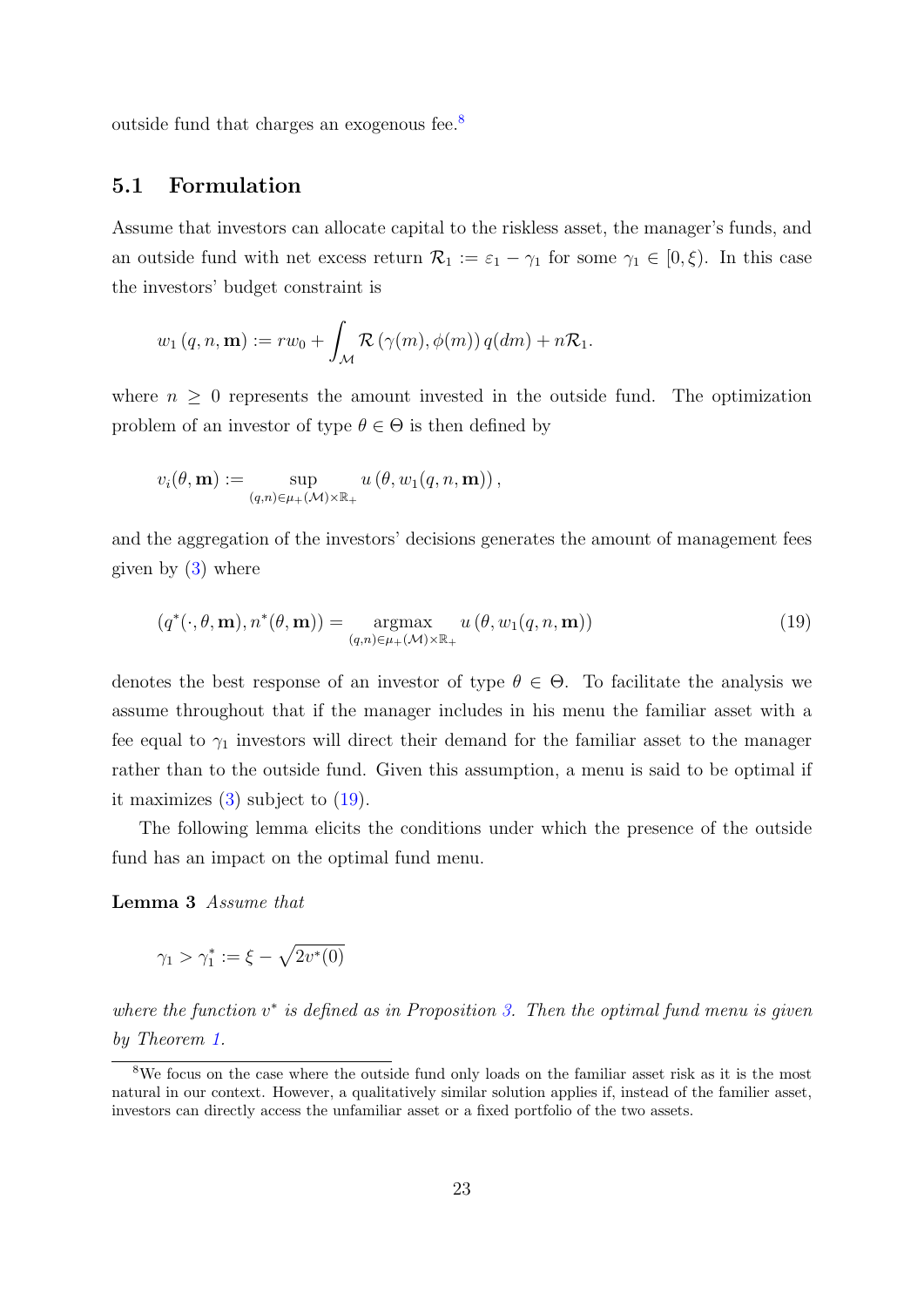The intuition for the above result is clear: When confronted with two funds that offer the same risk exposure but different fee rates, investors will systematically discard the fund with the higher fee rate. Therefore, if  $\gamma_1$  exceeds the fee rate  $\gamma_1^*$  that the manager offers as part of the optimal menu in the benchmark mode, then investors will stay away from the outside fund and the optimal fund menu will remain unchanged.

# <span id="page-24-5"></span>5.2 The relaxed problem

Assume from now on that the condition of Lemma [3](#page-23-2) fails. Proceeding as in Section [3](#page-9-0) shows that the manager can without loss of generality focus on menus such that funds are indexed by types, fees are normalized to one, and each investor finds it optimal to only in invest in the fund that target its type (see Appendix  $C.1$ ). The incentive compatibility constraint is more stringent because the manager has to prevent investors from allocating capital not only to funds that do not target their type but also to the outside fund. The following result quantifies this observation by providing a characterization of incentive compatible loading functions.

<span id="page-24-3"></span>**Proposition 8** A loading function  $\phi : \Theta \to \mathbb{R}^2$  is incentive compatible given direct access to the familiar asset if and only if it satisfies condition [\(5\)](#page-10-0) and

<span id="page-24-0"></span>
$$
\inf_{\theta \in \Theta} \left\{ \frac{\phi_1(\theta)}{\|\phi(\theta)\|^2} \left( \phi(\theta)^\top \xi(\theta) - 1 \right)_+ \right\} \ge \xi - \gamma_1 \tag{20}
$$

in which case  $\phi_1(\theta) > 0$  and  $\phi(\theta)^{\top} \xi(\theta) > 1$  for all  $\theta \in \Theta$ .

Combining the above results shows that, in the presence of an outside fund, the optimal menu solves

<span id="page-24-2"></span>
$$
M_1 := \sup_{\phi \in \Phi_1} I(\phi). \tag{P_1}
$$

where  $\Phi_1 \subseteq \Phi$  denotes the set of functions  $\phi \in AC(\Theta; \mathbb{R}^2)$  that satisfy [\(5\)](#page-10-0) and [\(20\)](#page-24-0). Following the logic of Lemma [1,](#page-12-3) our next result shows that the manager can use the indirect utility and marginal utility of investors as instruments.

<span id="page-24-4"></span>**Lemma 4** Assume that  $\phi \in \Phi_1$ . Then, the indirect utility function defined by [\(17\)](#page-22-1) and [\(18\)](#page-22-2) belongs to  $AC(\Theta;\mathbb{R})$  and satisfies both [\(7\)](#page-12-0) and

<span id="page-24-1"></span>
$$
2v(\theta) \ge (\xi - \gamma_1)^2 + [\dot{v}(\theta)]^2 \tag{21}
$$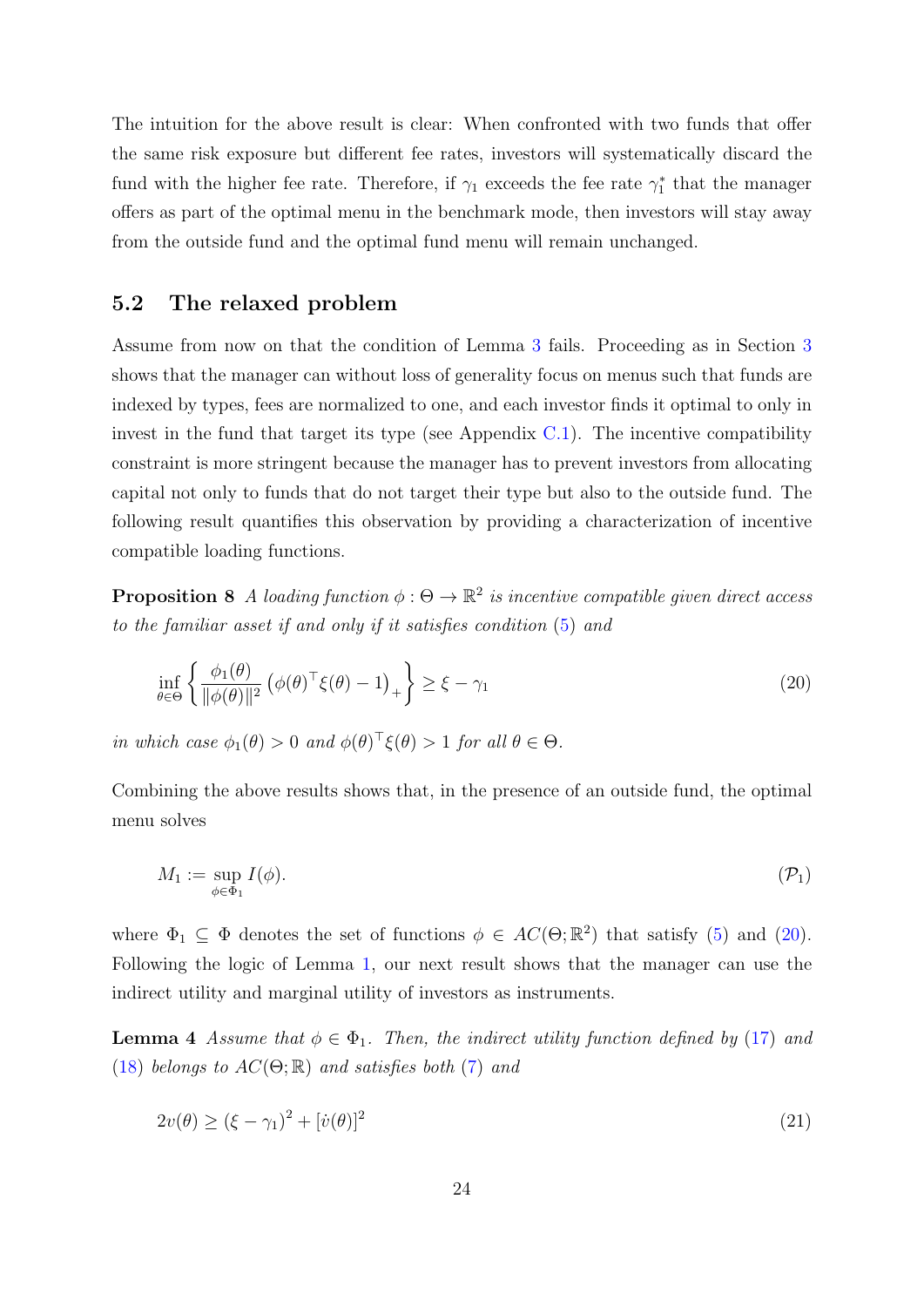The above lemma directly implies that

<span id="page-25-0"></span>
$$
\theta_H M_1 \le V_1 := \sup_{v \in \mathcal{V}_1} \int_{\Theta} F(\theta, v(\theta), \dot{v}(\theta)) d\theta \tag{R_1}
$$

where  $V_1$  denotes the set of functions  $v \in AC(\Theta;\mathbb{R})$  that satisfy [\(21\)](#page-24-1). An important difference between this problem and  $(\mathcal{R})$  $(\mathcal{R})$  $(\mathcal{R})$  is that for the incentive compatibility condition [\(21\)](#page-24-1) to hold it is no longer sufficient that the integrand in the objective be real valued for all types. This implies that the usual sufficient optimality conditions need to be modified to explicitly account for the constraint and we show in Appendix [C.2](#page-55-0) how this can be achieved by constructing an appropriate Lagrangian.

To motivate the form of the solution consider investors with low types who do not care much for the non-familiar asset and have access to the familiar asset at a cheap price  $\gamma_1 \leq \gamma_1^*$ . To entice such investors to allocate capital to a fund that includes the non familiar asset, the manager needs to offer them very favorable conditions that are likely to attract more optimistic investors and, thereby, fail the incentive compatibility constraint. We thus expect the constraint to bind over  $[0, \theta^*]$  for some  $\theta^* \in \Theta$  so that the manager offers only the familiar asset to sufficiently pessimistic investors. As the fee rate on the outside fund decreases, all investors become less willing to acquire exposure to the familiar asset otherwise than through the outside fund. This makes it gradually more difficult for the manager to screen investors by bundling and we expect that below a certain fee rate it will no longer be optimal to do so. At that point the manager will pick a menu that is equivalent to offering the assets separately with fee rates  $\gamma_1$  and  $\hat{\gamma}_2 = \frac{1}{3}$  $rac{1}{3}\theta_H$ (see  $(16)$ ). This menu delivers the indirect utility

<span id="page-25-2"></span>
$$
s(\theta) := \sup_{q \in \mathbb{R}_+^2} u(\theta, rw_0 + q^\top(\varepsilon - \gamma)) = \frac{1}{2} (\xi - \gamma_1)^2 + \frac{1}{2} (\theta - \frac{\theta_H}{3})_+^2
$$
 (22)

and a direct calculation shows that this function satisfies condition [\(21\)](#page-24-1) with an equality. Based on this observation we conjecture that when  $\gamma_1$  is sufficiently low, the constraint binds not only for low types but throughout the type space.

The following proposition confirms the above conjectures and provides a complete solution to the relaxed problem.

### <span id="page-25-1"></span>Proposition 9

a) If 
$$
\gamma_1 \leq \frac{1}{3}\xi
$$
, then  $v_1^*(\theta) := s(\theta)$  attains the supremum in  $(\mathcal{R}_1)$ .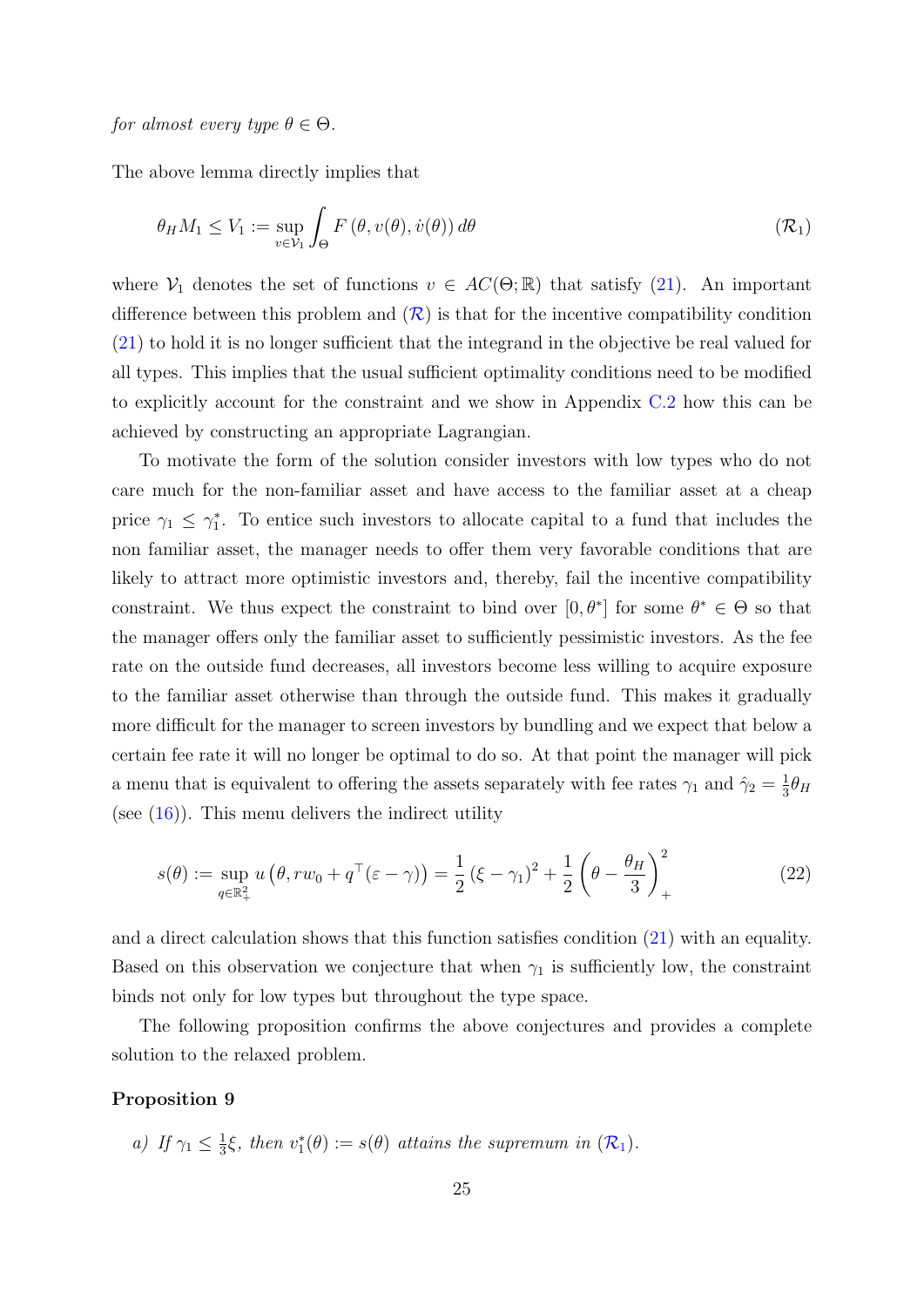<span id="page-26-8"></span>b) Assume  $\gamma_1 \in (\frac{1}{3})$  $\frac{1}{3}\xi, \gamma_1^*$  and denote by  $(w, \theta^*) \in C_p^2(\Theta; \mathbb{R}) \times \Theta$  the unique solution to the free boundary problem defined by

$$
w(\theta) (1 + \ddot{w}(\theta)) = [\dot{w}(\theta)]^2 + \frac{3}{2\xi} (2w(\theta) - [\dot{w}(\theta)]^2)^{\frac{3}{2}}
$$
(23)

subject to

$$
0 = \dot{w}(\theta^*) = w(\theta^*) - \frac{1}{2} (\xi - \gamma_1)^2
$$
\n(24)

<span id="page-26-6"></span><span id="page-26-5"></span><span id="page-26-4"></span><span id="page-26-2"></span>
$$
= \theta_H - \xi \dot{w}(\theta_H) \left(2w(\theta_H) - [\dot{w}(\theta_H)]^2\right)^{-\frac{1}{2}}.
$$
\n(25)

Then, the function

$$
v_1^*(\theta) := \mathbf{1}_{\{\theta \le \theta^*\}} \frac{1}{2} \left(\xi - \gamma_1\right)^2 + \mathbf{1}_{\{\theta > \theta^*\}} w(\theta) \tag{26}
$$

attains the supremum in  $(\mathcal{R}_1)$  $(\mathcal{R}_1)$  $(\mathcal{R}_1)$ .

# <span id="page-26-0"></span>5.3 The optimal fund menu

As in our main model, the value of the relaxed problem  $(R_1)$  $(R_1)$  $(R_1)$  gives an upper bound on the value of the actual problem  $(\mathcal{P}_1)$  $(\mathcal{P}_1)$  $(\mathcal{P}_1)$  and, to show that these values coincide, we need to construct an incentive compatible loading function that delivers to each investor the indirect utility prescribed for his type by the solution to the relaxed problem. This is the content of the following:

<span id="page-26-1"></span>**Theorem 2** Assume  $\gamma_1 \leq \gamma_1^*$  and denote by  $v_1^* \in C_p^2(\Theta; \mathbb{R})$  the solution to the relaxed problem  $(\mathcal{R}_1)$  $(\mathcal{R}_1)$  $(\mathcal{R}_1)$  as defined in Proposition [9.](#page-25-1) Then

<span id="page-26-7"></span>
$$
\inf_{\theta \in \Theta} F(\theta, v_1^*(\theta), \dot{v}_1^*(\theta)) > 0,\tag{27}
$$

and the fund loading function

<span id="page-26-3"></span>
$$
\phi_1^*(\theta) := \frac{1}{aF(\theta, v_1^*(\theta), \dot{v}_1^*(\theta))} \left(\sqrt{2v_1^*(\theta) - [v_1^*(\theta)]^2}, \dot{v}_1^*(\theta)\right)^\top
$$
(28)

attains the supremum in  $(\mathcal{P}_1)$  $(\mathcal{P}_1)$  $(\mathcal{P}_1)$ . In particular,  $\gamma_1 \phi_1^*(\theta) = (1,0)^\top$  for all  $\theta \leq \theta^*$ , so that the manager only offers the familiar asset to all sufficiently low types.

A comparison of Theorems [1](#page-13-4) and [2](#page-26-1) reveals two important differences. First, the presence of competition from the outside fund forces the manager to offer the familiar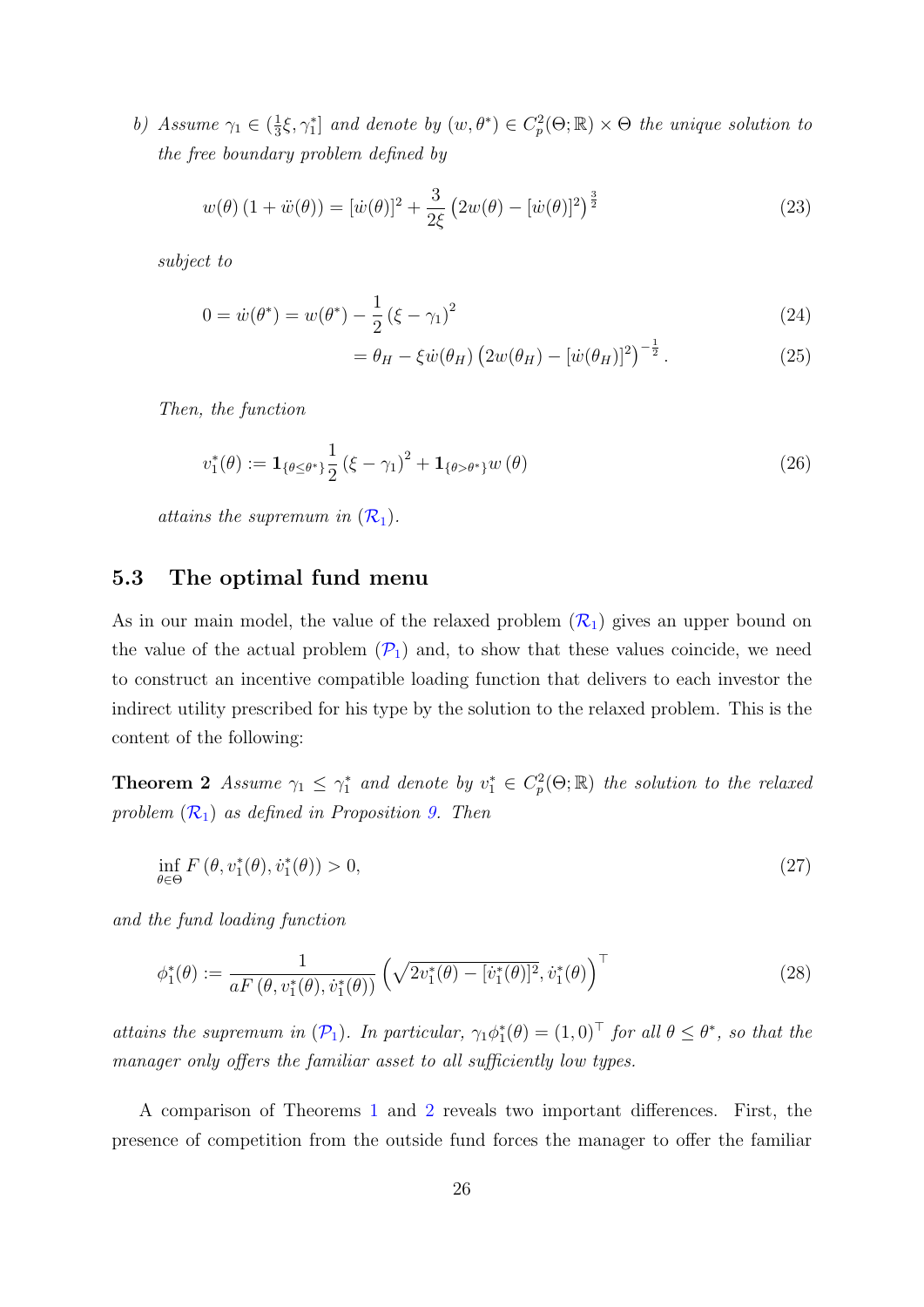asset at the market rate  $\gamma_1$  rather than at the monopolistic fee rate  $\gamma_1^*$  of Lemma [3.](#page-23-2) In addition, the optimal menu is such that the manager offers the familiar asset not only to the most pessimistic investors but to a group of sufficiently pessimistic investors who, therefore, find themselves excluded from the non-familiar asset market.

Second, if the competition induced by the outside fund is sufficiently fierce, then it is no longer useful for the manager to bundle assets and the optimum can be implemented by offering the familiar asset at the market rate  $\gamma_1$  and the non-familiar asset at rate  $\frac{1}{3}\theta_H$ . Note however that this conclusion is fragile and dependent on our specific assumptions. In our model the introduction of a cheap outside fund effectively reduces the optimal number of funds from a continuum to only two but this only occurs because there are two risky assets. If there were more then it would most likely remain optimal to offer a continuum of funds irrespective of the fee rate on the outside fund.

Since the fee rate  $\gamma_1$  on the familiar asset is lower than the monopolistic rate  $\gamma_1^*$ , it follows from [\(15\)](#page-21-1) that we have  $v^*(0) \leq v_1^*(0)$ . This shows that the presence of an outside fund improves the welfare of the most pessimistic investors who are those that care the most for the familiar asset. As illustrated by Figure [5,](#page-28-1) this property actually holds for all investors because the presence of competition combined with the need to maintain incentive compatibility forces the manager to offer better terms not only to the most pessimistic investors but to all of them.

To conclude let us briefly examine the non exclusivity of funds in the presence of an outside fund. If the manager has the ability to commit each investor to a single fund, then incentive compatibility and individual rationality require that the investors' indirect utility satisfies [\(18\)](#page-22-2) and the participation constraint

<span id="page-27-1"></span>
$$
\inf_{\theta \in \Theta} v(\theta) \ge \frac{1}{2} (\xi - \gamma_1)^2 \tag{29}
$$

which states that optimally picking one fund out of the menu is preferable to optimally investing in the outside fund. Our last result provides a complete solution to the model in this case and shows that the ability to commit investors to a single fund may have value when some measure of competition is introduced in the model.

<span id="page-27-0"></span>Proposition 10 Assume that the manager can commit each investor to a single fund. Then, the indirect utility of investors and the optimal loading function are given by [\(26\)](#page-26-2) and [\(28\)](#page-26-3) for all  $\gamma_1 \leq \gamma_1^*$ . As a result, the ability to commit investors has strictly positive value to the manager if and only if  $\gamma_1 < \xi/3$ .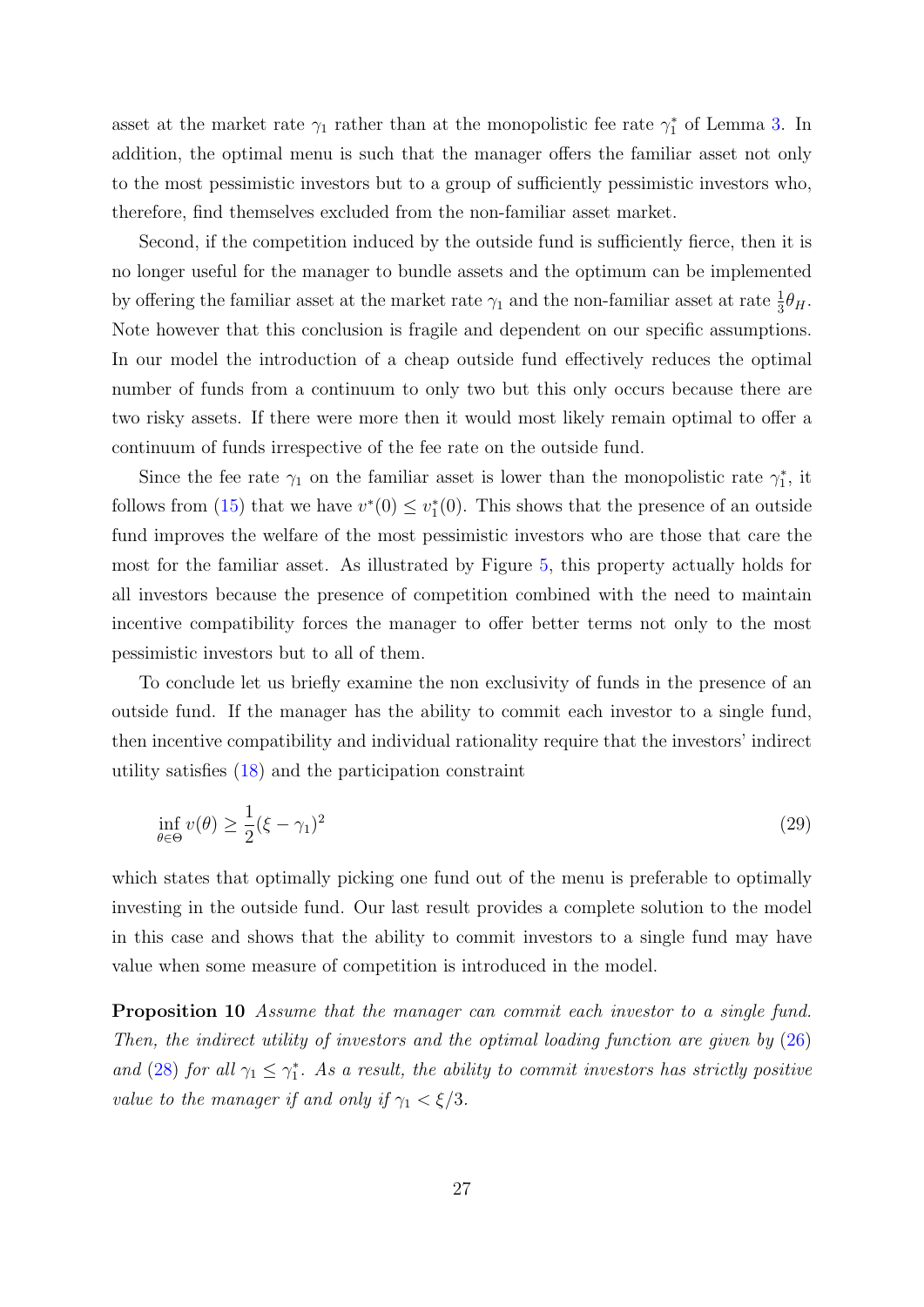<span id="page-28-1"></span>

Figure 5: Indirect utility in the presence of an outside fund. This figures plots the indirect utility of an investor as a function of his type for different levels of the market fee rate  $\gamma_1$  on the outside fund.

# <span id="page-28-0"></span>6 Conclusion

In this paper we argue that offering a menu of funds is optimal for an investment firm that has incomplete information about the characteristics of its customer base and is required to use linear pricing. To illustrate this mechanism we study the optimal offering strategy of a manager who is constrained to use fraction-of-fund fees and does not observe the beliefs of investors regarding one of the risky assets. We show that the optimal menu can be explicitly constructed from the solution to a calculus of variations problem that optimizes over the indirect utility that investors receive. We provide a complete characterization of the optimal menu and study its most salient features. In particular, we show that the information friction leads the manager to offer funds that are inefficiently tilted towards the asset that is not subject to the information friction, and argue that this result provides a novel information-based explanation for the home bias.

While the tractability of our model rests on specific assumptions regarding the beliefs, preferences and heterogeneity of investors, many of our results are not dependent on these assumptions. Instead of (or in addition to) differing in their beliefs, the investors could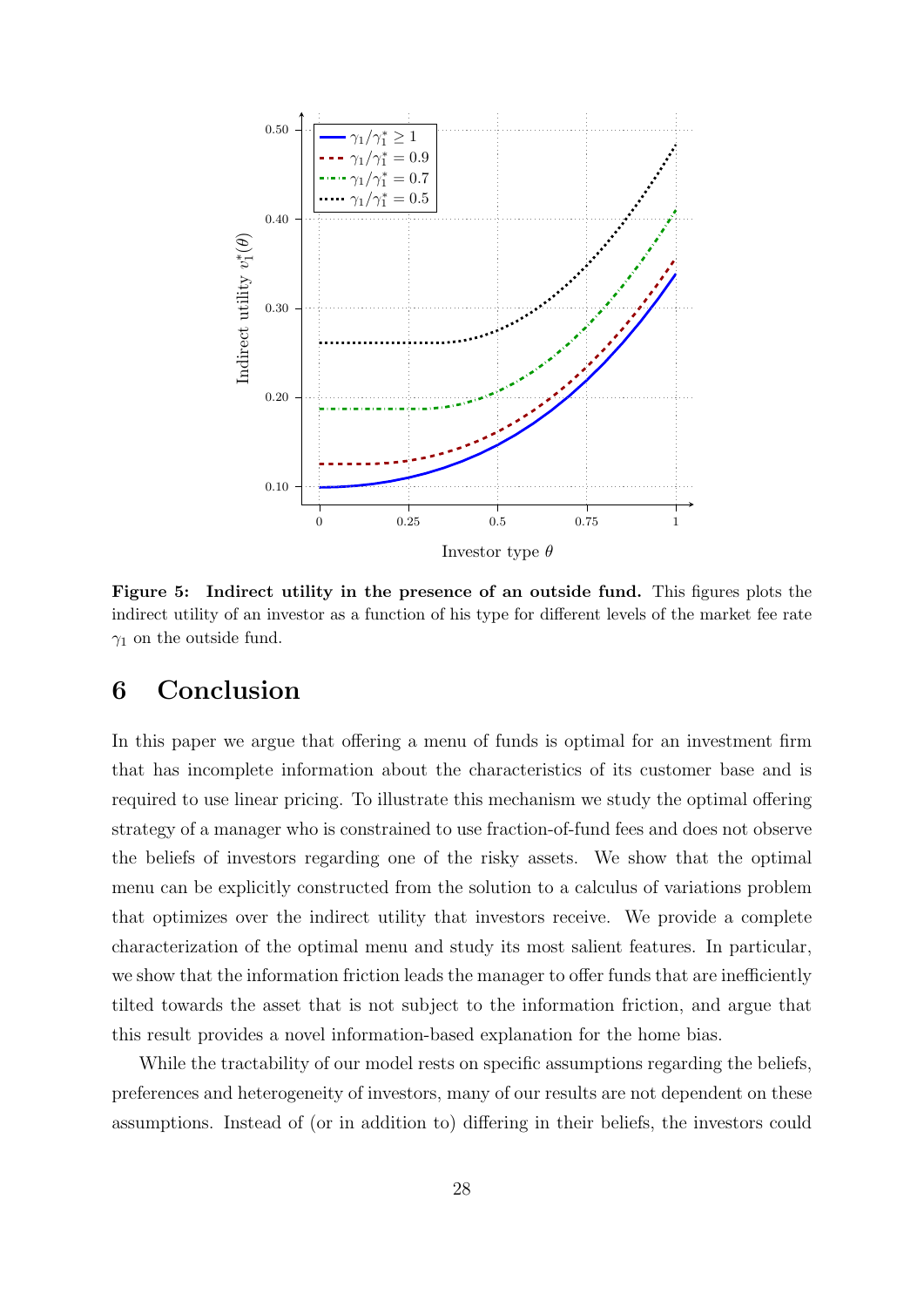also differ along other dimensions such as risk aversion, initial endowments, the assets they are willing to invest in, or the risks they are exposed to prior to choosing their fund allocation. Such generalizations are likely to complicate the solution to the model but they would not change our qualitative message. In particular, linear pricing would still induce the manager to bundle assets as a way of screening investors, and the need to maintain incentive compatibility would still generate a loss of efficiency compared to the full information benchmark. We leave these challenging extensions of our basic framework for future research.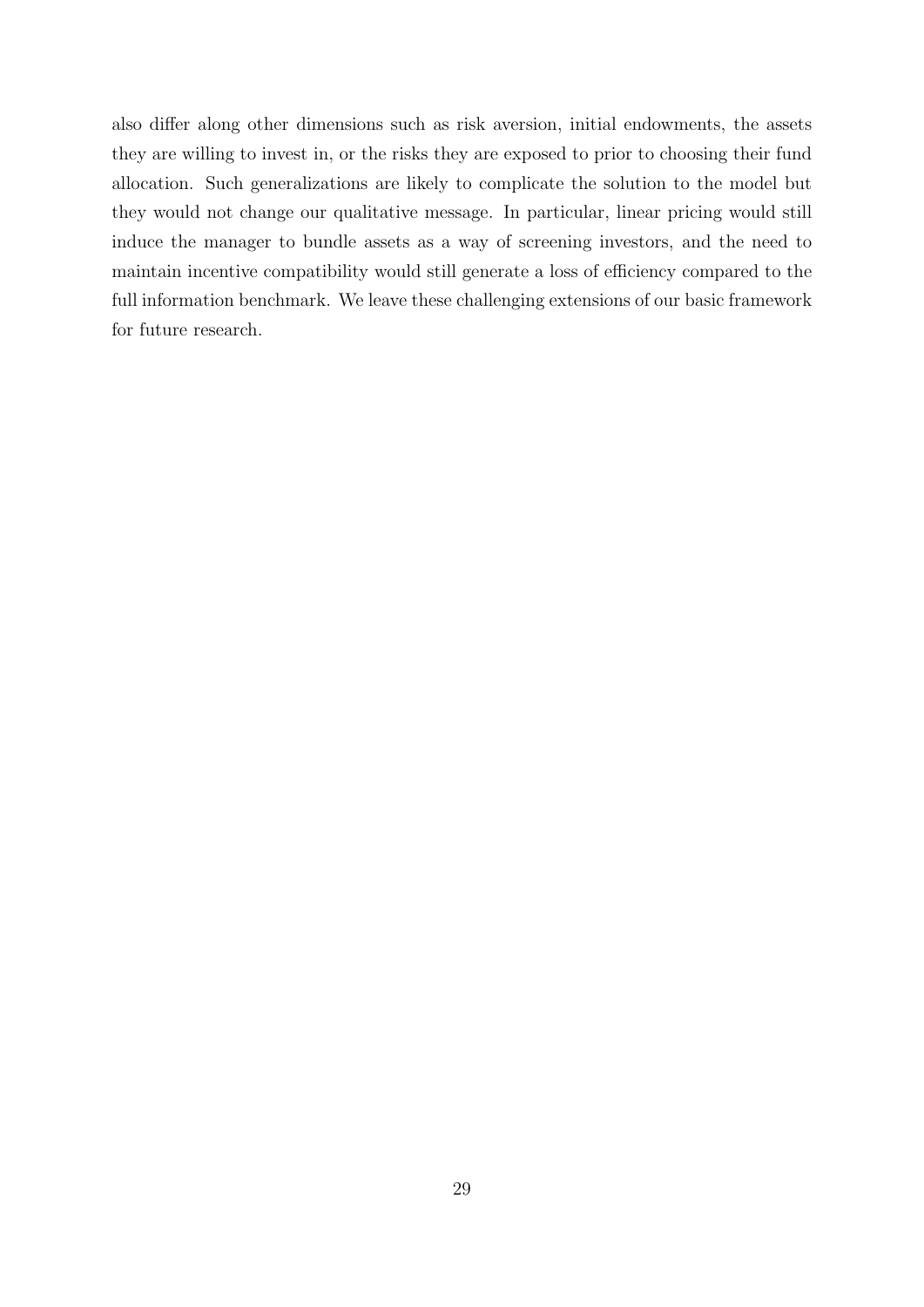# Optimal fund menus

# Solution to benchmark cases and Proofs of all results

Jakša Cvitanić Julien Hugonnier

January 29, 2021

This document presents the solution to various benchmark versions of our model and gathers the proofs of all the results in the main text.

|  | <b>A</b> Benchmark cases                   |  |  |
|--|--------------------------------------------|--|--|
|  |                                            |  |  |
|  |                                            |  |  |
|  |                                            |  |  |
|  | <b>B</b> Proof of the results in Section 3 |  |  |
|  |                                            |  |  |
|  |                                            |  |  |
|  |                                            |  |  |
|  |                                            |  |  |
|  | 24<br>C Proof of the results in Section 5  |  |  |
|  |                                            |  |  |
|  |                                            |  |  |
|  |                                            |  |  |

<sup>\*</sup>First version: July 2017. This work was initiated during a visit of Jakša Cvitanić to EPFL in the context of the special semester on Stochastic Dynamic Models in Mathematical Finance, Econometrics, and Actuarial Sciences organized by the [Centre International Bernoulli](http://bernoulli.epfl.ch) in the Spring of 2017. We thank Jonathan Berk, Ryan Donnely, Federico Echenique, Ruediger Fahlenbrach, Damir Filipovic, Benjamin Hebert, Daniel Kuhn, Semyon Malamud, Yaroslav Melnyk, Erwan Morellec, Chris Rogers, and seminar participants at Cambridge, the University of Southern California, Boston University, and CalTech for conversations on the topic of this paper.

<sup>†</sup>Division of the Humanities and Social Sciences, CalTech. M/C 228–77, 1200 East California Blvd., Pasadena CA 91125, USA. Email: [cvitanic@hss.caltech.edu.](mailto:cvitanic@hss.caltech.edu)

<sup>‡</sup>EPFL, Swiss Finance Institute, and CEPR. Extranef 212, Quartier UNIL Chamberonne, 1015 Lausanne, Switzerland. Email: [julien.hugonnier@epfl.ch.](mailto:julien.hugonnier@epfl.ch)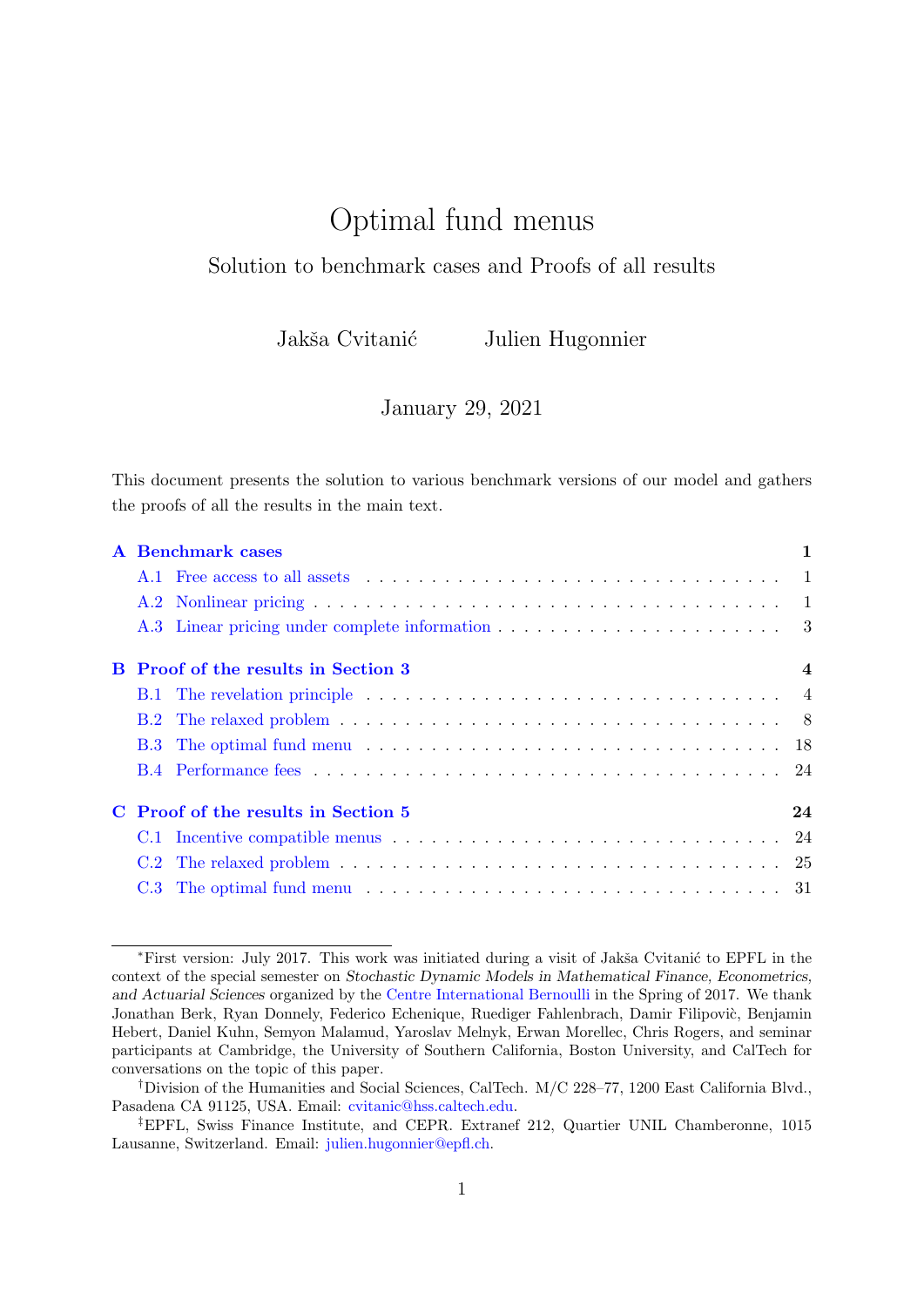# <span id="page-31-1"></span>A Benchmark cases

### <span id="page-31-2"></span>A.1 Free access to all assets

If investors can freely trade all existing assets then the indirect utility of the manager is zero, and an investor of type  $\theta \in \Theta$  chooses his optimal investment by solving

$$
\tilde{v}(\theta) := \sup_{q \in \mathbb{R}^2} u(\theta, rw_0 + \mathcal{R}(0,q)) = \sup_{q \in \mathbb{R}^2} \left\{ aq^{\top} \xi(\theta) - \frac{a^2}{2} ||q||^2 \right\}.
$$

The unique solution to this concave problem is  $\tilde{q}(\theta) := \frac{1}{a} \xi(\theta)$ . Substituting this solution back into the objective shows that the investor's indirect utility is

$$
\tilde{v}(\theta) = a\tilde{q}(\theta)^{\top} \xi(\theta) - \frac{a^2}{2} ||\tilde{q}(\theta)||^2 = \frac{1}{2} ||\xi(\theta)||^2.
$$

This function naturally constitutes an upper bound on the indirect utility that investors can hope to achieve when they no longer have direct access to all assets.

# <span id="page-31-0"></span>A.2 Nonlinear pricing

Assume now that the manager does not observe the types of investors, but is allowed to use any price schedule that is a function of the amount invested. In this case an investor of type  $\theta \in \Theta$  chooses his allocation by solving

$$
\hat{v}(\theta) := \sup_{q \in \mathbb{R}_+^2} u(\theta, rw_0 + \mathcal{R}(0,q) - P(q))
$$

where the function  $P(q)$  is the fee that the manager charges for a portfolio  $q \in \mathbb{R}^2_+$ . Denoting the solution to this problem by  $\hat{q}(\theta)$ , we have that the manager's problem can be formulated as

$$
\hat{M} := \sup_{p} \int_{\Theta} p(\hat{q}(\theta)) \, \frac{d\theta}{\theta_H}.
$$

Since

<span id="page-31-3"></span>
$$
p(\hat{q}(\theta)) = \hat{q}(\theta)^{\top} \xi(\theta) - \frac{a}{2} ||\hat{q}(\theta)||^2 - \frac{\hat{v}(\theta)}{a}
$$
\n(30)

we have that the manager's objective function can be written as

$$
\int_{\Theta} p(\hat{q}(\theta)) \frac{d\theta}{\theta_H} = \int_{\Theta} \left( \hat{q}(\theta)^{\top} \xi(\theta) - \frac{a}{2} ||\hat{q}(\theta)||^2 - \frac{\hat{v}(\theta)}{a} \right) \frac{d\theta}{\theta_H}
$$
  
\n
$$
= \int_{\Theta} \left( \hat{q}(\theta)^{\top} \xi(\theta) - \frac{a}{2} ||\hat{q}(\theta)||^2 - \frac{1}{a} \frac{d\hat{v}(\theta)}{d\theta} (\theta_H - \theta) \right) \frac{d\theta}{\theta_H} - \frac{\hat{v}(0)}{a}
$$
  
\n
$$
= \int_{\Theta} \left( \hat{q}_1(\theta)\xi + \hat{q}_2(\theta) (2\theta - \theta_H) - \frac{a}{2} ||\hat{q}(\theta)||^2 - \frac{\hat{v}(0)}{a} \right) \frac{d\theta}{\theta_H},
$$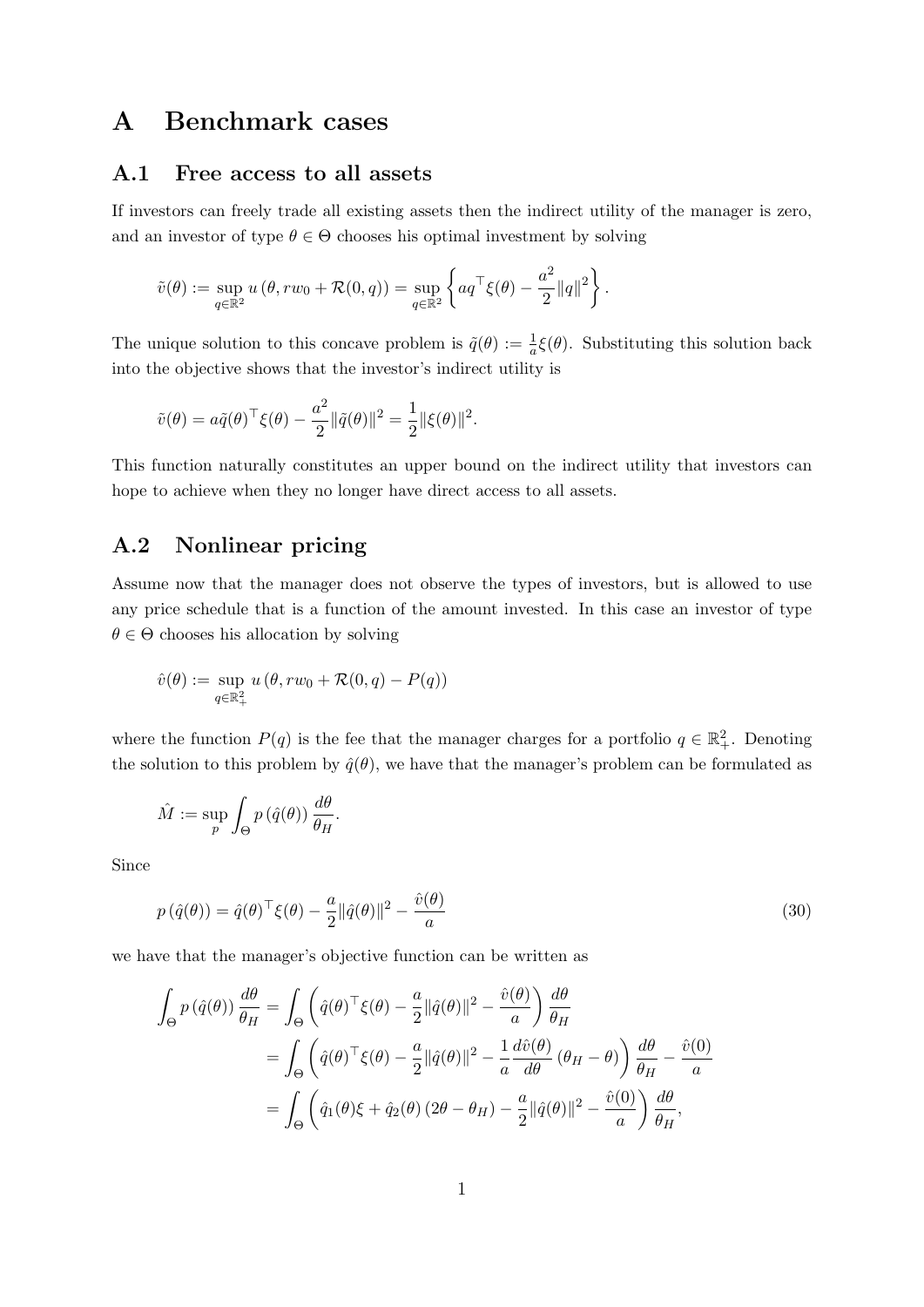where the second equality follows from integration by parts, and the third follows from the envelope condition which requires that

$$
\frac{d\hat{v}}{d\theta}(\theta) = \frac{d}{d\theta} \left\{ a \left( q^\top \xi(\theta) - P(q) \right) - \frac{a^2}{2} ||q||^2 \right\}_{q = \hat{q}(\theta)} = a\hat{q}_2(\theta).
$$

Maximizing under the integral sign shows that whenever possible the manager should choose the price function in such a way that  $\hat{v}(0) = 0$  and

$$
\hat{q}(\theta) = \frac{\mathbf{e}_1}{a}\xi + \frac{\mathbf{e}_2}{a}(2\theta - \theta_H)_+
$$

where  $(e_1, e_2)$  denotes the orthonormal basis of  $\mathbb{R}^2$ . Since the above allocation is weakly increasing, it follows from the taxation principle (see for example [Laffont and Martimort](#page-68-4) [\(2009\)](#page-68-4)) that there exists a price function  $\hat{P}(q)$  that implements it, in the sense that

$$
\hat{q}(\theta) \in \underset{q \in \mathbb{R}_+^2}{\text{argmax}} \left\{ a \left( q^\top \xi(\theta) - \hat{P}(q) \right) - \frac{a^2}{2} ||q||^2 \right\}.
$$

The indirect utility of an investor of type  $\theta \in \Theta$  can be computed from the envelope condition which requires that

$$
\hat{v}(\theta) = \hat{v}(0) + \int_0^{\theta} d\hat{v}(x) = \int_0^{\theta} a \hat{q}_2(x) dx = \left(\theta - \frac{1}{2}\theta_H\right)_+^2.
$$

Using this formula in conjunction with [\(30\)](#page-31-3) then shows that the amount of fees that the managers receives from an investor of type  $\theta \in \Theta$  is

$$
\hat{P}(\hat{q}(\theta)) = \frac{1}{2a}\xi^{2} + \frac{1}{a}(2\theta - \theta_{H})_{+} \left(\frac{3}{4}\theta_{H} - \frac{1}{2}\theta\right)
$$

and it now follows from the taxation principle (see [Rochet](#page-68-16) [\(1985\)](#page-68-16)) that a price function which allows the manager to achieve his optimum is given by

$$
\hat{P}(q) = \mathbf{1}_{\{q_1 \neq 0\}} \frac{1}{2a} \xi^2 + q_2 \left( \frac{1}{2} \theta_H - \frac{a}{4} q_2 \right).
$$

The interpretation of the above results is clear. All investors are able to achieve their optimal level of exposure to the familiar asset (i.e.  $\hat{q}_1(\theta) = \tilde{q}_1(\theta)$ ), but the fact that the manager is perfectly informed about investors' beliefs regarding this asset allows him to fully extract the corresponding surplus. On the other hand, because the manager does not observe the investors' beliefs regarding the non-familiar asset, he must screen them along this dimension. To this end, he uses a price schedule that is strictly concave so that marginal prices decrease with quantities. In equilibrium, all investors except those of the highest type achieve inefficiently small exposures to the non-familiar asset, and investors who are less optimistic than average even get excluded from that market because serving such investors would require lower prices that would in turn reduce the fees that the manager extracts from more optimistic investors.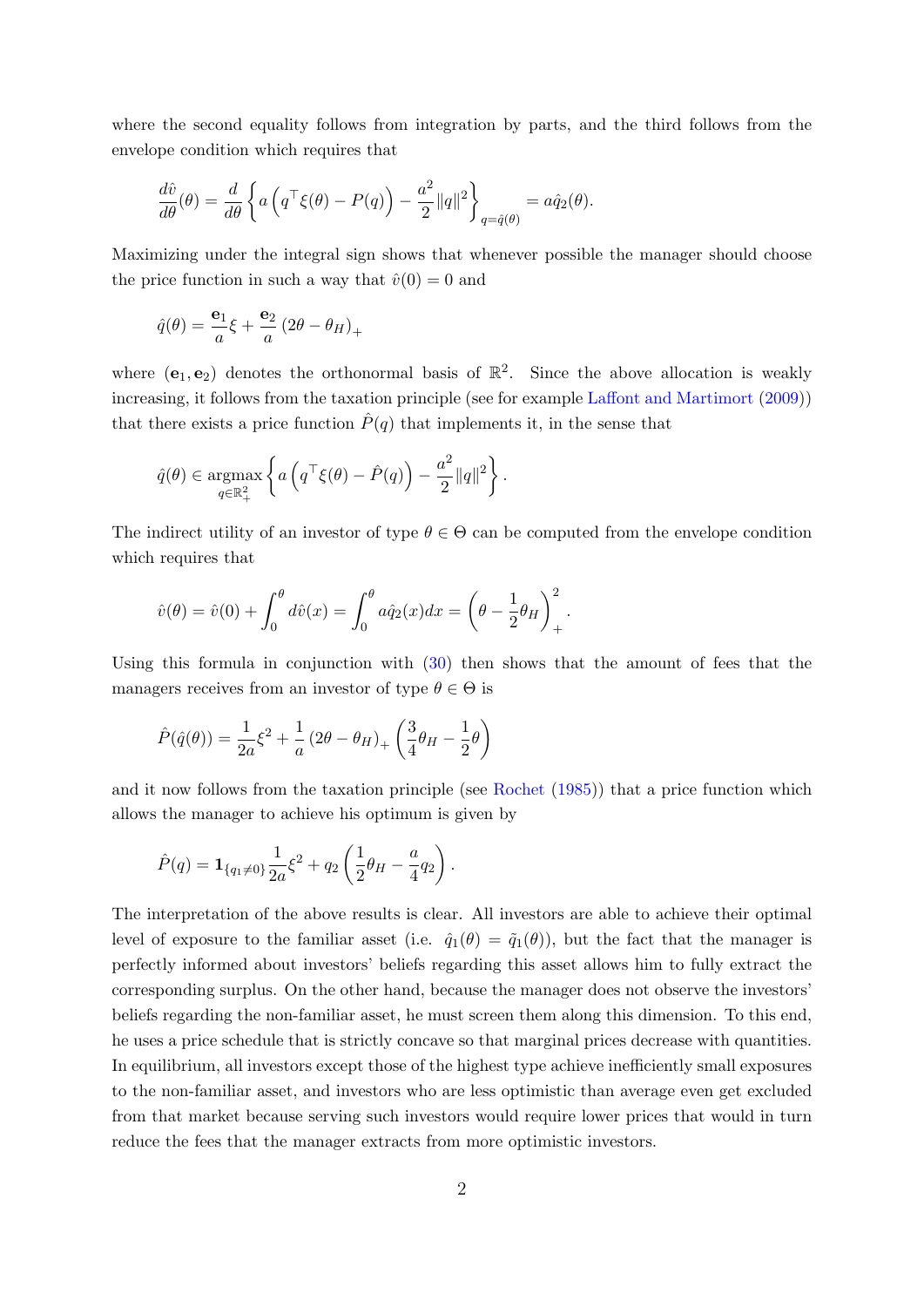Importantly, the nonlinear pricing solution cannot be implemented through a menu on non exclusive funds with different fees and risk exposures. If it could then this implementation would also provide an optimal menu for our main model and, as a result, the linear pricing constraint would have not effect

# <span id="page-33-0"></span>A.3 Linear pricing under complete information

Assume now that the manager is fully informed about the type of each investor and interacts with each of them in a bilateral way, but is still required to use linear price schedules. If the manager offers a fund  $(\gamma, \phi)$  to such an investor of type  $\theta \in \Theta$  then the amount that this investor will optimally allocate to the fund is

<span id="page-33-1"></span>
$$
\underset{q \in \mathbb{R}_{+}}{\operatorname{argmax}} u(\theta, rw_{0} + q\mathcal{R}(\gamma,\phi)) = \underset{q \in \mathbb{R}_{+}}{\operatorname{argmax}} \left\{ aq \left( \phi^{\top} \xi(\theta) - \gamma \right) - \frac{a^{2}}{2} ||q\phi||^{2} \right\}
$$

$$
= \frac{1}{a||\phi||^{2}} \left( \phi^{\top} \xi(\theta) - \gamma \right)_{+}, \tag{31}
$$

where the second equality follows from an application of the Kuhn-Tucker conditions. Taking this best response into account the manager then solves

$$
v_m^{\circ}(\theta) := \sup_{(\gamma,\phi)\in\mathbb{R}\times\mathbb{R}^2} \frac{\gamma}{a\|\phi\|^2} \left(\phi^{\top}\xi(\theta) - \gamma\right)_+.
$$

Since the objective function only depends on the vector  $\nu = \phi/\gamma$ , we may without loss of generality normalize the fee rate to 1. With this normalization,

<span id="page-33-2"></span>
$$
v_m^{\circ}(\theta) = \sup_{\nu \in \mathbb{R}^2} \frac{1}{a\|\nu\|^2} \left( \nu^{\top} \xi(\theta) - 1 \right)_+ \tag{32}
$$

and solving that problem shows that the linearly priced fund that the manager offers to investors of type  $\theta \in \Theta$  is given by  $(1, \phi^{\circ}(\theta))$  with

$$
\phi^{\circ}(\theta) := \underset{\nu \in \mathbb{R}^2}{\text{argmax}} \frac{1}{a\|\nu\|^2} \left( \nu^{\top} \xi(\theta) - 1 \right)_+ = \frac{2\xi(\theta)}{\|\xi(\theta)\|^2}.
$$

Substituting this expression into [\(31\)](#page-33-1) and [\(32\)](#page-33-2) shows that the amount that investors of type  $\theta \in \Theta$  allocate to the fund, their indirect utility, and the manager's indirect utility are explicitly given by

$$
(q^{\circ}(\theta), v^{\circ}(\theta)) := \left(\frac{\|\xi(\theta)\|^{2}}{4a}, \frac{\|\xi(\theta)\|^{2}}{8}\right)
$$

and

$$
v_m^{\circ} := \int_{\Theta} v_m^{\circ}(\theta) \frac{d\theta}{\theta_H} = \frac{1}{4a} \left( \xi^2 + \frac{1}{3} \theta_H^2 \right).
$$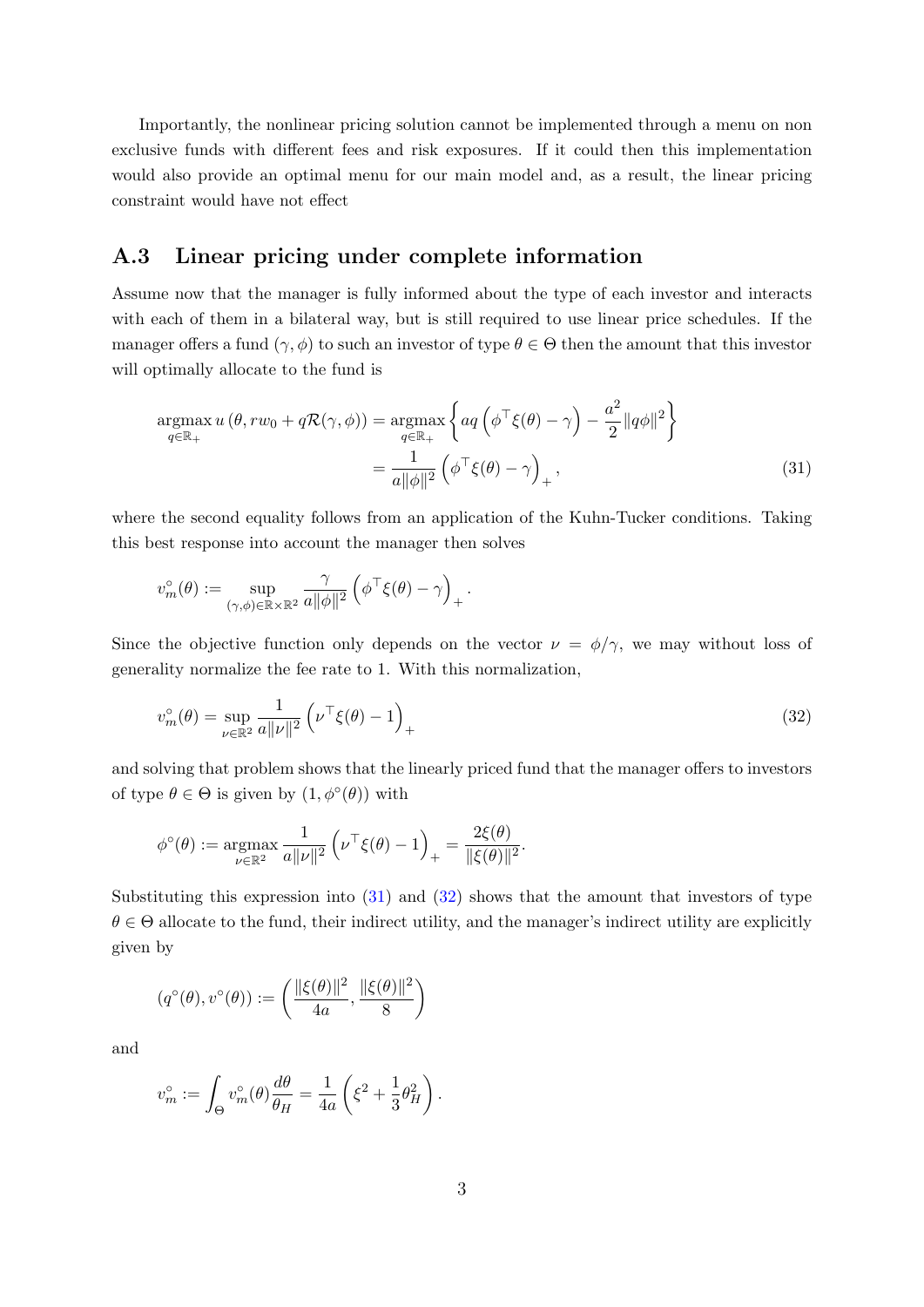The most salient features of this solution can be summarized as follows. First, and contrary to what happens when all price schedules are allowed, the indirect utility of investors depends on the risk premium  $\xi$  of the familiar asset. This shows that the requirement of linear pricing prevents the manager from extracting the whole surplus associated with the familiar asset. Second, each investor allocates a strictly positive amount to the fund that the manager proposes to him. Third, the optimal exposure of an investor of type  $\theta \in \Theta$  to the two risky assets are given by

$$
q_2^{\circ}(\theta)\phi_2^{\circ}(\theta) = \frac{\xi(\theta)}{2a}.
$$

Because investors have quadratic preferences and agree on the familiar asset risk premium, their optimal exposures to the familiar asset are the same, but more optimistic investors naturally choose a larger exposure to the non-familiar asset. The relative composition of the investors' optimal portfolios

$$
\frac{q^{\circ}(\theta)\phi_2^{\circ}(\theta)}{q^{\circ}(\theta)\phi_1^{\circ}(\theta)} = \frac{\tilde{q}_2(\theta)}{\tilde{q}_1(\theta)} = \frac{\theta}{\xi}
$$

is the same as in the case where investors can freely trade the risky assets, but the overall risk exposure

$$
\|q^\circ(\theta)\phi^\circ(\theta)\|=\frac{1}{2a}\|\xi(\theta)\|=\frac{1}{2}\|q_0(\theta)\|
$$

is smaller by a factor of two. The intuition for this result is that, since the loadings vector is determined only up to a multiplicative constant, offering the optimal fund  $(1, \phi^{\circ}(\theta))$  to an investor of type  $\theta$  is equivalent to offering him the fund  $\frac{1}{a}\xi(\theta)$  that he would have picked on his own but with a fee equal  $\frac{1}{2a} ||\xi(\theta)||^2$  and, given this fee, the investor's optimal strategy is to invest half of what he would have on his own. Fourth, and last, the amount that an investor allocates to the fund (and hence the amount of fees that he pays) is increasing in both his risk tolerance and his type. As a result, the manager collects more fees from more optimistic or less risk averse investors, and his utility is increasing in  $1/a$ ,  $\xi$ , and the parameter  $\theta_H$  that determines the average belief of investors.

# <span id="page-34-0"></span>B Proof of the results in Section [3](#page-9-0)

### <span id="page-34-1"></span>B.1 The revelation principle

Before proceeding with the proof of Proposition [1](#page-9-1) we start by establishing some useful results about the investors' problem [\(2\)](#page-7-2).

<span id="page-34-2"></span>**Lemma B.1** The measure  $q^* \in \mu_+(\mathcal{M})$  is optimal for an investor of type  $\theta \in \Theta$  if and only if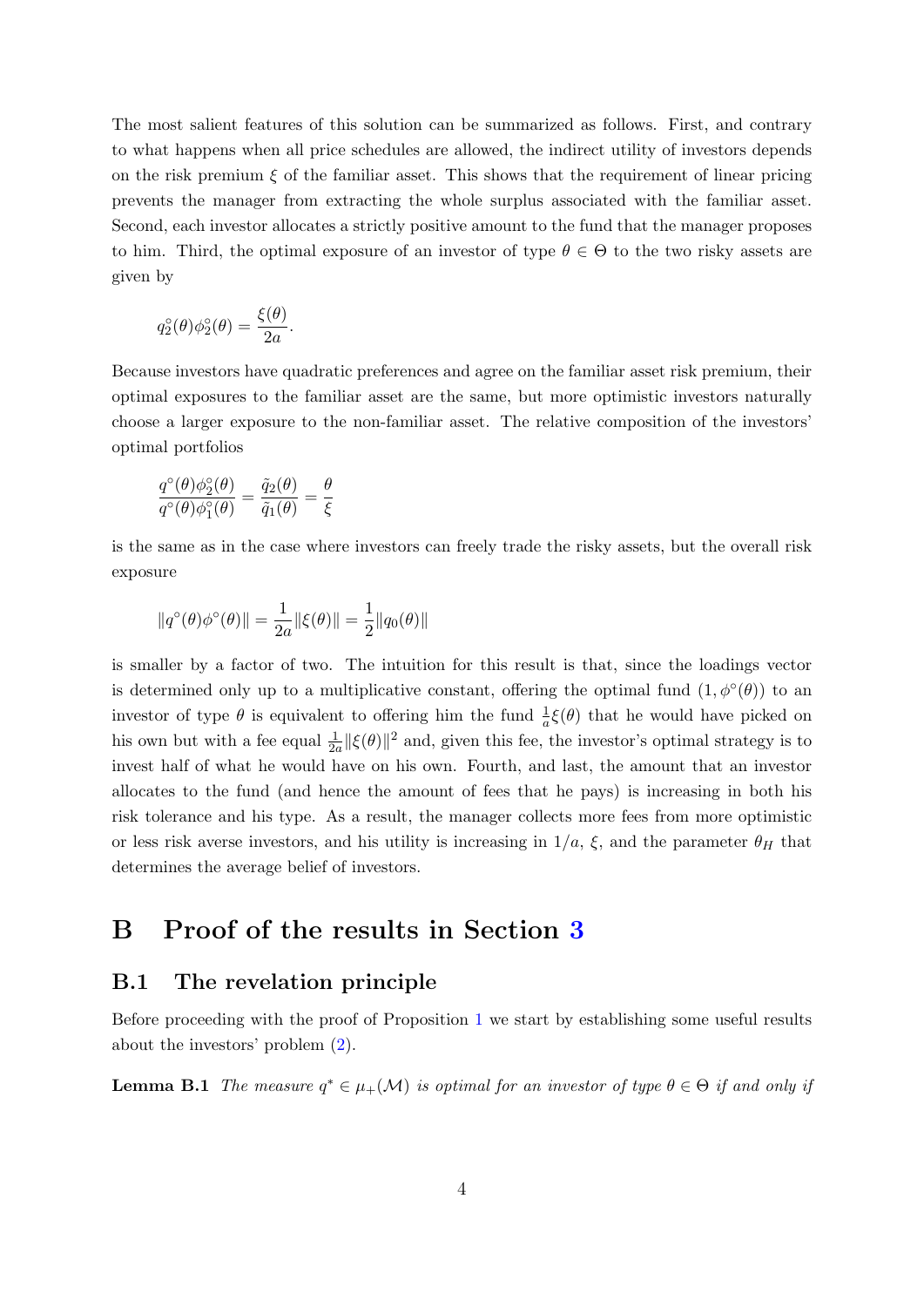it satisfies

$$
\int_{\mathcal{M}} \left\{ \phi(m)^{\top} \left( \xi(\theta) - a \int_{\mathcal{M}} \phi(n) q^*(dn) \right) - \gamma(m) \right\} \nu(dm) \le 0
$$

for all measures  $\nu$  in the set

$$
\mathcal{F}(q^*) := \{ \nu \in \mu(\mathcal{M}) : \exists \delta > 0 \text{ such that } q^* + \delta \nu \in \mu_+(\mathcal{M}) \}.
$$

In particular, the null measure is optimal for investors of type  $\theta \in \Theta$  if and only if the menu is such that  $\phi(m)^\top \xi(\theta) \leq \gamma(m)$  for all  $m \in \mathcal{M}$ .

Proof. The first part follows from standard results on convex optimization in infinite dimensional spaces, see for example [Luenberger](#page-68-17) [\(1969,](#page-68-17) Chapter 7). The second part follows from the first part by taking  $q^* = 0$  and observing that  $\mathcal{F}(0) = \mu_+(\mathcal{M})$ .

<span id="page-35-0"></span>**Lemma B.2** The value function of an investor of type  $\theta \in \Theta$  satisfies

$$
v_i(\theta, \mathbf{m}) = \sup_{q \in \mu_{2,+}(\mathcal{M})} u(\theta, w_1(q, \mathbf{m}))
$$

where  $\mu_{2,+}(\mathcal{M})$  denotes the set of nonnegative measures on M whose support consists in at most two distinct points.

Proof. A direct calculation shows that

$$
v_i(\theta, \mathbf{m}) = \sup_{x \in \mathbb{R}^2} \sup_{q \in \mu_+^x(\mathcal{M})} \left\{ a \left( x_1 \xi_1 + x_2 \theta - \int_{\mathcal{M}} \gamma(m) q(dm) \right) - \frac{a^2}{2} ||x||^2 \right\}
$$

where

$$
\mu^x_+(\mathcal{M}) = \left\{ q \in \mu_+(\mathcal{M}) : \int_{\mathcal{M}} \phi(m)q(dm) = x \right\}.
$$

By application of [Shapiro et al.](#page-68-18) [\(2014,](#page-68-18) Proposition 6.40) we have that that the inner supremum remains the same if one optimizes over  $\mu^x_+(\mathcal{M}) \cap \mu_{2,+}(\mathcal{M})$  rather than over  $\mu^x_+(\mathcal{M})$ , and the result follows.

**Proof of Proposition [1](#page-9-1).** Fix a menu  $\mathbf{m}_0 = (\gamma_0, b, \mathcal{M}_0)$  and consider an alternative menu of the form  $\mathbf{m} = (1, \phi, \Theta)$  for some fund loading function  $\phi : \Theta \to \mathbb{R}^2$ . As a first step we show that this fund loading function can be chosen in such a way that the investment strategy  $\pi(\theta, \phi(\theta))$ delivers each investor the same utility as his best response to  $m_0$  and generates the same amount of management fees.

By Lemma [B.2](#page-35-0) we have that given this menu each investor optimally allocates money to at most two funds. In order to construct the function  $\phi(\theta)$ , we therefore need to consider three mutually exclusive cases.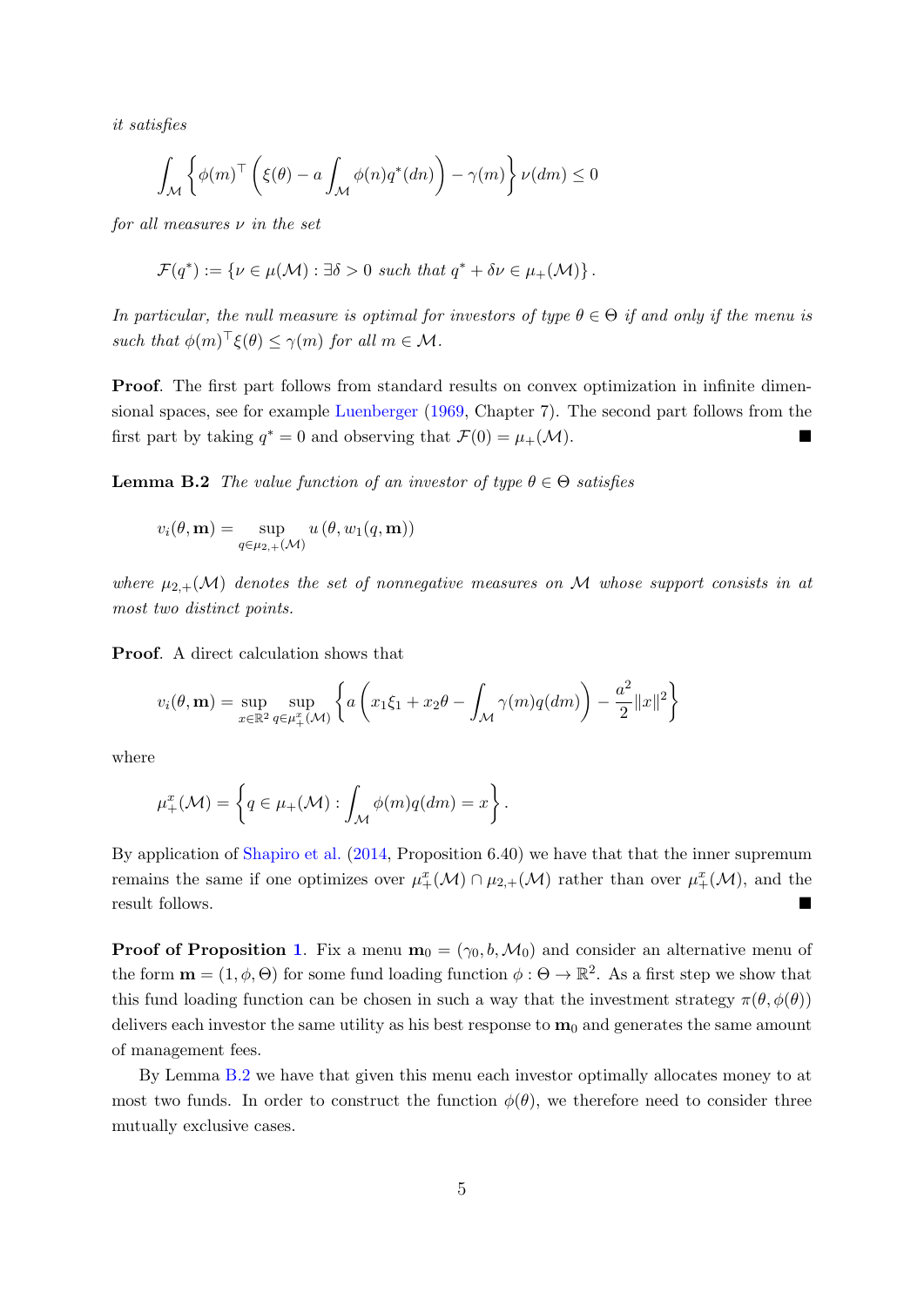**Case 0:** If investors of type  $\theta \in \Theta$  find it optimal to not invest in any of the proposed funds, then we know from Lemma [B.1](#page-34-2) that

$$
\sup_{m \in \mathcal{M}_0} \left\{ b(m)^\top \xi(\theta) - \gamma_0(m) \right\} \le 0.
$$

Therefore, setting  $\phi(\theta) = \frac{b(m)}{\gamma_0(m)}$  for some  $m \in \mathcal{M}_0$  we get that  $\pi(\theta, \phi(\theta)) = 0$  and the required properties follow.

**Case 1:** If the best response of investors of type  $\theta \in \Theta$  is to allocate money to a single fund  $m(\theta) \in \mathcal{M}_0$ , then we have that

$$
v_i(\theta, \mathbf{m}_0) = u\Big(\theta, rw_0 + q(\theta)\mathcal{R}(\gamma_0(m(\theta)), b(m(\theta)))\Big)
$$
  
= 
$$
\frac{1}{2\|b(m(\theta))\|^2} \Big(b(m(\theta))^{\top}\xi(\theta) - \gamma_0(m(\theta))\Big)^2,
$$

where

$$
q(\theta) = \underset{q \in \mathbb{R}}{\operatorname{argmax}} \left\{ q \left( b(m(\theta))^{\top} \xi(\theta) - \gamma_0(m(\theta)) \right) - \frac{a}{2} q^2 \|b(m(\theta))\|^2 \right\}
$$

$$
= \frac{1}{a \|b(m(\theta))\|^2} \left( b(m(\theta))^{\top} \xi(\theta) - \gamma_0(m(\theta)) \right).
$$

Setting  $\phi(\theta) := \frac{b(m(\theta))}{\gamma_0(m(\theta))}$  shows that we have  $\gamma_0(m(\theta))q(\theta) = \pi(\theta, \phi(\theta))$  and the desired properties now follow by observing that

$$
\pi(\theta, \phi(\theta)) \mathcal{R}(1, \phi(\theta)) = q(\theta) \mathcal{R}(\gamma_0(m(\theta)), b(m(\theta))).
$$

**Case 2:** If the best response of investors of type  $\theta \in \Theta$  is to allocate strictly positive amounts to a pair of funds  $(m_1(\theta), m_2(\theta)) \in \mathcal{M}_0$  then

$$
v_i(\theta, \mathbf{m}_0) = u\left(\theta, rw_0 + \sum_{k=1}^2 q_k(\theta) \mathcal{R}(\gamma_0(m_k(\theta)), b(m_k(\theta)))\right)
$$
  
= 
$$
\frac{a^2}{2} \left\| \sum_{k=1}^2 q_k(\theta) b(m_k(\theta)) \right\|^2,
$$

where the vector

$$
q(\theta) = \underset{q \in \mathbb{R}^2}{\operatorname{argmax}} u \left( \theta, rw_0 + \sum_{k=1}^2 q_k \mathcal{R}(\gamma_0(m_k(\theta)), b(m_k(\theta))) \right)
$$

satisfies the first order conditions

<span id="page-36-0"></span>
$$
b(m_k(\theta))^{\top} \xi(\theta) - \gamma_0(m_k(\theta)) = a \sum_{\ell=1}^2 q_\ell(\theta) \left( b(m_k(\theta))^{\top} b(m_\ell(\theta)) \right). \tag{33}
$$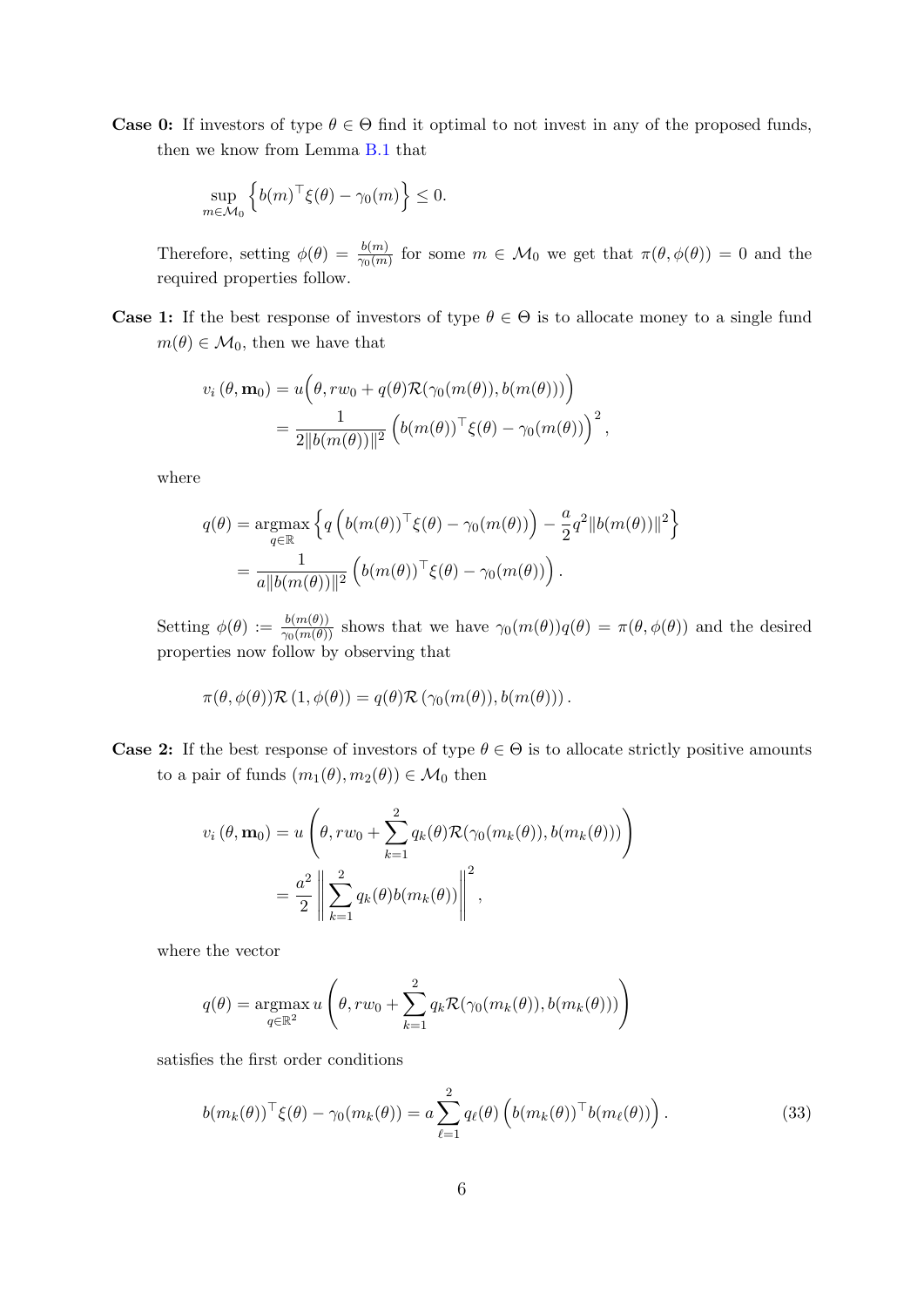It follows that to satisfy the required properties for such types we need to choose the fund loading function in such a way that

$$
\sum_{k=1}^{2} \gamma_0(m_k(\theta)) q_k(\theta) = \pi(\theta, \phi(\theta)),
$$
  

$$
\frac{a^2}{2} \left\| \sum_{k=1}^{2} q_k(\theta) b(m_k(\theta)) \right\|^2 = v_i(\theta, \mathbf{m}_0) = \frac{1}{2 \|\phi(\theta)\|^2} \left( \phi(\theta)^\top \xi(\theta) - 1 \right),
$$

and using the first order conditions [\(33\)](#page-36-0) shows that the unique solution to this system is explicitly given by

<span id="page-37-0"></span>
$$
\phi(\theta) = \frac{q_1(\theta)b(m_1(\theta)) + q_2(\theta)b(m_2(\theta))}{q_1(\theta)\gamma_0(m_1(\theta)) + q_2(\theta)\gamma_0(m_2(\theta))}.
$$

To complete the proof it now remains to show that the best response of an investor of type  $\theta \in \Theta$  to the menu **m** is indeed given by

$$
q^*(\sigma;\theta,\mathbf{m}) = \mathbf{1}_{\{\theta \in \sigma\}} \pi(\theta, \phi(\theta)).
$$
\n(34)

As is easily seen, every fund in the menu  $\bf{m}$  is a linear combination of funds in  $\bf{m}_0$ . Therefore, we have that  $v_i(\theta, \mathbf{m}) \leq v_i(\theta, \mathbf{m}_0)$  for all  $\theta \in \Theta$  and the desired result follows by observing that the definition of  $\phi(\theta)$  guarantees that  $v_i(\theta, \mathbf{m}_0) = u(\theta, w_1(q^*, \mathbf{m})).$ 

**Proof of Proposition [2](#page-10-1).** Fix a menu  $\mathbf{m} = (1, \phi, \Theta)$  and for each  $\theta \in \Theta$  denote by  $\mathcal{F}_{\theta}$  the set of feasible directions from the measure defined in  $(34)$ . If the fund loading function is incentive compatible, then it follows from the result of Lemma [B.1](#page-34-2) that

$$
\sup_{\theta \in \Theta} \sup_{\nu \in \mathcal{F}_{\theta}} \int_{\Theta} \left\{ \phi(\theta')^{\top} \left( \xi(\theta) - a \int_{\Theta} \phi(\theta'') q^*(d\theta''; \theta, \mathbf{m}) \right) - 1 \right\} \nu(d\theta') \le 0.
$$

Substituting the definition of the measure  $q^*(\cdot; \theta, \mathbf{m})$  into the left hand side of this inequality, we obtain that

$$
\sup_{\theta \in \Theta} \sup_{\nu \in \mathcal{F}_{\theta}} \int_{\Theta} \left\{ \phi(\theta')^{\top} \xi(\theta) - 1 - \frac{\phi(\theta')^{\top} \phi(\theta)}{\|\phi(\theta)\|^{2}} \left( \phi(\theta)^{\top} \xi(\theta) - 1 \right) \right\} \nu(\theta') \le 0
$$

and the validity of [\(5\)](#page-10-0) now follows by observing that the set  $\mathcal{F}_{\theta}$  contains all nonnegative single point measures on  $\Theta$ . Conversely, assume that the loading function  $\phi : \Theta \to \mathbb{R}^2$  is such that [\(5\)](#page-10-0) holds, fix an arbitrary  $\theta \in \Theta$ , and let  $\nu \in \mathcal{F}_{\theta}$  so that

$$
\nu(\sigma) \geq -\mathbf{1}_{\{\theta \in \sigma\}} \pi(\theta, \phi(\theta))/\delta
$$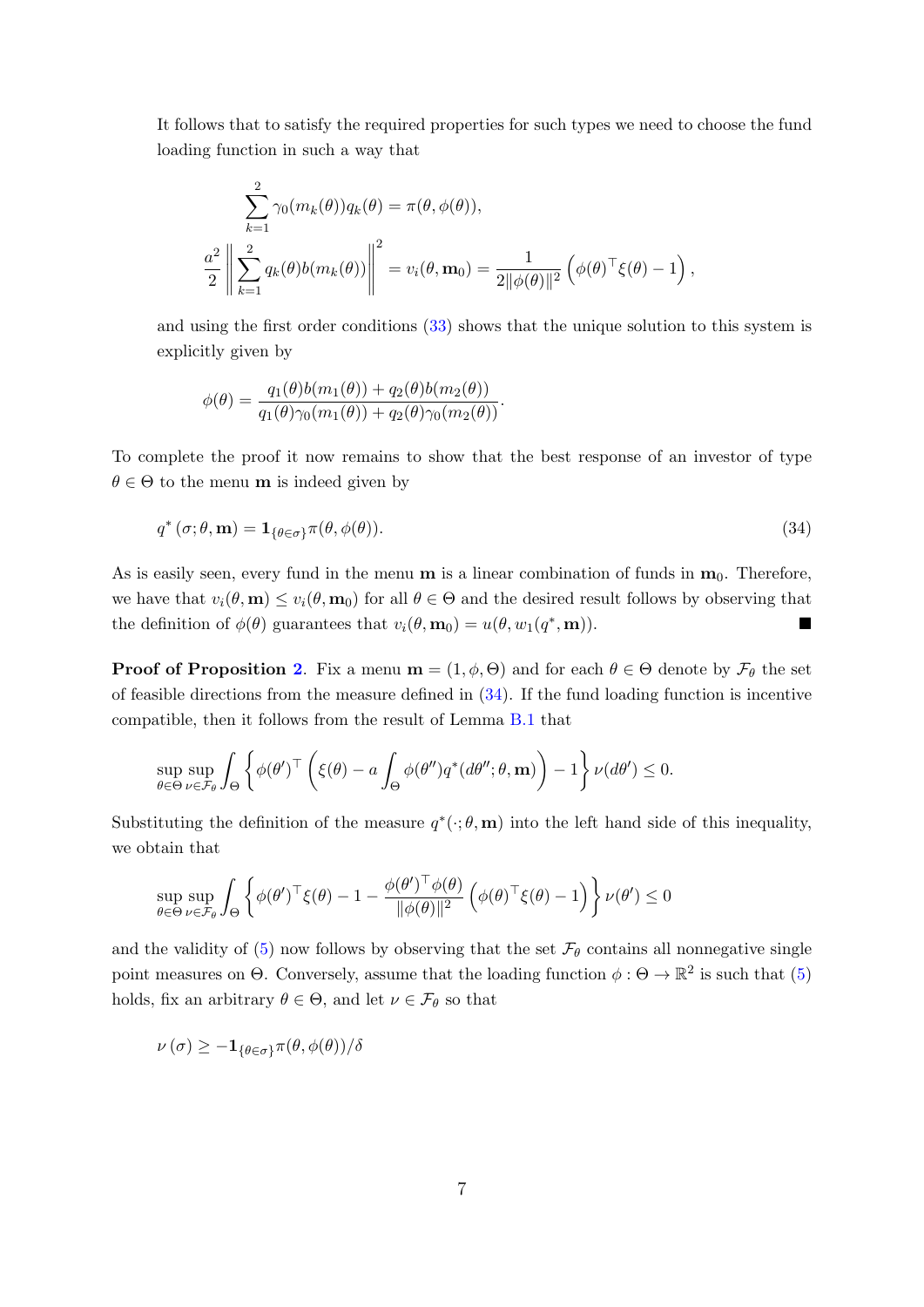for some  $\delta > 0$ . Combining this property with  $(5)$  shows that

$$
\int_{\Theta} \left\{ \phi(\theta')^{\top} \left( \xi(\theta) - a \int_{\Theta} \phi(\theta'') q^* (d\theta''; \theta, \mathbf{m}) \right) - 1 \right\} \nu(d\theta')
$$
\n
$$
= \int_{\Theta} \left\{ \phi(\theta')^{\top} \xi(\theta) - 1 - \frac{\phi(\theta')^{\top} \phi(\theta)}{\|\phi(\theta)\|^2} \left( \phi(\theta)^{\top} \xi(\theta) - 1 \right)_{+} \right\} \nu(d\theta')
$$
\n
$$
= \left\{ \phi(\theta)^{\top} \xi(\theta) - 1 - \left( \phi(\theta)^{\top} \xi(\theta) - 1 \right)_{+} \right\} \nu(\{\theta\})
$$
\n
$$
+ \int_{\Theta \setminus \{\theta\}} \left\{ \phi(\theta')^{\top} \xi(\theta) - 1 - \frac{\phi(\theta')^{\top} \phi(\theta)}{\|\phi(\theta)\|^2} \left( \phi(\theta)^{\top} \xi(\theta) - 1 \right)_{+} \right\} \nu(d\theta')
$$
\n
$$
\leq - \left( 1 - \phi(\theta)^{\top} \xi(\theta) \right)_{+} \nu(\{\theta\})
$$
\n
$$
\leq \left( 1 - \phi(\theta)^{\top} \xi(\theta) \right)_{+} \frac{\left( \phi(\theta)^{\top} \xi(\theta) - 1 \right)_{+}}{\delta \|\phi(\theta)\|^2} = 0
$$

and the incentive compatibility of the fund loading function now follows from Lemma [B.1](#page-34-2) and the arbitrariness of the pair  $(\theta, \nu) \in \Theta \times \mathcal{F}_{\theta}$ .

# <span id="page-38-0"></span>B.2 The relaxed problem

**Proof of Lemma [1](#page-12-3).** Let  $\phi \in \Phi$  be an incentive compatible fund loading function, and assume that

$$
A := \{ \theta \in \Theta : \pi(\theta, \phi(\theta)) > 0 \} = \left\{ \theta \in \Theta : \phi(\theta)^{\top} \xi(\theta) - 1 > 0 \right\} \neq \emptyset
$$

for otherwise the statement is trivial. Since  $\Phi \subseteq AC(\Theta;\mathbb{R}^2)$  and

$$
\|\phi(\theta)\| \|\xi(\theta_H)\| \ge \|\phi(\theta)\| \|\xi(\theta)\| \ge \phi(\theta)^{\top} \xi > 1
$$

on the set A, we have that  $v \in AC(\Theta;\mathbb{R})$ . This implies that  $v(\theta)$  is differentiable at almost every  $\theta \in \Theta$  and a direct calculation shows that

<span id="page-38-1"></span>
$$
\dot{v}(\theta) = \frac{1}{\|\phi(\theta)\|^2} \left( \phi(\theta)^\top \xi(\theta) - 1 \right) \left( \dot{\phi}(\theta)^\top \xi(\theta) + \phi_2(\theta) \right) \n- \frac{\dot{\phi}(\theta)^\top \phi(\theta)}{\|\phi(\theta)\|^4} \left( \phi(\theta)^\top \xi(\theta) - 1 \right)^2
$$
\n(35)

for almost every  $\theta \in A$  and  $\dot{v}(\theta) = 0$  for all  $\theta \in A^c$ . Equation [\(5\)](#page-10-0) implies that for every fixed  $\theta \in A$  the absolutely continuous function

$$
\theta' \mapsto F_{\theta}(\theta') = \left(\phi(\theta')^{\top}\xi(\theta) - 1\right) - \frac{\phi(\theta')^{\top}\phi(\theta)}{\|\phi(\theta)\|^2} \left(\phi(\theta)^{\top}\xi(\theta) - 1\right)
$$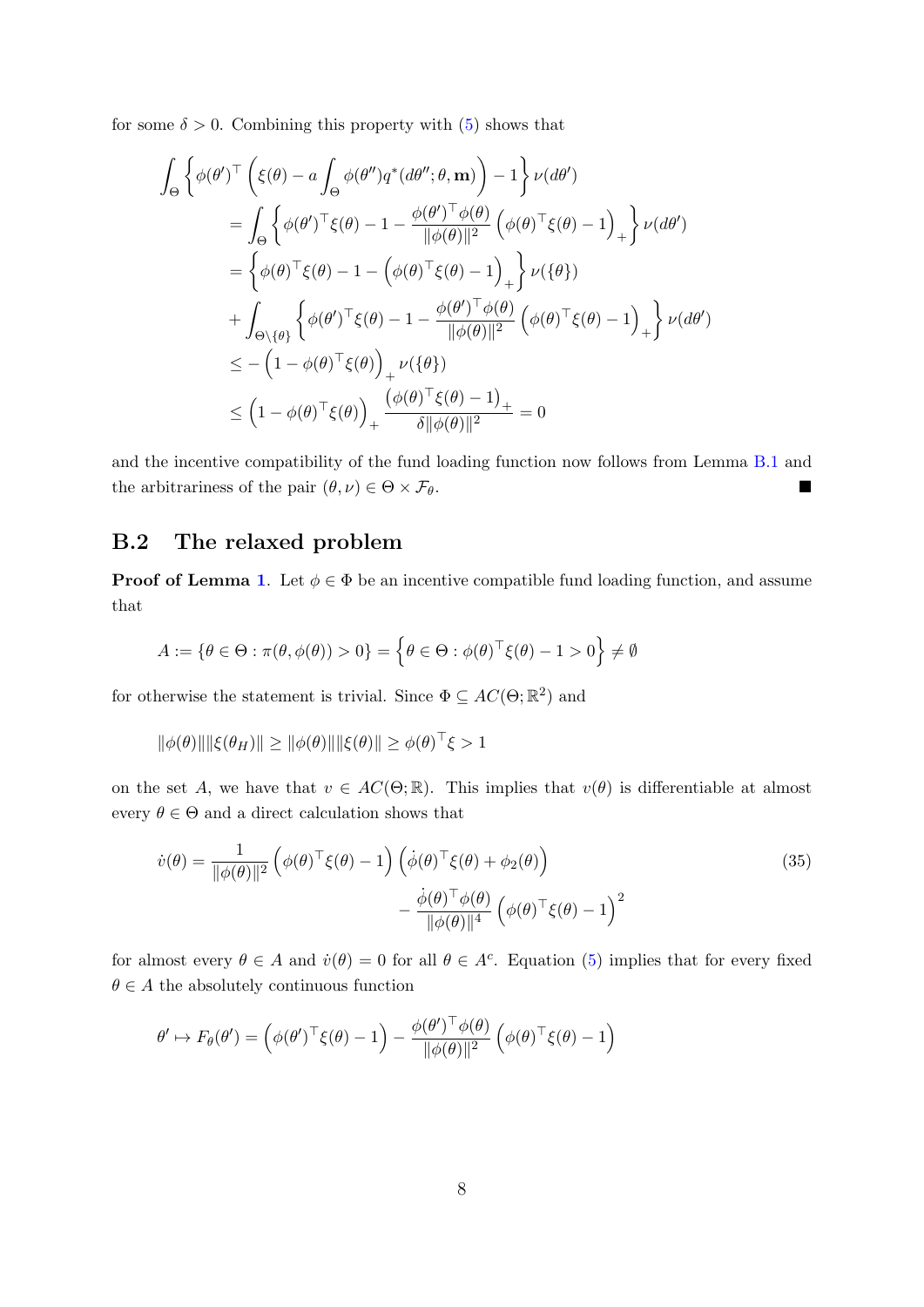attains a maximum at the point  $\theta' = \theta$ . In particular, we have that

$$
\frac{\partial F_{\theta}(\theta')}{\partial \theta'}\bigg|_{\theta'=\theta} = \dot{\phi}(\theta)^{\top} \xi(\theta) - 1 - \frac{\dot{\phi}(\theta)^{\top} \phi(\theta)}{\|\phi(\theta)\|^2} \left(\phi(\theta)^{\top} \xi(\theta) - 1\right) = 0
$$

for almost every  $\theta \in A$ . Substituting this expression into [\(35\)](#page-38-1) shows that

<span id="page-39-0"></span>
$$
\dot{v}(\theta) = \frac{\phi_2(\theta)}{\|\phi(\theta)\|^2} \left( \phi(\theta)^\top \xi(\theta) - 1 \right), \quad \text{a.e. } \theta \in A,
$$
\n(36)

and combining this identity with the definition of  $v(\theta)$  we obtain that

$$
2v(\theta)\|\phi(\theta)\|^2 = \left(\phi(\theta)^{\top}\xi(\theta) - 1\right)^2,\tag{37}
$$

<span id="page-39-5"></span><span id="page-39-4"></span>
$$
\dot{v}(\theta) \|\phi(\theta)\|^2 = \phi_2(\theta) \left(\phi(\theta)^\top \xi(\theta) - 1\right),\tag{38}
$$

for almost every  $\theta \in A$ . Solving this system gives

<span id="page-39-1"></span>
$$
\phi_{\pm}(\theta) = \frac{\left(\sqrt{2v(\theta) - [v(\theta)]^2}, \dot{v}(\theta)\right)^{\top}}{\theta \dot{v}(\theta) - 2v(\theta) \pm \xi \sqrt{2v(\theta) - [v(\theta)]^2}}, \quad \text{a.e. } \theta \in A,
$$
\n(39)

for almost every  $\theta \in A$  and we claim that only  $\phi_+(\theta)$  is consistent with the definition of the set A. Indeed, letting

<span id="page-39-2"></span>
$$
p_{\pm}(\theta) := a\pi(\theta, \phi_{\pm}(\theta)) = \frac{\phi_{\pm}(\theta)^{\top}\xi(\theta) - 1}{\|\phi_{\pm}(\theta)\|^2},
$$
\n(40)

and using [\(36\)](#page-39-0) in conjunction with [\(39\)](#page-39-1) and the definition of  $v(\theta)$  we obtain that

<span id="page-39-3"></span>
$$
p_{\pm}(\theta) = x\dot{v}(\theta) - 2v(\theta) \pm \xi \sqrt{2v(\theta) - [\dot{v}(\theta)]^2}
$$
  
=  $x\phi_{\pm}(\theta)p_{\pm}(\theta) - ||\phi_{\pm}(\theta)||^2p_{\pm}(\theta)^2 \pm \xi \sqrt{||\phi_{\pm}(\theta)||^2p_{\pm}(\theta)^2 - \phi_{2,\pm}(\theta)^2p(\theta)^2}$   
=  $x\phi_{\pm}(\theta)p_{\pm}(\theta) - ||\phi_{\pm}(\theta)||^2p_{\pm}(\theta)^2 \pm p_{\pm}(\theta)\phi_{1,\pm}(\theta)\xi$   
=  $p_{\pm}(\theta) - (1 \mp 1)p_{\pm}(\theta)\phi_{1,\pm}(\theta)\xi$ , a.e.  $\theta \in A$ .

This shows that

$$
\mathbf{1}_{\{\theta \in A\}} \left( \phi(\theta)^\top - \frac{\left( \sqrt{2v(\theta) - [ \dot{v}(\theta) ]^2}, \dot{v}(\theta) \right)}{\theta \dot{v}(\theta) - 2v(\theta) + \xi \sqrt{2v(\theta) - [ \dot{v}(\theta) ]^2}} \right) = 0,
$$

and it now remains to establish the validity of  $(6)$  and  $(7)$ . On the set A these properties follow from  $(40)$ ,  $(41)$ , and the fact that we have

$$
2v(\theta) - [\dot{v}(\theta)]^2 = 2\phi_1(\theta)^2 v(\theta)
$$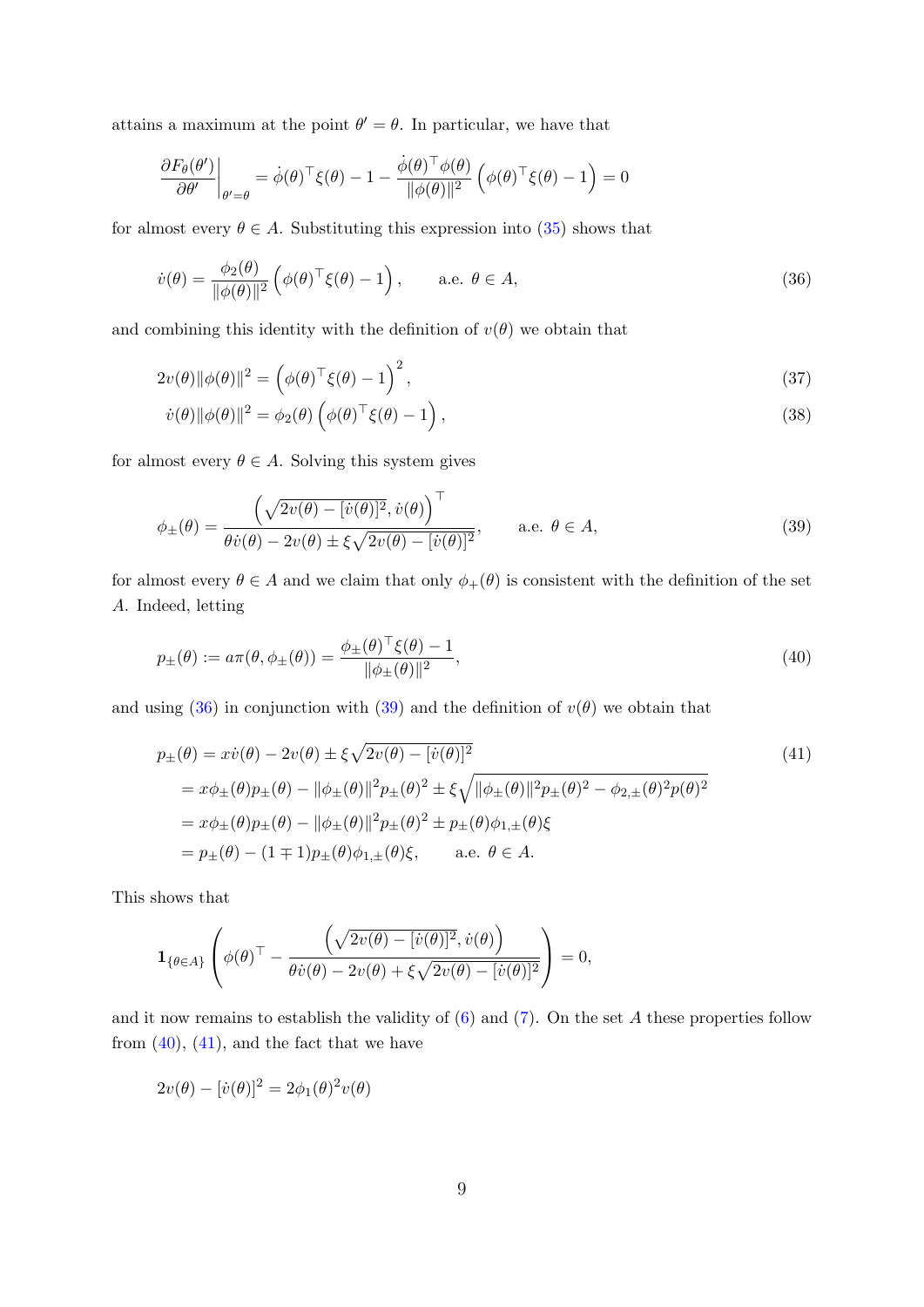as a result of  $(37)$  and  $(38)$ . On the set  $A<sup>c</sup>$  we have that

$$
\dot{v}(\theta) = v(\theta) = \frac{1}{\|\phi(\theta)\|^2} \left( \phi(\theta)^\top \xi(\theta) - 1 \right)_+ = 0,
$$

and the desired result follows by observing that  $F(\theta, 0, 0) = 0$  for all  $\theta \in \Theta$ .

The proof of Proposition [3](#page-13-3) will be carried out through a series of lemmas. The first lemma establishes the uniqueness of the solution and shows that it attains the supremum in the relaxed problem.

<span id="page-40-0"></span>**Lemma B.3** If  $v^* \in C^2(\Theta;\mathbb{R})$  is a solution to the boundary value problem defined by [\(9\)](#page-13-0), [\(10\)](#page-13-1), and  $(11)$  then

$$
V = \int_{\Theta} F(\theta, v^*(\theta), \dot{v}^*(\theta)) d\theta.
$$

In particular, there can be at most one classical solution to the boundary value problem.

**Proof.** Let  $v^* : \Theta \to \mathbb{R}$  be as in the statement. Since  $v^* \in C^2(\Theta; \mathbb{R})$  we necessarily have that  $v^* \in \mathcal{V}$  for otherwise

$$
1 + \ddot{v}^*(\theta) = \frac{1}{v^*(\theta)} \left( [\dot{v}^*(\theta)]^2 + \frac{3}{2\xi} (2v^*(\theta) - [\dot{v}^*(\theta)]^2)^{\frac{3}{2}} \right)
$$

would not be real valued on  $\Theta$ . Let now  $v \in V$  be another feasible function. Using Lemma [B.4](#page-41-0) below, we deduce that

$$
\int_{\Theta} \Big( F(x, v(\theta), \dot{v}(\theta)) - F(x, v^*(\theta), \dot{v}^*(\theta)) \Big) d\theta \leq \Delta(v, v^*)
$$
  

$$
:= \int_{\Theta} \Big( (v(\theta) - v^*(\theta)) F^*_{v^*(\theta)}(\theta) + (\dot{v}(\theta) - \dot{v}^*(\theta)) F^*_{\dot{v}^*(\theta)}(\theta) \Big) d\theta,
$$

where we have set

$$
F_k^*(\theta) := F_k(x, v^*(\theta), \dot{v}^*(\theta)), \qquad k \in \{v^*(\theta), \dot{v}^*(\theta)\}.
$$

Now, since  $v^* \in C^2(\Theta; \mathbb{R})$  by assumption we have that  $\dot{v}^* \in C^1(\Theta; \mathbb{R})$  and we may thus integrate by parts to show that

$$
\Delta(v, v^*) = ((v - v^*) (\theta) F_p^* (\theta)) \Big|_{\theta=0}^{\theta_H} + \int_{\Theta} (v - v^*) (\theta) \left( F_v^* (\theta) - \frac{d}{d\theta} F_p^* (\theta) \right) d\theta
$$
  
=  $(v(\theta_H) - v^* (\theta_H)) F_p^* (\theta_H) - (v(0) - v^* (0)) F_p^* (0) = 0,$ 

where the last two equalities follow from the fact that  $v^*$  solves the Euler-Lagrange equation  $(8)$ subject to [\(10\)](#page-13-1). To complete the proof assume that  $(v_i)_{i=1}^2 \in C^2(\Theta; \mathbb{R})$  are distinct solutions,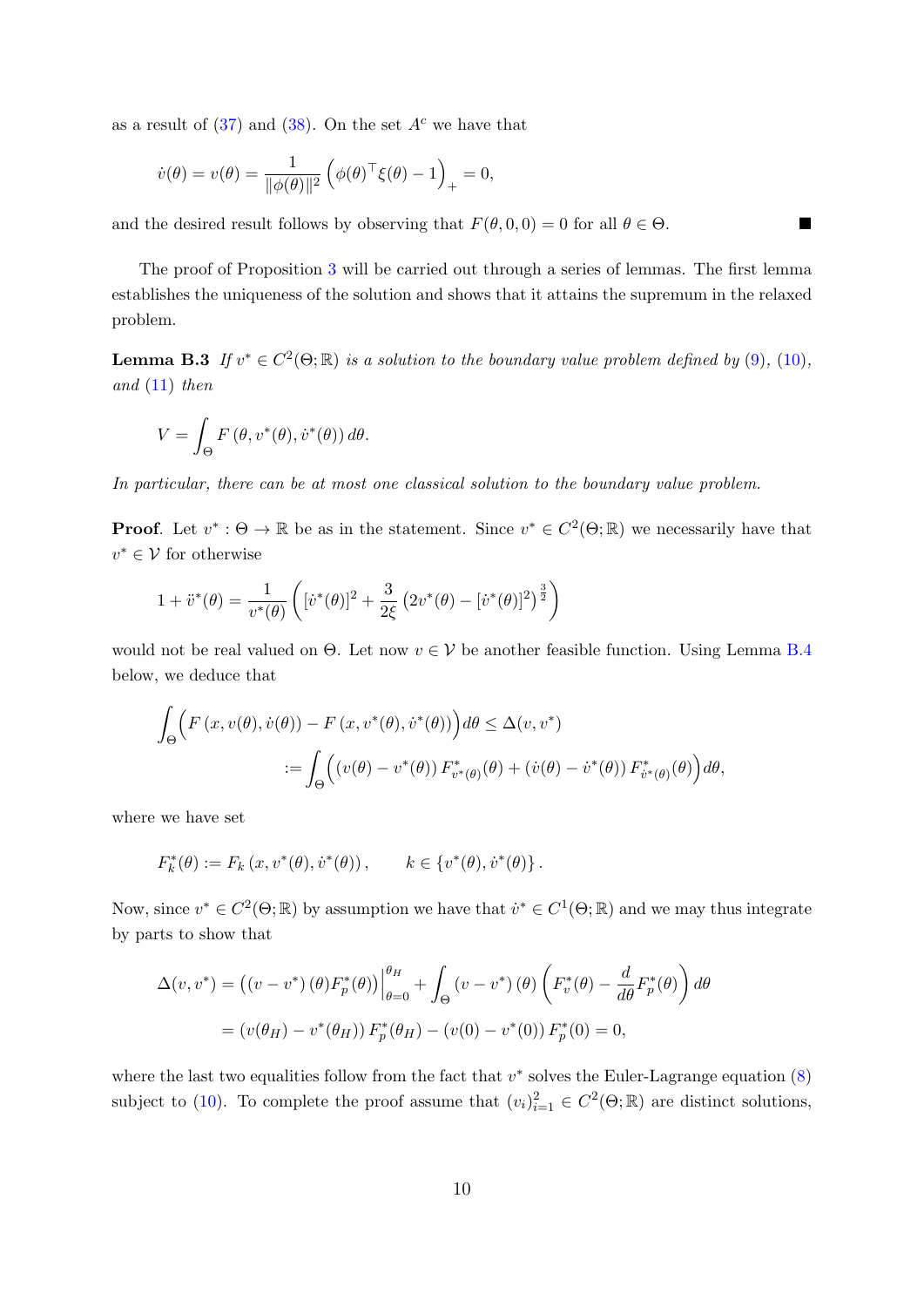and let

$$
v^*(\theta) = \frac{1}{2} \sum_{i=1}^{2} v_i(\theta). \tag{42}
$$

By the first part of the proof we have that

$$
V = \int_{\Theta} F(\theta, v_i(\theta), \dot{v}_i(\theta)) d\theta, \qquad i \in \{1, 2\},\
$$

and combining this identity with [\(42\)](#page-41-1) and Lemma [B.4](#page-41-0) we deduce that

$$
V = \frac{1}{2} \sum_{i=1}^{2} \int_{\Theta} F(\theta, v_i(\theta), \dot{v}_i(\theta)) d\theta < \int_{\Theta} F(x, v^*(\theta), \dot{v}^*(\theta)) d\theta.
$$

Since  $v^* \in V$  this inequality contradicts the fact that the functions  $(v_i)_{i=1}^2$  both attain the supremum in  $(\mathcal{R})$  $(\mathcal{R})$  $(\mathcal{R})$ , and establishes the required uniqueness.

<span id="page-41-3"></span><span id="page-41-2"></span><span id="page-41-1"></span>.

#### <span id="page-41-0"></span>Lemma B.4 Let

$$
\mathcal{O} := \{ (v, p) \in \mathbb{R}^2 : v \neq 0 \text{ and } 2v - p^2 > 0 \}
$$

The function  $F(\theta, y, p)$  is strictly concave in  $(v, p) \in \mathcal{O}$  for any fixed  $\theta \in \Theta$ .

Proof. A direct calculation shows that

$$
\frac{\partial^2 F}{\partial v \partial p}(\theta, v, p) = \xi (2v - p^2)^{-\frac{3}{2}} \begin{bmatrix} -1 & p \\ p & -2v \end{bmatrix}.
$$

The determinant and trace of this matrix are, respectively, strictly positive and strictly negative for all  $(v, p) \in \mathcal{O}$ . Therefore, its eigenvalues are strictly negative.

To prove the existence of a solution to the boundary value problem  $(9)$ – $(11)$  we start by showing that for any initial condition  $q$  in an appropriate interval the initial value problem given by [\(9\)](#page-13-0) subject to  $\dot{v}(0) = v(0) - q = 0$  admits a unique classical solution. Then, we show that the initial condition  $q$  can be chosen in such a way as to satisfy the boundary condition  $(11)$ .

<span id="page-41-4"></span>Lemma B.5 The initial value problem

$$
v(\theta) (1 + \ddot{v}(\theta)) - [\dot{v}(\theta)]^2 = \frac{3}{2\xi} (2v(\theta) - [\dot{v}(\theta)]^2)^{\frac{3}{2}},
$$
\n(43)

$$
\dot{v}(0) = v(0) - q = 0,\tag{44}
$$

admits a unique solution  $v(\theta) = v(\theta; q)$  in  $C^2(\mathbb{R}_+;\mathbb{R})$  for any  $q > \frac{1}{18}\xi^2$ . This solution is decreasing in q as well as strictly increasing and strictly convex in  $\theta$  with

$$
\inf_{\theta \ge 0} \left( \mathbf{1}_{\{q \in C_1\}} - \mathbf{1}_{\{q \in C_2\}} \right) (1 - \ddot{v}(\theta)) \ge 0,
$$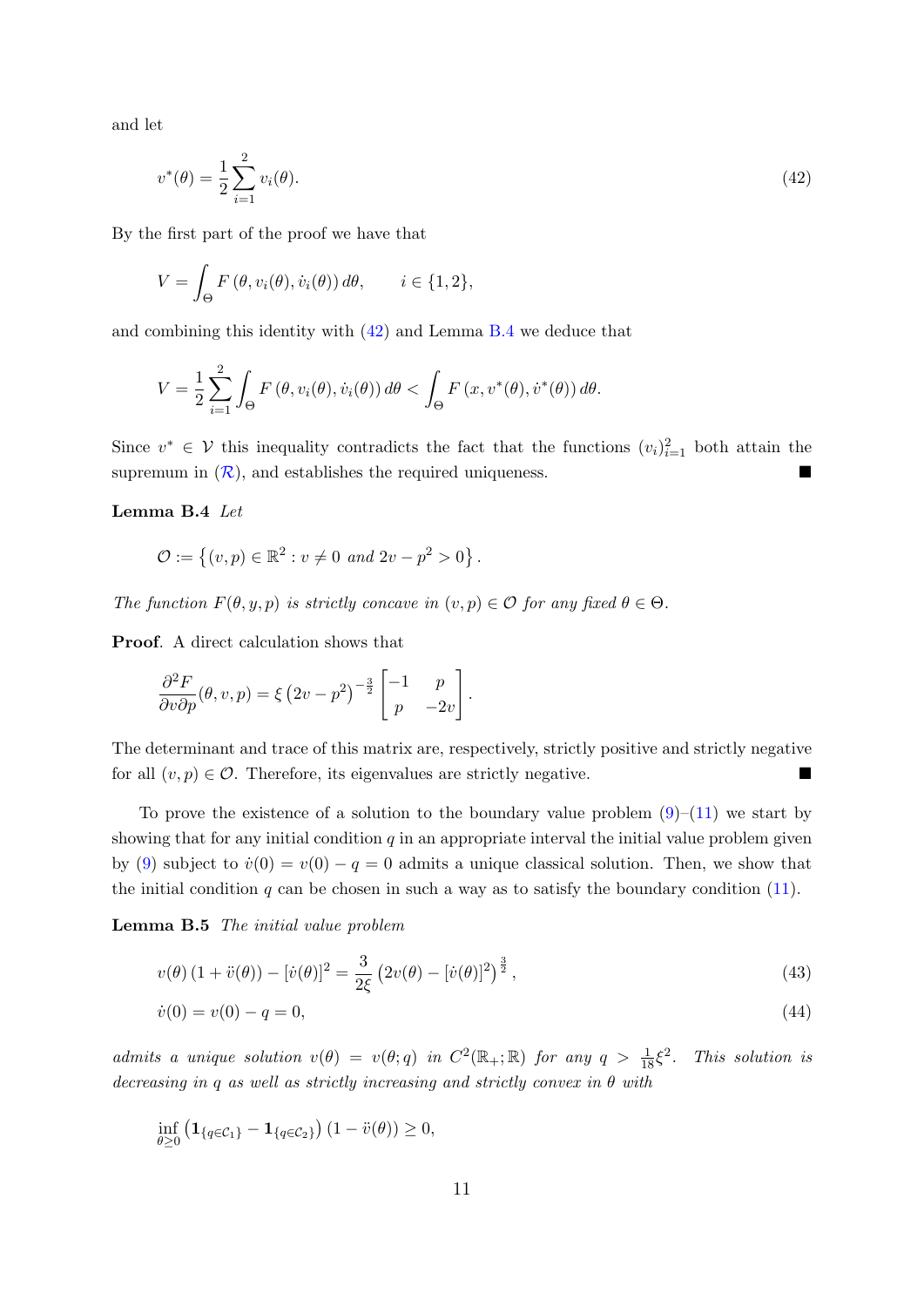where we have set  $C_1 := \left(\frac{1}{18}\xi^2, \frac{2}{9}\right)$  $\frac{2}{9}\xi^2$  and  $C_2 := (2\xi^2/9, \infty)$ .

**Proof.** Let q be fixed and write the initial value problem defined by  $(43)$  and  $(44)$  as a system of first order differential equations

<span id="page-42-0"></span>
$$
0 = X'(\theta) - G(X(\theta)) = X(0) - (q, 0)^{\top}, \qquad \theta \ge 0
$$
\n(45)

with the function

$$
G(X) := \left(X_2, 1 + \frac{1}{\xi} \left(1 - \frac{X_2^2}{2X_1}\right) \left(3\sqrt{2X_1 - X_2^2} - 2\xi\right)\right)^{\top}.
$$

Since  $G \in C^1(\mathcal{O};\mathbb{R}^2)$  it follows from [Hirsch et al.](#page-67-19) [\(2013,](#page-67-19) p.387) that the initial value problem [\(45\)](#page-42-0) admits a unique solution that is defined on  $[0, \bar{\theta})$  for some  $\bar{\theta} \leq \infty$ . Before showing that this solution is actually defined on the whole positive real line, we start by establishing the other properties listed in the statement.

Letting the type  $\theta \to 0$  in the differential equation and using the fact that  $\dot{v}(0) = 0$  shows that we have

<span id="page-42-1"></span>
$$
\xi(1 - \ddot{v}(0)) = 2\xi - \sqrt{18q}.\tag{46}
$$

To proceed further, we distinguish two cases. If  $q \in C_2$ , then  $\ddot{v}(0) > 1$ , and we claim that the second derivative may reach one but never goes below. To see this, consider the function defined by

$$
b(\theta) := 2v(\theta) - [\dot{v}(\theta)]^2,
$$

and assume that the solution is such that

$$
\hat{\theta} := \inf \{ \theta \in [0, \overline{\theta}) : \ddot{v}(\theta) = 1 \} < \overline{\theta},
$$

for otherwise there is nothing to prove. Evaluating the differential equation [\(43\)](#page-41-2) at the point  $\hat{\theta}$ shows that

$$
b(\hat{\theta})\left(2\xi - 3\sqrt{b(\hat{\theta})}\right) = 0
$$

and it follows that either  $b(\hat{\theta}) = 0$  or  $b(\hat{\theta}) = 4\xi^2/9$ . Since  $\ddot{v}(\theta) > 1$  on  $[0, \hat{\theta})$  we have that  $b(\theta)$ is strictly decreasing on that interval, and using this property in conjunction with the fact that  $b(0) = 2q > 4\xi^2/9$ , we deduce that  $b(\hat{\theta}) = 4\xi^2/9$ . This in turn implies that  $v(\theta)$  solves the initial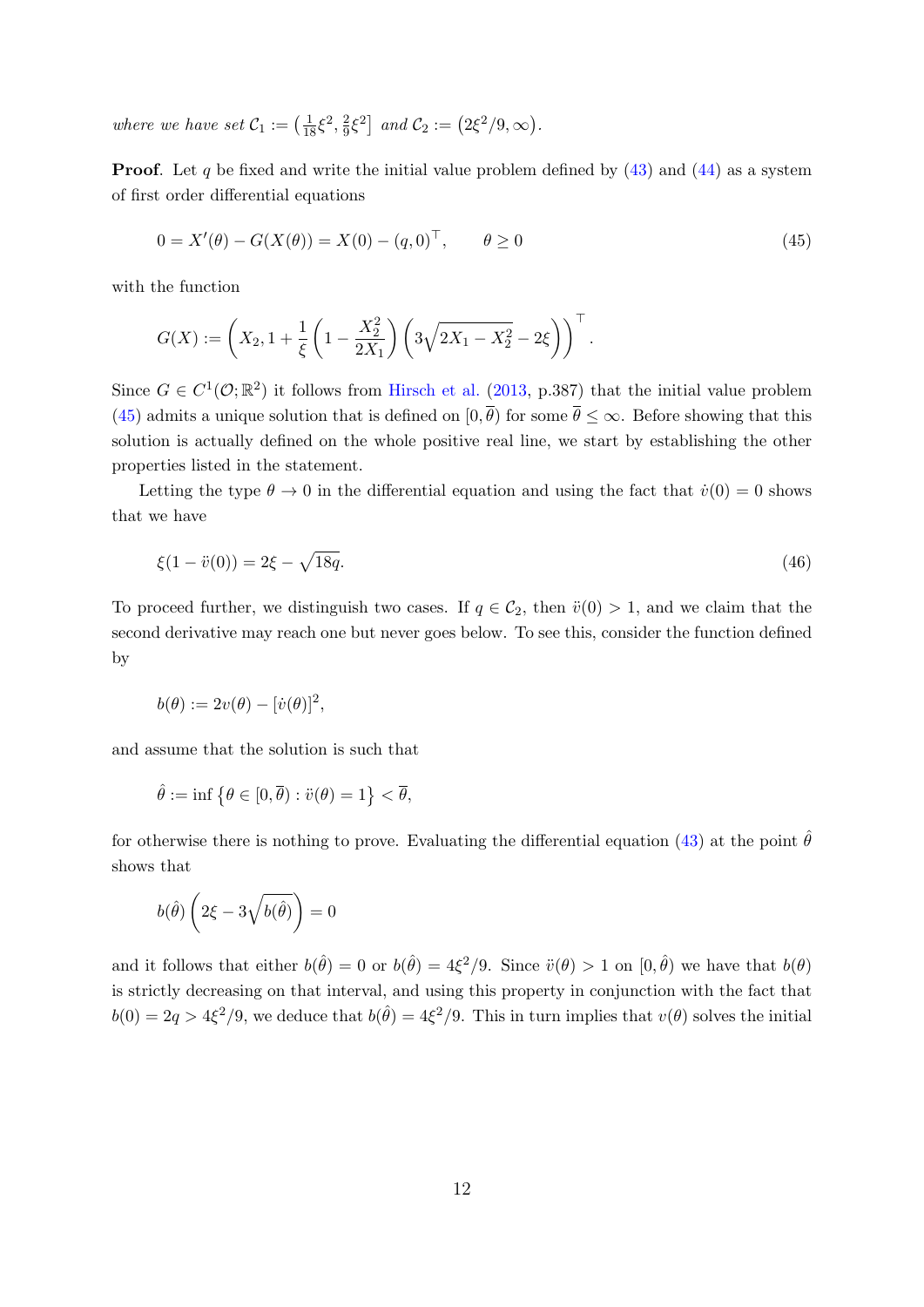value problem

$$
w(\theta) (1 + \ddot{w}(\theta)) = [\dot{w}(\theta)]^2 + \frac{3}{2\xi} (2w(\theta) - [\dot{w}(\theta)]^2)^{\frac{3}{2}},
$$
  

$$
w(\hat{\theta}) = v(\hat{\theta}),
$$
  

$$
\dot{w}(\hat{\theta}) = (2v(\hat{\theta}) - 4\xi^2/9)^{\frac{1}{2}},
$$

on the interval  $[\hat{\theta}, \overline{\theta}]$  and, since the unique solution to this initial value problem is explicitly given by

$$
w(\theta) = v(\hat{\theta}) + \frac{1}{2}(\theta - \hat{\theta})^2 + (\theta - \hat{\theta}) (2v(\hat{\theta}) - 4\xi^2/9)^{\frac{1}{2}},
$$

we conclude that  $\ddot{v}(\theta) = \ddot{w}(\theta) = 1$  for all  $\theta \in [\hat{\theta}, \overline{\theta})$ . Because  $\ddot{v}(\theta) \ge 1$  for all  $\theta \in [0, \overline{\theta})$  we have that the solution is strictly convex and combining this property with the fact that  $\dot{v}(0) = 0$  we deduce that it is strictly increasing.

Assume next that  $q \in \mathcal{C}_1$  so that  $\ddot{v}(0) \in (0,1]$ . If  $q = \frac{2}{9}$  $\frac{2}{9}\xi^2$  then a direct calculation shows that the unique solution to the initial value problem is

$$
v(\theta) = \frac{2}{9}\xi^2 + \frac{1}{2}\theta^2,
$$

and it follows that we have  $\ddot{v}(\theta) = 1$  for all  $\theta \in [0, \overline{\theta})$ . Now assume that the initial condition  $q < \frac{2}{9}\xi^2$ , and denote by

$$
\theta_0 := \inf \left\{ \theta \in [0, \overline{\theta}) : \ddot{v}(\theta) \ge 1 \right\}
$$

the first point at which the second derivative reaches one. Since  $\ddot{v}(0) < 1$  we have that  $\theta_1 > 0$ . Assume that  $\theta_1 < \overline{\theta}$ . Since the solution is twice continuously differentiable on its domain of definition we have that  $\ddot{v}(\theta_1) = 1$ , and it thus follows from [\(43\)](#page-41-2) that the function  $\ddot{v}(\theta)$  solves the differential equation

<span id="page-43-1"></span><span id="page-43-0"></span>
$$
\dot{w}(\theta) = L(x, w(\theta)) := (1 - w(\theta)) \left( 9\sqrt{b(\theta)} - 2\xi \right) \frac{\dot{v}(\theta)}{v(\theta)},
$$
\n(47)

$$
w(\theta_1) = 1. \tag{48}
$$

Since the functions  $v(\theta)$  and  $\dot{v}(\theta)$  are continuous in a neighbourhood of  $\theta_1$  we have that  $L(x, w)$ is continuously differentiable in a neighbourhood of  $(\theta_1, 1)$  and it follows that there exists an  $\varepsilon > 0$  such that  $(47)$ – $(48)$  admits a unique solution in  $(\theta_1 - \varepsilon, \theta_1 + \varepsilon)$ . Because  $\ddot{v}(\theta)$  and the constant function  $w(\theta) \equiv 1$  are both solutions to that differential equation, uniqueness implies that we must have  $\ddot{v}(\theta) = 1$  in a left neighbourhood of the point  $\theta_1$ . This contradicts the definition of  $\theta_1$  as the first point where the second derivative reaches one, and thus shows that we have  $\theta_1 = \infty$ .

Since  $\dot{v}(0) = 0$  and  $\ddot{v}(0) > 0$  the strict increase of the solution will follow from its strict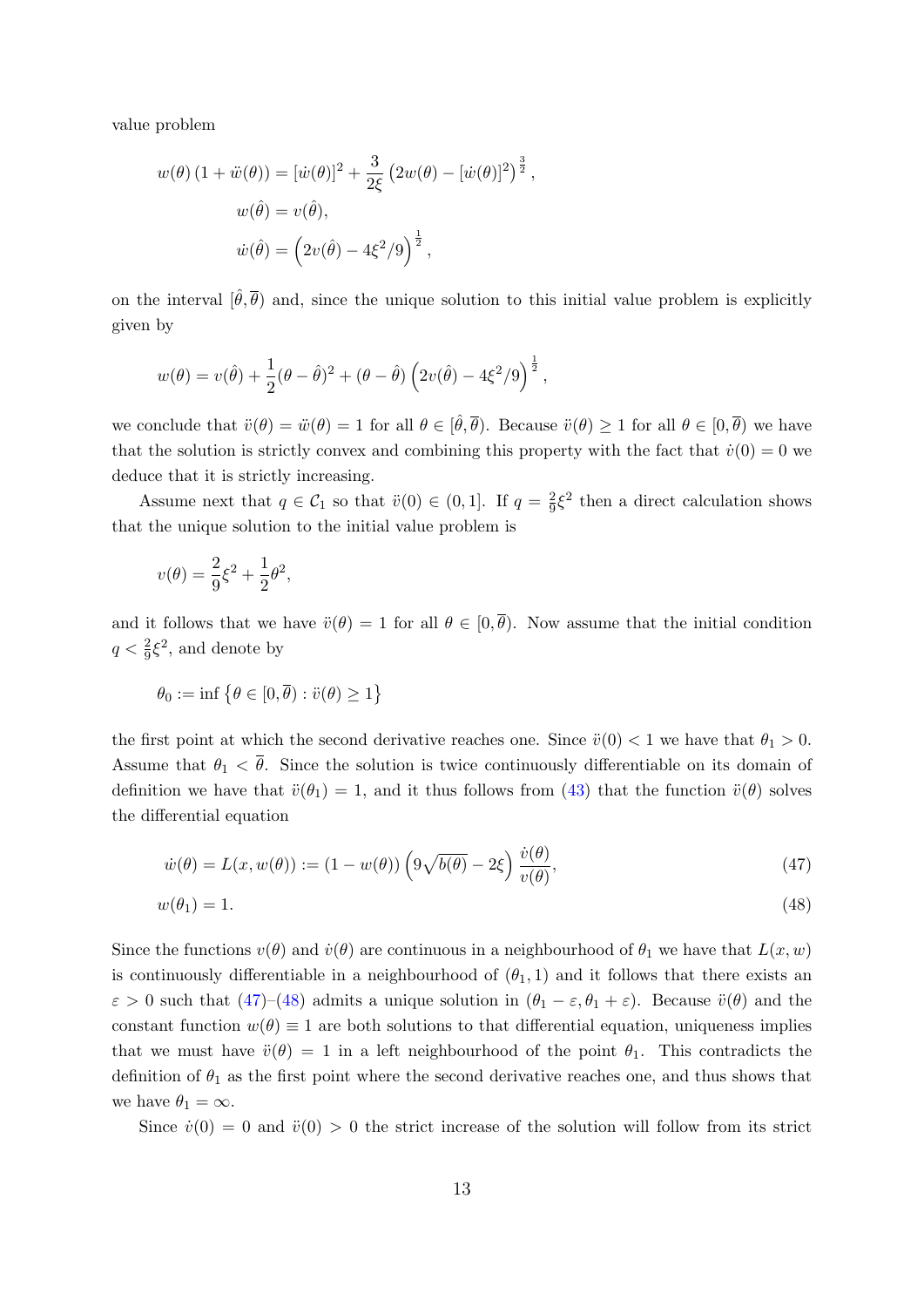convexity. Assume towards a contradiction that the solution is not strictly convex on its domain of definition so that

$$
\theta_0 := \inf \left\{ \theta \in [0, \overline{\theta}) : \ddot{v}(\theta) \le 0 \right\} < \overline{\theta}
$$

By continuity we have that

<span id="page-44-0"></span>
$$
0 = \ddot{v}(\theta_0) < \ddot{v}(\theta), \qquad \theta \in [0, \theta_0), \tag{49}
$$

and it follows that  $v(\theta)$  and  $\dot{v}(\theta)$  are strictly increasing on  $[0, \theta_0)$ . Differentiating both sides of [\(43\)](#page-41-2) shows that

<span id="page-44-1"></span>
$$
\dddot{v}(\theta) = (1 - \ddot{v}(\theta)) \left( 9\sqrt{b(\theta)} - 2\xi \right) \frac{\dot{v}(\theta)}{v(\theta)} \ge 0,
$$
\n(50)

where the inequality follows from the nonnegativity and increase of  $v(\theta)$ , and the fact that  $\ddot{v}(\theta) \leq 1$ , which implies that

$$
9\sqrt{b(\theta)} - 2\xi \ge 9\sqrt{b(0)} - 2\xi = 9\sqrt{2q} - 2\xi \ge \xi, \qquad \theta \in [0, \overline{\theta}).
$$

This shows that the function  $\ddot{v}(\theta)$  is increasing on the interval  $[0, \theta_0)$  and implies that we have  $\ddot{v}(\theta_0) \geq \ddot{v}(0) > 0$ , which contradicts equation [\(49\)](#page-44-0).

To complete the first part of the proof it now remains to show that the solution is defined on the whole positive real line. Standard results on first order differential systems (see e.g. [Hirsch et al.](#page-67-19) [\(2013,](#page-67-19) p.398)) imply that this can fail to be the case only if the solution becomes unbounded or reaches the boundary of  $\mathcal{O}$ . Assume first that  $q \in \mathcal{C}_1$ . Using the fundamental theorem of calculus in conjunction with the fact that the solution is non decreasing and such that  $\ddot{v}(\theta) \leq 1$  gives

$$
0 \le \dot{v}(\theta) = \dot{v}(0) + \int_0^{\theta} \ddot{v}(\theta) dx \le \dot{v}(0) + \theta = \theta
$$

and, therefore,

$$
q = v(0) \le v(\theta) = q + \int_0^{\theta} \dot{v}(\theta) dx = q + \int_0^{\theta} x dx = q + \frac{1}{2}\theta^2
$$
,

which shows that the solution cannot grow unbounded. On the other hand, because the solution is such that  $\ddot{v}(\theta) \leq 1$  we have that the function  $b(\theta)$  is nondecreasing, and it follows that

$$
b(\theta) = 2v(\theta) - [ \dot{v}(\theta) ]^2 \ge b(0) = 2v(0) = 2q > 0,
$$

which shows that the solution remains in  $\mathcal{O}$ . Assume next that the initial condition  $q \in \mathcal{C}_2$ and consider the function  $b(\theta)$ . Since  $q \in C_2$  we know from the first part of the proof that this function is decreasing and such that  $b(0) > 4\xi^2/9$ . If the function  $b(\theta)$  remains above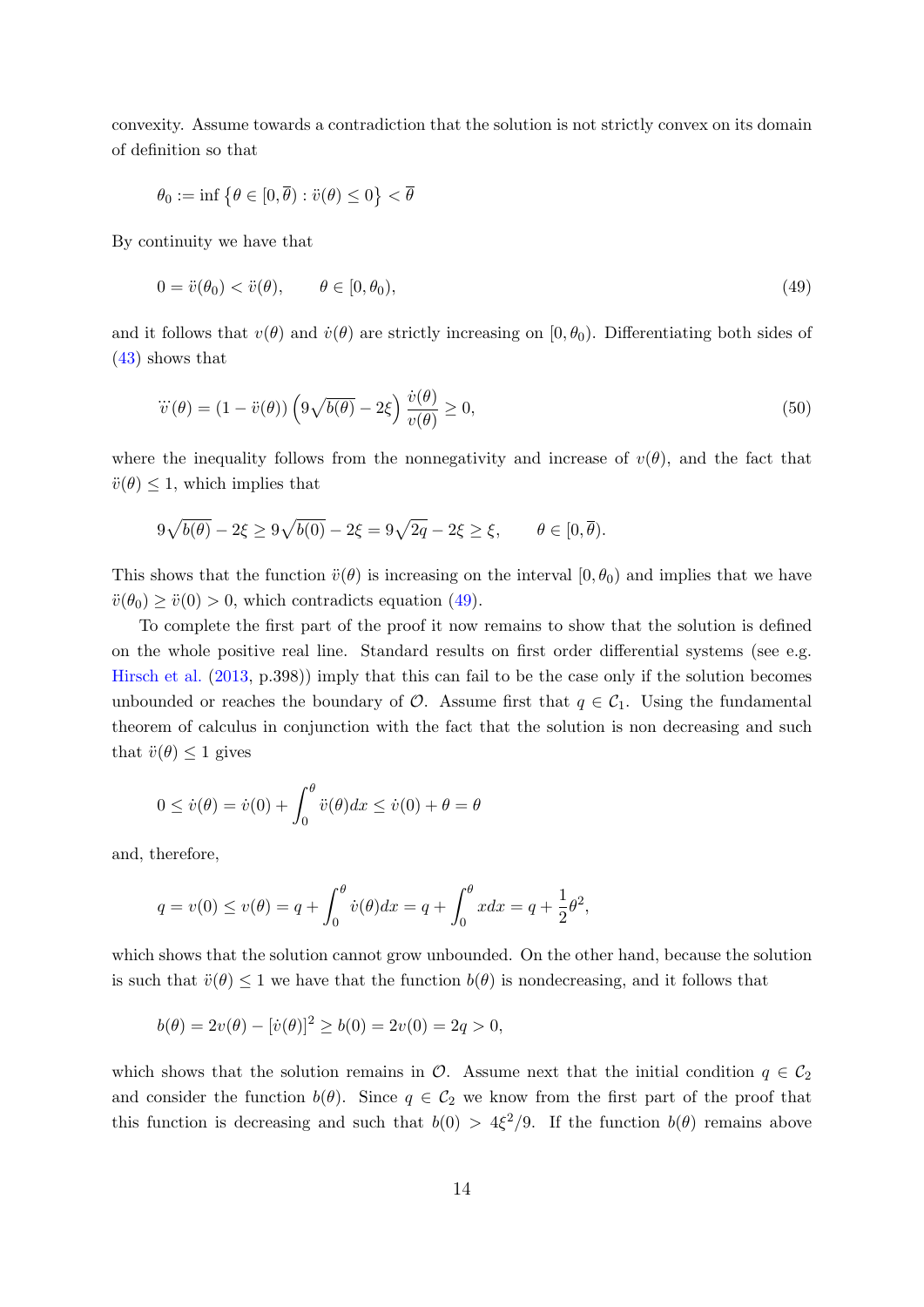$q^* = 4\xi^2/9$ , then we have that the solution never reaches the boundary of the set  $\mathcal{O}$ . On the other hand, if the function  $b(\theta)$  reaches  $q^*$  at some point  $\theta^* \in [0, \overline{\theta})$ , then it follows from [\(43\)](#page-41-2) that  $\ddot{v}(\theta^*) = 1$  and the same arguments as in the first part of the proof then show that

$$
v(\theta) = v(\theta^*) + \frac{1}{2}(\theta - \theta^*)^2 + (\theta - \theta^*) (2v(\theta^*) - 4\xi^2/9)^{\frac{1}{2}}
$$

for all  $\theta \in [\theta^*, \overline{\theta})$ . This in turn implies that  $b(\theta) = 4\xi^2/9$  for all  $\theta \in [\theta^*, \overline{\theta})$  and it follows that the solution to the initial value problem never reaches the boundary of  $\mathcal{O}$ . Finally, differentiating [\(43\)](#page-41-2) shows that

$$
\dddot{v}(\theta) = (1 - \ddot{v}(\theta)) \left( 9\sqrt{b(\theta)} - 2\xi \right) \frac{\dot{v}(\theta)}{v(\theta)} \le 0,
$$

where the inequality follows from the fact that  $\ddot{v}(\theta) \geq 1$  and  $b(\theta) \geq 4\xi^2/9$ . This implies that  $\ddot{v}(\theta)$  is decreasing, and combining this property with the strict increase of the solution we obtain that

$$
v(0) \le v(\theta) = q + \int_0^{\theta} (\theta - x)\ddot{v}(\theta)dx \le q + \frac{1}{2}\ddot{v}(0)\theta^2,
$$

and it follows that the solution cannot grow unbounded.

To complete the proof it now remains to show that the solution is decreasing in the initial condition. Since the right hand side of [\(45\)](#page-42-0) belongs to  $C^1(\mathcal{O};\mathbb{R})$  we know from [Hirsch et al.](#page-67-19) [\(2013,](#page-67-19) p.395) that the corresponding flow is continuous and the desired result will follow from the Kamke-Müller theorem (see, e.g., Müller  $(1927)$ ) provided that the Jacobian matrix

$$
J(\theta) := \nabla G(X(\theta)) = \left[\frac{\partial G_i}{\partial X_j}(X(\theta))\right]_{i,j=1}^2
$$

is of Metzler type for all  $\theta \geq 0$ . A direct calculation shows that the off-diagonal terms of this matrix are explicitly given by  $J_{12}(\theta) = 1$  and

$$
J_{21}(\theta) = \frac{3(\nu(\theta) + [\dot{\nu}(\theta)]^2) \sqrt{2\nu(\theta) - [\dot{\nu}(\theta)]^2} - 2\xi[\dot{\nu}(\theta)]^2}{2\xi \nu(\theta)^2}.
$$

Assume towards a contradiction that this function is not positive throughout the type space. Since  $J_{21}(0) > 0$  this implies that there exists  $\bar{\theta} > 0$  such that

<span id="page-45-0"></span>
$$
\dot{J}_{21}(\bar{\theta}) < 0 = J_{21}(\bar{\theta}).\tag{51}
$$

The assumption that  $J_{21}(\bar{\theta}) = 0$  implies that we have

$$
\xi = \frac{3}{2[\dot{v}(\bar{\theta})^2]} \left( v(\bar{\theta}) + [\dot{v}(\bar{\theta})]^2 \right) \sqrt{2v(\bar{\theta}) - [\dot{v}(\bar{\theta})]^2}.
$$

Using this expression in conjunction with the fact that the function  $v(\theta)$  solves [\(43\)](#page-41-2) the shows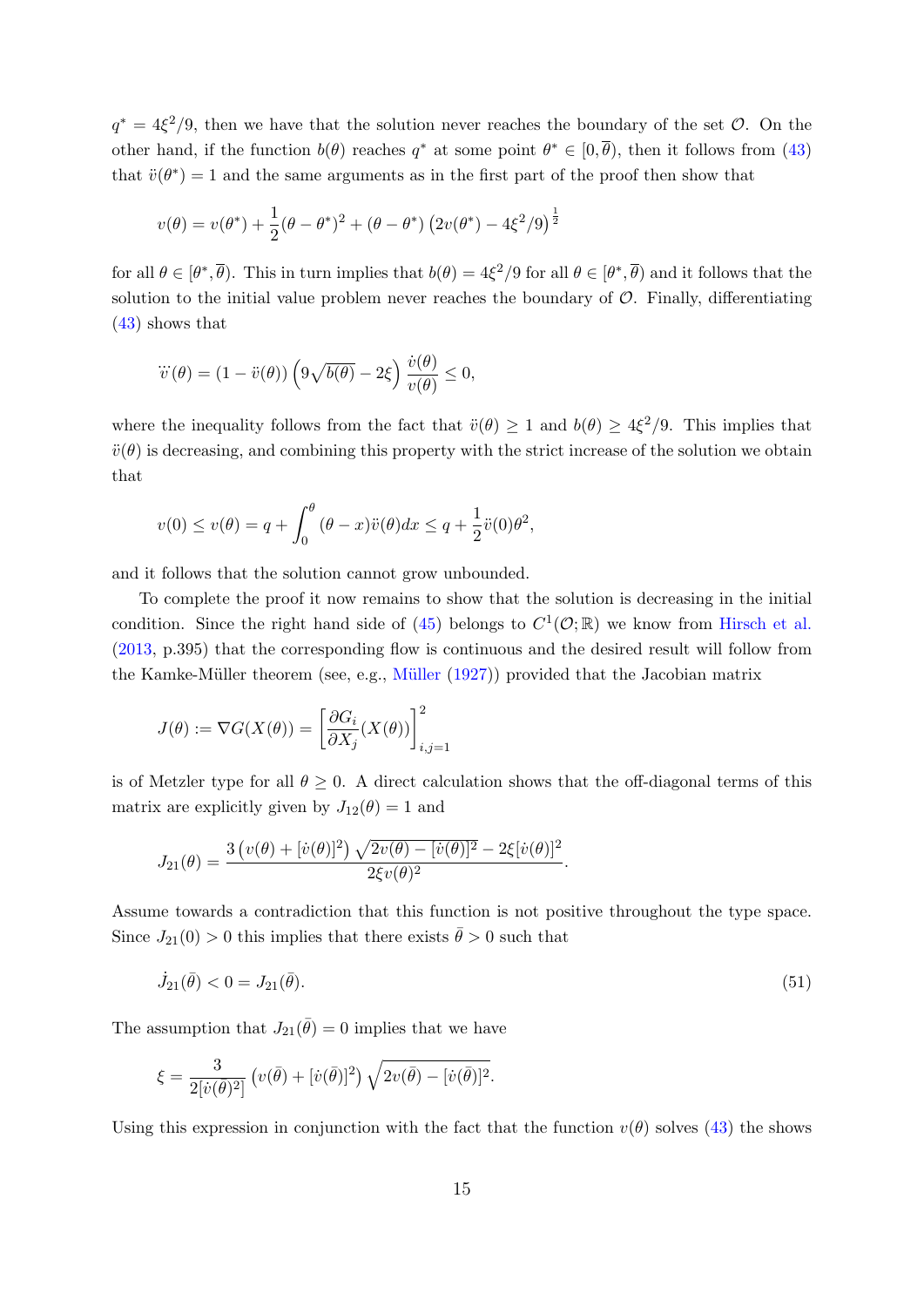that we have

$$
\dot{J}_{21}(\bar{\theta}) = \frac{6\sqrt{2v(\bar{\theta}) - [ \dot{v}(\bar{\theta})]^2}}{\dot{v}(\bar{\theta}) \left( v(\bar{\theta}) + [ \dot{v}(\bar{\theta})]^2 \right)} \left\{ \left( v(\bar{\theta}) - [ \dot{v}(\bar{\theta})]^2 \right)^2 + v(\bar{\theta})[\dot{v}(\bar{\theta})]^2 \right\} \ge 0
$$

which contradicts  $(51)$ .

<span id="page-46-2"></span>**Lemma B.6** For any  $\theta > 0$ , there exists a unique  $q = q(\theta) \in C_1$  such that

$$
\Lambda(\theta, q) := \theta - \frac{\xi \dot{v}(\theta; q)}{\sqrt{2v(\theta; q) - [ \dot{v}(\theta; q)]^2}} = 0,
$$
\n(52)

where  $v(\theta; q)$  denotes the unique solution to [\(43\)](#page-41-2) and [\(44\)](#page-41-3). Furthermore, the function  $q(\theta)$  is continuous, strictly decreasing, and such that  $\lim_{\theta \to 0} q(\theta) = \frac{1}{8} \xi^2$ .

**Proof.** Fix an arbitrary  $\theta_H > 0$ . Since the right hand side of [\(45\)](#page-42-0) belongs to  $C^1(\mathcal{O}; \mathbb{R})$ , we know from [Hirsch et al.](#page-67-19) [\(2013,](#page-67-19) p.395) that the corresponding flow is continuous. Therefore, the function  $q \mapsto \Lambda(\theta; q)$  is continuous on  $\mathcal{C}_1$ . A direct calculation shows that for  $q \in \partial \mathcal{C}_1$  this flow is explicitly given by

$$
X\left(\theta; \frac{1}{18}\xi^2\right)^\top = \left(\frac{1}{18}\xi^2, 0\right),
$$

$$
X\left(\theta; \frac{2}{9}\xi^2\right)^\top = \left(\frac{2}{9}\xi^2 + \frac{1}{2}\theta^2, \theta\right).
$$

Substituting these expressions in  $(52)$  then shows that

$$
\Lambda\left(\theta, \frac{2}{9}\xi^2\right) = -\frac{1}{2}\theta < 0 < \theta = \Lambda\left(\theta, \frac{1}{18}\xi^2\right) \tag{53}
$$

and the existence of a solution now follows from the intermediate value theorem. To complete the first part of the proof assume that there exists  $\theta_H > 0$  such that [\(52\)](#page-46-0) admits two solutions  $q_1 \neq q_2$ . Then the functions  $v(\theta; q_1)$  and  $v(\theta; q_2)$  both solve the boundary value problem associated with the upper end point  $\theta_H > 0$  but differ in a right neighbourhood of the origin. This contradicts the conclusion of Lemma [B.3](#page-40-0) and establishes the required uniqueness.

By the first part of the proof we have that the solution mapping defines a function  $q$ :  $(0, \infty) \to \mathcal{C}$  such that  $q(\theta) = v(\theta, q(\theta))$ . Assume toward a contradiction that this function is not continuous so that there exist  $\theta_0 > 0$  and  $(\theta_{i,n})_{n=1}^{\infty} \subseteq (0,\infty)$  such that

$$
\theta_0 = \lim_{n \to \infty} \theta_{1,n} = \lim_{n \to \infty} \theta_{2,n},
$$
  
\n
$$
q_1 := \lim_{n \to \infty} q(\theta_{1,n}) \neq \lim_{n \to \infty} q(\theta_{2,n}) := q_2.
$$

The continuity of  $(v(\theta; q), \dot{v}(\theta; q))$  and the definition of  $q(\theta)$  then imply that

$$
0 = \lim_{n \to \infty} \left| \Lambda (\theta_{i,n}, q(\theta_{i,n})) \right| = \left| \Lambda (\theta_0, q_i) \right|,
$$

<span id="page-46-1"></span><span id="page-46-0"></span>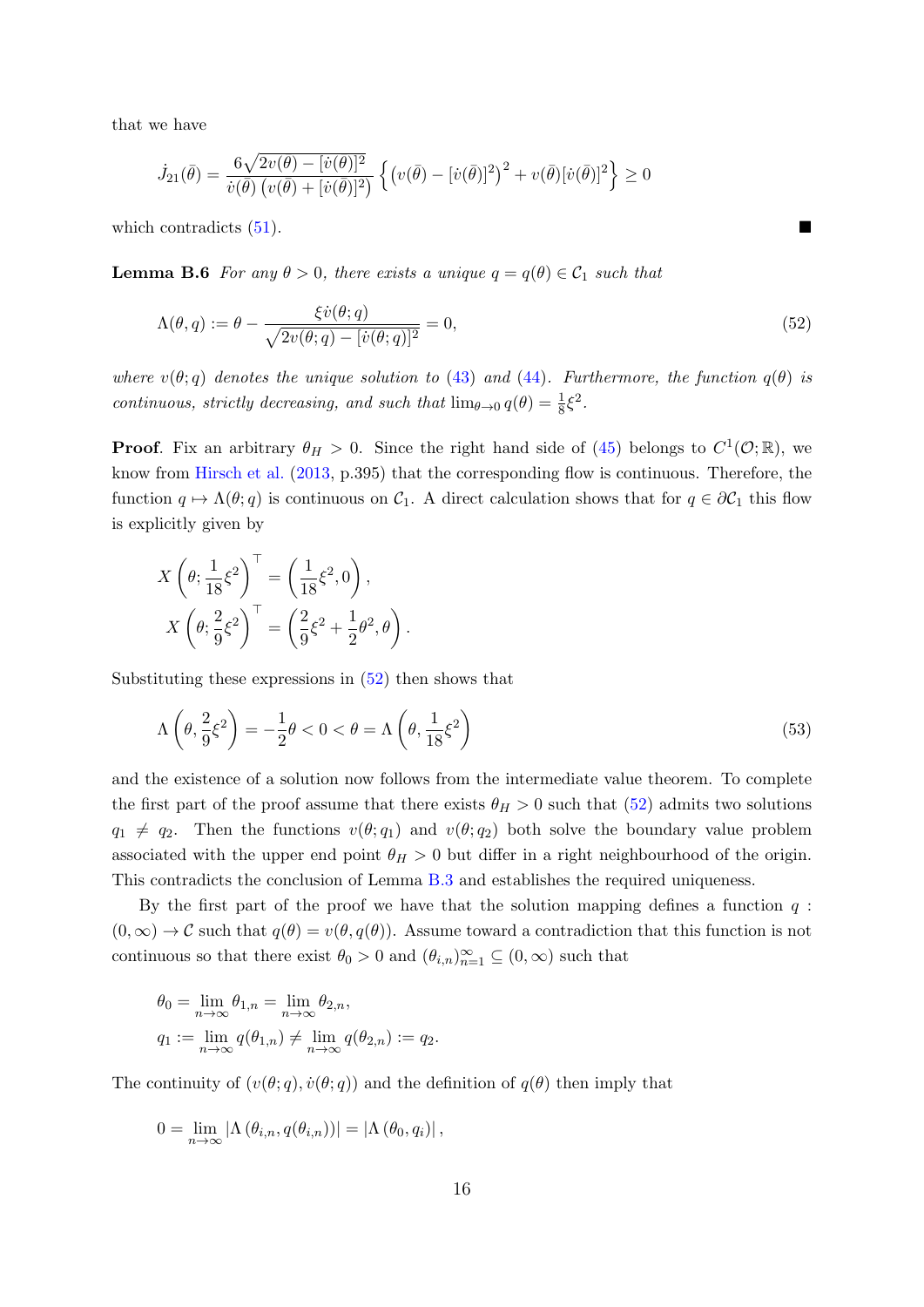and it follows that  $q_i \in \text{int}(\mathcal{C}_1)$  for otherwise [\(53\)](#page-46-1) would imply that the term on the right hand side is strictly positive. This contradicts the fact that the solution to  $(52)$  is unique in  $C_1$  for every  $\theta > 0$ , and establishes the required continuity.

Now assume that the solution mapping is not strictly monotone. By continuity this implies that there exist  $\theta_1, \theta_2 > 0$  such that  $\theta_1 \neq \theta_2$  and  $q(\theta_1) = q(\theta_2) := q^* \in C_1$ . The definition of the solution mapping then implies that

$$
\Lambda(\theta_1, q^*) = \Lambda(\theta_2, q^*),
$$

which contradicts Lemma [B.7](#page-47-0) below. Next, we claim that the solution mapping is such that  $q(\theta) < \frac{1}{8}$  $\frac{1}{8}\xi^2$  for all  $\theta > 0$ . Indeed, if we had that  $q(\theta_0) \ge \frac{1}{8}$  $\frac{1}{8}\xi^2$  for some  $\theta_0 > 0$  then

$$
\theta \mapsto \Lambda(\theta, (q(\theta_0)) = 0
$$

would admit a solution given by  $\theta = \theta_0 > 0$  and this would contradict Lemma [B.7.](#page-47-0)

The above results show that the solution mapping is continuous, monotone and bounded on  $(0, \infty)$ . Therefore, the limit  $q(0) := \lim_{x\to 0} q(\theta)$  exists and the proof will be complete once we show that equals the constant in the statement. Since  $\dot{v}(0; q) = 0$  for all  $q \in C_1$  we have that

$$
\lim_{\theta \to 0} \frac{\dot{v}(\theta, q(\theta))}{\theta} = \ddot{v}(0; q(0)).
$$

Using this identity in conjunction with  $(46)$  and the definition of the solution mapping we obtain that

$$
0 = \lim_{\theta \to 0} \frac{\Lambda(\theta, q(\theta))}{\theta} = 1 - \frac{\xi \ddot{v}(0; q(0))}{\sqrt{2q(0)}} = 1 + \frac{\xi}{\sqrt{2q(0)}} \left( 1 - \frac{\sqrt{18q(0)}}{\xi} \right),
$$

and solving for  $q(0)$  gives the desired result. Knowing that the solution mapping is strictly monotone and such that  $q(\theta) \leq q(0)$  for all  $\theta \geq 0$ , we then deduce that it is strictly decreasing and the proof is complete.

<span id="page-47-0"></span>**Lemma B.7** For  $q \in C_1$  the equation  $\Lambda(\theta, q) = 0$  admits a solution  $\theta > 0$  only if  $q \leq \frac{1}{8}$  $\frac{1}{8}\xi^2$ , and in this case there is at most one solution.

Proof. A direct calculation using [\(43\)](#page-41-2) shows that

$$
\frac{\partial \Lambda}{\partial \theta}(\theta, q) = \frac{\xi}{\sqrt{2v(\theta; q) - [v(\theta; q)]^2}} - 2.
$$

Since  $\ddot{v}(\theta; q) \leq 1$  for all  $(\theta, q) \in \mathbb{R}_+ \times \mathcal{C}_1$ , by Lemma [B.5](#page-41-4) we have that this derivative is non increasing as a function of  $\theta$ , and it follows that the function  $\theta \mapsto \Lambda(\theta, q)$  is concave. If  $q > \frac{1}{8}\xi^2$ then this concavity implies that

$$
\frac{\partial \Lambda}{\partial \theta}(\theta, q) \le \frac{\partial \Lambda}{\partial \theta}(0, q) = \frac{\xi}{\sqrt{2q}} - 2 < 0,
$$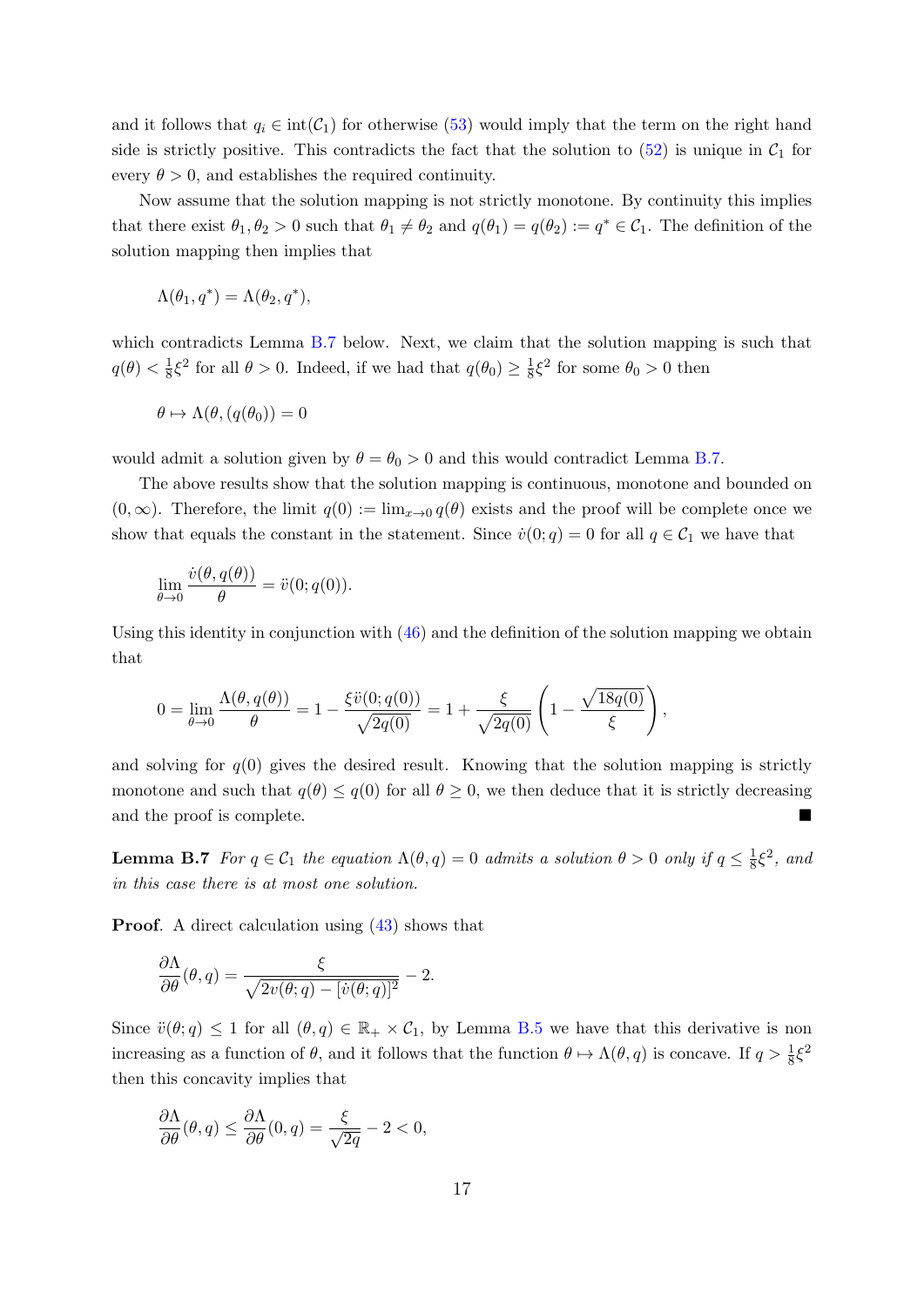and it follows that the only solution to  $\Lambda(\theta, q) = 0$  is given by  $\theta = 0$ . On the other hand, if  $q \leq \frac{1}{8}$  $\frac{1}{8}\xi^2$  then  $\frac{\partial \Lambda}{\partial \theta}(0, z) \geq 0$ , and the concavity of the function  $\theta \mapsto \Lambda(\theta, q)$  implies that there can be at most one  $\theta > 0$  such that  $\Lambda(\theta, q) = 0$ .

**Proof of Proposition [3](#page-13-3).** By construction  $v^*(\theta) = v(\theta; q(\theta_H))$  belongs to  $C^2(\Theta; \mathbb{R})$  and solves the boundary value problem. Therefore, it follows from Lemma [B.3](#page-40-0) that this function is the unique such solution and that it attains the supremum in the relaxed problem. Furthermore, since  $\theta_H > 0$ , we know from Lemma [B.6](#page-46-2) that  $q(\theta_H) > \frac{1}{8}$  $\frac{1}{8}\xi^2$ , and it thus follows from Lemma [B.5](#page-41-4) that  $v^*(\theta)$  is strictly increasing and strictly convex.

## <span id="page-48-0"></span>B.3 The optimal fund menu

**Proof of Theorem [1](#page-13-4).** Let us start by establishing [\(12\)](#page-13-6). Since  $v^*(0) = q(\theta_H) \in C_1$  by Lemma [B.6](#page-46-2) we know from Lemma [B.5](#page-41-4) that

<span id="page-48-2"></span>
$$
\inf_{\theta \in \Theta} (1 - \ddot{v}^*(\theta)) \ge 0 \tag{54}
$$

Using this property in conjunction with the fundamental theorem of calculus then shows that we have

<span id="page-48-3"></span>
$$
2v^*(\theta) - [\dot{v}^*(\theta)]^2 = 2q(\theta_H) + \int_0^{\theta} 2\dot{v}^*(x) (1 - \ddot{v}^*(x)) dx > \frac{1}{9}\xi^2.
$$
 (55)

As a result, [\(12\)](#page-13-6) will follow once we show that

<span id="page-48-1"></span>
$$
c(\theta) := \frac{aF(\theta, v^*(\theta), \dot{v}^*(\theta))}{\sqrt{2v^*(\theta) - [v^*(\theta)]^2}} = \xi + \frac{\theta \dot{v}^*(\theta) - 2v^*(\theta)}{\sqrt{2v^*(\theta) - [v^*(\theta)]^2}} > 0
$$
\n(56)

for all  $\theta \in \Theta$ . Since  $v^*(0) = q(\theta_H) \in C_1$  by Lemma [B.6](#page-46-2) we have that  $c(0) \geq \xi/3$  is strictly positive, and it is therefore sufficient to show that  $c(\theta)$  is non decreasing. Differentiating [\(56\)](#page-48-1) we find that

$$
\dot{c}(\theta) = \frac{(\theta - \dot{v}^*(\theta)) (2v^*(\theta)\ddot{v}^*(\theta) - [\dot{v}^*(\theta)]^2)}{(2v^*(\theta) - [\dot{v}^*(\theta)]^2)^{\frac{3}{2}}}.
$$

Using [\(54\)](#page-48-2) we deduce that

$$
\theta - \dot{v}^*(\theta) = \int_0^{\theta} (1 - \ddot{v}^*(x)) dx \ge 0.
$$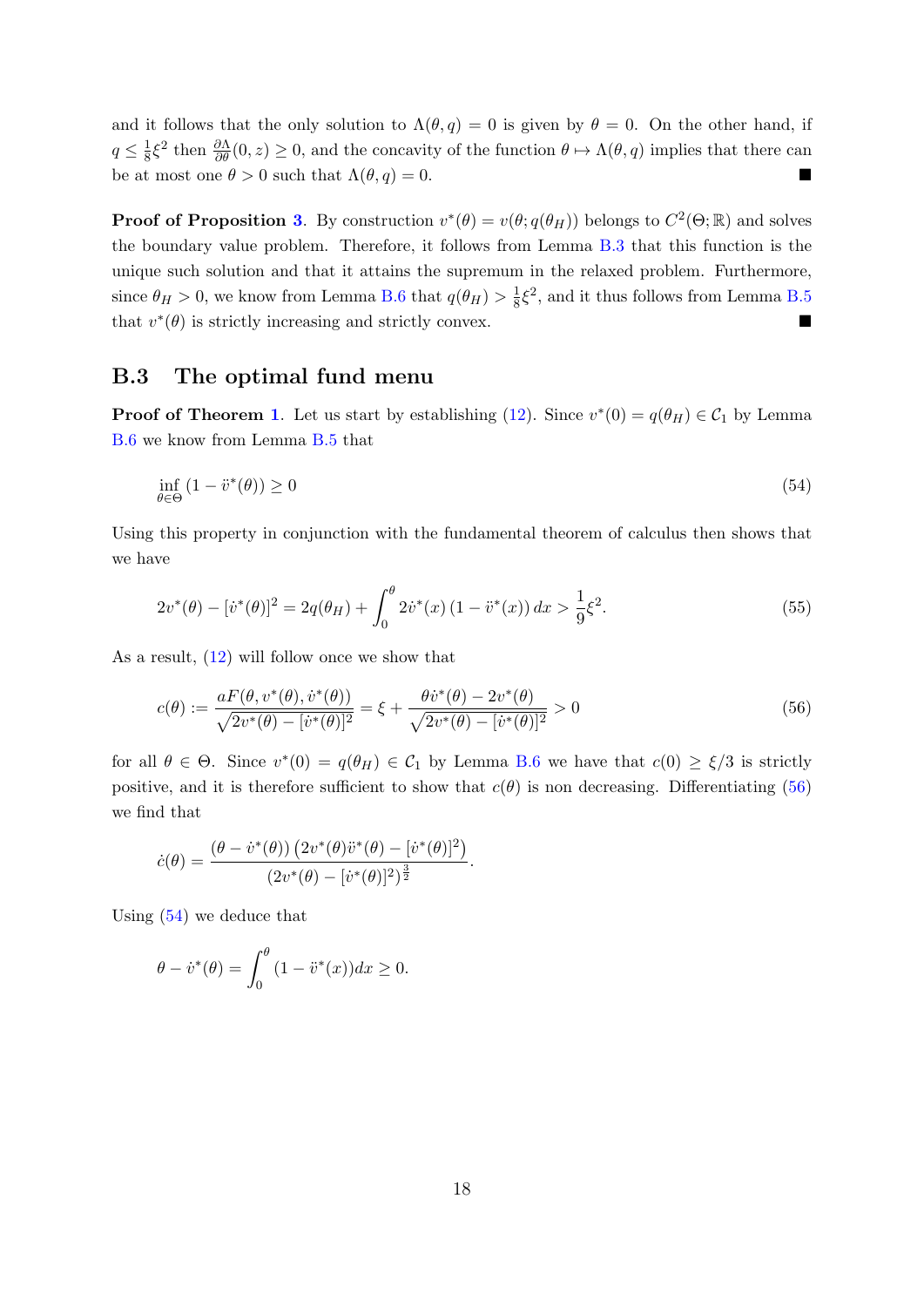On the other hand, using the fact that  $v^*(0) = q(\theta_H) \in C_1$  in conjunction with the fundamental theorem of calculus,  $(46)$ , and  $(50)$  we obtain that

<span id="page-49-0"></span>
$$
\ell(\theta) := 2v^*(\theta)\ddot{v}^*(\theta) - [\dot{v}^*(\theta)]^2 = \ell(0) + \int_0^{\theta} 2v^*(x)\ddot{v}^*(x)dx
$$
  

$$
\geq \ell(0) = 2v^*(0)\left(\sqrt{\frac{18v^*(0)}{\xi^2}} - 1\right) \geq 0,
$$
 (57)

and the desired result now follows from [\(55\)](#page-48-3).

Let us now turn to the second part of the statement. Since  $v^* \in C^2(\Theta;\mathbb{R})$  we have that  $\phi^* \in C^1(\Theta; \mathbb{R}^2)$ , and the feasibility of  $\phi^*$  will follow once we show that

$$
L(\theta, \theta') := \left(\phi^*(\theta')^\top \xi(\theta) - 1\right) - \frac{\phi^*(\theta')^\top \phi^*(\theta)}{\|\phi^*(\theta)\|^2} \left(\phi^*(\theta)^\top \xi(\theta) - 1\right)_+
$$

is non positive for all  $(\theta, \theta') \in \Theta^2$ . Substituting the definition of  $\phi^*(\theta)$  into the left hand side, and using the fact that

$$
\frac{1}{\|\phi^*(\theta)\|^2} \left(\phi^*(\theta)^\top \xi(\theta) - 1\right)_+ = aF\left(\theta, v^*(\theta), \dot{v}^*(\theta)\right) > 0,
$$

as a result of  $(12)$  we obtain that

$$
L(\theta, \theta') = -\frac{2v^*(\theta)(g(\theta)g(\theta') - 2v^*(\theta') + (\theta' - \theta + \dot{v}^*(\theta))\dot{v}^*(\theta'))}{a^3 F(\theta', v^*(\theta'), \dot{v}^*(\theta')) F(\theta, v^*(\theta), \dot{v}^*(\theta))^2}
$$

with

$$
g^*(\theta) := \sqrt{2v^*(\theta) - [v^*(\theta)]^2}.
$$

Since the functions  $v^*(\theta)$  and  $F(\theta, v^*(\theta), \dot{v}^*(\theta))$  are both strictly positive on  $\Theta$  it is sufficient to show that

$$
g^*(\theta) \ge h(\theta; \theta') := \frac{2v^*(\theta') + (\theta - \theta' - \dot{v}^*(\theta))\,\dot{v}^*(\theta')}{g^*(\theta')}, \qquad (\theta, \theta') \in \Theta^2,
$$

but, because we have that  $h(\theta; \theta) = g(\theta)$  for all types, it is actually enough to show that the map  $\theta' \mapsto h(\theta; \theta')$  is increasing on  $[0, \theta]$ , and decreasing on  $[\theta, \theta_H]$ . A direct calculation shows that

$$
[g^*(\theta')]^3 \frac{\partial h}{\partial \theta'}(\theta; \theta') = (\theta - \dot{v}^*(\theta) - \theta' + \dot{v}\theta')\ell(\theta'),
$$

and [\(57\)](#page-49-0) implies that the sign of this derivative is the same as that of

$$
(\theta-\dot{v}^*(\theta))-\left(\theta'-\dot{v}^*(\theta')\right).
$$

Due to [\(54\)](#page-48-2) we have that the function  $\theta - \dot{v}^*(\theta)$  is non decreasing. Therefore, the sign of the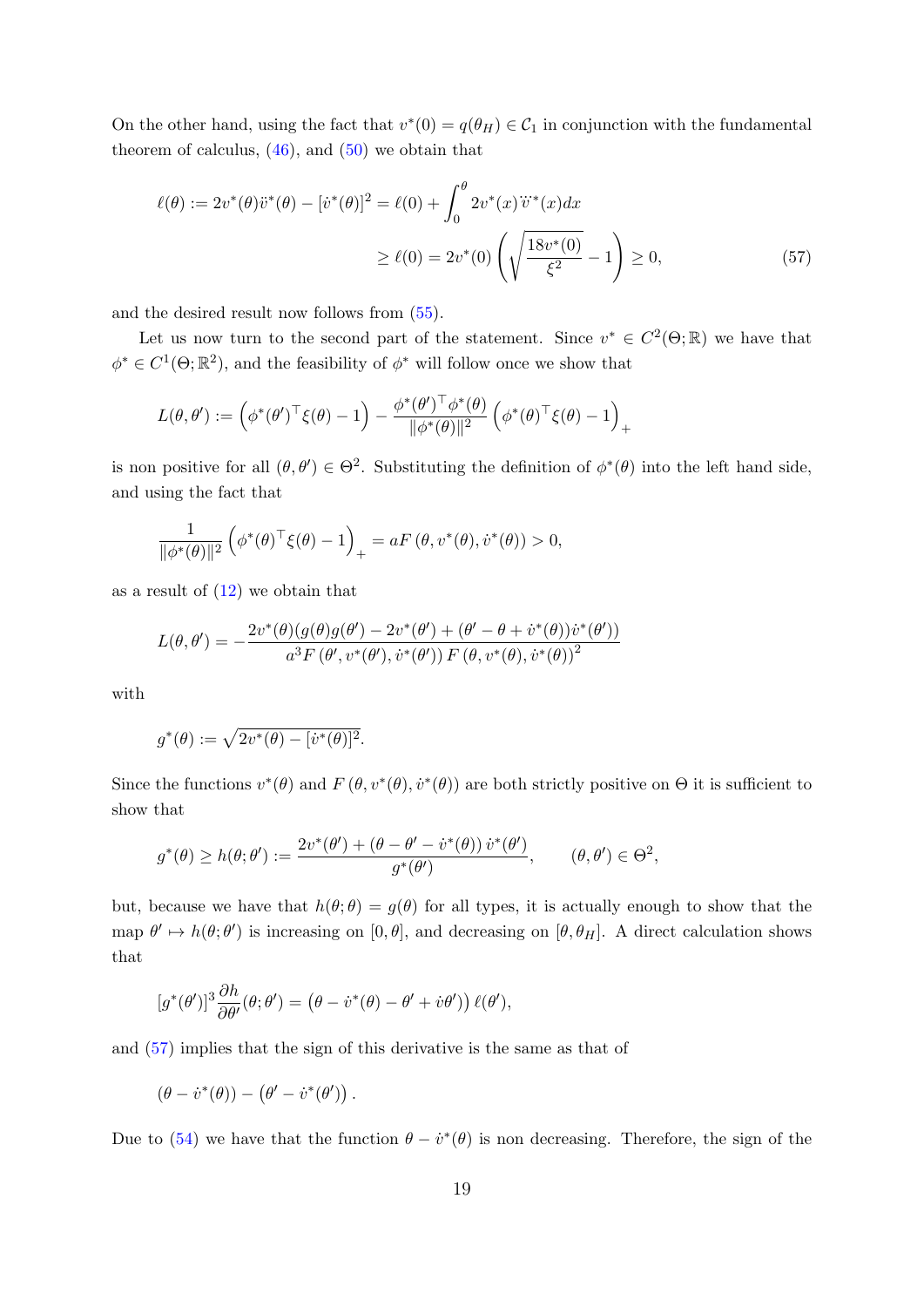above expression is the same as that of the difference  $\theta - \theta'$ 

<span id="page-50-0"></span>**Lemma B.8** The map  $\theta \mapsto F(\theta, v^*(\theta), \dot{v}^*(\theta))$  is non decreasing.

Proof. A direct calculation shows that

$$
\frac{dF}{d\theta}(\theta, v^*(\theta), \dot{v}^*(\theta)) = \left(\theta - \frac{\dot{v}^*(\theta)}{g^*(\theta)}\xi\right)\ddot{v}^*(\theta) + \left(\frac{\xi}{g^*(\theta)} - 1\right)\dot{v}^*(\theta).
$$

Since the function  $v^*(\theta)$  is increasing and convex by Lemma [B.5](#page-41-4) we only need to show that the bracketed terms are nonnegative. Consider the first term. Since

$$
\theta - \frac{\dot{v}^*(\theta)}{g^*(\theta)} \xi = \Lambda(\theta; v^*(0))
$$

we know from the proof of Lemma [B.7](#page-47-0) that this term is concave in  $\theta$ , equal to zero on the boundary of the type space, and such that

$$
\frac{d}{d\theta} \left( \theta - \frac{\dot{v}^*(\theta)}{g^*(\theta)} \xi \right) \Big|_{\theta=0} > 0.
$$

This implies that this term is nonnegative throughout Θ. On the other hand, a direct calculation using the definition of the function  $g^*(\theta)$  shows that

$$
\frac{d}{d\theta} \left( \frac{\xi}{g^*(\theta)} - 1 \right) = -\frac{\dot{g}^*(\theta)\xi}{[g^*(\theta)]^2} = -\frac{\dot{v}^*(\theta)(1 - \ddot{v}^*(\theta))\xi}{[g^*(\theta)]^{5/2}}.
$$

Since  $v^*(0) \in C_1$  we know from Lemma [B.5](#page-41-4) that  $\ddot{v}^*(\theta) \leq 1$  and  $\dot{v}^*(\theta) \geq 0$ . Therefore, the above expression is negative throughout the type space and the desired result now follows by observing that

$$
\frac{g^*(\theta_H)}{\xi} = \frac{\dot{v}^*(\theta_H)}{\theta_H} = \int_0^{\theta_H} \ddot{v}^*(\theta) \frac{d\theta}{\theta_H} \ge 1,
$$

due to  $(11)$ , the fundamental theorem of calculus and Lemma [B.5.](#page-41-4)

**Proof of Proposition [6](#page-16-2).** A direct calculation using the fact that  $v^*(\theta)$  solves [\(9\)](#page-13-0) subject to  $(10)–(11)$  $(10)–(11)$  $(10)–(11)$  shows that we have

$$
\Delta(0) = \Delta(\theta_H) = 0,
$$
  

$$
\dot{\Delta}(\theta) = \frac{1}{g^*(\theta)\xi} \left(\frac{\xi}{2} - g^*(\theta)\right),
$$

and therefore  $\dot{\Delta}(0) > 0$  since  $v^*(0) < \frac{1}{8}$  $\frac{1}{8} \xi^2$  by Lemma [B.6.](#page-46-2) In view Lemma [B.5](#page-41-4) we have that  $g^*(\theta)$  is nonnegative and increasing. Therefore, the derivative  $\dot{\Delta}(\theta)$  only changes sign once, and the desired result now follows from the fact that the function is equal to zero on the boundary of the type space.

.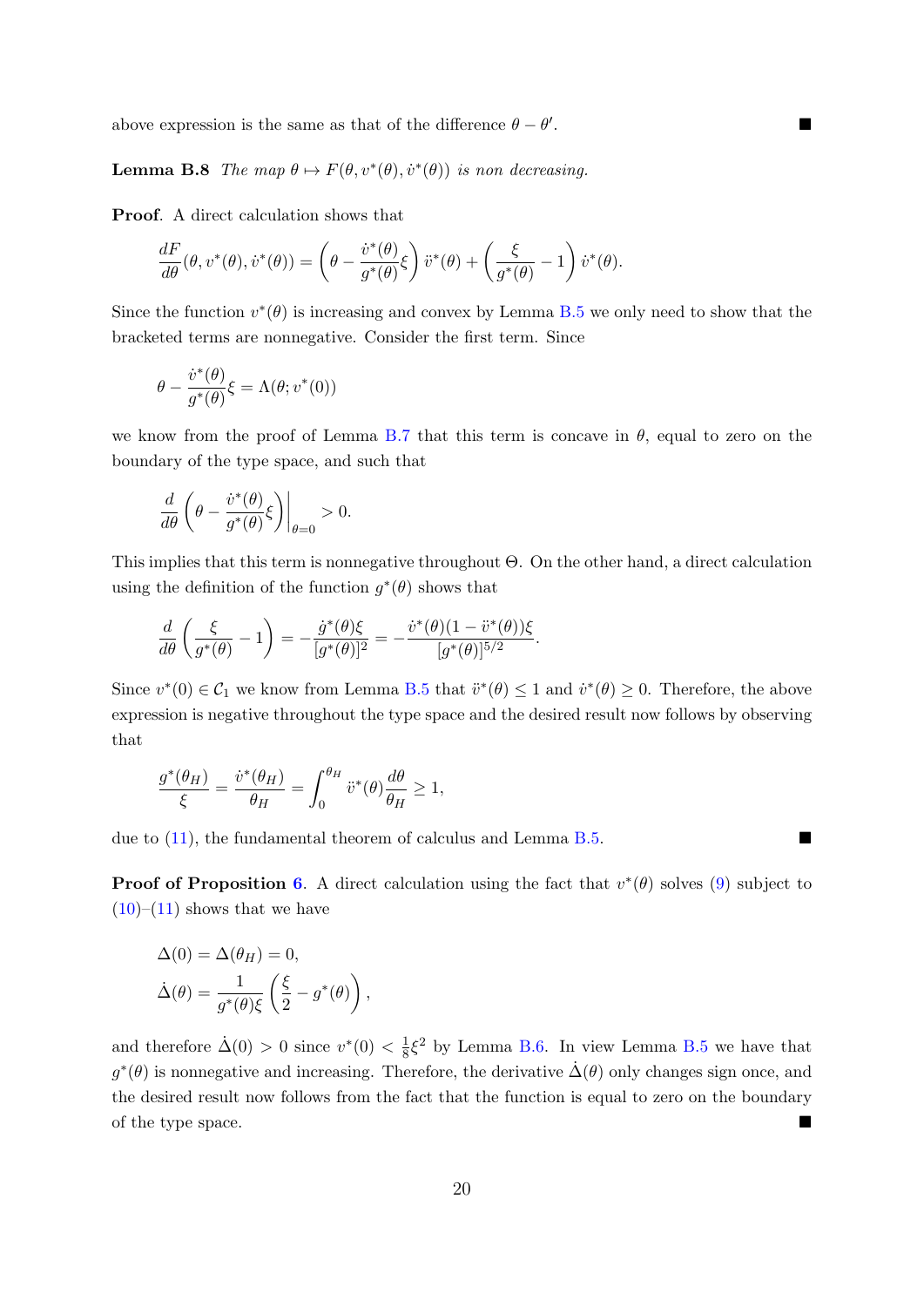**Proof of Proposition [7](#page-17-1).** To establish the existence of a constant  $\theta_2$  with the required property we need to show that the function

$$
\ell(\theta) := a \left( \pi(\theta, \phi^*(\theta)) \phi_1^*(\theta) - q^{\circ}(\theta) \phi_1^{\circ}(\theta) \right) = g^*(\theta) - \frac{\xi}{2}
$$

is first negative then positive. Since  $\ddot{v}^*(\theta) \leq 1$  and  $\dot{v}^*(\theta) \geq 0$ , by Lemma [B.5](#page-41-4) we have that the function  $\ell(\theta)$  is increasing, and it is thus sufficient to show that it crosses the horizontal axis. Consider the function

$$
\Delta(\theta):=\frac{\pi(\theta,\phi^*(\theta))\phi_2^*(\theta)}{\pi(\theta,\phi^*(\theta))\phi_1^*(\theta)}-\frac{q^\circ(\theta)\phi_2^\circ(\theta)}{q^\circ(\theta)\phi_1^\circ(\theta)}=\frac{\dot{v}^*(\theta)}{g^*(\theta)}-\frac{\theta}{\xi}.
$$

As shown in the proof of Proposition  $6$ , we have that the derivative of this function changes sign only once and the desired result now follows by observing that

$$
\dot{\Delta}(\theta) = \frac{\ell(\theta)}{g^*(\theta)\xi}.
$$

To show the existence of a constant  $\theta_1$  with the required property, consider the function

$$
k(\theta) := a \left( \pi(\theta, \phi^*(\theta)) \phi_2^*(\theta) - q^{\circ}(\theta) \phi_2^{\circ}(\theta) \right) = \dot{v}^*(\theta) - \frac{\theta}{2}
$$

Combining Lemmas [B.5](#page-41-4) and [B.6,](#page-46-2) we deduce that this function is increasing, convex, and such that

$$
\dot{k}(0) = \ddot{v}^*(0) - \frac{1}{2} < 0 = k(0).
$$

Therefore, the function  $k(\theta)$  crosses the horizontal axis at most once and the existence of a constant  $\theta_1$  with the required property now follows by observing that, due to [\(11\)](#page-13-2), the increase of the function of  $g^*(\theta)$  and the definition of  $\theta_2$ , we have

$$
k(\theta_H) = \dot{v}^*(\theta_H) - \frac{\theta_H}{2} = \frac{\theta_H}{\xi} \left( g^*(\theta_H) - \frac{\xi}{2} \right) \ge \frac{\theta_H}{\xi} \left( g^*(\theta_2) - \frac{\xi}{2} \right) = 0
$$

Let us now show that the constants  $\theta_1$  and  $\theta_2$  are such that  $\theta_1 \leq \theta_2$ . Since

$$
\frac{\pi(\theta,\phi^*(\theta))\phi_2^*(\theta)}{\pi(\theta,\phi^*(\theta))\phi_1^*(\theta)}\leq \frac{q^\circ(\theta)\phi_2^\circ(\theta)}{q^\circ(\theta)\phi_1^\circ(\theta)}
$$

for all  $\theta \in \Theta$ , by Proposition [6](#page-16-2) it follows from the definition of  $\theta_1$  that we have

$$
\pi(\theta_1, \phi^*(\theta_1))\phi_2^*(\theta_1) \leq \pi(\theta_1, \phi^*(\theta_1))\phi_1^*(\theta_1)\frac{q_2(\theta_1)\phi_2^*(\theta_1)}{q_2(\theta_1)\phi_1^*(\theta_1)}
$$
  
=  $\pi(\theta_1, \phi^*(\theta_1))\phi_1^*(\theta_1)$ .

<span id="page-51-0"></span>Therefore,  $k(\theta_1) \leq 0$  and the desired conclusion now follows from the first part of the proof. The remaining claims in the statement follow from Lemma [B.9](#page-51-0) below.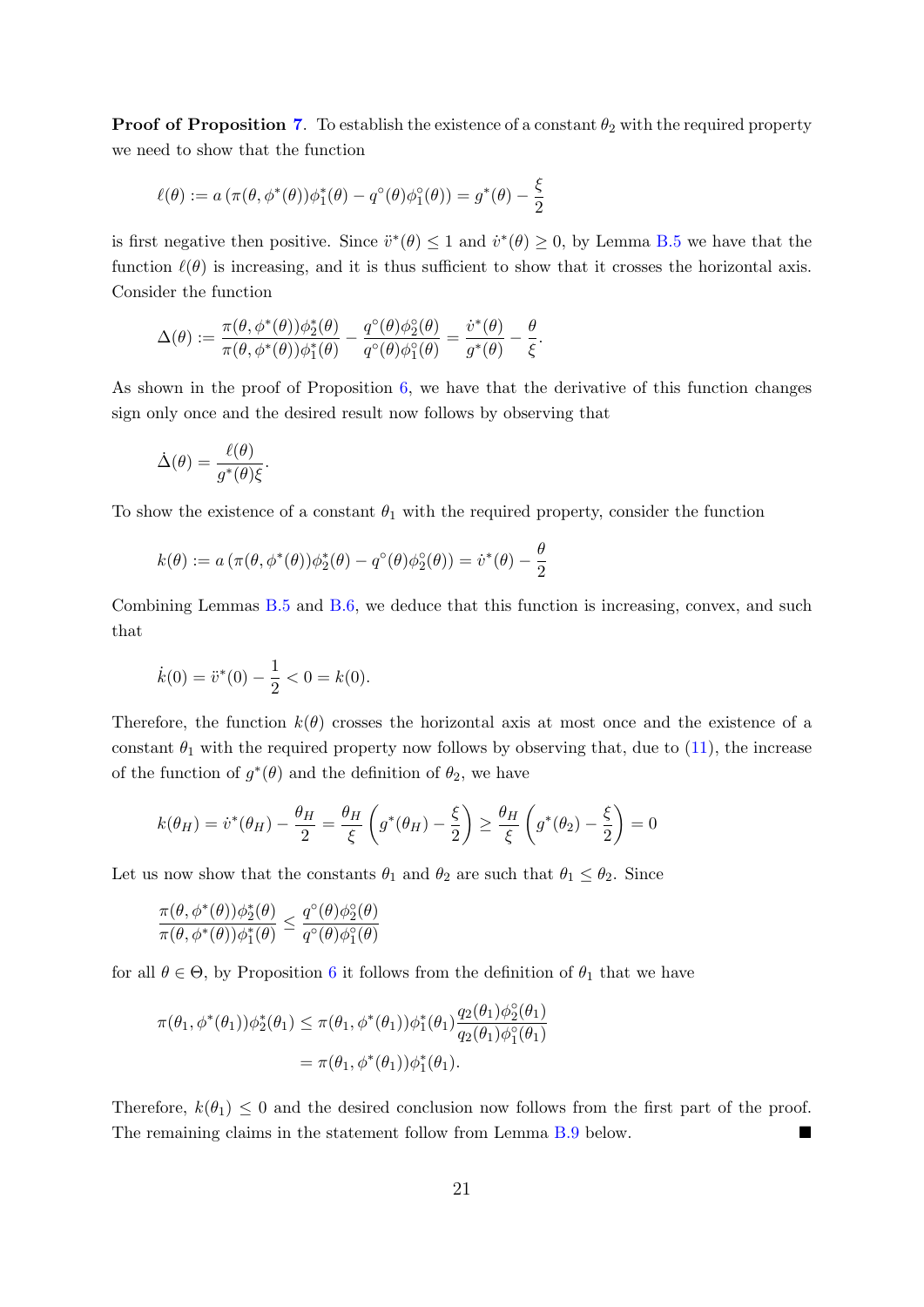**Lemma B.9** There exists  $\overline{\theta} \in [\theta_1, \theta_2]$  such that  $v^*(\theta) \leq v^{\circ}(\theta)$  if and only if  $\theta \leq \overline{\theta}$ .

Proof. Consider the function defined by

$$
m(\theta) := v^*(\theta) - v^{\circ}(\theta) = v^*(\theta) - \frac{1}{8} ||\xi(\theta)||^2.
$$

Since  $v^*(0) < \xi^2/8$  by Lemma [B.6,](#page-46-2) we have that  $m(0) < 0$ . On the other hand, the result of Proposition [7](#page-17-1) implies that we have

$$
m(\theta_H) = v^*(\theta_H) - \frac{1}{8} ||\xi(\theta_H)||^2
$$
  
=  $\frac{1}{2} [g^*(\theta_H)]^2 + \frac{1}{2} [v^*(\theta_H)]^2 - \frac{1}{8} ||\xi(\theta_H)||^2$   
 $\ge \frac{1}{2} [\xi/2]^2 + \frac{1}{2} [\theta_H/2]^2 - \frac{1}{8} ||\xi(\theta_H)||^2 = 0,$ 

and it follows from the intermediate value theorem that there exist  $\overline{\theta} \in \Theta$  such that  $m(\theta) = 0$ . To complete the proof it is now sufficient to show that this point is unique and lies between  $\theta_1$ and  $\theta_2$ . A direct calculation gives

$$
0 = \dot{m}(\theta) - \left(\dot{v}(\theta) - \frac{1}{4}\theta\right) = \ddot{m}(\theta) - \left(\ddot{v}(\theta) - \frac{1}{4}\right),
$$

and, as shown in the proof of Lemma [B.5,](#page-41-4) we have that  $\ddot{v}^*(\theta)$  is non decreasing. It follows that two cases may occur. If  $\ddot{m}(0) > 0$ , then the function  $m(\theta)$  is convex and therefore increasing, which implies that it can cross the horizontal axis at most once. On the contrary, if  $\ddot{m}(0) \leq 0$ then  $\dot{m}(\theta)$  changes sign at most once and the existence of unique crossing point follows. Finally, using Proposition [7](#page-17-1) we obtain that

$$
v^*(\theta_1) = \frac{1}{2} [v^*(\theta_1)]^2 + \frac{1}{2} [g^*(\theta_1)]^2 = \frac{1}{2} [v^*(\theta_1)]^2 + \frac{1}{8} \xi^2
$$
  
\n
$$
\leq \frac{1}{2} [\theta_1/2]^2 + \frac{1}{8} \xi^2 = \frac{1}{8} ||\xi(\theta_1)||^2,
$$
  
\n
$$
v^*(\theta_2) = \frac{1}{2} [v^*(\theta_2)]^2 + \frac{1}{2} [g^*(\theta_2)]^2 = \frac{1}{2} [\theta_2/2]^2 + \frac{1}{2} [g^*(\theta_2)]^2
$$
  
\n
$$
\geq \frac{1}{2} [\theta_2/2]^2 + \frac{1}{2} [\xi/2]^2 = \frac{1}{8} ||\xi(\theta_2)||^2,
$$

and the desired result now follows from the first part of the proof.

<span id="page-52-0"></span>**Lemma B.10** The functions  $\phi_1^*(\theta)$  and  $\phi_2^*(\theta)$  are respectively decreasing and increasing with respect to the investor type.

Proof. A direct calculation shows that we have

$$
\dot{\phi}_1^*(\theta) = \frac{(\theta - \dot{v}^*(\theta))g^*(\theta)}{\xi F(\theta, v^*(\theta), \dot{v}^*(\theta))^2} \left( [\dot{v}^*(\theta)]^2 - 2v^*(\theta)\ddot{v}^*(\theta) \right).
$$

Since  $\ddot{v}^*(\theta) \leq 1$ , by Lemma [B.5](#page-41-4) and  $\dot{v}^*(0) = 0$  we have that  $\theta - \dot{v}^*(\theta) \geq 0$ . Therefore, the sign of the above derivative depends on the sign of the bracketed term on the right hand side and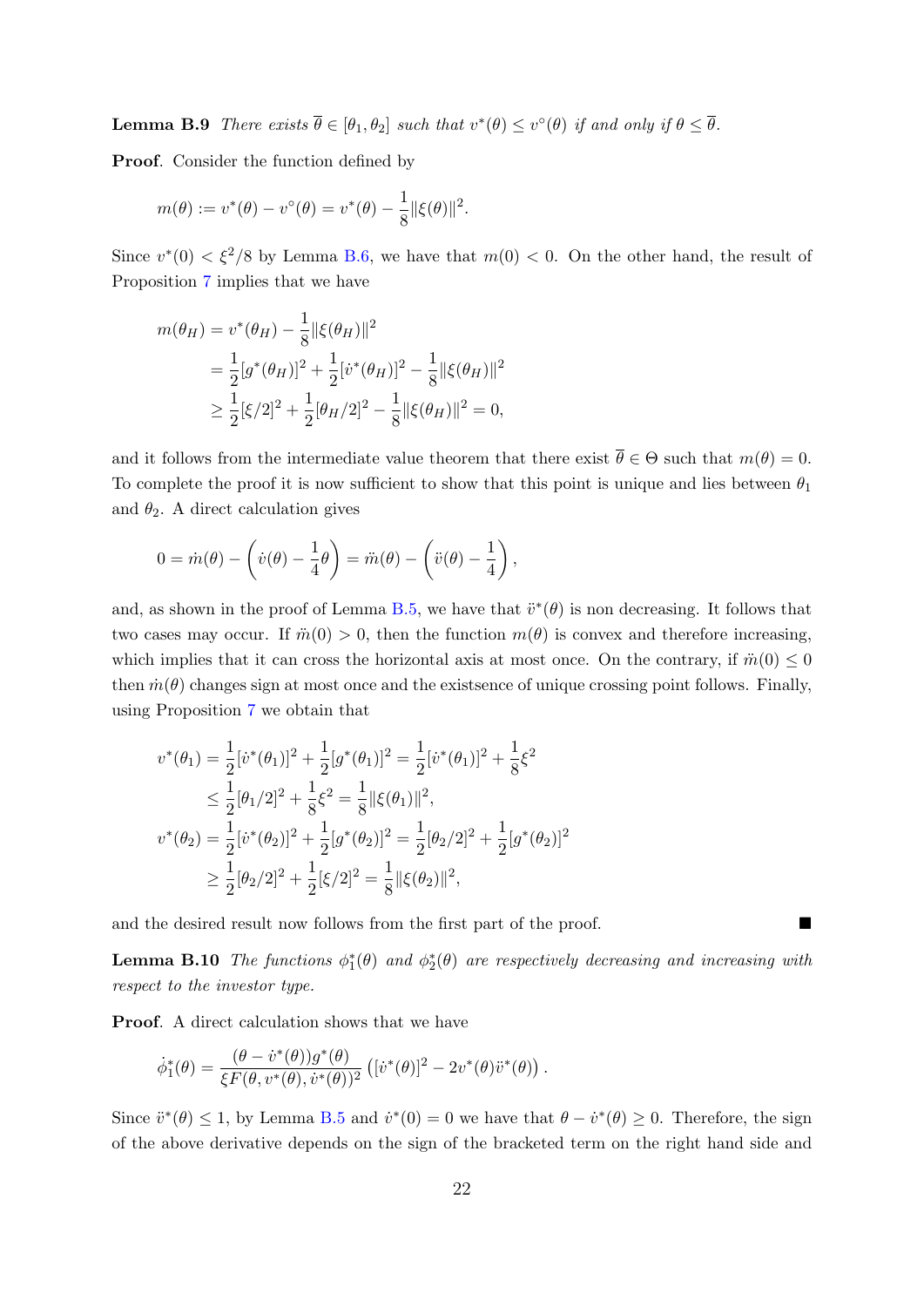we know from the proof of Theorem [1](#page-13-4) that this term is negative throughout the type space. Similarly, a direct calculation gives

$$
\dot{\phi}_2^*(\theta) = \frac{(g^*(\theta) - \xi)}{g^*(\theta)F(\theta, v^*(\theta), \dot{v}^*(\theta))^2} \left( [\dot{v}^*(\theta)]^2 - 2v^*(\theta)\ddot{v}^*(\theta) \right)
$$

and the same argument as in the first part of the proof show that the sign of this quantity depends on that of the function  $\xi - g^*(\theta)$ . Because  $\ddot{v}^*(\theta) \leq 1$ , we have that this function is increasing and the desired result now follows by observing that

$$
g^*(\theta_H) = (\xi/\theta_H)\dot{v}^*(\theta_H) \le \xi
$$

as a result of [\(11\)](#page-13-2) and the fact that  $\dot{v}^*(\theta) \leq \theta$  for all  $\theta \in \Theta$ .

**Proof of Proposition [4](#page-14-1).** This directly follows by combining Lemmas [B.8](#page-50-0) and [B.10.](#page-52-0)

Proof of Proposition [5](#page-14-2). By Theorem [1](#page-13-4) we have that

$$
M = \sup_{v \in \Phi} \int_0^{\theta_H} F(\theta, v(\theta), \dot{v}(\theta)) \frac{d\theta}{\theta_H} = \int_0^{\theta_H} F(\theta, v^*(\theta), \dot{v}^*(\theta)) \frac{d\theta}{\theta_H}
$$

Therefore, the envelope theorem implies that

$$
\frac{dM}{d\xi} = \int_0^{\theta_H} \frac{dF}{d\xi}(\theta, v^*(\theta), \dot{v}^*(\theta)) \frac{d\theta}{\theta_H} = \int_0^{\theta_H} g^*(\theta) \frac{d\theta}{\theta_H},
$$

and the required monotonicity in  $\xi$  follows from the nonnegativity of  $g^*(\theta)$ . Similarly, an application of the envelope theorem shows that

$$
\frac{dM}{d\theta_H} = \frac{1}{\theta_H^2} \int_0^{\theta_H} \Big( F(\theta_H, v^*(\theta_H), \dot{v}^*(\theta_H)) - F(\theta, v^*(\theta), \dot{v}^*(\theta)) \Big) d\theta
$$

and the desired monotonicity follows from Lemma [B.8.](#page-50-0)

**Proof of Lemma [2](#page-22-3).** By Proposition [1](#page-9-1) we have that there exists an incentive compatible fund loading function  $\phi_U$  that implements the same indirect utilities as the unbundling solution. Therefore  $M_0 \leq M$  and the result will follow once we show that the inequality is strict. Let

$$
v_U(\theta) = \frac{1}{2\|\phi_U(\theta)\|^2} \left( \phi_U(\theta)^\top \xi(\theta) - 1 \right)_+^2 = \frac{1}{8} \xi^2 + \frac{1}{2} \left( \theta - \frac{\theta_H}{3} \right)_+^2
$$

denote the indirect utility that investors derive when offered  $\phi_U$ . By Lemma [1](#page-12-3) we have that  $v_U \in V$  and it thus follows from Theorem [1](#page-13-4) that

$$
M_0 = \int_{\Theta} F(\theta, v_U(\theta), \dot{v}_U(\theta)) \frac{d\theta}{\theta_H} \le M = \sup_{v \in \mathcal{V}} \int_{\Theta} F(\theta, v(\theta), \dot{v}(\theta)) \frac{d\theta}{\theta_H}.
$$

Since the supremum on the right is uniquely attained by the function  $v^*$ , it now suffices to show that the functions  $v^*$  and  $v_U$  differ over an open subset of the type space and this property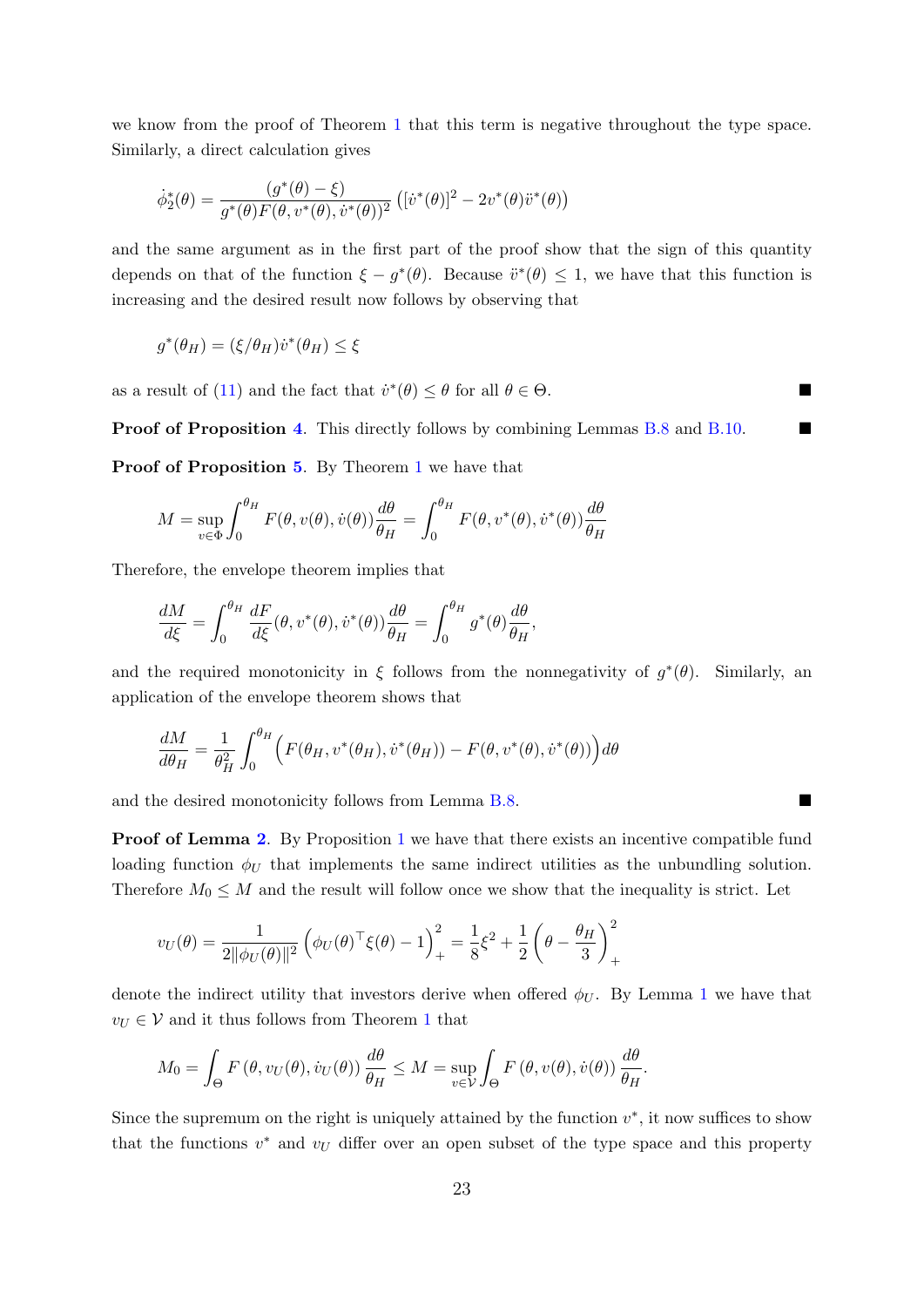follows by observing that over the interval  $(0, \theta_H/3)$  the function  $v_U$  is constant whereas the function  $v^*$  is strictly increasing.

### <span id="page-54-1"></span>B.4 Performance fees

If the manager is allowed to charge performance fees as in [\(4\)](#page-9-2) then the budget constraint of an investor is given by

$$
w_1 = rw_0 + \int_{\mathcal{M}} \left( (\delta(m)b(m) + (1 - \delta(m))\phi(m))^\top \varepsilon - \gamma(m) \right) q(dm)
$$

where  $q \in \mu_+(\mathcal{M})$  is a positive measure. Comparing this expression to [\(1\)](#page-7-3) reveals that from the point of view of an investor the extended menu

$$
\{(\gamma(m), \delta(m), b(m), \phi(m) : m \in \mathcal{M}\}\
$$

is payoff equivalent to the standard menu with loading function  $\delta(m)b(m) + (1 - \delta(m))\phi(m)$ and fee rate  $\gamma(m)$  Using this property and proceeding as in Section [3](#page-9-0) shows that the manager can focus on extended menus of the form

$$
\left\{ \left( 1, \delta(\theta), b(\theta), \frac{\phi(\theta) - \delta(\theta)b(\theta)}{1 - \delta(\theta)} \right) : \theta \in \Theta \right\}
$$

where  $(\delta, b) : \Theta \to (\mathbb{R}_+, \mathbb{R}^2)$  are arbitrary functions and  $\phi \in \Phi_0$  is an incentive compatible loading function in the sense of Proposition [1.](#page-9-1) A direct calculation then shows that the amount of fees generated by such a menu is random and given by

$$
\int_{\Theta} \pi(\theta, \phi(\theta)) \left[ 1 + \frac{\delta(\theta)}{1 - \delta(\theta)} \left( \phi(\theta) - b(\theta) \right)^{\top} \varepsilon \right] \frac{d\theta}{\theta_H}
$$

Since the manager represents an investment firm it is natural to assume that he has access to a wider financial market in which any risk can be hedged. This implies that the manager should use an equivalent martingale measure to value the present values of the fees and since  $\varepsilon$  has expectation zero under any such measure we conclude that the optimal menu can be implemented without using performance fees

# <span id="page-54-0"></span>C Proof of the results in Section [5](#page-22-0)

### <span id="page-54-2"></span>C.1 Incentive compatible menus

<span id="page-54-3"></span>**Proposition C.1** Assume that investors can directly access the familiar asset. Then, given any fund menu  $\overline{\mathbf{m}}$  there exists a fund menu  $\mathbf{m} = (\gamma, \phi, \mathcal{M})$  such that

- 1.  $M = \Theta$ ,
- 2.  $\gamma(\theta) = 1$  for all  $\theta \in \Theta$ ,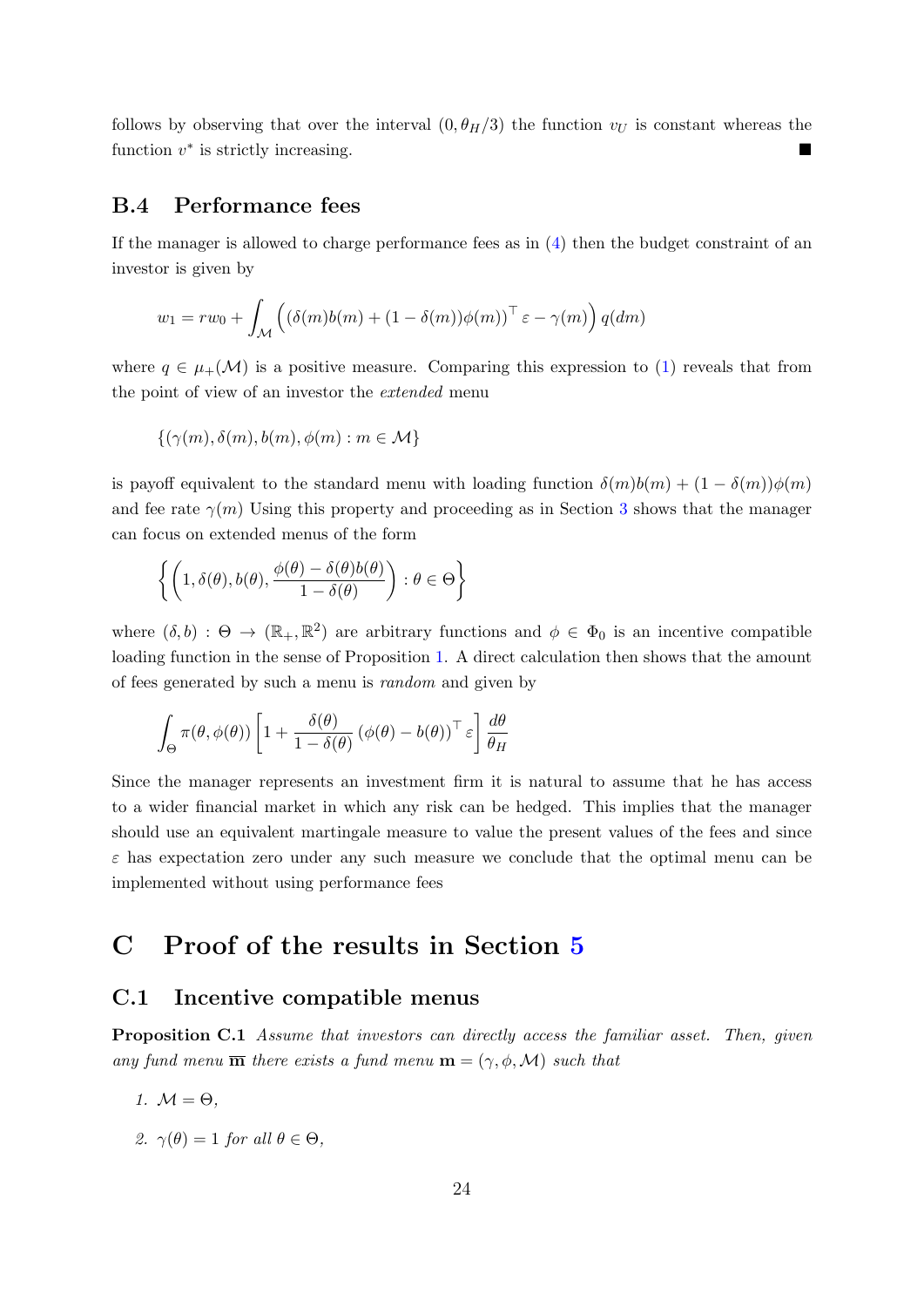- 3.  $q^*(\sigma;\theta,\mathbf{m}) = \mathbf{1}_{\{\theta \in \sigma\}} \pi(\theta, \phi(\theta))$  and  $n^*(\theta; \mathbf{m}) = 0$  for all  $\theta \in \Theta$  and  $\sigma \subseteq \Theta$ ,
- 4.  $v_m(\mathbf{m}) = v_m(\overline{\mathbf{m}})$ , and
- 5.  $v_i(\theta, \mathbf{m}) = v_i(x, \overline{\mathbf{m}})$  for all  $\theta \in \Theta$ .

Proof of Propositions [C.1](#page-54-3) and [8](#page-24-3). The proofs of these propositions are similar to those of Propositions [1](#page-9-1) and [2.](#page-10-1) We omit the details.

**Proof of Lemma [4](#page-24-4).** The proof is similar to that of Lemma [1.](#page-12-3) We omit the details.

## <span id="page-55-0"></span>C.2 The relaxed problem

**Proof of Lemma [3](#page-23-2).** Since  $\Phi_1 \subseteq \Phi$ , we have that  $M_1 \leq M$  and it follows that it is sufficient to show that  $v^*$  satisfies [\(21\)](#page-24-1). The definition of the function  $v^*$  and the results of Lemmas [B.5](#page-41-4) and [B.6](#page-46-2) imply that  $\ddot{v}^*(\theta) \leq 1$  for all  $\theta \in \Theta$ . Therefore, the function  $b^*(\theta) := 2v^*(\theta) - [\dot{v}^*(\theta)]^2$ is non decreasing, and the desired result follows by noting that under the assumption of the statement we have  $b^*(0) \geq (\xi - \gamma_1)^2$ .

To derive a set of optimality conditions for the relaxed problem  $(R_1)$  $(R_1)$  $(R_1)$  we consider the Lagrangian objective defined by

$$
\int_{\Theta} H^{\lambda}(\theta, v(\theta), \dot{v}(\theta)) d\theta := \int_{\Theta} F(\theta, v(\theta), \dot{v}(\theta)) d\theta + \int_{\Theta} \lambda(\theta) c(v(\theta), \dot{v}(\theta)) d\theta
$$

where the function

$$
c(v(\theta), \dot{v}(\theta)) := 2v(\theta) - [\dot{v}(\theta)]^2 - (\xi - \gamma_1)^2
$$

returns the value of the constraint [\(21\)](#page-24-1) and  $\lambda : \Theta \to \mathbb{R}_+$  is a Lagrange multiplier that enforces this constraint at each point of the type space.

The next lemma provides a set of sufficient optimality conditions for the relaxed problem  $(\mathcal{R}_1)$  $(\mathcal{R}_1)$  $(\mathcal{R}_1)$ . To state the result, denote by  $AC_p^*(\Theta;\mathbb{R})$  the set of piecewise absolutely continuous functions that are right continuous at zero, left continuous at  $\theta_H$ , and have at most finitely many jump discontinuities.

<span id="page-55-1"></span>**Lemma C.1** Let  $(v, \lambda) \in V_1 \times AC_p^*(\Theta; \mathbb{R}_+)$  be such that  $v \in AC(\Theta; \mathbb{R})$  and denote by C the set of points where the function  $\lambda$  is continuous. If

$$
\left(H_{v(\theta)}^{\lambda} - \frac{d}{d\theta}H_{v(\theta)}^{\lambda}\right)(\theta, v(\theta), \dot{v}(\theta)) = 0, \qquad \theta \in \mathcal{C},
$$
\n(58)

$$
H_{\dot{v}(\theta)}^{\lambda}(\theta, v(\theta), \dot{v}(\theta)) = 0, \qquad \theta \in \{0, \theta_H\},\tag{59}
$$

<span id="page-55-4"></span><span id="page-55-3"></span><span id="page-55-2"></span>
$$
\lambda(\theta)c(v(\theta), \dot{v}(\theta)) = 0, \qquad \theta \in \Theta,
$$
\n(60)

and  $H_{\dot{v}(\theta)}^{\lambda}(\theta, v(\theta), \dot{v}(\theta))$  is continuous, then v attains the supremum in  $(\mathcal{R}_1)$  $(\mathcal{R}_1)$  $(\mathcal{R}_1)$ .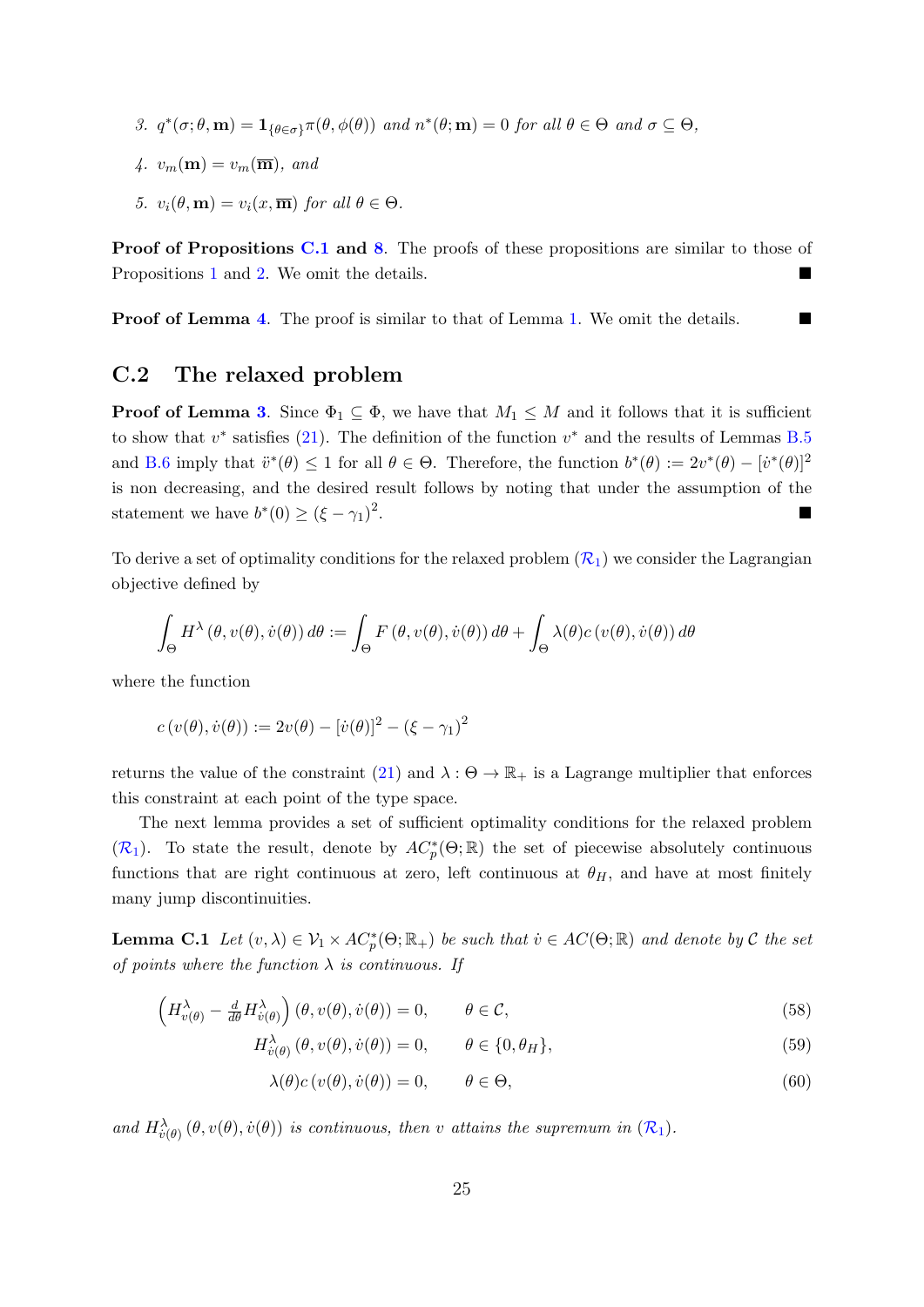The above conditions can be interpreted as follows. The first condition requires that the Euler-Lagrange equation associated with the optimization of the Lagrangian holds at all points of continuity of the multiplier. The second condition imposes the boundary conditions associated with the free values of the curve on the boundaries of the type space. The third condition is the usual complementary slackness condition associated with the optimal choice of the multiplier.

The last condition is technical. It provides a sufficient condition for the integration by parts argument that proves the optimality of the candidate and is thus similar to the first corner condition of Weierstrass (see, e.g., [Mesterton-Gibbons](#page-68-15) [\(2009,](#page-68-15) Chapter 6)). In the context of our problem this condition requires that

$$
H_{\dot{v}(\theta)}^{\lambda}(\theta, v(\theta), \dot{v}(\theta)) = \theta - \dot{v}(\theta) \left( 2\lambda(\theta) + \frac{\dot{v}(\theta)\xi}{\sqrt{2v(\theta) - [\dot{v}(\theta)]^2}} \right)
$$

be continuous throughout the type space, and, since the functions  $v$  and  $\dot{v}$  are both continuous, this requirement is equivalent to the property that  $\dot{v}(\theta) = 0$  at every point of discontinuity of the Lagrange multiplier.

**Proof of Lemma [C.1](#page-55-1).** Assume that the conditions of the statement hold true and pick an arbitrary  $w \in V_1$ . Combining Lemma [C.2](#page-57-0) below with [\(60\)](#page-55-2), the definition of  $V_1$  and the nonnegativity of the Lagrange multiplier we deduce that

<span id="page-56-0"></span>
$$
\delta(v; w) := \int_0^{\theta_H} \left( F(\theta, w(\theta), \dot{w}(\theta)) - F(\theta, v(\theta), \dot{v}(\theta)) \right) d\theta
$$
\n
$$
\leq \int_0^{\theta_H} \left( H^{\lambda}(\theta, w(\theta), \dot{w}(\theta)) - H^{\lambda}(\theta, v(\theta), \dot{v}(\theta)) \right) d\theta
$$
\n
$$
\leq \int_0^{\theta_H} \left( (w(\theta) - v(\theta)) H^{\lambda}_{v(\theta)}(\theta) + (\dot{w}(\theta) - \dot{v}(\theta)) H^{\lambda}_{\dot{v}(\theta)}(\theta) \right) d\theta
$$
\n
$$
= \sum_{n=0}^N \int_{\theta_n}^{\theta_{n+1}} \left( (w(\theta) - v(\theta)) H^{\lambda}_{v(\theta)}(\theta) + (\dot{w}(\theta) - \dot{v}(\theta)) H^{\lambda}_{\dot{v}(\theta)}(\theta) \right) d\theta,
$$
\n(61)

where  $\theta_0 = 0$ ,  $\theta_{N+1} = \theta_H$ , the N-tuple  $(\theta_n)_{n=1}^N \in \text{int}(\Theta)^N$  identifies the points of discontinuity of the multiplier, and we have set

$$
H_k^{\lambda}(\theta) = H_k^{\lambda}(\theta, v(\theta), \dot{v}(\theta)), \qquad k \in \{v(\theta), \dot{v}(\theta)\}.
$$

By assumption we have that the functions v,  $\dot{v}$ , w, and  $\lambda$  are absolutely continuous on the interval  $(x_n, x_{n+1})$ . Therefore, the functions  $\dot{w} - \dot{v}$  and

$$
H_{\dot{v}(\theta)}^{\lambda}(\theta) = F_{\dot{v}(\theta)}(\theta, v(\theta), \dot{v}(\theta)) - 2\dot{v}(\theta)\lambda(\theta)
$$

are, respectively, Lebesgue integrable and absolutely continuous on Θ; and we can thus integrate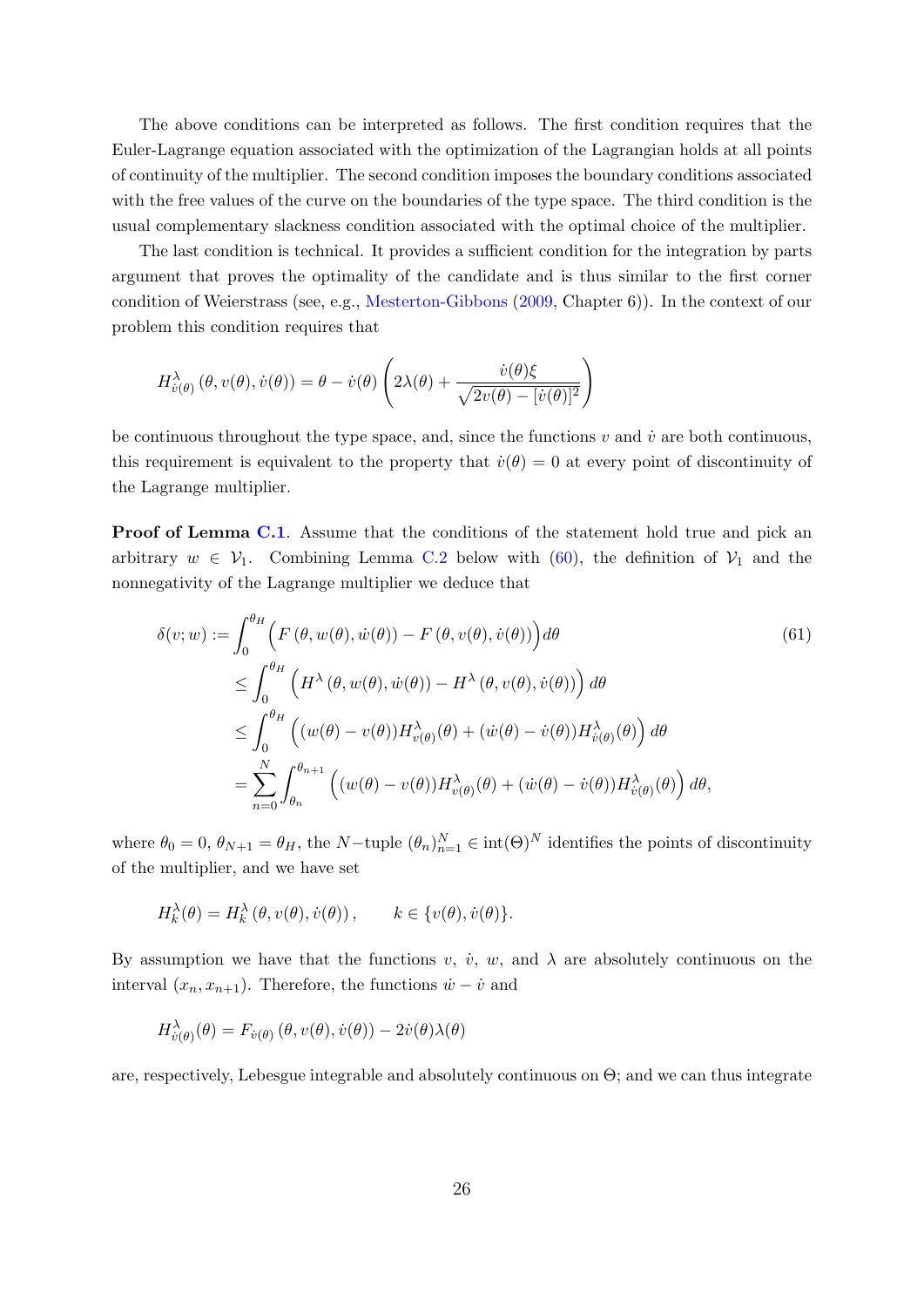by parts on the right hand side of [\(61\)](#page-56-0) to obtain that

$$
\delta(v; w) \leq \sum_{n=0}^{N} \left\{ (w(\theta) - v(\theta)) H_{\dot{v}(\theta)}^{\lambda}(\theta) \Big|_{\theta_n}^{\theta_{n+1}} + \int_{\theta_n}^{\theta_{n+1}} (w(\theta) - v(\theta)) \left[ H_{\dot{v}(\theta)}^{\lambda}(\theta) - \frac{d}{d\theta} H_{\dot{v}(\theta)}^{\lambda}(\theta) \right] d\theta \right\}
$$
  
\n
$$
= \sum_{n=0}^{N} (w(\theta) - v(\theta)) H_{\dot{v}(\theta)}^{\lambda}(\theta) \Big|_{\theta_n}^{\theta_{n+1}}
$$
  
\n
$$
= (w(\theta) - v(\theta)) H_{\dot{v}(\theta)}^{\lambda}(\theta) \Big|_{0}^{\theta_H} - \sum_{n=1}^{N} (w(\theta_n) - v(\theta_n)) \Delta H_{\dot{v}(\theta)}^{\lambda}(\theta_n)
$$
  
\n
$$
= (w(\theta) - v(\theta)) H_{\dot{v}(\theta)}^{\lambda}(\theta) \Big|_{0}^{\theta_H} = 0,
$$

where the first equality follows from  $(58)$ , the second follows by expanding and then collapsing the sum, and the last follows from [\(59\)](#page-55-4).

<span id="page-57-1"></span>Remark C.1 Note that for the function

$$
H^{\lambda}_{\dot{v}(\theta)}(\theta) = 2\dot{v}(\theta)\lambda(\theta) + F_{\dot{v}(\theta)}(\theta)
$$

to be continuous it is necessary and sufficient that the optimal indirect utility be such that  $\dot{v}(\theta) = 0$  at every point of discontinuity of the multiplier.

<span id="page-57-0"></span>**Lemma C.2** Let  $(\theta, \lambda) \in \Theta \times AC_p^*(\Theta; \mathbb{R}_+)$  be fixed. Then the map  $(v, \dot{v}) \mapsto H^{\lambda}(\theta, v, \dot{v})$  is strictly concave on the set of pairs such that  $c(v, \dot{v}) \geq 0$ .

Proof. This follows by verifying that the determinant and trace of the Hessian matrix are respectively strictly positive and strictly negative. We omit the details.

**Proof of Proposition [9](#page-25-1) when**  $\gamma_1 \leq \xi/3$ . To establish the result it suffices to show that one can construct a Lagrange multiplier  $\lambda \in AC_p^*(\Theta;\mathbb{R}_+)$  such that the pair  $(\lambda, v_1^*)$  satisfies the conditions of Lemma [C.1.](#page-55-1) As is easily seen we have that the candidate optimizer belongs to  $C_p^2(\Theta;\mathbb{R})$  and satisfies

$$
c(v_1^*(\theta), \dot{v}_1^*(\theta)) = 0, \qquad \theta \in \Theta.
$$

Therefore, [\(60\)](#page-55-2) holds. On the other hand, substituting the candidate optimizer into [\(58\)](#page-55-3) and [\(59\)](#page-55-4) shows that the Lagrange multiplier must be chosen in such a way that

$$
0 = \frac{\gamma_1}{\xi - \gamma_1} + 2\lambda(\theta) - 2, \qquad \theta \le \frac{\theta_H}{3}
$$
  

$$
0 = \frac{\gamma_1}{\xi - \gamma_1} + 2\lambda(\theta) - \frac{1}{2} + \lambda(\theta) \left(\theta - \frac{\theta_H}{3}\right), \qquad \theta > \frac{\theta_H}{3}
$$

,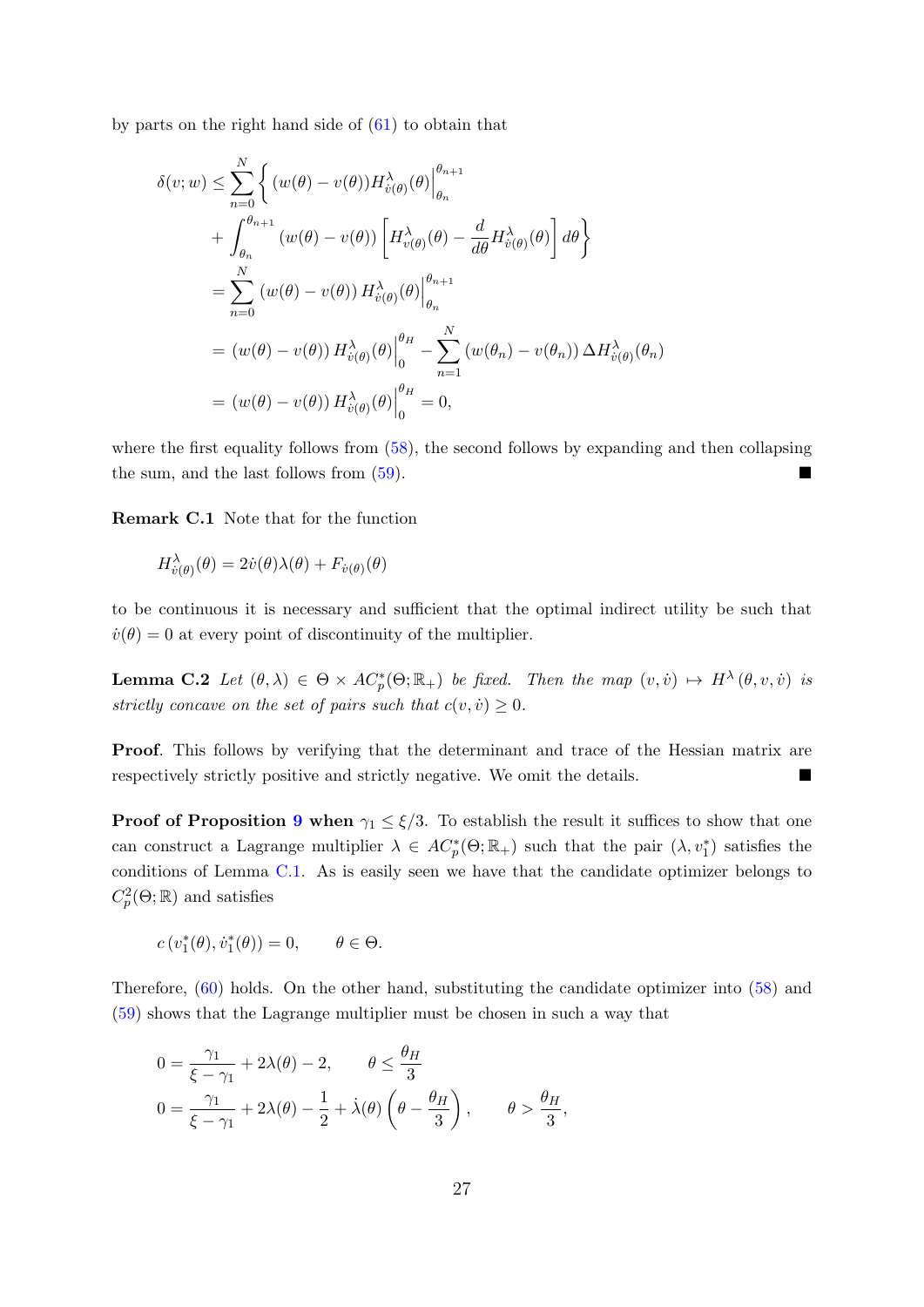and

$$
0 = \frac{\gamma_1}{\xi - \gamma_1} + 2\lambda(\theta_H) - \frac{1}{2}.
$$

A direct calculation shows that the unique solution to these equations is piecewise constant and explicitly given by

$$
\lambda(\theta):=1-\frac{\gamma_1}{2(\xi-\gamma_1)}-\mathbf{1}_{\{3\theta>\theta_H\}}\frac{3}{4}.
$$

Since  $\gamma_1 \leq \xi/3$ , we have that  $\lambda(\theta)$  is nonnegative for all  $\theta \in \Theta$ . Therefore, it now only remains to establish that the function

$$
\theta \mapsto H^{\lambda}_{\dot{v}_1^*(\theta)}(\theta, v_1^*(\theta), \dot{v}_1^*(\theta)) = \theta - \dot{v}_1^*(\theta) \left(2\lambda(\theta) + \frac{\xi}{\sqrt{2v_1^*(\theta) - [\dot{v}_1^*(\theta)]^2}}\right)
$$

is continuous on  $\Theta$  but this property follows from Remark [C.1,](#page-57-1) the smoothness of the candidate optimizer, and the fact that  $\dot{v}_1^*(\theta_H/3) = 0$ .

<span id="page-58-3"></span>**Lemma C.3** For every  $\gamma_1 \leq \gamma_1^*$  there exists a unique solution  $(w, \theta^*) \in C_p^2(\Theta; \mathbb{R}) \times \Theta$  to the free boundary problem defined by  $(23)$ ,  $(24)$ , and  $(25)$ .

**Proof.** We start by observing that  $(w, \theta^*)$  is a solution to the free boundary problem if and only if  $m(x) := w(x + \theta^*)$  solves the initial value problem

$$
m(x)\left(1+\ddot{m}(x)\right)-[\dot{m}(x)]^2=\frac{3}{2\xi}\left(2m(x)-[\dot{m}(x)]^2\right)^{\frac{3}{2}},\tag{62}
$$

<span id="page-58-1"></span><span id="page-58-0"></span>
$$
\dot{m}(0) = m(0) - \frac{1}{2}(\xi - \gamma_1)^2 = 0,\tag{63}
$$

and the constant  $\theta^* \in \Theta$  solves

<span id="page-58-2"></span>
$$
Q(\theta^*) := \theta_H - \frac{\xi \dot{m}(\theta_H - \theta^*)}{\sqrt{2m(\theta_H - \theta^*) - [\dot{m}(\theta_H - \theta^*)]^2}}.
$$
\n(64)

Since  $\gamma_1 \leq \gamma_1^*$ , we have that

$$
\frac{1}{2}(\xi - \gamma_1)^2 \ge \frac{1}{2}(\xi - \gamma_1^*)^2 = v^*(0) > \frac{1}{18}\xi^2.
$$

Therefore, it follows from Lemma [B.5](#page-41-4) that the unique classical solution to [\(62\)](#page-58-0) subject to [\(63\)](#page-58-1) is given by  $m(x) = v(x; q_1)$  with  $q_1 = \frac{1}{2}$  $\frac{1}{2}(\xi - \gamma_1)^2$  and it now only remains to show that [\(64\)](#page-58-2) admits a unique solution.

Since the function Q is continuous on  $\Theta$  and  $Q(\theta_H) = \theta_H > 0$ , the existence claim will follow from the intermediate value theorem once we show that  $Q(0) \leq 0$ . To this end, consider the continuously differentiable function

$$
S(\theta) := \theta - \frac{\xi \dot{v}(\theta; q_1)}{\sqrt{2v(\theta, q_1) - [v(\theta; q_1)]^2}}
$$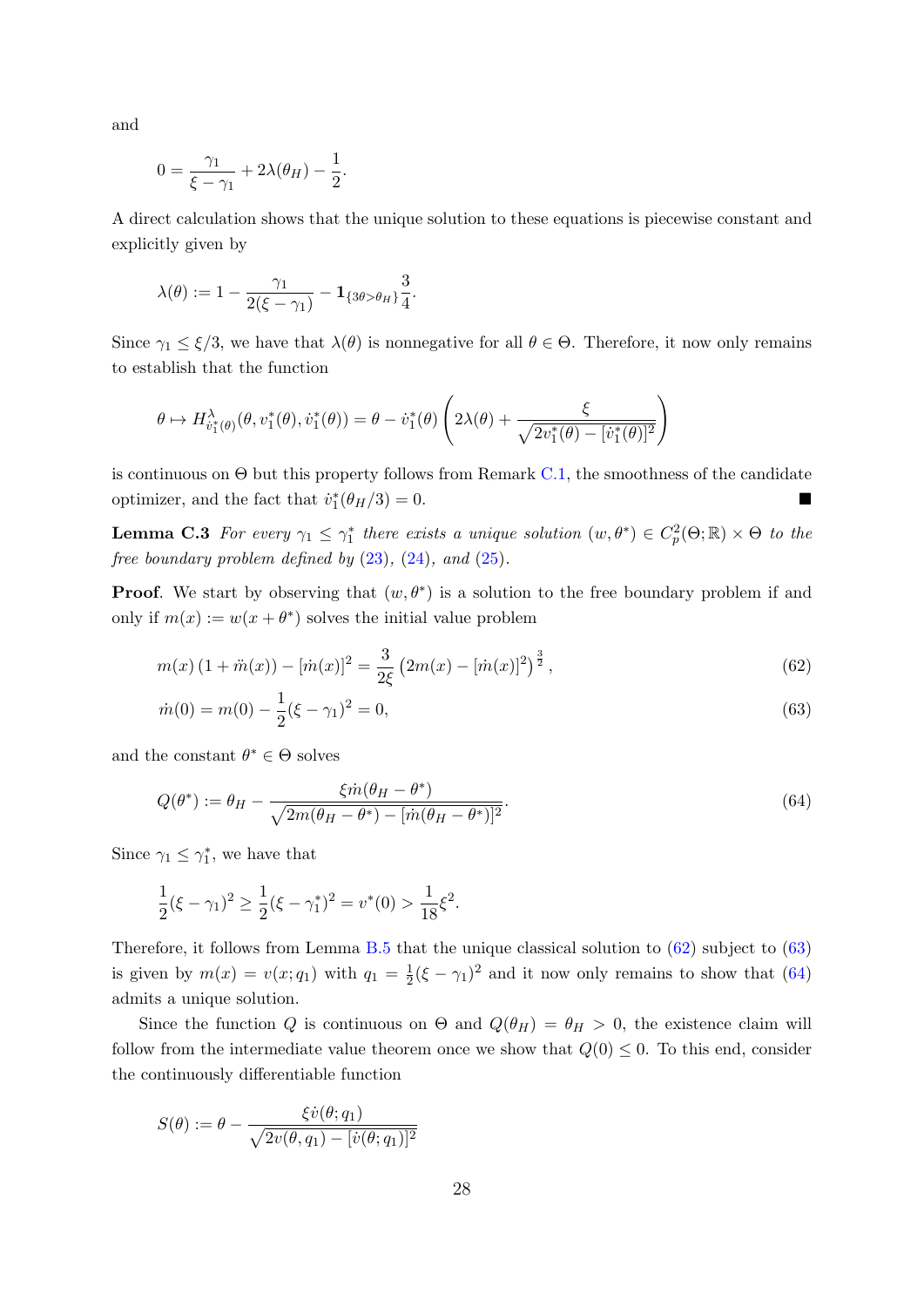and observe that, since  $Q(0) = S(\theta_H)$ , it is sufficient to prove that  $S(\theta) \leq 0$  in a left neighbourhood of  $\theta_H$ . Differentiating the above expression and using the fact that the function  $v(\theta; q_1)$ solves [\(62\)](#page-58-0) shows that

<span id="page-59-0"></span>
$$
\dot{S}(\theta) = \frac{\xi}{\sqrt{2v(\theta, q_1) - [v(\theta; q_1)]^2}} - 2.
$$
\n(65)

To proceed further we distinguish three cases. If the fee rate on the outside fund is such that  $q_1 \in C_2$ , then we know from the proof of Lemma [B.5](#page-41-4) that

$$
\inf_{\theta \in \Theta} \sqrt{2v(\theta, q_1) - [v(\theta; q_1)]^2} \ge \frac{2}{3}\xi.
$$

This implies that we have  $\dot{S}(\theta) \leq -\frac{1}{2}$  for all  $\theta \in \Theta$  and the desired result follows by noting that  $S(0) = 0$ . Assume next that the fee rate is such that  $q_1 \in \left[\frac{1}{8}\right]$  $\frac{1}{8}, \frac{2}{9}$  $\frac{2}{9}$ ] $\xi^2$ . In this case we know from Lemma [B.5](#page-41-4) that  $\ddot{v}(\theta; q_1) \leq 1$  for all  $\theta \in \Theta$ . This implies that the derivative in [\(65\)](#page-59-0) is decreasing and the desired result follows by noting that

$$
q_1 \ge \frac{1}{8} \xi^2 \Longrightarrow \dot{S}(\theta) \le \dot{S}(0) = \frac{\xi}{\sqrt{2q_1}} - 2 \le 0 = S(0).
$$

Finally, assume that the fee rate on the familiar asset is such that  $q_1 < \frac{1}{8}$  $\frac{1}{8}\xi^2$ , and denote by  $q(\theta)$ the function that describes the unique strictly positive solution to  $(52)$  in  $C<sub>1</sub>$ . As shown in the proof of Lemma [B.6,](#page-46-2) this function is continuous, non-increasing, and equal to  $\frac{1}{8}\xi^2$  at the origin. By continuity this implies that we have  $q_1 = q(\hat{\theta})$  for some strictly positive type  $\hat{\theta}$  such that

$$
S(\hat{\theta}) = \hat{\theta} - \frac{\xi \dot{v}(\hat{\theta}; q(\hat{\theta}))}{\sqrt{2v(\hat{\theta}, q(\hat{\theta})) - [\dot{v}(\hat{\theta}; q(\hat{\theta}))]^2}} = 0.
$$

On the other hand, since  $q_1 < \frac{1}{8}$  $\frac{1}{8}\xi^2 < \frac{2}{9}$  $\frac{2}{9}\xi^2$  we know from Lemma [B.5](#page-41-4) that  $\ddot{v}(\theta; q_1) \leq 1$  for all  $\theta \in \Theta$  and it follows that the derivative in [\(65\)](#page-59-0) is decreasing. Using this property in conjunction with the fact that

$$
q_1 < \frac{1}{8} \xi^2 \Longrightarrow \dot{S}(0) = -2 + \frac{\xi}{\sqrt{2q_1}} > 0 = S(\hat{\theta}),
$$

we then deduce that  $\dot{S}(\hat{\theta}) < 0$ , and it follows that  $S(\theta) \leq S(\hat{\theta}) = 0$  for all  $\theta \geq \hat{\theta}$ . To complete the proof it now remains to establish uniqueness. A direct calculation using [\(64\)](#page-58-2) and the fact that the function  $v(\theta; q_1)$  solves [\(62\)](#page-58-0) implies that

$$
Q'(\theta) = 3 - \frac{\xi}{\sqrt{2v(\theta, q_1) - [v(\theta, q_1)]^2}} = 1 - \dot{S}(\theta).
$$

If  $q_1 \geq \frac{1}{8}$  $\frac{1}{8}\xi^2$  then the first part of the proof shows that we have  $\dot{S}(\theta) \leq 0$  for all  $\theta \in \Theta$ . This implies that the function  $Q(\theta)$  is strictly increasing and the required uniqueness follows. On the other hand, if we have  $v^*(0) < q_1 < \frac{1}{8}$  $\frac{1}{8}\xi^2$ , then we know from the first part of the proof that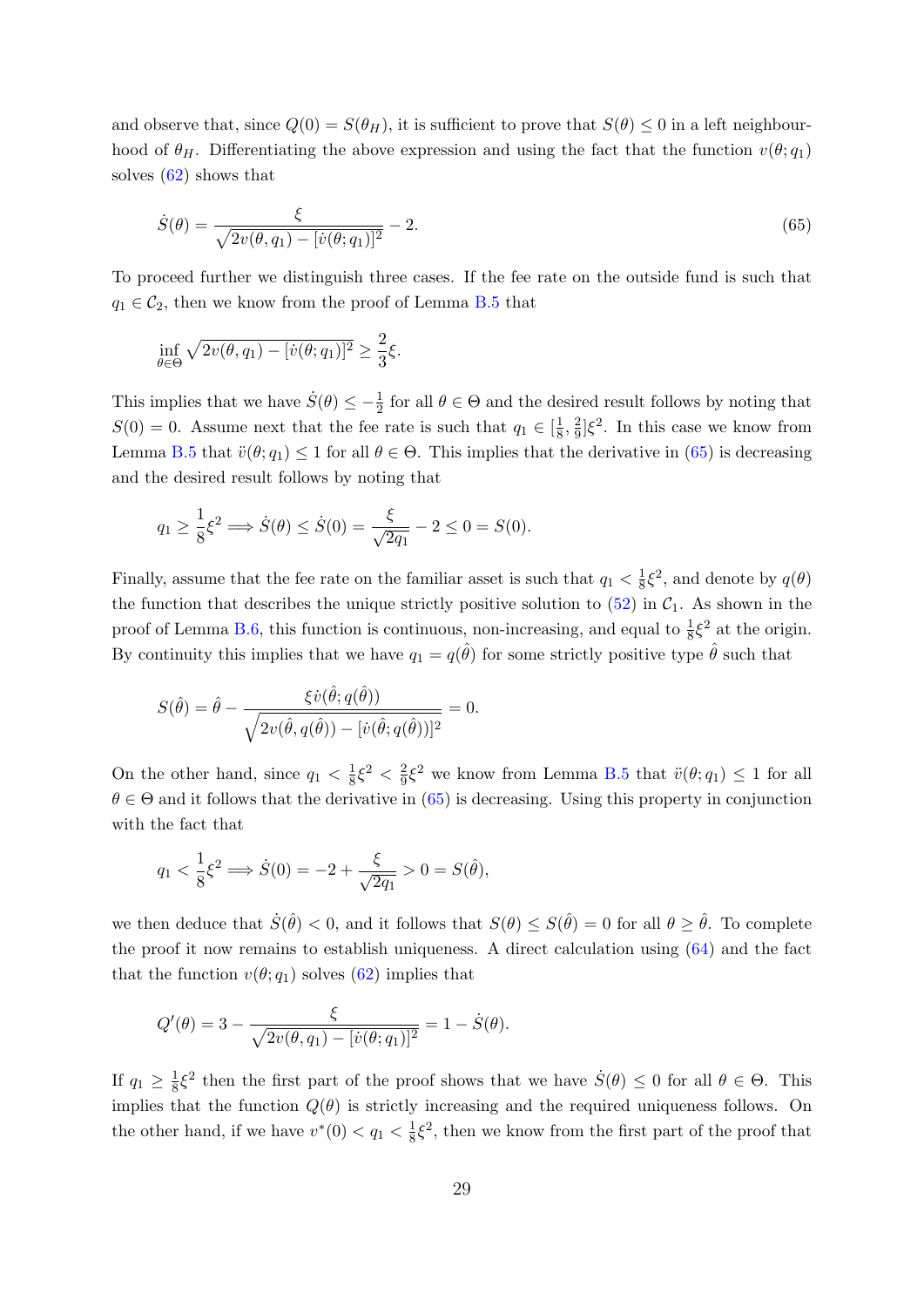$Q'(\theta)$  is decreasing and has initial value

$$
Q'(0) = 3 - \frac{\xi}{\sqrt{2q_1}} \ge 3 - \frac{\xi}{\sqrt{2\xi^2/18}} = 0.
$$

Two cases may then occur: either  $Q'(\theta_H) \geq 0$ , in which case the function  $Q(\theta)$  is strictly increasing, or  $Q'(\theta_H) < 0$ , in which case the function  $Q(\theta)$  is inverse U–shaped with a maximum whose value exceeds  $Q(\theta_H)$ . The required uniqueness follows by observing that in both cases the function crosses the horizontal axis only once.

**Proof of Proposition [9](#page-25-1) when**  $\gamma_1 \in (\xi/3, \gamma_1^*]$ . To establish the result it suffices to show that one can construct a Lagrange multiplier  $\lambda \in AC_p^*(\Theta;\mathbb{R}_+)$  such that the pair  $(\lambda, v_1^*)$  satisfies the conditions of Lemma [C.1.](#page-55-1) As is easily seen we have that the candidate optimizer belongs to  $C_p^2(\Theta;\mathbb{R})$  and satisfies

$$
c(v_1^*(\theta), \dot{v}_1^*(\theta)) = \mathbf{1}_{\{\theta > \theta^*\}} (2w(\theta) - [\dot{w}(\theta)]^2 - 2q_1)
$$
  
=  $\mathbf{1}_{\{\theta > \theta^*\}} (2v(\theta - \theta^*; q_1) - [\dot{v}(\theta - \theta^*; q_1)]^2 - 2q_1),$ 

where the second equality follows from the construction in the proof of Lemma [C.3.](#page-58-3) Since  $\gamma_1 \geq \frac{1}{3}$  $\frac{1}{3}\xi$ , we have  $q_1 \leq \frac{2}{9}$  $\frac{2}{9}\xi^2$ . Therefore, the result of Lemma [B.5](#page-41-4) implies that the right hand side of the previous expression is strictly increasing in  $\theta \in [\theta^*, \theta_H]$  and it follows that we have

$$
c(v_1^*(\theta), \dot{v}_1^*(\theta)) > c(v_1^*(\theta^*), \dot{v}_1^*(\theta^*)) = 2(v(0; q_1) - q_1) = 0, \qquad \theta > \theta^*,
$$

.

which establishes that the candidate optimizer lies in  $V_1$  and shows that a necessary condition for [\(60\)](#page-55-2) is that  $\lambda(\theta) = 0$  for all  $\theta > \theta^*$ . On the other hand, using the fact that the function  $v(\theta; q)$  solves [\(23\)](#page-26-4) and substituting into [\(58\)](#page-55-3) and [\(59\)](#page-55-4) shows that the Lagrange multiplier must be chosen in such a way that

$$
0 = \frac{\gamma_1}{\xi - \gamma_1} + 2\lambda(\theta) - 2, \qquad \theta \le \theta^*
$$

Solving that equation shows the Lagrange multiplier is given by

$$
\lambda(\theta) := \mathbf{1}_{\{\theta \le \theta^*\}} \left(1 - \frac{\gamma_1}{2(\xi - \gamma_1)}\right).
$$

Since  $\gamma_1 \leq \xi/3$ , we have that  $\lambda(\theta)$  is nonnegative for all  $\theta \in \Theta$ . Therefore, it now only remains to establish that the function

$$
\theta \mapsto H^{\lambda}_{\dot{v}_1^*(\theta)}(\theta, v_1^*(\theta), \dot{v}_1^*(\theta)) = \theta - \dot{v}_1^*(\theta) \left(2\lambda(\theta) + \frac{\xi}{\sqrt{2v_1^*(\theta) - [v_1^*(\theta)]^2}}\right)
$$

is continuous on  $\Theta$  but this property follows from Remark [C.1,](#page-57-1) the smoothness of the candidate optimizer, and the fact that  $\dot{v}_1^*(\theta^*) = \dot{v}(0; q_1) = 0$ .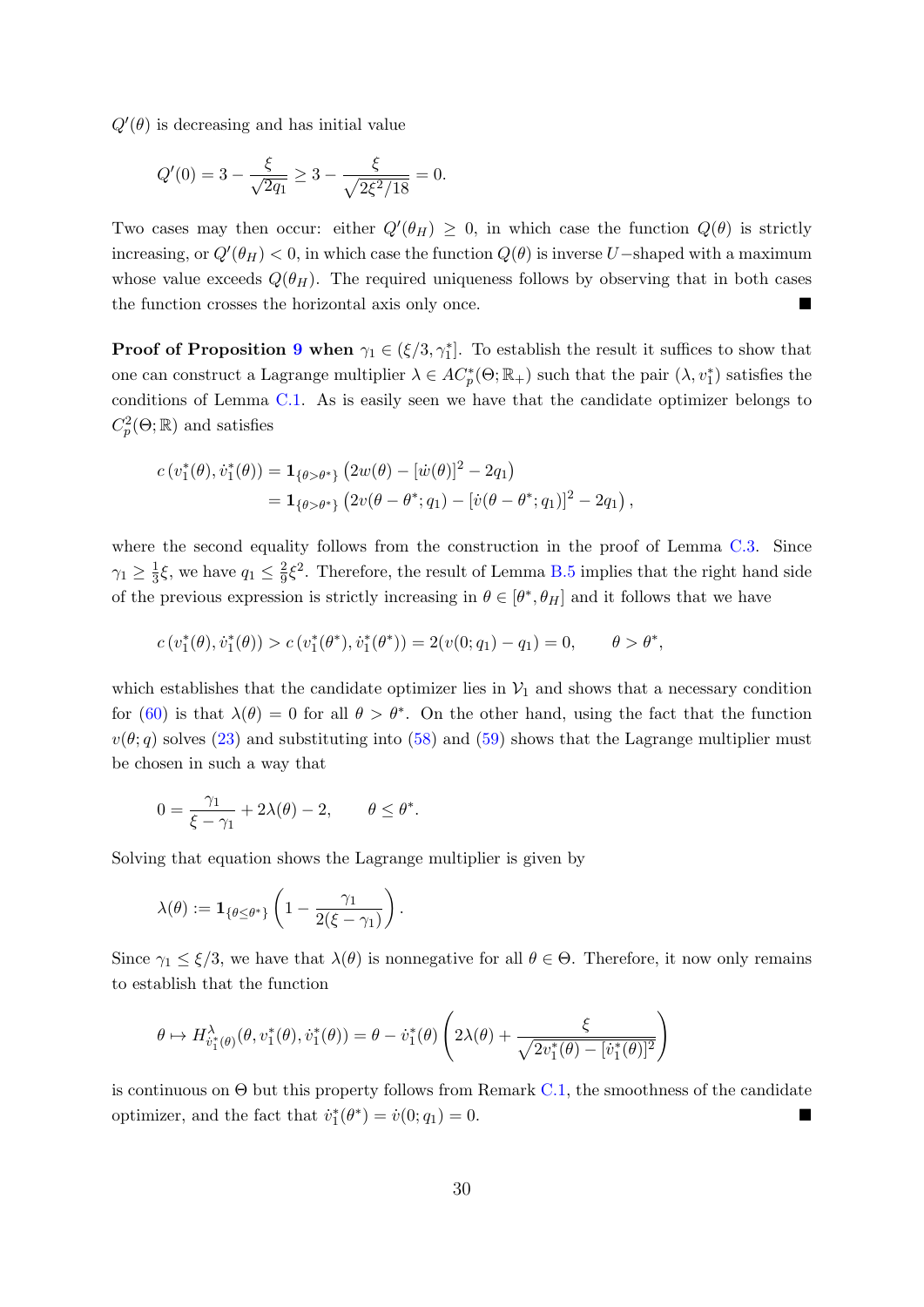# <span id="page-61-0"></span>C.3 The optimal fund menu

**Proof of Theorem [2](#page-26-1).** Since  $v_1^* \in C_p^2(\Theta;\mathbb{R})$ , we have  $\phi_1^* \in AC(\Theta;\mathbb{R}^2)$ . Therefore, Lemma [4](#page-24-4) and Proposition [9](#page-25-1) imply that

$$
M_1 = \sup_{\phi \in \Phi} I(\phi) \le \frac{V_1}{\theta_H} = \int_{\Theta} F(\theta, \dot{v}_1^*(\theta), \dot{v}_1^*(\theta)) \frac{d\theta}{\theta_H} = I(\phi_1^*)
$$

and the statement will follow once we show that the fund loading function  $\phi_1^*$  belongs to  $\Phi_1$  and satisfies [\(27\)](#page-26-7). We distinguish two cases depending on the fee rate of the outside fund. Assume first that we have  $\gamma_1 \leq \frac{1}{3}$  $\frac{1}{3}\xi$  so that the function  $v_1^*(\theta)$  is given by [\(22\)](#page-25-2). In this case the result follows by observing that we have

$$
F(\theta, v_1^*(\theta), \dot{v}_1^*(\theta)) = \frac{\gamma_1}{a} (\xi - \gamma_1) + \frac{\theta^*}{a} (\theta - \theta^*)_+ > 0,
$$

as well as

$$
\xi - \gamma_1 = \frac{\phi_{11}^*(\theta)}{\|\phi_1^*(\theta)\|^2} \left(\phi_1^*(\theta)^\top \xi(\theta) - 1\right)_+,
$$

and

$$
\begin{aligned} \phi_1^*(\theta')^\top \xi(\theta) - 1 - \frac{\phi_1^*(\theta)^\top \phi_1^*(\theta')}{\|\phi_1^*(\theta)\|^2} \left( \phi_1^*(\theta)^\top \xi(\theta) - 1 \right)_+ \\ &= \mathbf{1}_{\{\theta \le \theta^* < \theta'\}} \frac{(\theta^* - \theta) \left( \theta^* - \theta'\right)}{\gamma_1(\xi - \gamma_1) + \theta^*(\theta' - \theta^*)} \le 0 \end{aligned}
$$

for all  $(\theta, \theta') \in \Theta^2$ . Assume next that the fee rate  $\gamma_1 \in (\frac{1}{3})$  $\frac{1}{3}\xi^2, \gamma_1^*$ , and let us start by establishing the validity of [\(27\)](#page-26-7). Since  $v_1^*(\theta)$  is piecewise smooth, we have that the mapping defined by

$$
\theta \mapsto F_1^*(\theta) := F\left(\theta, v_1^*(\theta), \dot{v}_1^*(\theta)\right)
$$

is absolutely continuous. On the other hand, since  $\gamma_1 > \frac{1}{3}$  $\frac{1}{3}\xi$  it follows from [\(26\)](#page-26-2) and the proofs of Lemmas [B.5](#page-41-4) and [C.3](#page-58-3) that we have

<span id="page-61-1"></span>
$$
\min\left\{\dot{v}_1^*(\theta), 1 - \ddot{v}_1^*(\theta), \ddot{v}_1^*(\theta), \dddot{v}_1^*(\theta)\right\} \ge 0, \qquad \theta \in [\theta^*, \theta_H].\tag{66}
$$

Using this property in conjunction with the fundamental theorem of calculus, we then deduce that

$$
\dot{F}_{1}^{*}(\theta) = \mathbf{1}_{\{\theta \ge \theta^{*}\}} \left( \theta \ddot{v}_{1}^{*}(\theta) - \dot{v}_{1}^{*}(\theta) + \dot{v}_{1}^{*}(\theta)(1 - \ddot{v}_{1}^{*}(\theta)) \frac{\xi}{g_{1}^{*}(\theta)} \right)
$$
\n
$$
\ge \mathbf{1}_{\{\theta \ge \theta^{*}\}} \left( \theta \ddot{v}_{1}^{*}(\theta) - \dot{v}_{1}^{*}(\theta) \right) = \int_{\theta^{*}}^{\max\{\theta, \theta^{*}\}} (\ddot{v}_{1}^{*}(\theta) - \ddot{v}_{1}^{*}(x)) dx \ge 0.
$$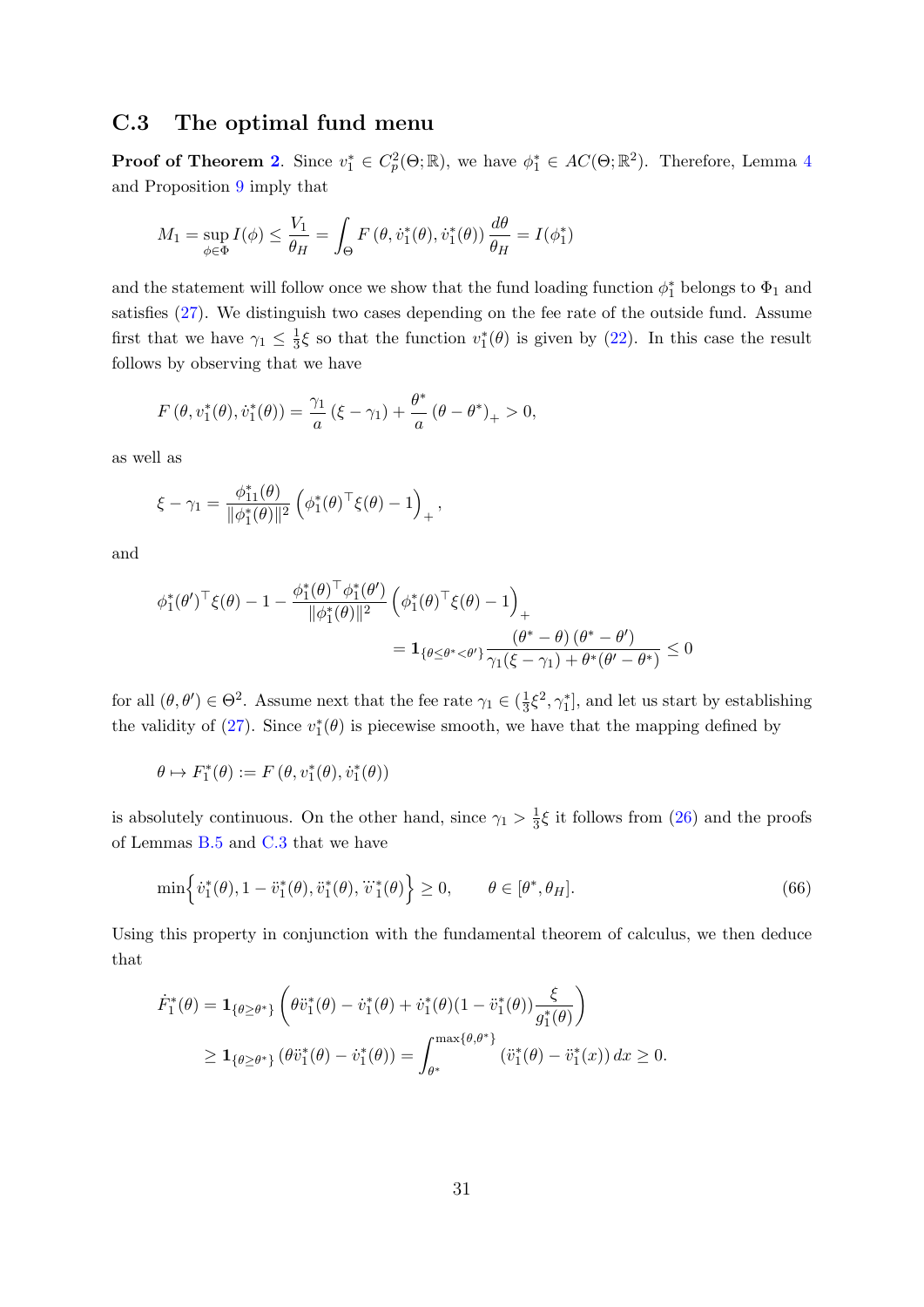for the function

$$
g_1^*(\theta) := \sqrt{2v_1^*(\theta) - [v_1^*(\theta)]^2}.
$$

This shows that the absolutely continuous function  $F_1^*(\theta)$  is nondecreasing throughout the type space and [\(27\)](#page-26-7) now follows by observing that

$$
F(\theta, v_1^*(\theta), \dot{v}_1^*(\theta)) = \gamma_1(\xi - \gamma_1) > 0, \qquad \theta \in [0, \theta^*].
$$

To complete the proof we now need to show that the fund loading function  $\phi_1^*(\theta)$  is incentive compatible. A direct calculation using [\(28\)](#page-26-3) shows that

$$
\xi - \gamma_1 - \frac{\phi_{11}^*(\theta)}{\|\phi_1^*(\theta)\|^2} \left( \phi_1^*(\theta)^\top \xi(\theta) - 1 \right)_+ = \mathbf{1}_{\{\theta \geq \theta^*\}} \left( g_1^*(\theta^*) - g_1^*(\theta) \right),
$$

and [\(20\)](#page-24-0) follows by noting that, as a result of [\(66\)](#page-61-1), the function  $g_1^*(\theta)$  is nondecreasing on the interval  $[\theta^*, \theta_H]$ . On the other hand, using [\(66\)](#page-61-1) and proceeding as in the proof of Theorem [1](#page-13-4) shows that the validity of [\(5\)](#page-10-0) is equivalent to

<span id="page-62-0"></span>
$$
g_1^*(\theta) \ge h(\theta, \theta') := \frac{2v_1^*(\theta') + (\theta - \theta' - \dot{v}_1^*(\theta))\,\dot{v}_1^*(\theta')}{g_1^*(\theta')}, \qquad (\theta, \theta') \in \Theta^2.
$$
 (67)

To prove this inequality we start by decomposing the set  $\Theta^2$  into the union of the disjoint subsets  $(\Theta_i)_{i=1}^4$  defined by

$$
\Theta_1 := \left\{ (\theta, \theta') \in \Theta^2 : \max\{\theta, \theta'\} \le \theta^* \right\},\
$$
  

$$
\Theta_2 := \left\{ (\theta, \theta') \in \Theta^2 : \theta \le \theta^* \text{ and } \theta' > \theta^* \right\},\
$$
  

$$
\Theta_3 := \left\{ (\theta, \theta') \in \Theta^2 : \theta > \theta^* \text{ and } \theta' \le \theta^* \right\},\
$$

and

$$
\Theta_4 := \left\{ (\theta, \theta') \in \Theta^2 : \min\{\theta, \theta'\} > \theta^* \right\}.
$$

On the set  $\Theta_1$  the inequality holds since

$$
g_1^*(\theta) = h(\theta, \theta') = \sqrt{2q_1} = \xi - \gamma_1,
$$
  $(\theta, \theta') \in \Theta_1.$ 

On the set  $\Theta_3$  the inequality boils down to

$$
g_1^*(\theta) \ge g_1^*(\theta^*) = \sqrt{2q_1} = \xi - g_1, \qquad \theta > \theta^*,
$$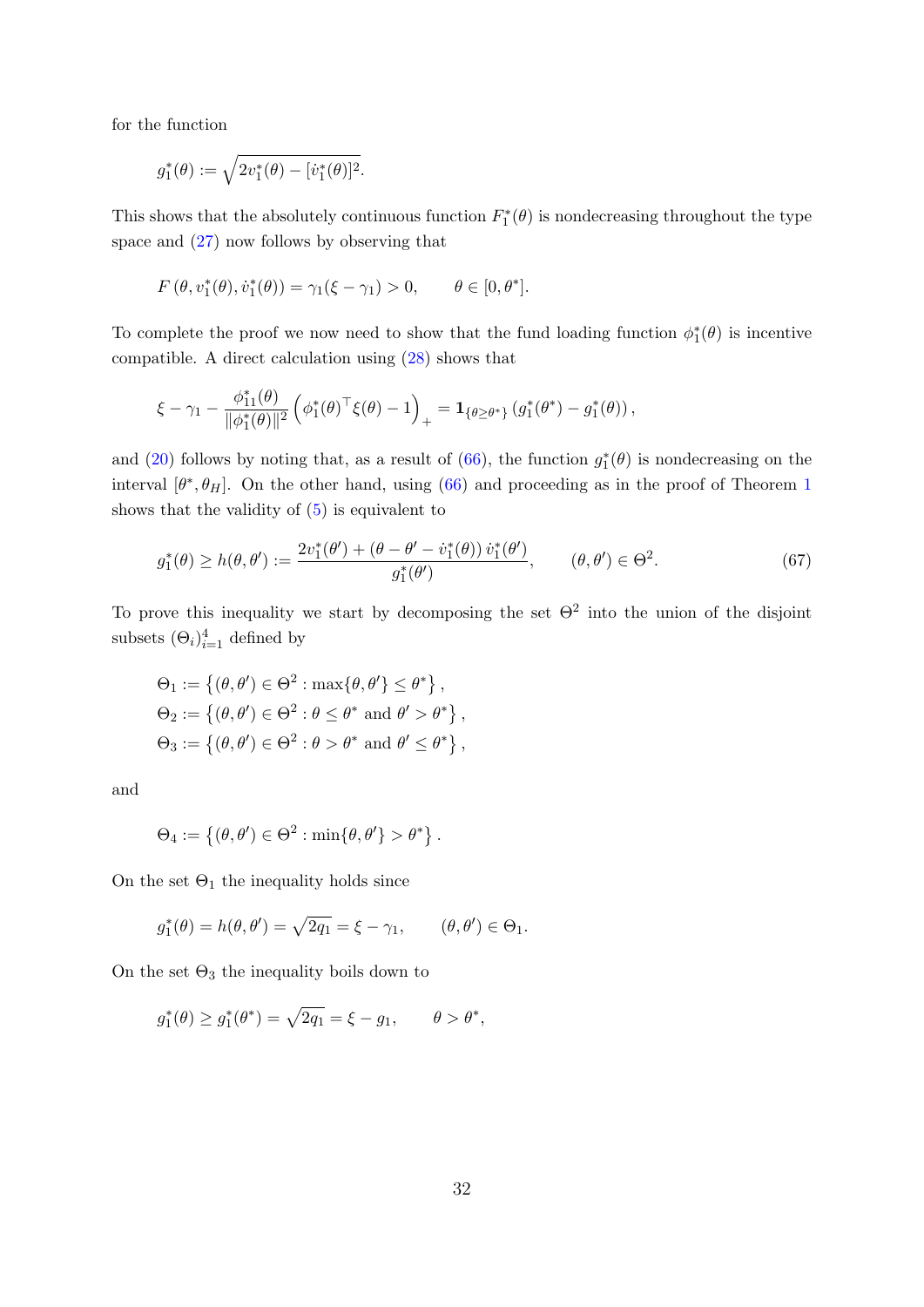which is satisfied because  $g_1^*(\theta)$  is non decreasing on  $[\theta^*, \theta_H]$  as a result of [\(66\)](#page-61-1). On the set  $\Theta_2$ we have that

$$
g_1^*(\theta) - h(\theta, \theta') = \xi - \gamma_1 - \frac{(\xi - \gamma_1)^2 + (\theta - \theta')\dot{v}_1^*(\theta')}{g_1^*(\theta')}
$$

is strictly decreasing with respect to  $\theta$  and it follows that the validity of [\(67\)](#page-62-0) on that set is equivalent to

<span id="page-63-0"></span>
$$
h(\theta^*, \theta') \le \xi - \gamma_1, \qquad \theta' > \theta^*.
$$
\n<sup>(68)</sup>

Differentiating the right hand side of [\(67\)](#page-62-0) gives

$$
\frac{\partial h}{\partial \theta'}(\theta, \theta') = (\theta - \dot{v}_1^*(\theta) - \theta' + \dot{v}_1^*(\theta')) \left[ \frac{2v_1^*(\theta')\ddot{v}_1^*(\theta') - [\dot{v}_1^*(\theta')]^2}{g_1^*(\theta')^3} \right].
$$

Combining [\(66\)](#page-61-1) with the fundamental theorem of calculus we deduce that

<span id="page-63-1"></span>
$$
2v_1^*(\theta')\ddot{v}_1^*(\theta') - [\dot{v}_1^*(\theta')]^2 = \int_{\theta^*}^{\theta'} 2v_1^*(x)\ddot{v}_1^*(x)dx \ge 0
$$
\n(69)

for all  $\theta' \geq \theta^*$ . On the other hand, since  $\dot{v}_1^*(\theta^*) = 0$  it follows from [\(66\)](#page-61-1) and the fundamental theorem of calculus that

$$
\theta^* - \theta' + \dot{v}_1^*(\theta') = \theta^* - \theta' + \int_{\theta^*}^{\theta'} \ddot{v}_1^*(x) dx \le 0
$$

for all  $\theta' \geq \theta$ . This shows that  $h(\theta^*, \theta')$  is decreasing in  $\theta'$  and [\(68\)](#page-63-0) now follows by observing that

$$
h(\theta^*, \theta^*) = \frac{2v_1^*(\theta^*) - [\dot{v}_1^*(\theta^*)]^2}{g_1^*(\theta^*)} = g_1^*(\theta^*) = \xi - \gamma_1.
$$

Consider finally the set  $\Theta_4$ . Since  $h(\theta, \theta) = g_1^*(\theta)$ , it is sufficient to show that for any fixed  $\theta > \theta^*$  the function  $h(\theta, \theta')$  reaches a maximum over  $(\theta^*, \theta_H]$  at the point  $\theta' = \theta$ . In view of [\(69\)](#page-63-1) we have that the sign of  $\frac{\partial h}{\partial \theta'}$  is determined by the sign of

$$
(\theta - \dot{v}_1^*(\theta)) - (\theta' - \dot{v}_1^*(\theta')).
$$

By [\(66\)](#page-61-1) we have that  $x - \dot{v}_1^*(x)$  is nondecreasing on  $[\theta^*, \theta_H]$  and it follows that the above expression is nonnegative if and only if  $\theta' \leq \theta$ .  $\ell \leq \theta$ .

Proof of Proposition [10](#page-27-0). Arguments similar to those of Sections [3.2](#page-11-1) and [5.2](#page-24-5) show that under exclusivity the value function of the manager satisfies

<span id="page-63-2"></span>
$$
\theta_H M_1 \le \theta_H M_{1,E} \le V_{1,E} \equiv \sup_{v \in \mathcal{V}_{1,E}} \int_{\Theta} F(\theta, v(\theta), \dot{v}(\theta)) d\theta, \tag{R_{1,E}}
$$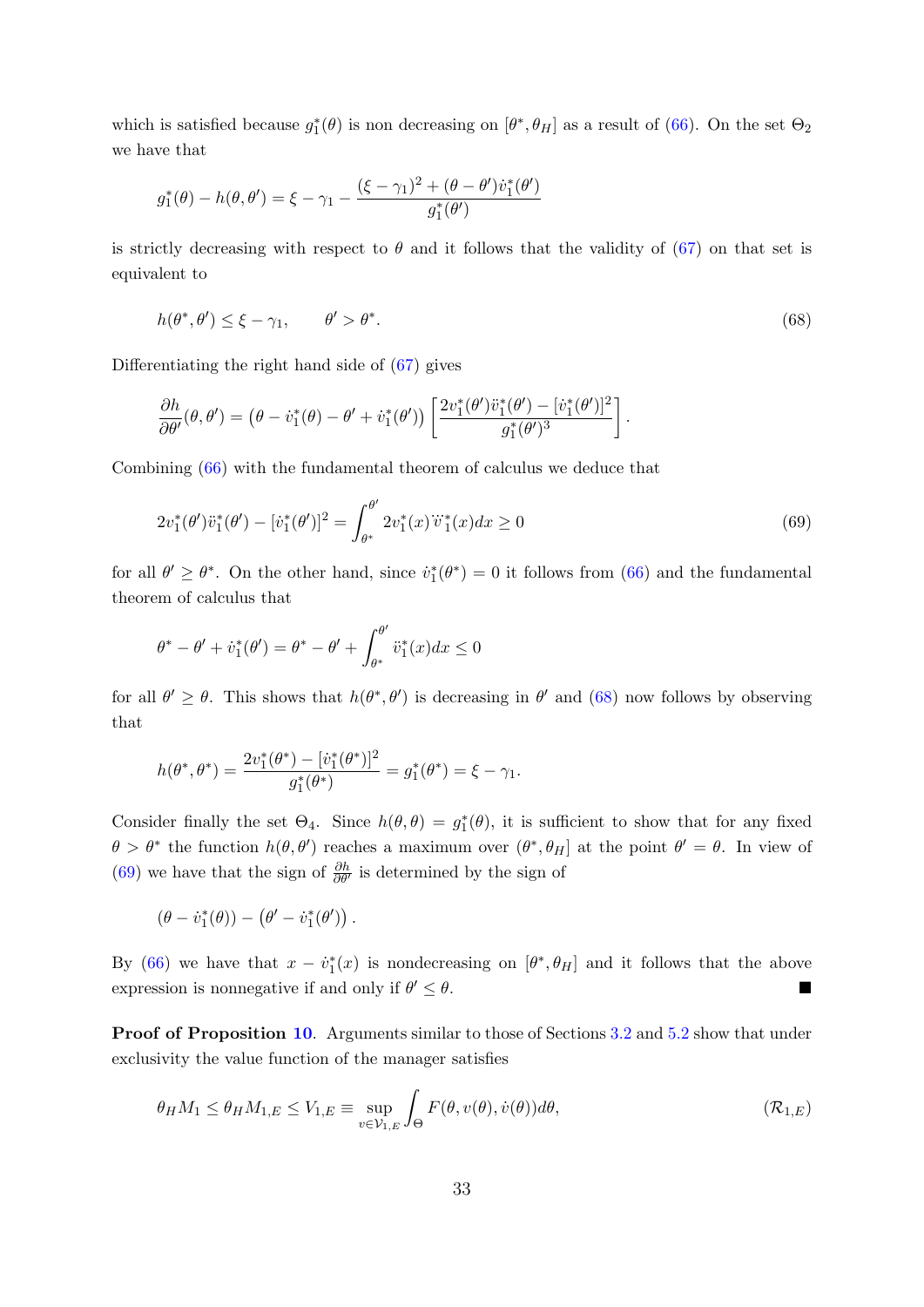where  $\mathcal{V}_{1,E}$  denotes the set of functions  $v \in AC(\Theta;\mathbb{R})$  that satisfy [\(29\)](#page-27-1). Consider the candidate optimizer  $v_{1,E}^*(\theta)$  defined in the statement. As is easily seen we have that this function is absolutely continuous. On the other hand, the construction of the function  $w(\theta)$  implies that

$$
\mathbf{1}_{\{\theta \ge \theta^*\}} (w(\theta) - v(\theta - \theta^*; q_1)) = 0 \text{ with } q_1 \equiv \frac{1}{2}(\xi - \gamma_1)^2.
$$

Therefore, it follows from Lemma [B.5](#page-41-4) that  $v_{1,E}^*(\theta)$  is nondecreasing on  $[\theta^*, \theta_H]$  and, since  $v_{1,E}^*(\theta) = q_1$  for all  $\theta \leq \theta^*$ , we conclude that  $v_{1,E}^* \in \mathcal{V}_{1,E}$ . To show that it attains the supremum consider the multiplier

$$
\lambda_E(\theta) \equiv \mathbf{1}_{\{\theta \le \theta^*\}} \left(3 - \frac{\xi}{\xi - \gamma_1}\right) \ge 0,
$$

where the inequality follows from the fact that  $\gamma_1 \leq \gamma_1^* \leq \frac{2}{3}$  $\frac{2}{3}\xi$ . A direct calculation shows that the pair  $(v_{1,E}^*, \lambda_E)$  satisfies all the conditions of Lemma [C.4](#page-66-4) below and it thus follows that we have

$$
V_{1,E} = \int_{\Theta} F(\theta, v_{1,E}^*(\theta), \dot{v}_{1,E}^*(\theta)) d\theta.
$$

To complete the proof we distinguish two cases depending on the level of the fee rate on the familiar asset. Assume first that  $\gamma_1 > \frac{1}{3}$  $\frac{1}{3}\xi$ . In this case

$$
0 = |v_1^*(\theta) - v_{1,E}^*(\theta)| = ||\phi_1^*(\theta) - \phi_{1,E}^*(\theta)||, \qquad \theta \in \Theta,
$$

and the desired result now follows from  $(R_{1,E})$  $(R_{1,E})$  $(R_{1,E})$  and Theorem [2.](#page-26-1) Assume next that the fee rate  $\gamma \leq \frac{1}{3}$  $\frac{1}{3}\xi$  and consider the fund loading function defined in the statement. To complete the proof we now show that this function belongs to  $\Phi_{1,E}$  but not to  $\Phi_1$ . To establish the former we need to show that

$$
\max\left\{q_1,\sup_{\theta'\in\Theta}\frac{1}{2}\left(\frac{\phi_{1,E}^*(\theta')^\top\xi(\theta)-1}{\|\phi_{1,E}^*(\theta')\|}\right)_+^2\right\}\leq v_{1,E}^*(\theta), \qquad \theta\in\Theta.
$$

but, since  $v_{1,E}^*(\theta) \ge q_1$  for all  $\theta \in \Theta$ , we have that the validity of this inequality is equivalent to the requirement that

$$
B(\theta, \theta') \equiv 4v_{1,E}^*(\theta)v_{1,E}^*(\theta') - (2v_{1,E}^*(\theta') + (\theta - \theta')\dot{v}_{1,E}^*(\theta'))_+^2
$$

be nonnegative for all  $(\theta, \theta') \in \Theta \times (\theta^*, \theta_H]$ . Differentiating this function with respect to its first argument gives

$$
\frac{dB}{d\theta} = \mathbf{1}_{\{\theta > \theta^*\}} 4 \dot{v}_{1,E}^*(\theta) v_{1,E}^*(\theta') - 2 \dot{v}_{1,E}^*(\theta') \left(2 v_{1,E}^*(\theta') + (\theta - \theta') \dot{v}_{1,E}^*(\theta')\right)_+
$$

Since the fee rate  $\gamma_1 < \frac{1}{3}$  $\frac{1}{3}\xi$ , we have that  $q_1 \in C_2$ . Therefore, it follows from Lemma [B.5](#page-41-4) that for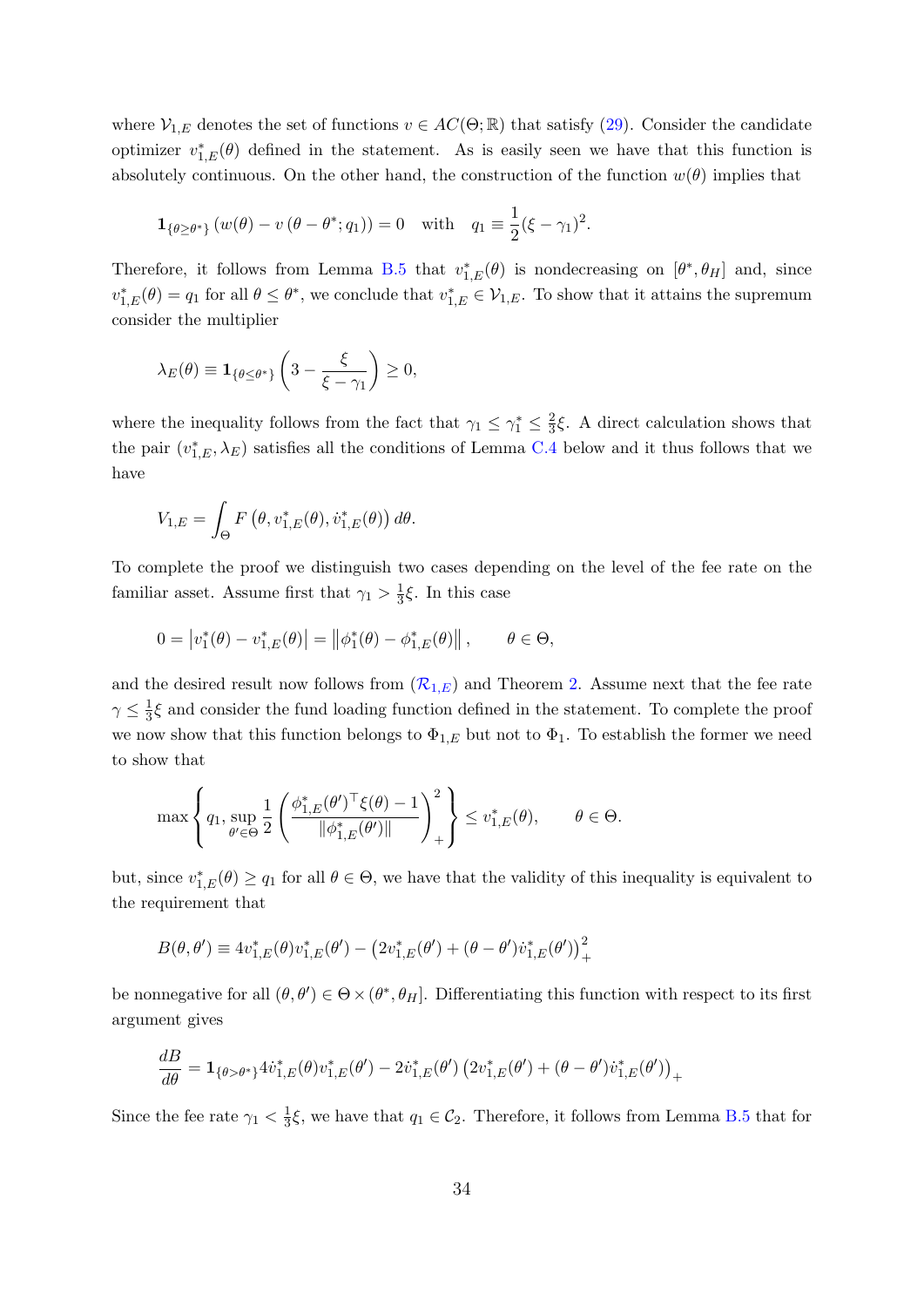all types  $\theta' > \theta^*$  we have

<span id="page-65-0"></span>
$$
\ddot{v}_{1,E}^*(\theta') = \ddot{v}(\theta' - \theta^*, q_1) \ge 1\tag{70}
$$

and

<span id="page-65-1"></span>
$$
\dot{v}_{1,E}^*(\theta') = \dot{v}_{1,E}^*(\theta^*) + \int_{\theta^*}^{\theta'} \ddot{v}_{1,E}^*(\theta) d\theta \ge \theta' - \theta^*.
$$
\n(71)

Combining these properties with [\(25\)](#page-26-6) shows that for all  $(\theta, \theta') \in [\theta^*, \theta_H]^2$  we have

$$
2v_{1,E}^*(\theta') + (\theta - \theta')\dot{v}_{1,E}^*(\theta') \ge 2v_{1,E}^*(\theta') + (\theta^* - \theta')\dot{v}_{1,E}^*(\theta')
$$
  
\n
$$
\ge 2v_{1,E}^*(\theta') - [\dot{v}_{1,E}^*(\theta')]^2
$$
  
\n
$$
\ge 2v_{1,E}^*(\theta_H) - [\dot{v}_{1,E}^*(\theta_H)]^2 = \left(\frac{\xi}{\theta_H}\right)^2 [\dot{v}_{1,E}^*(\theta_H)]^2 \ge 0,
$$

and therefore

$$
(\theta - \theta')\frac{dB}{d\theta} = 2(\theta - \theta')^{2} \left(2v_{1,E}^{*}(\theta')\frac{\dot{v}_{1,E}^{*}(\theta) - \dot{v}_{1,E}^{*}(\theta')}{\theta - \theta'} - [\dot{v}_{1,E}^{*}(\theta')]^{2}\right)
$$

$$
= 2(\theta - \theta')^{2} \left(2v_{1,E}^{*}(\theta') - [\dot{v}_{1,E}^{*}(\theta')]^{2}\right) \geq 0.
$$

This shows that for any given  $\theta' > \theta^*$  the function  $\theta \mapsto B(\theta, \theta')$  reaches the minimum of zero over  $[\theta^*, \theta_H]$ , and we now have to consider types such that  $\theta \leq \theta^* < \theta'$ . For such types we have that  $\frac{dB}{d\theta}$  is negative or zero, and the desired property now follows from the fact that, as shown above, we have  $B(\theta^*, \theta') \geq 0$  for all  $\theta' > \theta^*$ .

To complete the proof it now remains to show that we have  $\phi_{1,E}^* \notin \Phi_{1,E}$ . Proceeding as in the proof of Theorem [2](#page-26-1) we have that on  $[\theta^*, \theta_H]^2$  the validity of the non exclusive incentive compatibility condition is equivalent to

<span id="page-65-2"></span>
$$
g_{1,E}^*(\theta) \ge h(\theta,\theta') \equiv \frac{2v_{1,E}^*(\theta') + (\theta - \theta' - \dot{v}_{1,E}^*(\theta))\dot{v}_{1,E}^*(\theta')}{g_{1,E}^*(\theta)}
$$
(72)

with

$$
g_{1,E}^*(\theta) \equiv \sqrt{2v_{1,E}^*(\theta) - [v_{1,E}^*(\theta)]^2}.
$$

Combining [\(70\)](#page-65-0) and [\(71\)](#page-65-1) we deduce that

$$
2v_{1,E}^*(\theta)\ddot{v}_{1,E}^*(\theta) - [\dot{v}_{1,E}^*(\theta)]^2 \ge 2v_{1,E}^*(\theta) - [\dot{v}_{1,E}^*(\theta)]^2 \ge 0, \qquad \theta \ge \theta^*.
$$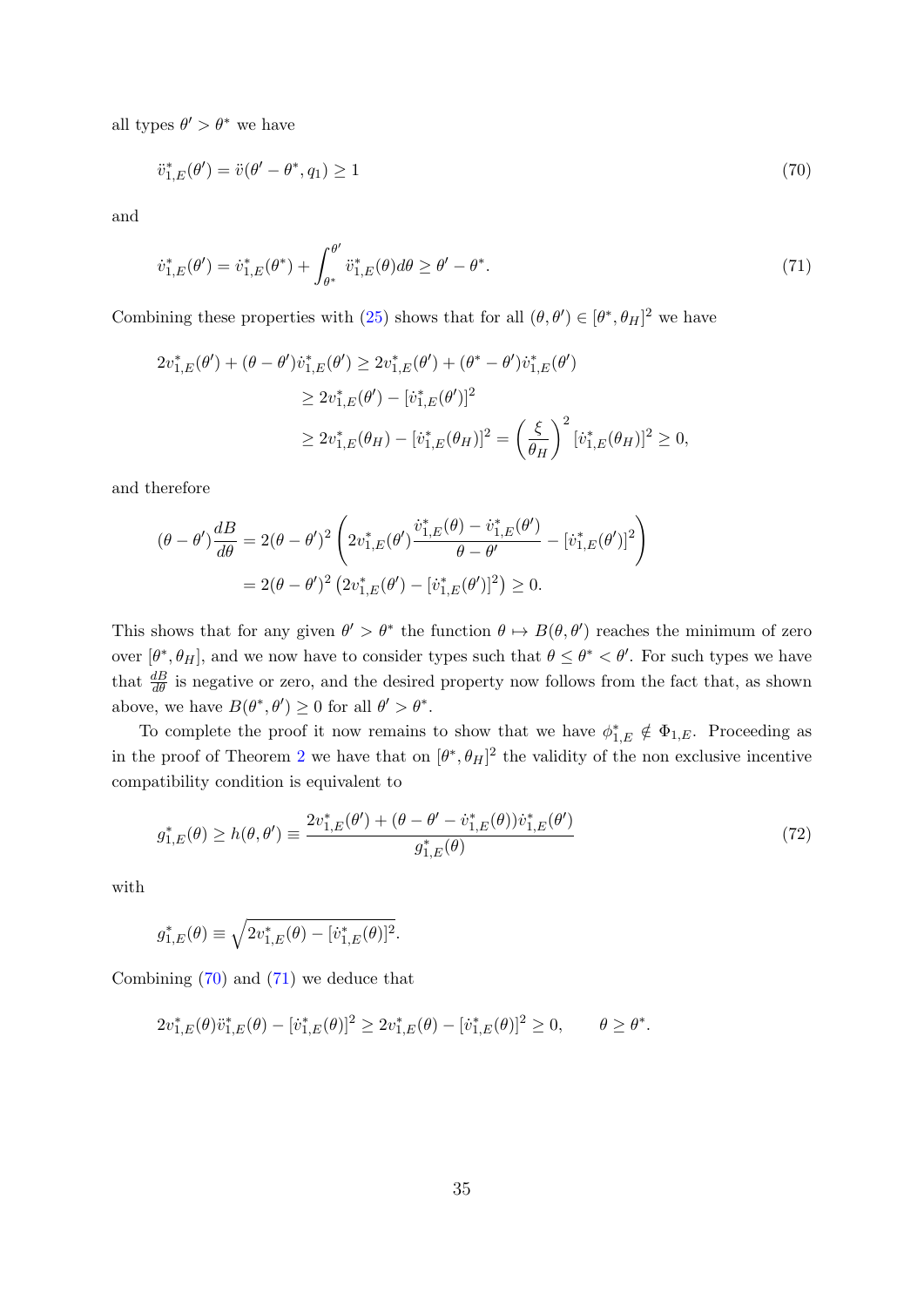Therefore, the sign of

$$
\frac{dh}{d\theta'} = (\theta - \dot{v}_{1,E}^*(\theta) - \theta' + \dot{v}_{1,E}^*(\theta')) \left( \frac{2v_{1,E}^*(\theta')\ddot{v}_{1,E}^*(\theta') - [\dot{v}_{1,E}^*(\theta')]^2}{g_{1,E}^*(\theta')^3} \right)
$$

is determined by the sign of the first bracket on the right. Because of [\(71\)](#page-65-1) we have that the function  $\theta - \dot{v}_{1,E}^*(\theta)$  is decreasing. This implies that

$$
(\theta - \theta')\frac{dh}{d\theta'}(\theta, \theta') \le 0, \qquad \theta^* \le \min{\theta, \theta'},
$$

and using this inequality in conjunction with the fact that  $h(\theta, \theta) = g_{1,E}^*(\theta)$  we deduce that  $g_{1,E}^*(\theta) < h(\theta, \theta')$  for all  $\theta \neq \theta'$  in  $[\theta^*, \theta_H]^2$ . This shows that the inequality in [\(72\)](#page-65-2) fails and the desired result follows.

Consider the function defined by

$$
G^{\lambda}(\theta, v, p) \equiv F(\theta, v, p) + \lambda(\theta) (v - q_1)
$$

and observe that, as a result of Lemma  $B.4$ , this function is strictly concave in v and p. The following lemma is the counterpart of Lemma [C.1](#page-55-1) for the case where the manager can force investors to commit to a single fund.

<span id="page-66-4"></span>**Lemma C.4** Let  $(v, \lambda) \in \mathcal{V}_{1,E} \times AC_p^*(\Theta; \mathbb{R}_+)$  be such that  $v \in AC(\Theta; \mathbb{R})$ , and denote by C the set of points where the function  $\lambda$  is continuous. If

$$
\left(G_{v(\theta)}^{\lambda} - \frac{d}{d\theta}G_{v(\theta)}^{\lambda}\right)(\theta, v(\theta), \dot{v}(\theta)) = 0, \qquad \theta \in \mathcal{C},
$$

$$
G_{v(\theta)}^{\lambda}(\theta, v(\theta), \dot{v}(\theta)) = 0, \qquad \theta \in \{0, \theta_H\},
$$

$$
\lambda(\theta)(v(\theta) - q_1) = 0, \qquad \theta \in \Theta,
$$

and  $G^{\lambda}_{\dot{v}(\theta)}(\theta, v(\theta), \dot{v}(\theta))$  is continuous, then v attains the supremum in  $(\mathcal{R}_{1,E})$  $(\mathcal{R}_{1,E})$  $(\mathcal{R}_{1,E})$ .

**Proof.** The proof is similar to that of Lemma [C.1.](#page-55-1) We omit the details.

# References

<span id="page-66-1"></span>William Adams and Janet Yellen. Commodity bundling and the burden of monopoly. Quarterly Journal of Economics, 90(3):475–498, 1976. [2,](#page-2-1) [5,](#page-5-0) [21](#page-21-2)

<span id="page-66-2"></span>Anat Admati and Paul Pfleiderer. Does it all add up? benchmarks and the compensation of active portfolio managers. Journal of Business, 70(3):323–350, 1997. [4](#page-4-0)

<span id="page-66-3"></span><span id="page-66-0"></span>Mark Armstrong. Multiproduct nonlinear pricing. Econometrica, 64(1):51–75, 1996. [1,](#page-0-0) [5](#page-5-0)

Suleyman Basak and Anna Pavlova. Asset prices and institutional investors. American Economic Review, 103(5):1728–58, 2013. [4](#page-4-0)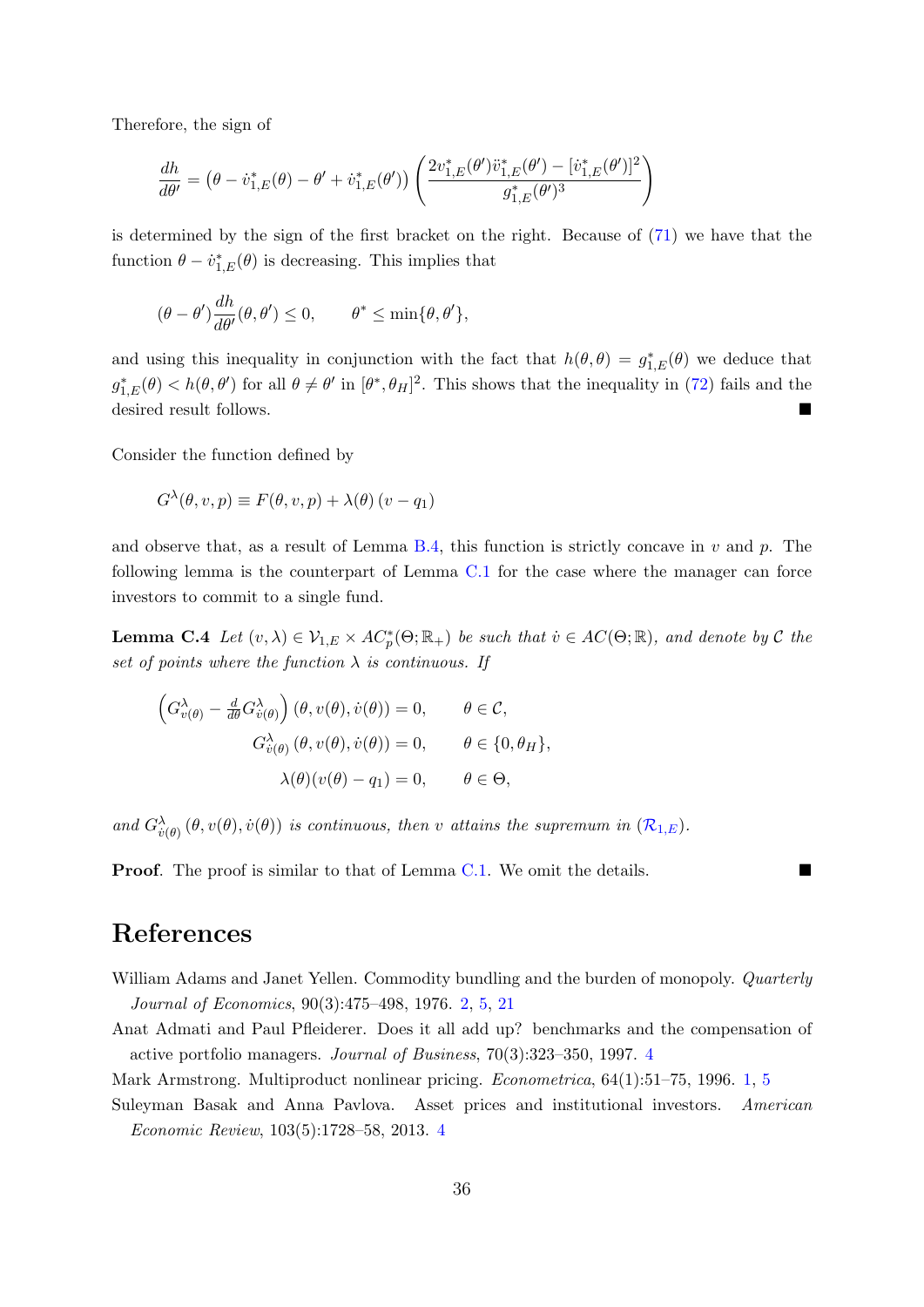- <span id="page-67-7"></span>Suleyman Basak, Anna Pavlova, and Alexander Shapiro. Optimal asset allocation and risk shifting in money management. Review of Financial Studies, 20:1583–1621, 2007. [4](#page-4-0)
- <span id="page-67-17"></span>Jonathan Berk and Richard Green. Mutual fund flows and performance in rational markets. Journal of Political Economy, 112(6):1269–1295, 2004. [5](#page-5-0)
- <span id="page-67-18"></span>Jonathan Berk, Jules Van Binsbergen, and Binying Liu. Matching capital and labor. Journal of Finance, 72(6):2467–2504, 2017. [5](#page-5-0)
- <span id="page-67-9"></span>Sudipto Bhattacharya and Paul Pfleiderer. Delegated portfolio management. *Journal of* Economic Theory,  $36(1):1 - 25$ , 1985. [4](#page-4-0)
- <span id="page-67-4"></span>Michèle Breton, Julien Hugonnier, and Tarek Masmoudi. Mutual fund competition in the presence of dynamic flows. Automatica, 46:1176–1185, 2010. [4](#page-4-0)
- <span id="page-67-14"></span>David Brown and Youchang Wu. Mutual fund flows and crossfund learning within families. Journal of Finance, 71(1):383–424, 2016. [4,](#page-4-0) [5](#page-5-0)
- <span id="page-67-13"></span>Bruce Carlin and Gustavo Manso. Obfuscation, learning, and the evolution of investor sophistication. Review of Financial Studies, 24:754–785, 2011. [4,](#page-4-0) [14](#page-14-3)
- <span id="page-67-5"></span>Jennifer Carpenter. Does option compensation increase managerial risk appetite? Journal of Finance, 55(5):2311–2331, 2000. [4](#page-4-0)
- <span id="page-67-1"></span>Ian Cooper. The equity home bias puzzle: A survey. Foundations and Trends in Finance, 7: 289–416, 01 2013. doi: 10.1561/0500000039. [3](#page-3-1)
- <span id="page-67-8"></span>Domenico Cuoco and Ron Kaniel. Equilibrium prices in the presence of delegated portfolio management. Journal of Financial Economics, 101(2):264 – 296, 2011. [4](#page-4-0)
- <span id="page-67-11"></span>Jakša Cvitanić and Hao Xing. Asset pricing under optimal contracts. *Journal of Economic* Theory, 173:142 – 180, 2018. ISSN 0022-0531. [4](#page-4-0)
- <span id="page-67-12"></span>Thomas Dangl, Youchang Wu, and Josef Zechner. Market discipline and internal governance in the mutual fund industry. Review of Financial Studies, 21(5):2307–2343, 2008. [4](#page-4-0)
- <span id="page-67-0"></span>Sanjiv Das and Rangarajan Sundaram. On the regulation of fee structures in mutual funds. Working paper, National Bureau of Economic Research, 1998. [1](#page-0-0)
- <span id="page-67-6"></span>Sanjiv Das and Rangarajan Sundaram. Fee speech: Signaling, risk-sharing, and the impact of fee structures on investor welfare. Review of Financial Studies, 15(5):1465–1497, 2002. [4](#page-4-0)
- <span id="page-67-10"></span>Philip Dybvig, Heber Farnsworth, and Jennifer Carpenter. Portfolio performance and agency. Review of Financial Studies, 23(1):1–23, 2010. [4](#page-4-0)
- <span id="page-67-15"></span>Martin Gruber. Another puzzle: The growth in actively managed mutual funds. *Journal of* Finance, 51(3):783–810, 1996. [5](#page-5-0)
- <span id="page-67-2"></span>Harald Hau and Hlne Rey. Home bias at the fund level. The American Economic Review, 98 (2):333–338, 2008. [3](#page-3-1)
- <span id="page-67-19"></span>Michael Hirsch, Steven Smale, and Robert Devaney. Differential equations, dynamical systems, and an introduction to chaos. Elsevier/Academic Press, Amsterdam, third edition, 2013. [12,](#page-12-5) [14,](#page-14-3) [15,](#page-15-0) [16](#page-16-3)
- <span id="page-67-3"></span>Julien Hugonnier and Ron Kaniel. Mutual fund portfolio choice in the presence of dynamic flows. Mathematical Finance, 20(2):187–227, 2010. [4](#page-4-0)
- <span id="page-67-16"></span>Ajay Khorana and Henri Servaes. What drives market share in the mutual fund industry? Review of Finance, 16:81–113, 2012. [5](#page-5-0)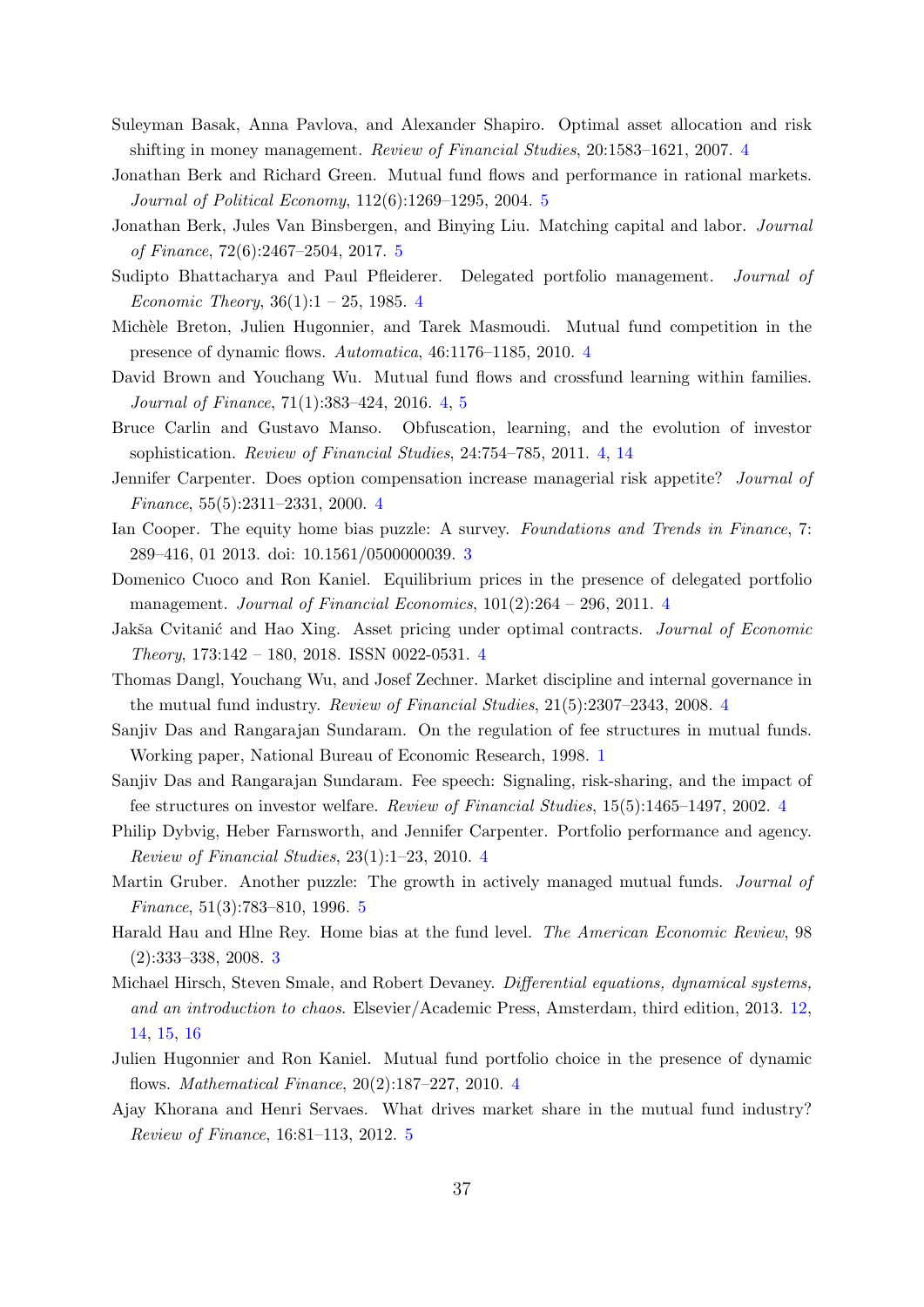- <span id="page-68-4"></span>Jean-Jacques Laffont and David Martimort. The Theory of Incentives: The Principal-Agent Model. Princeton University Press, 2009. [2,](#page-2-1) [7](#page-7-4)
- <span id="page-68-17"></span>David Luenberger. *Optimization by vector space methods*. Wiley, New York, USA, 1969. [5](#page-5-0)
- <span id="page-68-7"></span>Anthony Lynch and David Musto. How investors interpret past fund returns. Journal of Finance, 58(5):2033–2058, 2003. [4](#page-4-0)
- <span id="page-68-9"></span>Harry Mamaysky and Matthew Spiegel. A theory of mutual funds: optimal fund objectives and industry organization. Working paper, 2002. [4](#page-4-0)
- <span id="page-68-10"></span>Massimo Massa. Why so many mutual funds? Mutual fund families, market segmentation and financial performance. INSEAD Working paper, 2000. [5](#page-5-0)
- <span id="page-68-2"></span>Preston McAfee, John McMillan, and Michael Whinston. Multiproduct monopoly, commodity bundling, and correlation of values. Quarterly Journal of Economics, 104(2):371–383, 1989. [2,](#page-2-1) [5](#page-5-0)
- <span id="page-68-15"></span>Mike Mesterton-Gibbons. A primer on the calculus of variations and Optimal control theory, volume 50 of Student Mathematical Library. American Mathematical Society, Providence, Rhode Island, USA, 2009. [12,](#page-12-5) [26](#page-26-8)
- <span id="page-68-13"></span>James Mirrlees. An exploration in the theory of optimum income taxation. Review of Economic Studies, 38:175–208, 1971. [11](#page-11-2)
- <span id="page-68-0"></span>Morningstar. Fund family 150: Due diligence on the 150 largest fund families. Morningstar due diligence reports, 2018. [1](#page-0-0)
- <span id="page-68-19"></span>Max Müller. Über das fundamentaltheorem in der theorie der gewöhnlichen differentialgleichungen. Mathematische Zeitschrift, 26(1):619–645, 1927. [15](#page-15-0)
- <span id="page-68-3"></span>Michael Mussa and Sherwin Rosen. Monopoly and product quality. Journal of Economic Theory, 18(2):301–317, August 1978. [2,](#page-2-1) [5,](#page-5-0) [7](#page-7-4)
- <span id="page-68-6"></span>Hui Ou-Yang. Optimal contracts in a continuous-time delegated portfolio management problem. Review of Financial Studies, 16(1):173–208, 2003. [4](#page-4-0)
- <span id="page-68-8"></span>Lubos Pastor and Robert Stambaugh. On the size of the active management industry. Journal of Political Economy, 120(4):740–781, 2012. [4](#page-4-0)
- <span id="page-68-16"></span>Jean-Charles Rochet. The taxation principle and multi-time hamilton-jacobi equations. Journal of Mathematical Economics, 14(2):113 – 128, 1985. [2](#page-2-1)
- <span id="page-68-14"></span>Jean-Charles Rochet. A necessary and sufficient condition for rationalizability in a quasi-linear context. Journal of Mathematical Economics,  $16(2):191 - 200$ , 1987. [11](#page-11-2)
- <span id="page-68-5"></span>Jean-Charles Rochet and Philippe Choné. Ironing, sweeping, and multidimensional screening. Econometrica, 66(4):783–826, 1998. [4,](#page-4-0) [11](#page-11-2)
- <span id="page-68-12"></span>Casey Rothschild. Nonexclusivity, linear pricing, and annuity market screening. Journal of Risk and Insurance, 82(1):1–32, 2015. [5](#page-5-0)
- <span id="page-68-18"></span>Alexander Shapiro, Darinka Dentcheva, and Andrzej Ruszczynski. Lectures on Stochastic Programming. Society for Industrial and Applied Mathematics, Philadelphia, USA, second edition, 2014. [5](#page-5-0)
- <span id="page-68-1"></span>Michael Spence. Multi-product quantity-dependent prices and profitability constraints. Review of Economic Studies, 47(5):821–841, 1980. [2,](#page-2-1) [5](#page-5-0)
- <span id="page-68-11"></span>Lars Stole. Lectures on the theory of contracts and organizations. Lectures notes, University